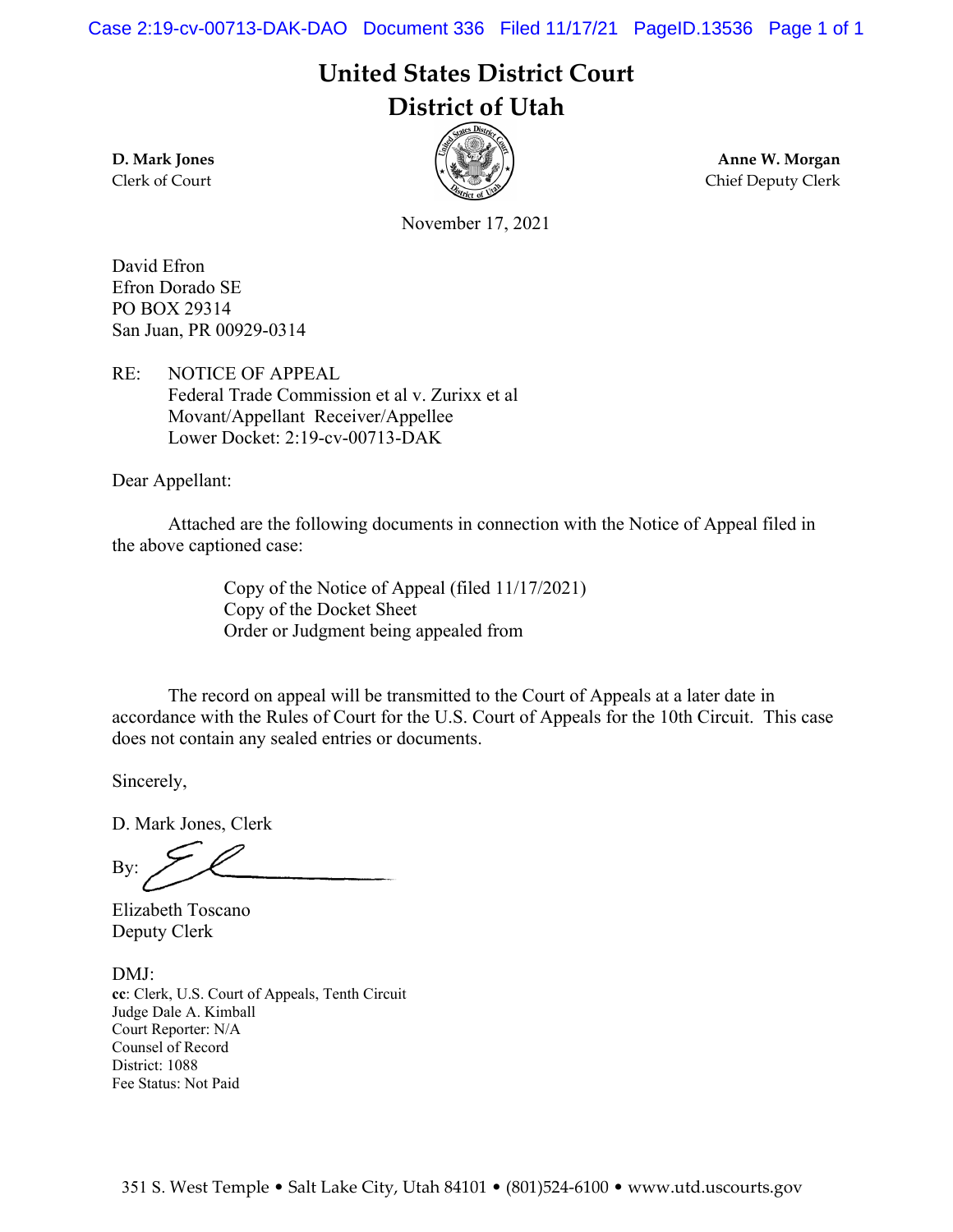(b)(1)(A),MAG,APPEAL,JURY

 Email All Attys Email All Attys and Secondary Emails

# **US District Court Electronic Case Filing System District of Utah (Central) CIVIL DOCKET FOR CASE #: [2:19−cv−00713−DAK−DAO](https://ecf.utd.uscourts.gov/cgi-bin/DktRpt.pl?116790)**

Federal Trade Commission et al v. Zurixx et al Assigned to: Judge Dale A. Kimball Referred to: Magistrate Judge Daphne A. Oberg Case in other court: Tenth Circuit, 20−04090 Cause: 15:0045 FTC Franchise Rule

#### **Plaintiff**

Date Filed: 09/30/2019 Jury Demand: Defendant Nature of Suit: 890 Other Statutory Actions Jurisdiction: U.S. Government Plaintiff

#### Federal Trade Commission represented by **Amanda R. Grier**

FEDERAL TRADE COMMISSION 600 PENNSYLVANIA AVE NW CC−8528 WASHINGTON, DC 20580 (202)326−3745 Email: [agrier@ftc.gov](mailto:agrier@ftc.gov) *LEAD ATTORNEY ATTORNEY TO BE NOTICED*

#### **Roberto Anguizola**

FEDERAL TRADE COMMISSION 600 PENNSYLVANIA AVE NW WASHINGTON, DC 20580 202−326−3284 Email: [ranguizola@ftc.gov](mailto:ranguizola@ftc.gov) *LEAD ATTORNEY ATTORNEY TO BE NOTICED*

#### **Collot Guerard**

FEDERAL TRADE COMMISSION 600 PENNSYLVANIA AVE NW WASHINGTON, DC 20580 (202)326−3338 Email: [cguerard@ftc.gov](mailto:cguerard@ftc.gov) *TERMINATED: 07/31/2021 PRO HAC VICE*

#### **Joshua A. Doan**

FEDERAL TRADE COMMISSION 600 PENNSYLVANIA AVE NW WASHINGTON, DC 20580 (202)326−3338 Email: [jdoan@ftc.gov](mailto:jdoan@ftc.gov) *PRO HAC VICE ATTORNEY TO BE NOTICED*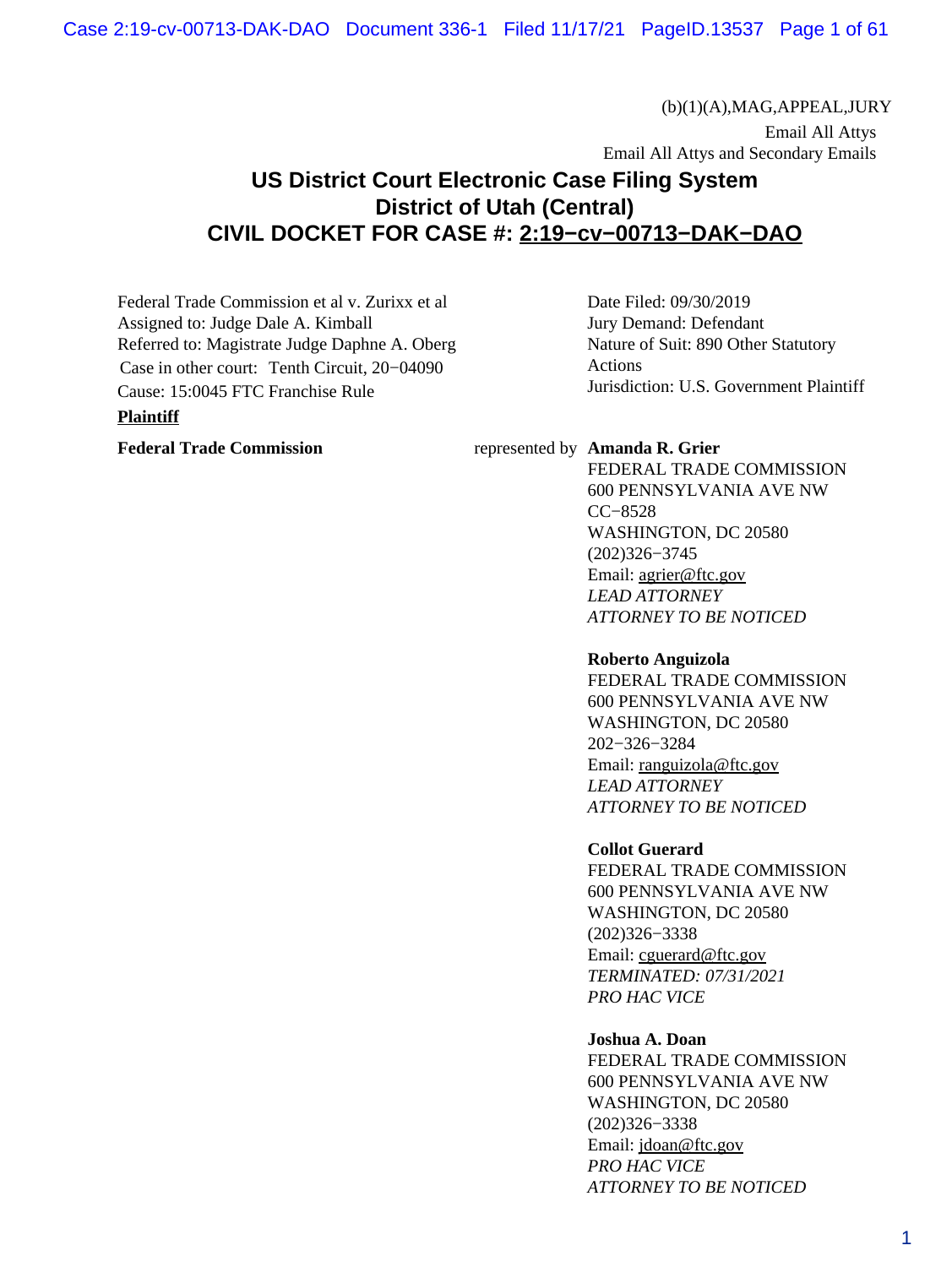#### **Miry Kim**

FEDERAL TRADE COMMISSION 600 PENNSYLVANIA AVE NW WASHINGTON, DC 20580 (202)326−3338 Email: [mkim@ftc.gov](mailto:mkim@ftc.gov) *PRO HAC VICE ATTORNEY TO BE NOTICED*

#### **Thomas Harris**

FEDERAL TRADE COMMISSION 600 PENNSYLVANIA AVE NW WASHINGTON, DC 20580 202−326−3620 Email: [tharris1@ftc.gov](mailto:tharris1@ftc.gov) *ATTORNEY TO BE NOTICED*

#### **Plaintiff**

#### **Utah Division of Consumer Protection** represented by **Thomas M. Melton**

UTAH ATTORNEY GENERAL'S **OFFICE** 160 E 300 S STE 500 SALT LAKE CITY, UT 84111 (801)366−0320 Email: [tmelton@agutah.gov](mailto:tmelton@agutah.gov) *LEAD ATTORNEY ATTORNEY TO BE NOTICED*

#### **Douglas E. DeVore , II**

US AIR FORCE 75 ABW/JACE 6020 CEDAR LN BLDG 1278 Hill AFB, UT 84056−5812 801−777−6626 Fax: 801−777−4306 Email: [ddevore2@gmail.com](mailto:ddevore2@gmail.com) *ATTORNEY TO BE NOTICED*

#### **Joni Ostler**

UTAH ATTORNEY GENERAL'S **OFFICE** 160 E 300 5TH FL SALT LAKE CITY, UT 84114 801−366−0320 Email: [joniostler@agutah.gov](mailto:joniostler@agutah.gov) *ATTORNEY TO BE NOTICED*

#### **Kevin M. McLean**

UTAH ATTORNEY GENERAL'S OFFICE (160−5−140872) 160 E 300 S 5TH FLOOR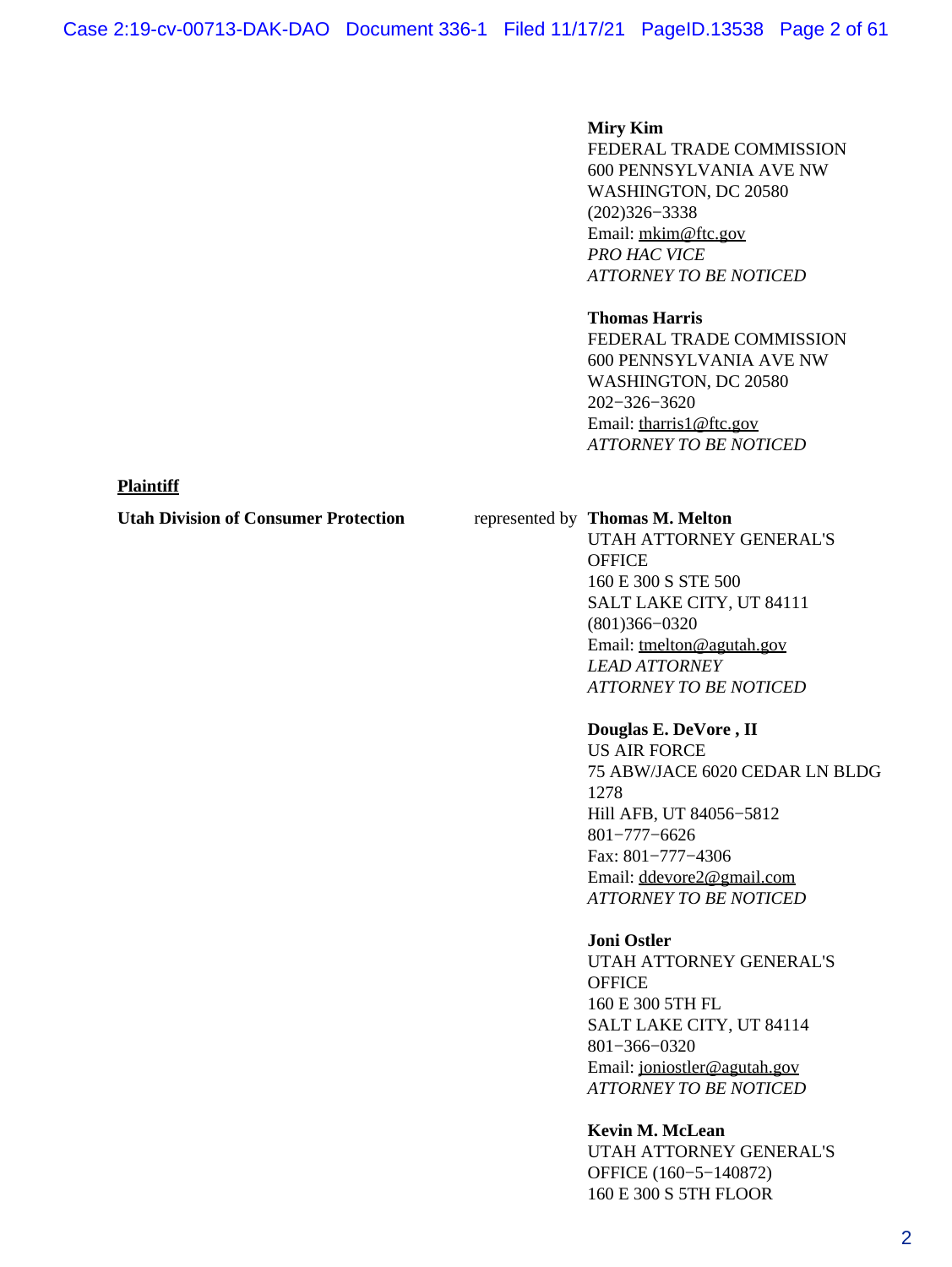PO BOX 140872 SALT LAKE CITY, UT 84114−0872 (801)366−0254 Email: [kmclean@agutah.gov](mailto:kmclean@agutah.gov) *ATTORNEY TO BE NOTICED*

# **Robert G. Wing**

UTAH ATTORNEY GENERAL'S OFFICE (160−5−140872) 160 E 300 S 5TH FLOOR PO BOX 140872 SALT LAKE CITY, UT 84114−0872 (801)599−6891 Email: [rwing@agutah.gov](mailto:rwing@agutah.gov) *ATTORNEY TO BE NOTICED*

V.

## **Defendant**

#### **Zurixx**

*a Utah limited liability company*

## represented by **Angel L. Reyes , III**

REYES BROWN REILLEY 8222 DOUGLAS AVE STE 400 DALLAS, TX 75225 (214)526−7900 *LEAD ATTORNEY PRO HAC VICE ATTORNEY TO BE NOTICED*

#### **D. Loren Washburn**

SF FIRM LLP 8 E BROADWAY STE 320 SALT LAKE CITY, UT 84111 801−401−1612 Email: [lwashburn@atllp.com](mailto:lwashburn@atllp.com) *LEAD ATTORNEY ATTORNEY TO BE NOTICED*

#### **Eric G. Benson**

POTTER HANDEY LLP 8033 LINDA VISTA RD STE 200 92111 SAN DIEGO, CA 92111 858−375−7385 Fax: 888−422−5191 Email: [ericb@potterhandy.com](mailto:ericb@potterhandy.com) *LEAD ATTORNEY ATTORNEY TO BE NOTICED*

**Katherine E. Priest** RAY QUINNEY & NEBEKER PC 36 S STATE ST STE 1400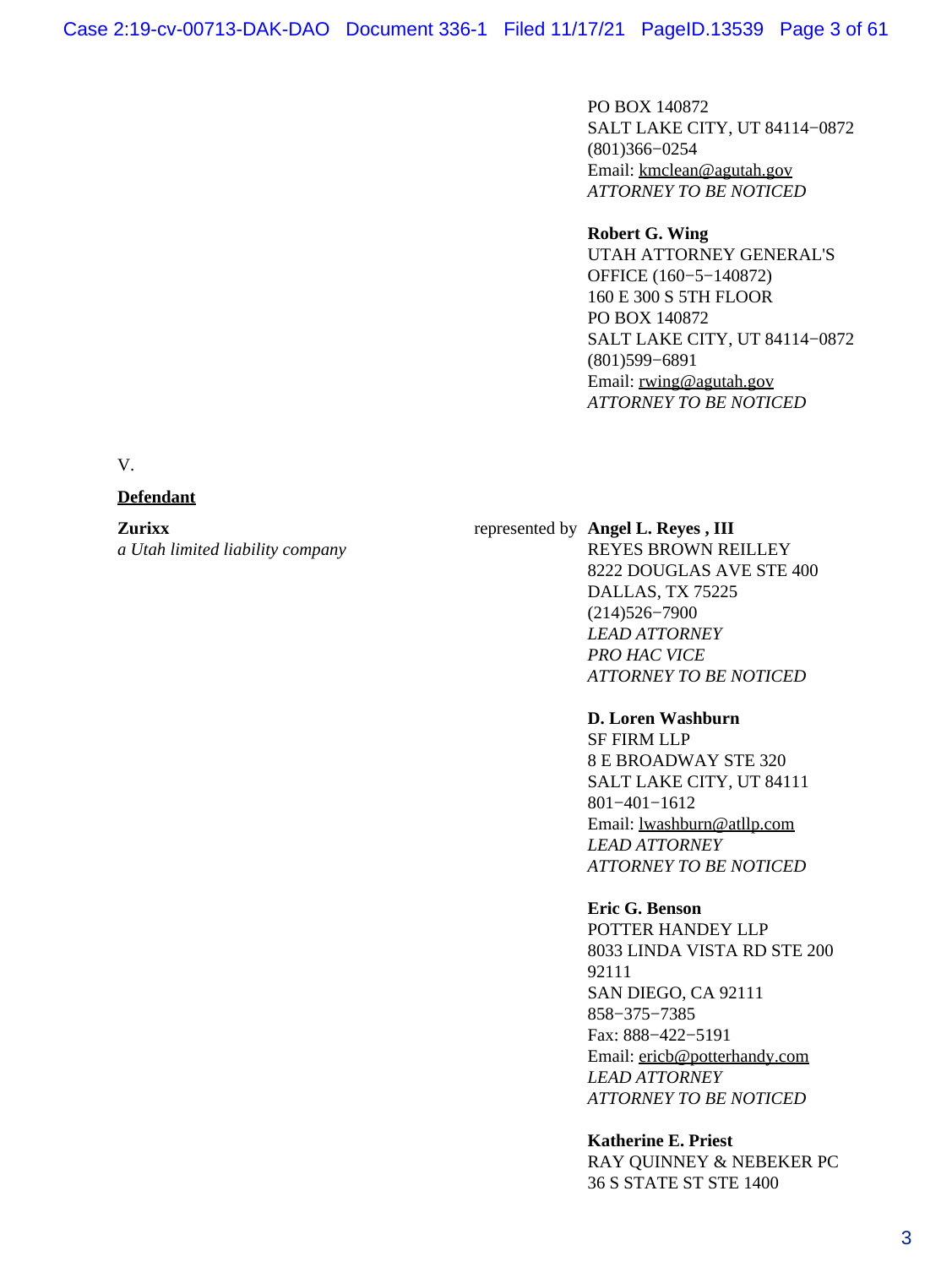PO BOX 45385 SALT LAKE CITY, UT 84145−0385 (801)532−1500 Email: [kpriest@rqn.com](mailto:kpriest@rqn.com) *LEAD ATTORNEY ATTORNEY TO BE NOTICED*

#### **Benson L. Hathaway , Jr.**

KIRTON MCCONKIE PO BOX 45120 SALT LAKE CITY, UT 84145−0120 (801) 328−3600 Email: [bhathawa@kmclaw.com](mailto:bhathawa@kmclaw.com) *TERMINATED: 01/24/2020 ATTORNEY TO BE NOTICED*

#### **Elliot Kelly**

VENABLE LLP 1270 AVE OF THE AMERICAS 24TH FLOOR NEW YORK, NY 10020 (212)370−6277 Email: [ekelly@venable.com](mailto:ekelly@venable.com) *TERMINATED: 06/01/2020 PRO HAC VICE ATTORNEY TO BE NOTICED*

#### **Leonard L. Gordon**

VENABLE LLP 1270 AVE OF THE AMERICAS 24TH FLOOR NEW YORK, NY 10020 (212)370−6252 Email: [llgordon@venable.com](mailto:llgordon@venable.com) *TERMINATED: 06/01/2020 PRO HAC VICE ATTORNEY TO BE NOTICED*

#### **Mark L. Smith**

SF FIRM LLP 500 S GRAND AVE STE 1450 LOS ANGELES, CA 90071 213−418−2390 Email: [msmith@sffirm.com](mailto:msmith@sffirm.com) *TERMINATED: 06/03/2021 ATTORNEY TO BE NOTICED*

#### **Mary M. Gardner**

VENABLE LLP 600 MASSACHUSETTS AVE NW WASHINGTON, DC 20001 (202)344−4398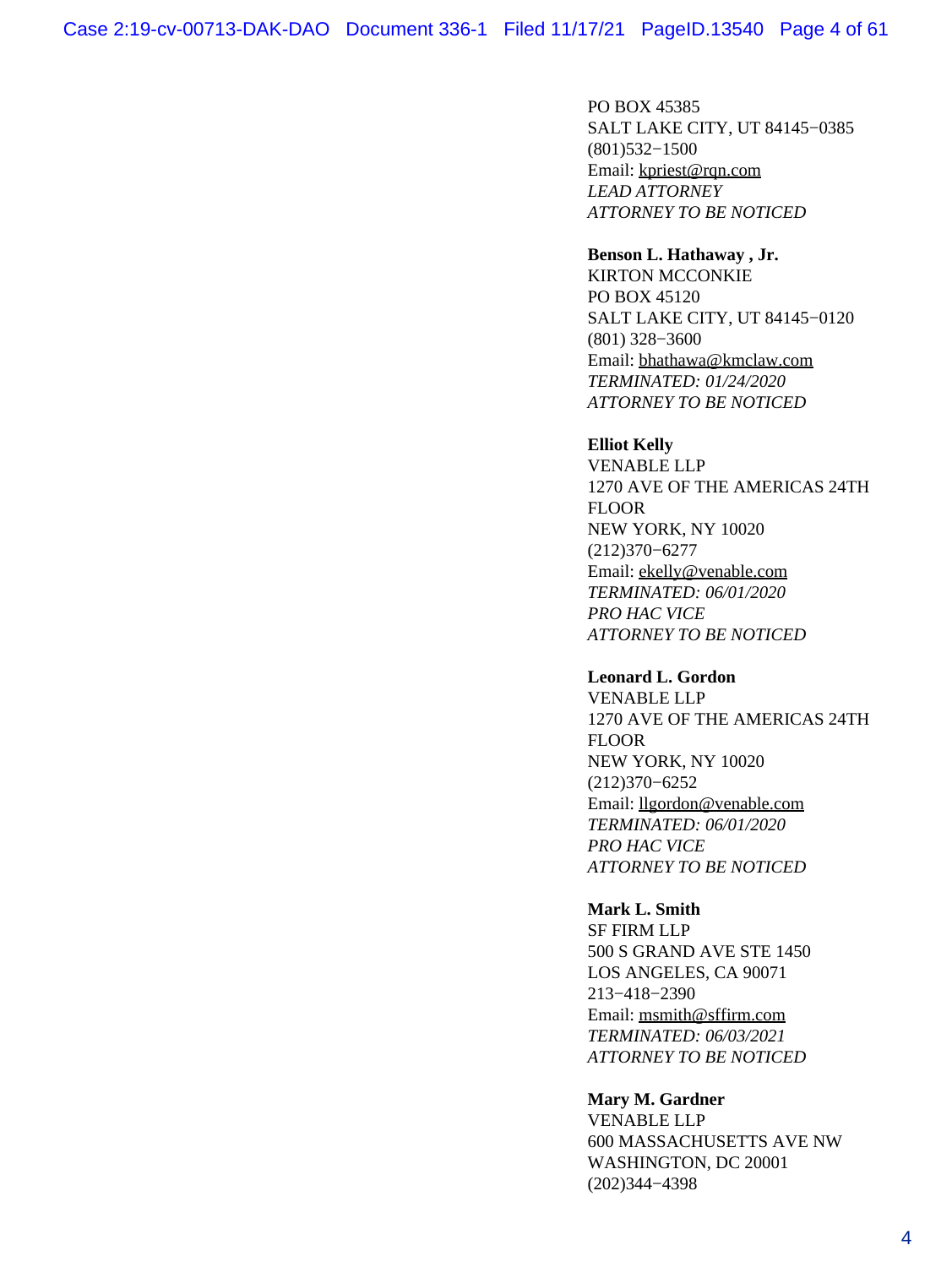Email: [mmgardner@venable.com](mailto:mmgardner@venable.com) *TERMINATED: 06/01/2020 PRO HAC VICE ATTORNEY TO BE NOTICED*

#### **Michael A. Munoz**

VENABLE LLP 600 MASSACHUSETTS AVE NW WASHINGTON, DC 20001 (202)344−4090 Email: [mamunoz@venable.com](mailto:mamunoz@venable.com) *TERMINATED: 06/01/2020 PRO HAC VICE ATTORNEY TO BE NOTICED*

#### **Ryan R. Beckstrom**

KIRTON MCCONKIE PO BOX 45120 SALT LAKE CITY, UT 84145−0120 (801)328−3600 Email: [rbeckstrom@kmclaw.com](mailto:rbeckstrom@kmclaw.com) *TERMINATED: 01/24/2020 ATTORNEY TO BE NOTICED*

#### **Ryan J. Browne**

REYES BROWNE REILLEY 8222 DOUGLAS AVE STE 400 DALLAS, TX 75225 (214)526−7900 *PRO HAC VICE ATTORNEY TO BE NOTICED*

#### **Stephen R. Freeland**

VENABLE LLP 600 MASSACHUSETTS AVE NW WASHINGTON, DC 20001 (202)344−4837 Email: [sfreeland@venable.com](mailto:sfreeland@venable.com) *TERMINATED: 06/01/2020 PRO HAC VICE ATTORNEY TO BE NOTICED*

### **Z. Ryan Pahnke**

RAY QUINNEY & NEBEKER PC 36 S STATE ST STE 1400 PO BOX 45385 SALT LAKE CITY, UT 84145−0385 (801)532−1500 Email: [rpahnke@rqn.com](mailto:rpahnke@rqn.com) *ATTORNEY TO BE NOTICED*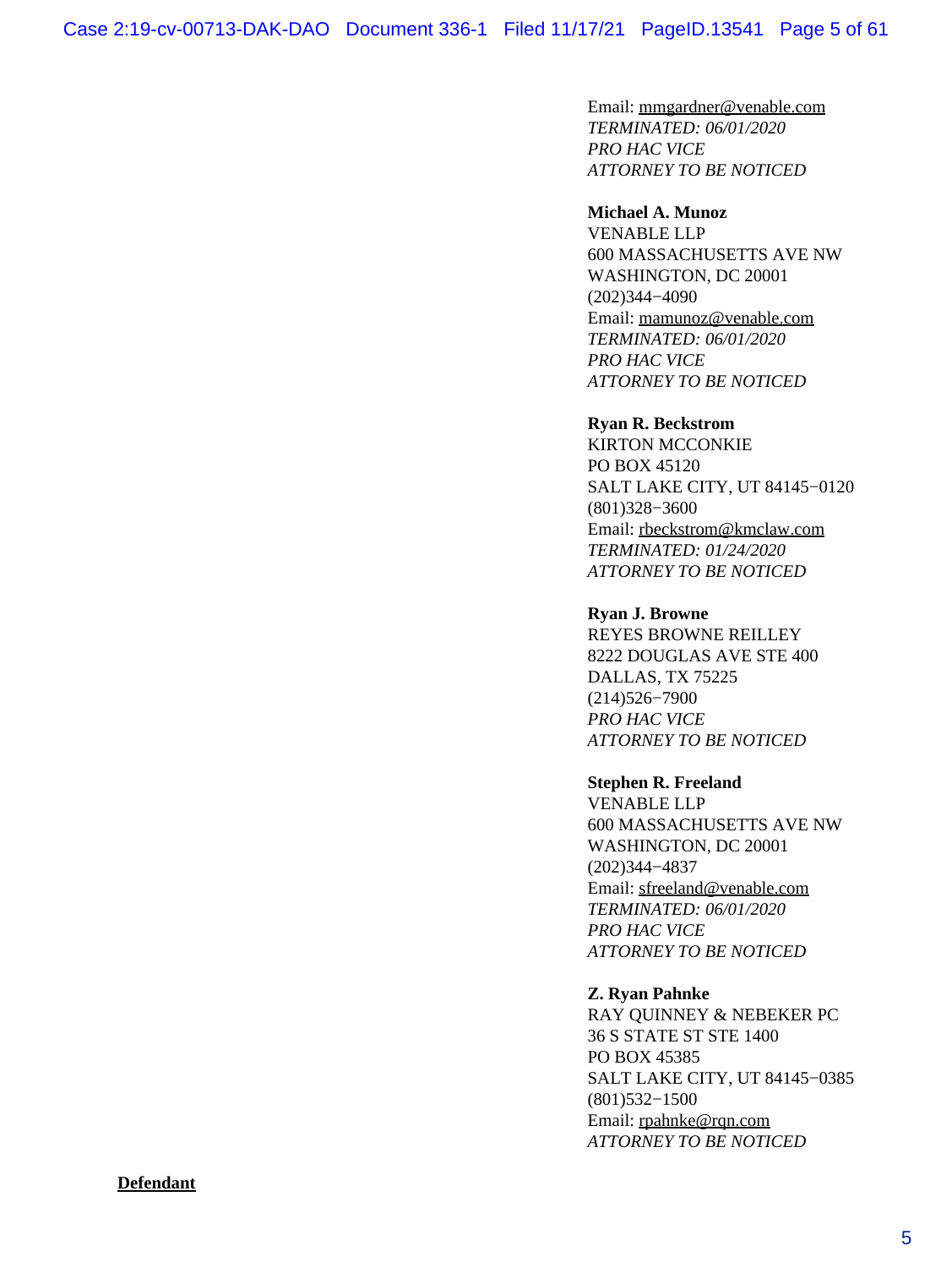#### **Carlson Development Group Utah**

*a Utah limited liability company*

#### represented by **Angel L. Reyes , III**

(See above for address) *LEAD ATTORNEY PRO HAC VICE ATTORNEY TO BE NOTICED*

#### **D. Loren Washburn**

(See above for address) *LEAD ATTORNEY ATTORNEY TO BE NOTICED*

#### **Eric G. Benson**

(See above for address) *LEAD ATTORNEY ATTORNEY TO BE NOTICED*

#### **Katherine E. Priest**

(See above for address) *LEAD ATTORNEY ATTORNEY TO BE NOTICED*

#### **Benson L. Hathaway , Jr.**

(See above for address) *TERMINATED: 01/24/2020 ATTORNEY TO BE NOTICED*

#### **Elliot Kelly**

(See above for address) *TERMINATED: 06/01/2020 PRO HAC VICE ATTORNEY TO BE NOTICED*

#### **Leonard L. Gordon**

(See above for address) *TERMINATED: 06/01/2020 PRO HAC VICE ATTORNEY TO BE NOTICED*

#### **Mark L. Smith**

(See above for address) *TERMINATED: 06/03/2021 ATTORNEY TO BE NOTICED*

#### **Mary M. Gardner**

(See above for address) *TERMINATED: 06/01/2020 PRO HAC VICE ATTORNEY TO BE NOTICED*

**Michael A. Munoz** (See above for address) *TERMINATED: 06/01/2020*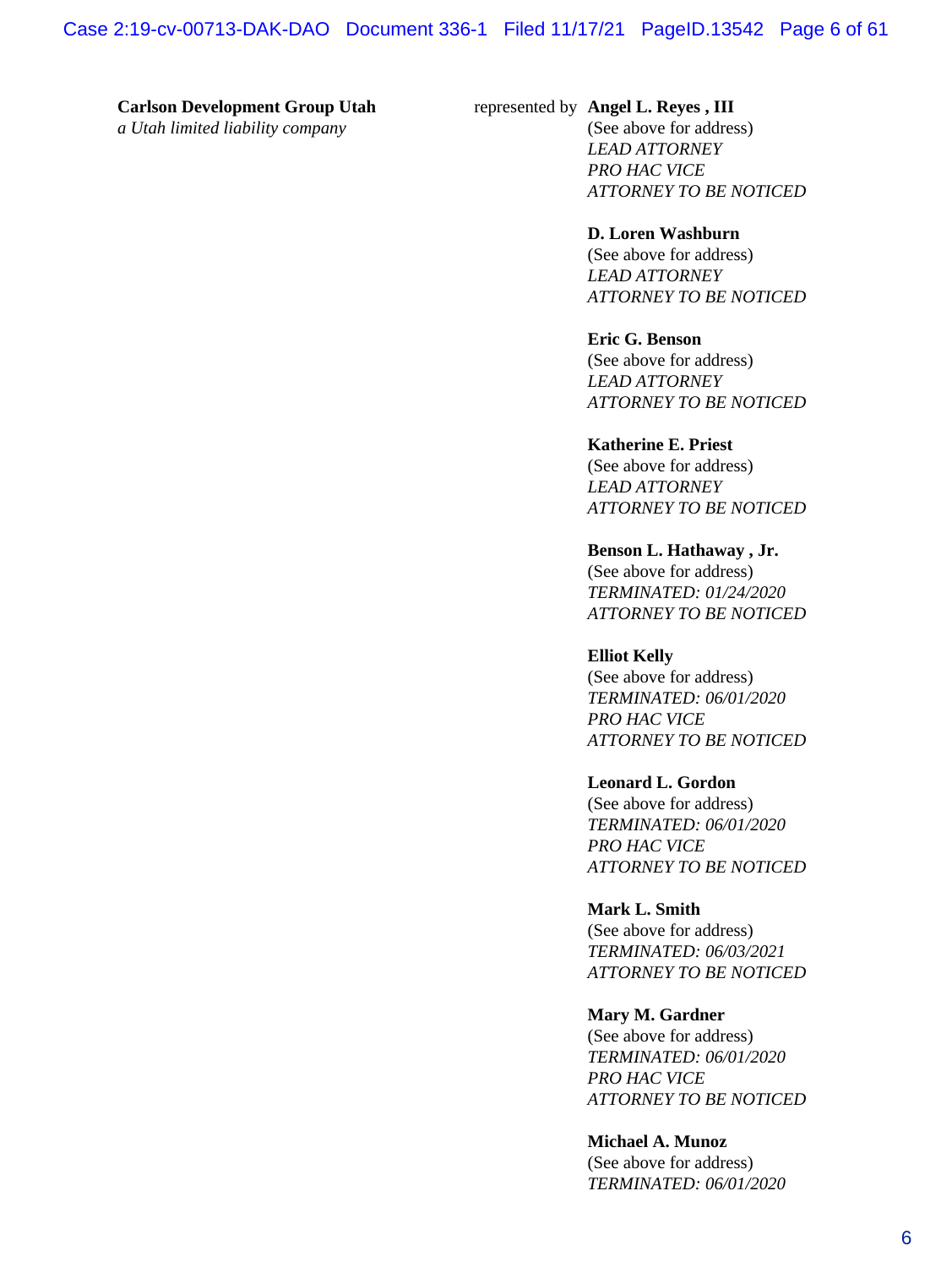*PRO HAC VICE ATTORNEY TO BE NOTICED*

**Ryan R. Beckstrom** (See above for address) *TERMINATED: 01/24/2020 ATTORNEY TO BE NOTICED*

**Ryan J. Browne** (See above for address) *PRO HAC VICE ATTORNEY TO BE NOTICED*

**Stephen R. Freeland** (See above for address) *TERMINATED: 06/01/2020 PRO HAC VICE ATTORNEY TO BE NOTICED*

**Z. Ryan Pahnke** (See above for address) *ATTORNEY TO BE NOTICED*

#### **Defendant**

**CJ Seminar Holdings** *a Utah limited liability company*

## represented by **Angel L. Reyes , III**

(See above for address) *LEAD ATTORNEY PRO HAC VICE ATTORNEY TO BE NOTICED*

#### **D. Loren Washburn**

(See above for address) *LEAD ATTORNEY ATTORNEY TO BE NOTICED*

#### **Eric G. Benson**

(See above for address) *LEAD ATTORNEY ATTORNEY TO BE NOTICED*

#### **Katherine E. Priest**

(See above for address) *LEAD ATTORNEY ATTORNEY TO BE NOTICED*

#### **Benson L. Hathaway , Jr.**

(See above for address) *TERMINATED: 01/24/2020 ATTORNEY TO BE NOTICED*

**Elliot Kelly** (See above for address)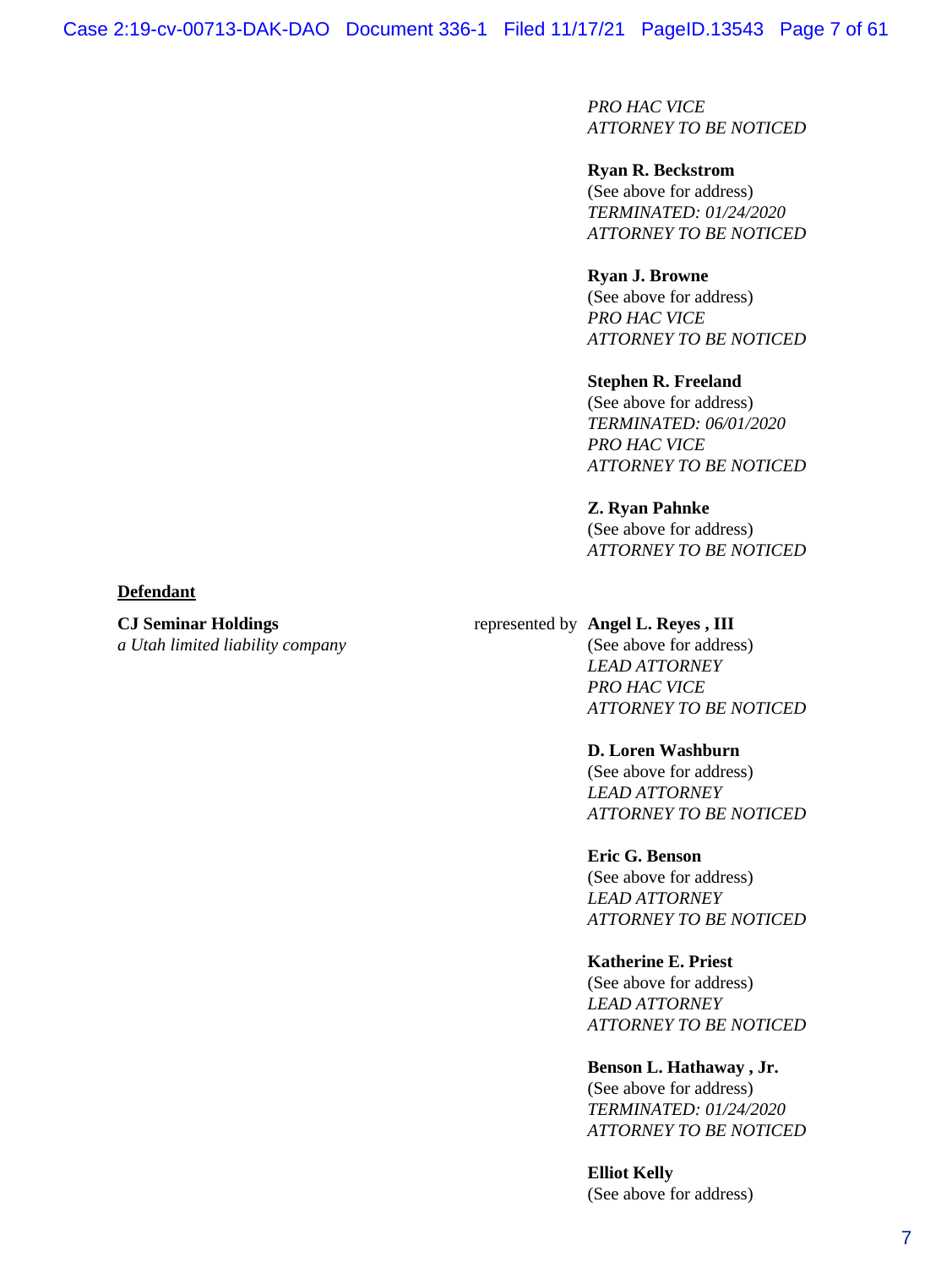*TERMINATED: 06/01/2020 PRO HAC VICE ATTORNEY TO BE NOTICED*

#### **Leonard L. Gordon**

(See above for address) *TERMINATED: 06/01/2020 PRO HAC VICE ATTORNEY TO BE NOTICED*

## **Mark L. Smith**

(See above for address) *TERMINATED: 06/03/2021 ATTORNEY TO BE NOTICED*

#### **Mary M. Gardner**

(See above for address) *TERMINATED: 06/01/2020 PRO HAC VICE ATTORNEY TO BE NOTICED*

#### **Michael A. Munoz**

(See above for address) *TERMINATED: 06/01/2020 PRO HAC VICE ATTORNEY TO BE NOTICED*

#### **Ryan R. Beckstrom**

(See above for address) *TERMINATED: 01/24/2020 ATTORNEY TO BE NOTICED*

#### **Ryan J. Browne**

(See above for address) *PRO HAC VICE ATTORNEY TO BE NOTICED*

#### **Stephen R. Freeland**

(See above for address) *TERMINATED: 06/01/2020 PRO HAC VICE ATTORNEY TO BE NOTICED*

#### **Z. Ryan Pahnke**

(See above for address) *ATTORNEY TO BE NOTICED*

## **Defendant**

**Zurixx Financial Utah** *a Utah limited liability company*

#### represented by **Angel L. Reyes , III**

(See above for address) *LEAD ATTORNEY PRO HAC VICE*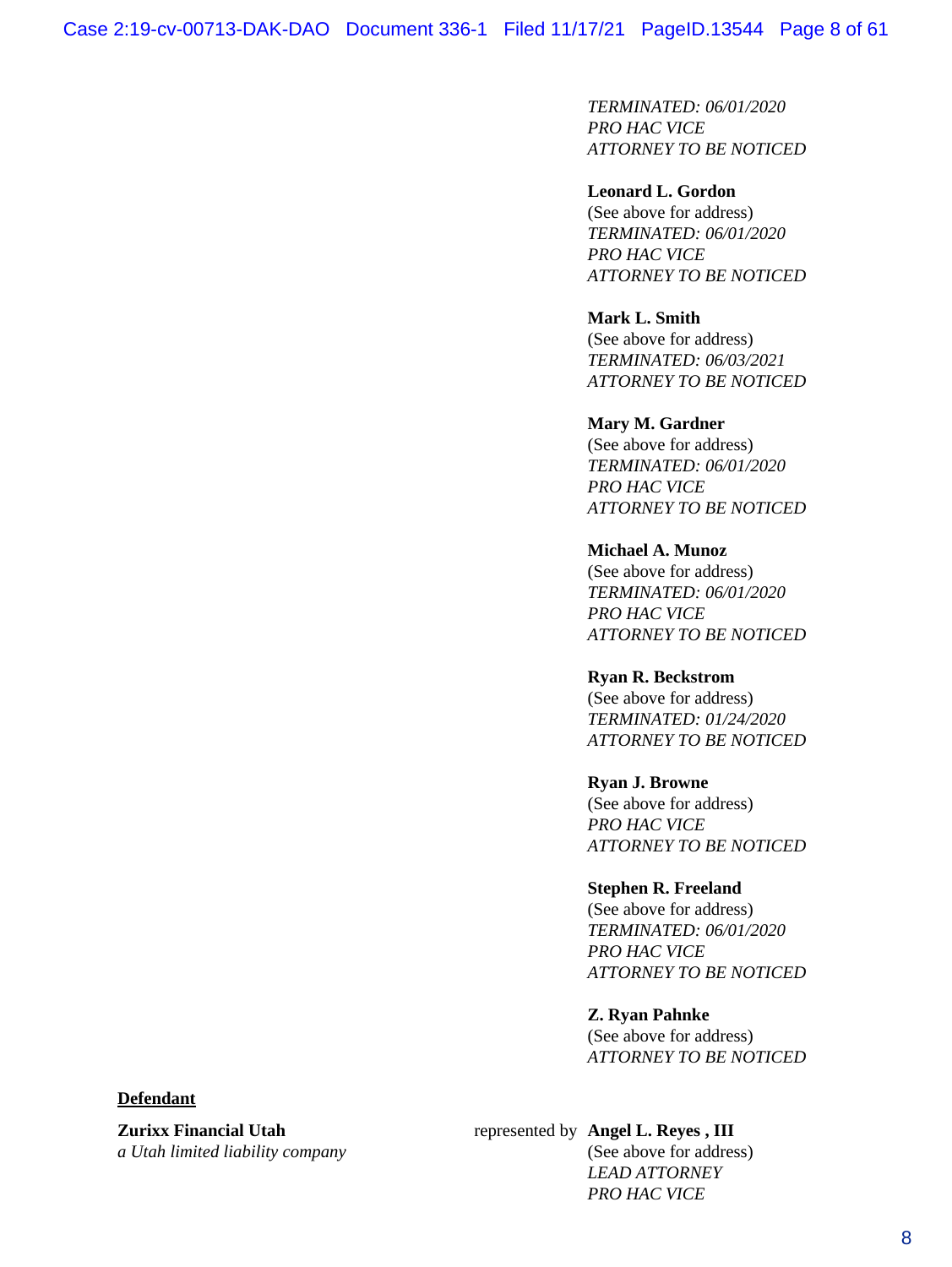## *ATTORNEY TO BE NOTICED*

#### **D. Loren Washburn**

(See above for address) *LEAD ATTORNEY ATTORNEY TO BE NOTICED*

#### **Eric G. Benson**

(See above for address) *LEAD ATTORNEY ATTORNEY TO BE NOTICED*

#### **Katherine E. Priest**

(See above for address) *LEAD ATTORNEY ATTORNEY TO BE NOTICED*

#### **Benson L. Hathaway , Jr.**

(See above for address) *TERMINATED: 01/24/2020 ATTORNEY TO BE NOTICED*

#### **Elliot Kelly**

(See above for address) *TERMINATED: 06/01/2020 PRO HAC VICE ATTORNEY TO BE NOTICED*

#### **Leonard L. Gordon**

(See above for address) *TERMINATED: 06/01/2020 PRO HAC VICE ATTORNEY TO BE NOTICED*

#### **Mark L. Smith**

(See above for address) *TERMINATED: 06/03/2021 ATTORNEY TO BE NOTICED*

#### **Mary M. Gardner**

(See above for address) *TERMINATED: 06/01/2020 PRO HAC VICE ATTORNEY TO BE NOTICED*

#### **Michael A. Munoz**

(See above for address) *TERMINATED: 06/01/2020 PRO HAC VICE ATTORNEY TO BE NOTICED*

**Ryan R. Beckstrom**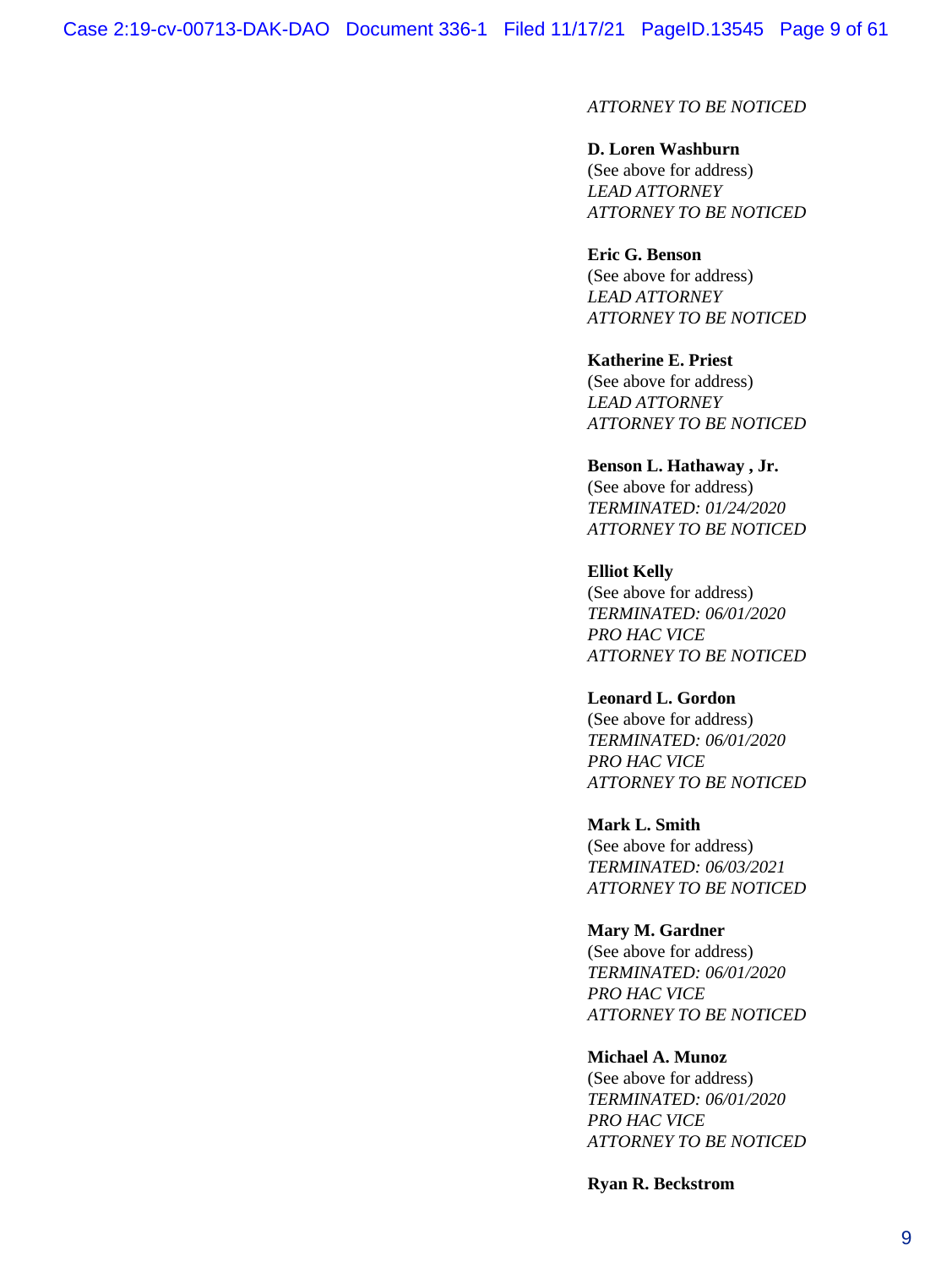(See above for address) *TERMINATED: 01/24/2020 ATTORNEY TO BE NOTICED*

#### **Ryan J. Browne**

(See above for address) *PRO HAC VICE ATTORNEY TO BE NOTICED*

#### **Stephen R. Freeland**

(See above for address) *TERMINATED: 06/01/2020 PRO HAC VICE ATTORNEY TO BE NOTICED*

#### **Z. Ryan Pahnke**

(See above for address) *ATTORNEY TO BE NOTICED*

#### **Defendant**

#### **Christopher A. Cannon**

*individually and as an officer of Zurixx LLC*

## represented by **Angel L. Reyes , III**

(See above for address) *LEAD ATTORNEY PRO HAC VICE ATTORNEY TO BE NOTICED*

#### **D. Loren Washburn**

(See above for address) *LEAD ATTORNEY ATTORNEY TO BE NOTICED*

#### **Eric G. Benson**

(See above for address) *LEAD ATTORNEY ATTORNEY TO BE NOTICED*

#### **Katherine E. Priest**

(See above for address) *LEAD ATTORNEY ATTORNEY TO BE NOTICED*

#### **Benson L. Hathaway , Jr.**

(See above for address) *TERMINATED: 01/24/2020 ATTORNEY TO BE NOTICED*

#### **Elliot Kelly**

(See above for address) *TERMINATED: 06/01/2020 PRO HAC VICE ATTORNEY TO BE NOTICED*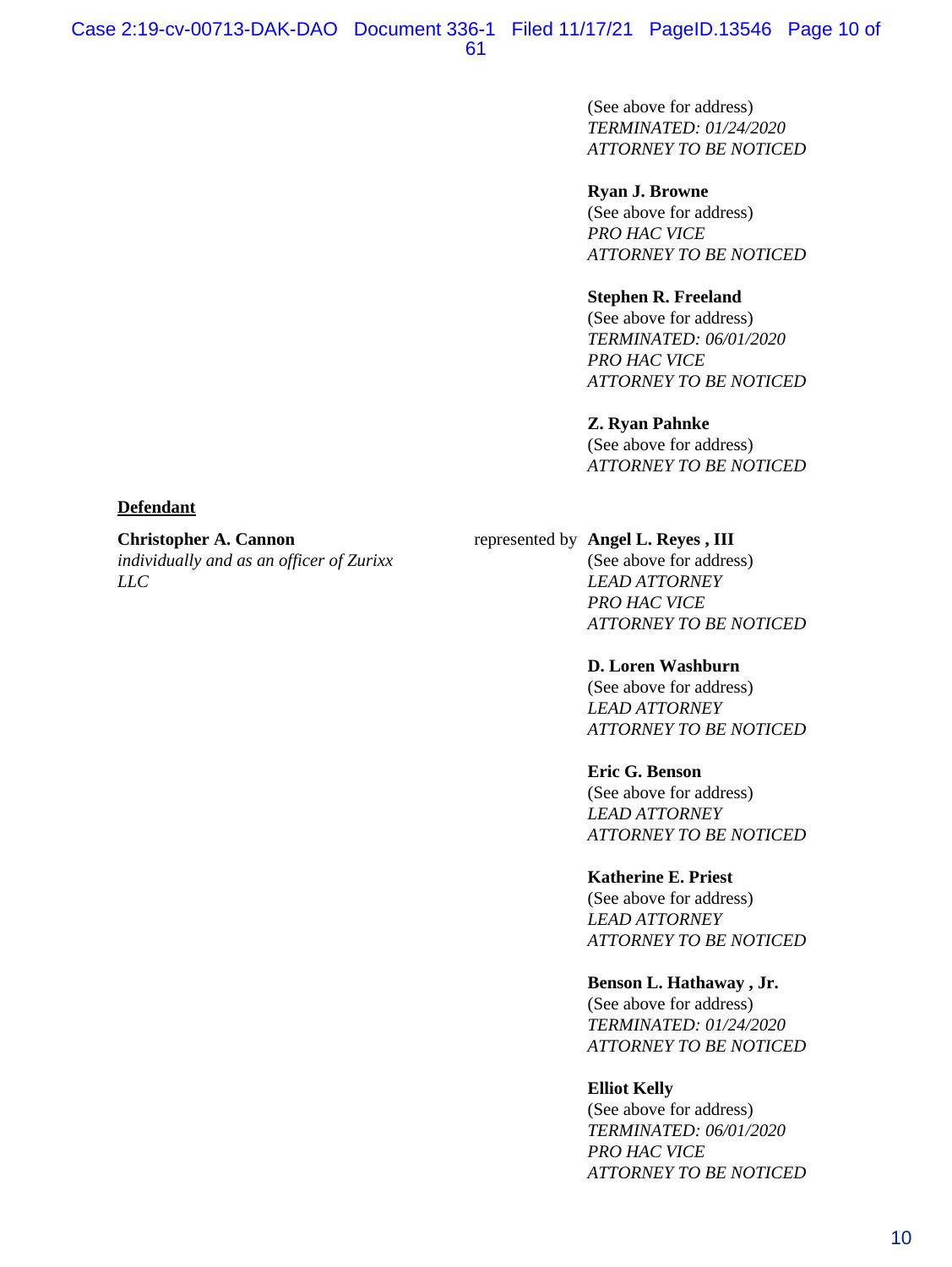#### **Leonard L. Gordon**

(See above for address) *TERMINATED: 06/01/2020 PRO HAC VICE ATTORNEY TO BE NOTICED*

#### **Mark L. Smith**

(See above for address) *TERMINATED: 06/03/2021 ATTORNEY TO BE NOTICED*

#### **Mary M. Gardner**

(See above for address) *TERMINATED: 06/01/2020 PRO HAC VICE ATTORNEY TO BE NOTICED*

#### **Michael A. Munoz**

(See above for address) *TERMINATED: 06/01/2020 PRO HAC VICE ATTORNEY TO BE NOTICED*

#### **Ryan R. Beckstrom**

(See above for address) *TERMINATED: 01/24/2020 ATTORNEY TO BE NOTICED*

#### **Ryan J. Browne**

(See above for address) *PRO HAC VICE ATTORNEY TO BE NOTICED*

#### **Stephen R. Freeland**

(See above for address) *TERMINATED: 06/01/2020 PRO HAC VICE ATTORNEY TO BE NOTICED*

#### **Z. Ryan Pahnke**

(See above for address) *ATTORNEY TO BE NOTICED*

#### **Defendant**

**James M. Carlson** *individually as as an officer of Zurixx LLC*

#### represented by **Angel L. Reyes , III**

(See above for address) *LEAD ATTORNEY PRO HAC VICE ATTORNEY TO BE NOTICED*

# **D. Loren Washburn**

(See above for address)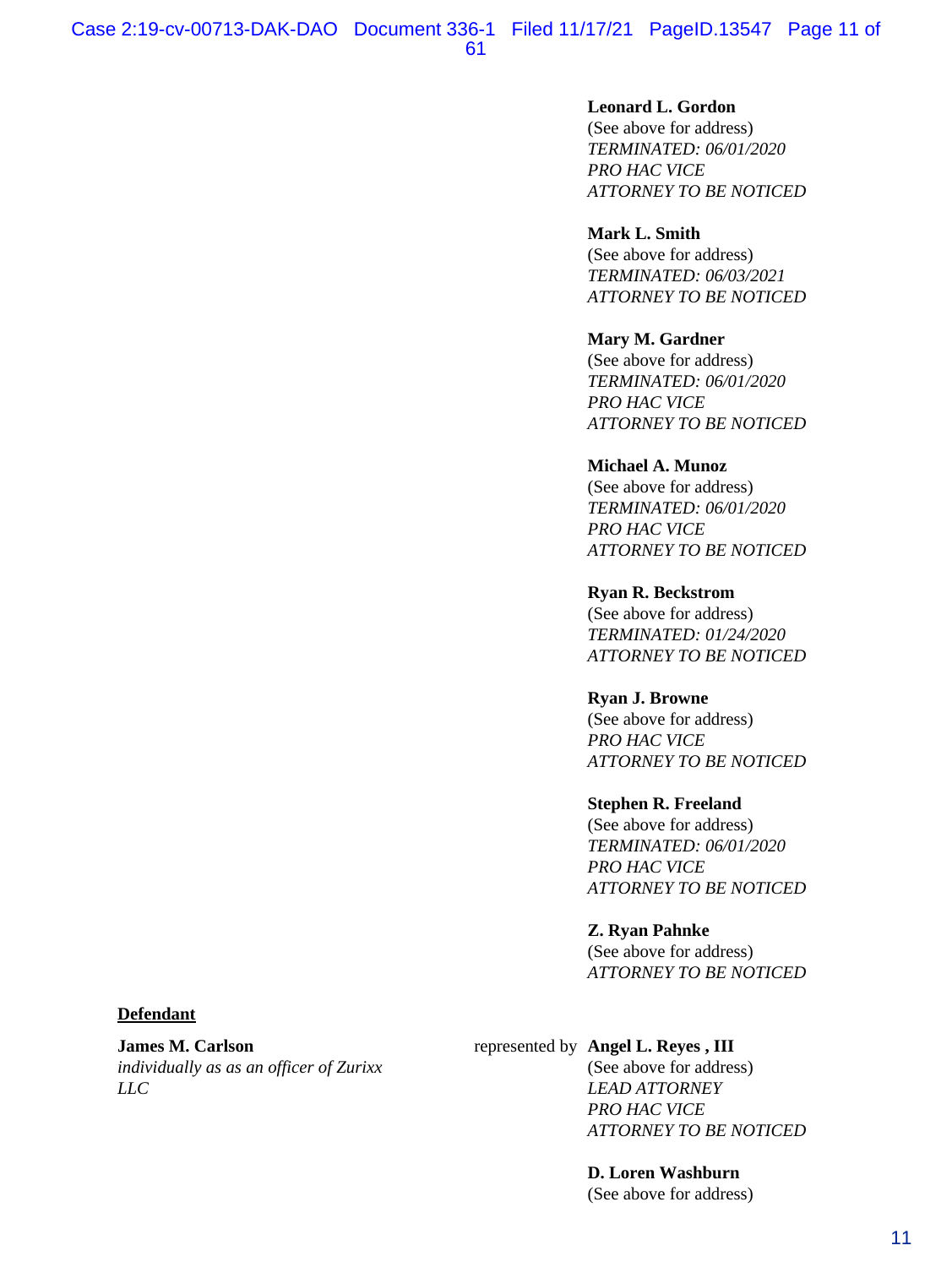*LEAD ATTORNEY ATTORNEY TO BE NOTICED*

**Eric G. Benson** (See above for address) *LEAD ATTORNEY ATTORNEY TO BE NOTICED*

## **Katherine E. Priest**

(See above for address) *LEAD ATTORNEY ATTORNEY TO BE NOTICED*

#### **Benson L. Hathaway , Jr.**

(See above for address) *TERMINATED: 01/24/2020 ATTORNEY TO BE NOTICED*

#### **Elliot Kelly**

(See above for address) *TERMINATED: 06/01/2020 PRO HAC VICE ATTORNEY TO BE NOTICED*

#### **Leonard L. Gordon**

(See above for address) *TERMINATED: 06/01/2020 PRO HAC VICE ATTORNEY TO BE NOTICED*

#### **Mark L. Smith**

(See above for address) *TERMINATED: 06/03/2021 ATTORNEY TO BE NOTICED*

#### **Mary M. Gardner**

(See above for address) *TERMINATED: 06/01/2020 PRO HAC VICE ATTORNEY TO BE NOTICED*

#### **Michael A. Munoz**

(See above for address) *TERMINATED: 06/01/2020 PRO HAC VICE ATTORNEY TO BE NOTICED*

## **Ryan R. Beckstrom**

(See above for address) *TERMINATED: 01/24/2020 ATTORNEY TO BE NOTICED*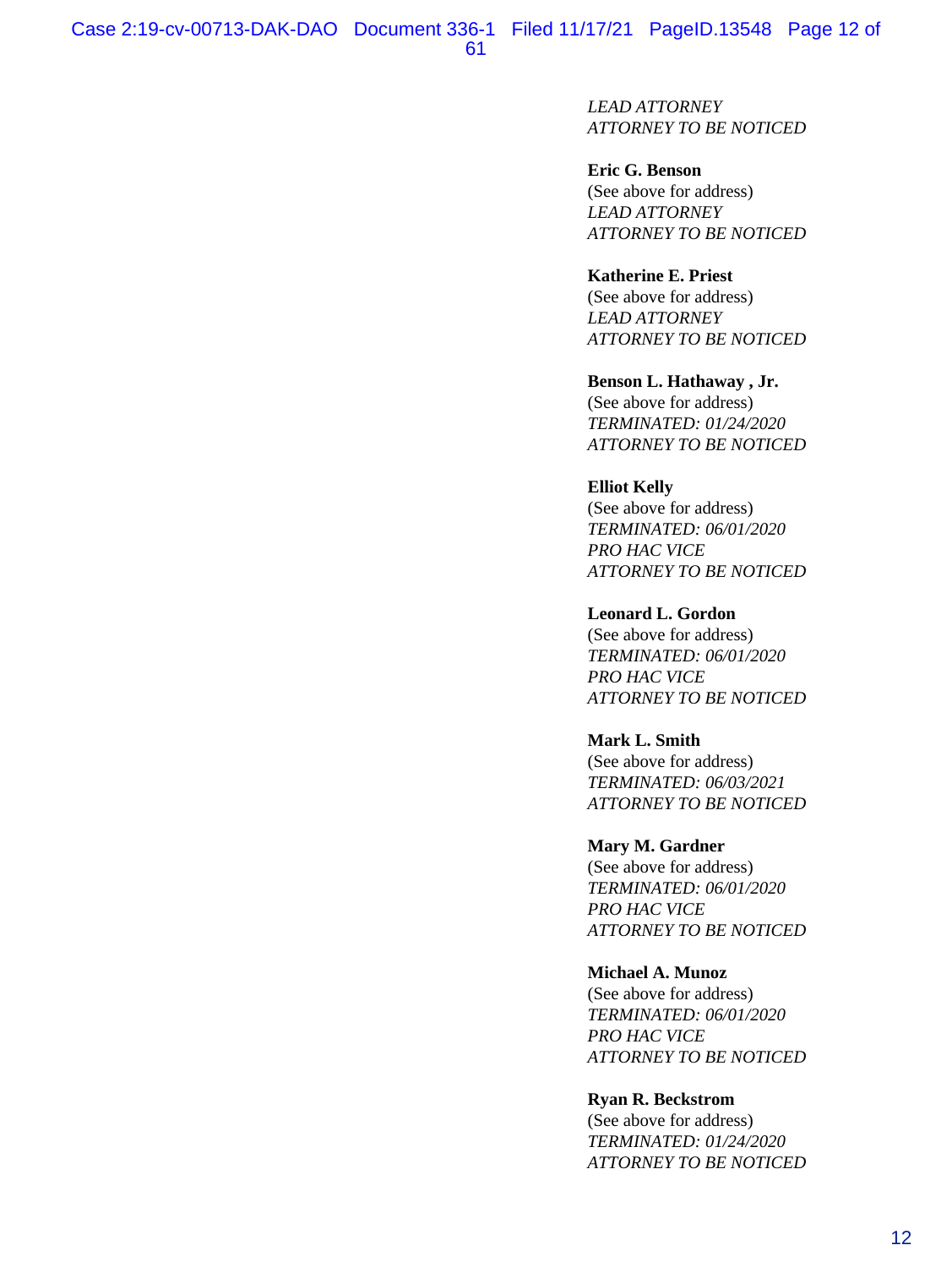#### **Ryan J. Browne**

(See above for address) *PRO HAC VICE ATTORNEY TO BE NOTICED*

## **Stephen R. Freeland**

(See above for address) *TERMINATED: 06/01/2020 PRO HAC VICE ATTORNEY TO BE NOTICED*

#### **Z. Ryan Pahnke**

(See above for address) *ATTORNEY TO BE NOTICED*

#### **Defendant**

#### **Jeffrey D. Spangler**

*individually and as an officer of Zurixx LLC*

represented by **Angel L. Reyes , III**

(See above for address) *LEAD ATTORNEY PRO HAC VICE ATTORNEY TO BE NOTICED*

**D. Loren Washburn** (See above for address) *LEAD ATTORNEY ATTORNEY TO BE NOTICED*

**Eric G. Benson** (See above for address) *LEAD ATTORNEY ATTORNEY TO BE NOTICED*

#### **Katherine E. Priest**

(See above for address) *LEAD ATTORNEY ATTORNEY TO BE NOTICED*

### **Benson L. Hathaway , Jr.**

(See above for address) *TERMINATED: 01/24/2020 ATTORNEY TO BE NOTICED*

#### **Elliot Kelly**

(See above for address) *TERMINATED: 06/01/2020 PRO HAC VICE ATTORNEY TO BE NOTICED*

#### **Leonard L. Gordon**

(See above for address) *TERMINATED: 06/01/2020 PRO HAC VICE*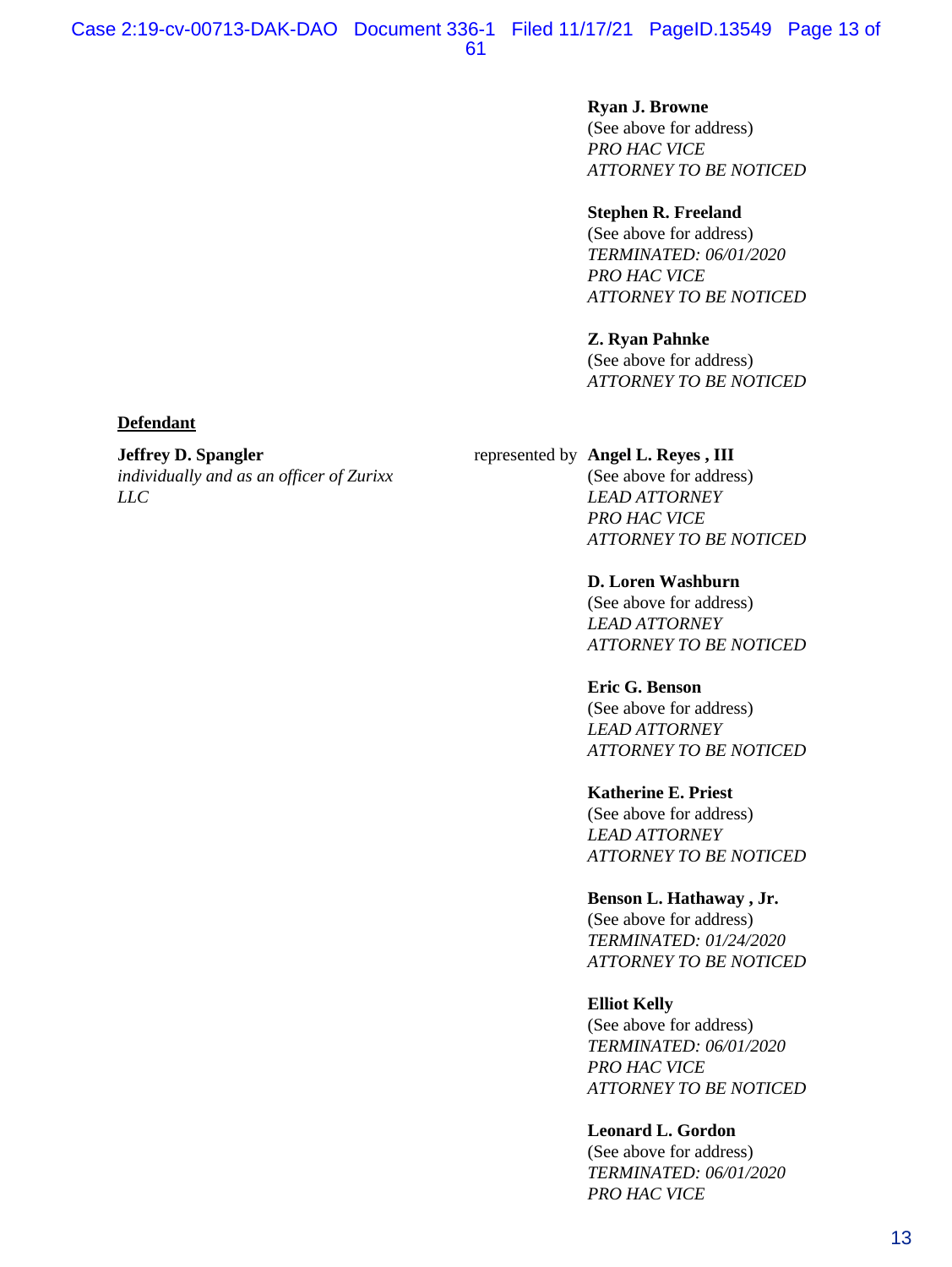## *ATTORNEY TO BE NOTICED*

## **Mark L. Smith**

(See above for address) *TERMINATED: 06/03/2021 ATTORNEY TO BE NOTICED*

#### **Mary M. Gardner**

(See above for address) *TERMINATED: 06/01/2020 PRO HAC VICE ATTORNEY TO BE NOTICED*

#### **Michael A. Munoz**

(See above for address) *TERMINATED: 06/01/2020 PRO HAC VICE ATTORNEY TO BE NOTICED*

#### **Ryan R. Beckstrom**

(See above for address) *TERMINATED: 01/24/2020 ATTORNEY TO BE NOTICED*

#### **Ryan J. Browne**

(See above for address) *PRO HAC VICE ATTORNEY TO BE NOTICED*

#### **Stephen R. Freeland**

(See above for address) *TERMINATED: 06/01/2020 PRO HAC VICE ATTORNEY TO BE NOTICED*

#### **Z. Ryan Pahnke**

(See above for address) *ATTORNEY TO BE NOTICED*

#### **Defendant**

**Brand Management Holdings** *a Delaware limited liability companu*

## represented by **Angel L. Reyes , III**

(See above for address) *LEAD ATTORNEY PRO HAC VICE ATTORNEY TO BE NOTICED*

#### **D. Loren Washburn**

(See above for address) *LEAD ATTORNEY ATTORNEY TO BE NOTICED*

**Eric G. Benson**

#### 14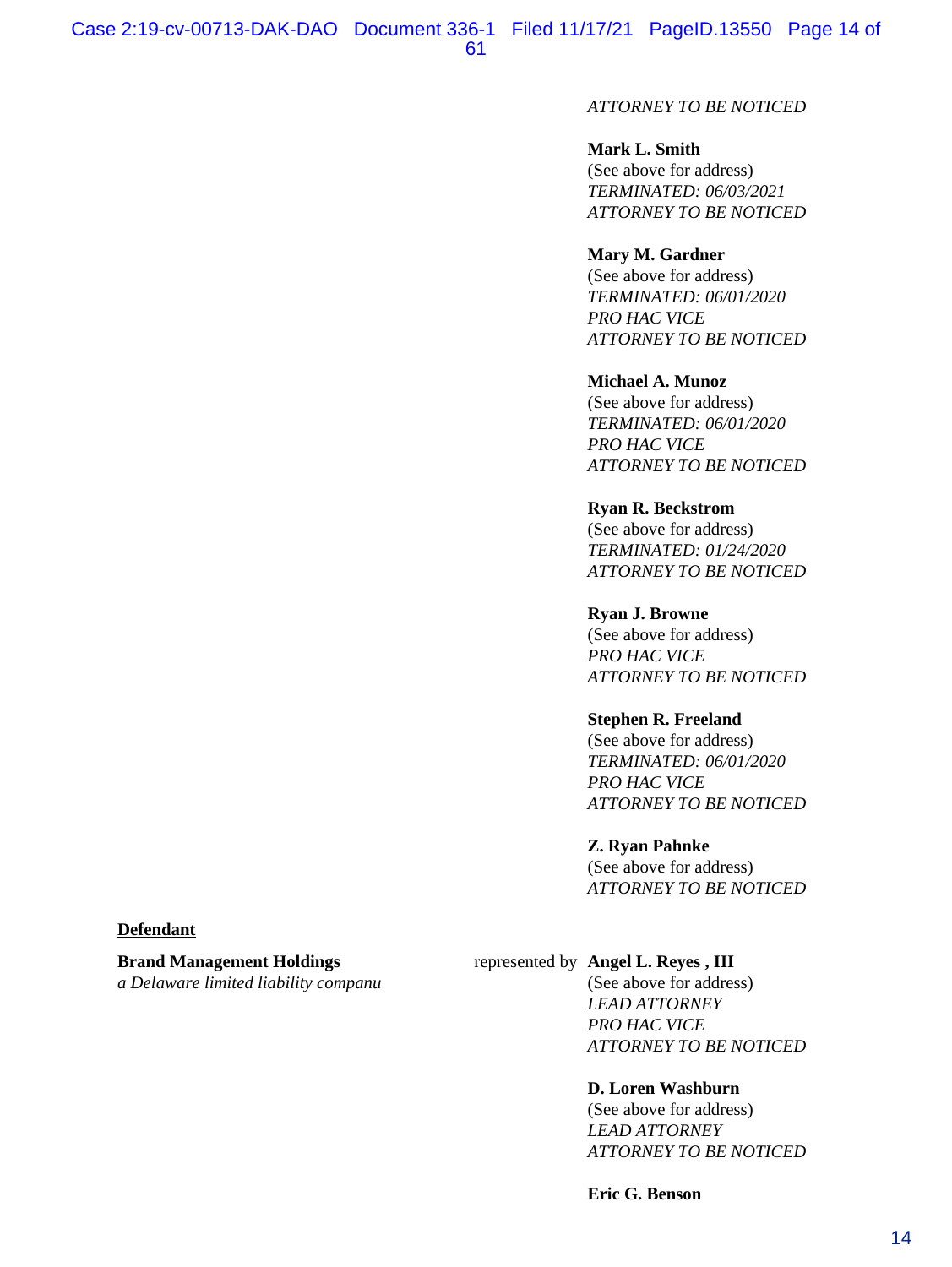(See above for address) *LEAD ATTORNEY ATTORNEY TO BE NOTICED*

#### **Katherine E. Priest**

(See above for address) *LEAD ATTORNEY ATTORNEY TO BE NOTICED*

#### **Z. Ryan Pahnke**

(See above for address) *LEAD ATTORNEY ATTORNEY TO BE NOTICED*

#### **Mark L. Smith**

(See above for address) *TERMINATED: 06/03/2021 ATTORNEY TO BE NOTICED*

#### **Ryan J. Browne**

(See above for address) *PRO HAC VICE ATTORNEY TO BE NOTICED*

#### **Defendant**

#### **CAC Investment Ventures**

*a Puerto Rico limited liability company*

## represented by **Angel L. Reyes , III**

(See above for address) *LEAD ATTORNEY PRO HAC VICE ATTORNEY TO BE NOTICED*

#### **D. Loren Washburn**

(See above for address) *LEAD ATTORNEY ATTORNEY TO BE NOTICED*

#### **Eric G. Benson**

(See above for address) *LEAD ATTORNEY ATTORNEY TO BE NOTICED*

#### **Katherine E. Priest**

(See above for address) *LEAD ATTORNEY ATTORNEY TO BE NOTICED*

#### **Z. Ryan Pahnke**

(See above for address) *LEAD ATTORNEY ATTORNEY TO BE NOTICED*

**Mark L. Smith**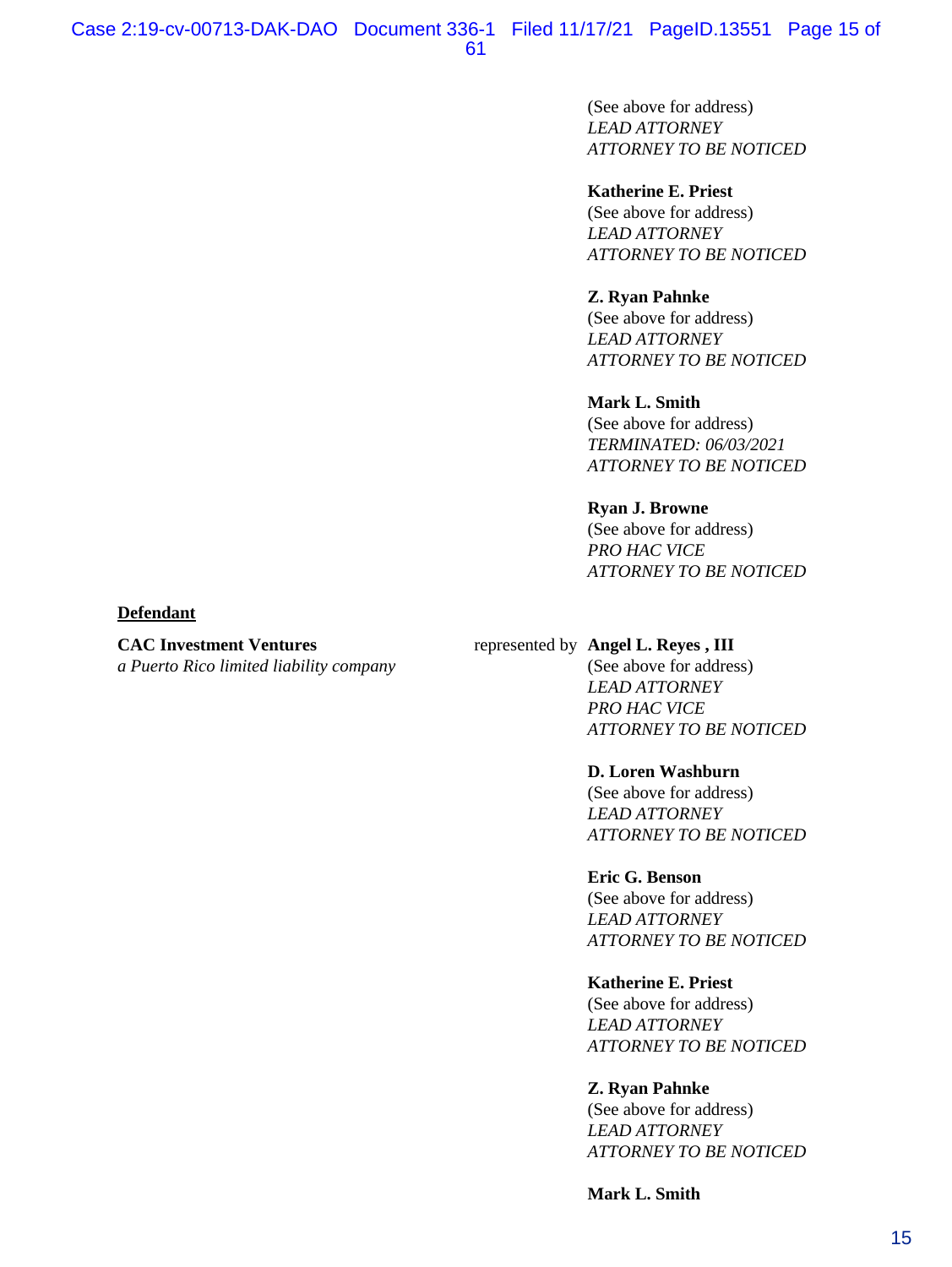(See above for address) *TERMINATED: 06/03/2021 ATTORNEY TO BE NOTICED*

#### **Ryan J. Browne**

(See above for address) *PRO HAC VICE ATTORNEY TO BE NOTICED*

#### **Defendant**

**Carlson Development Group Puerto Rico** *a Puerto Rico limited liability company*

## represented by **Angel L. Reyes , III**

(See above for address) *LEAD ATTORNEY PRO HAC VICE ATTORNEY TO BE NOTICED*

**D. Loren Washburn** (See above for address) *LEAD ATTORNEY ATTORNEY TO BE NOTICED*

**Eric G. Benson** (See above for address) *LEAD ATTORNEY ATTORNEY TO BE NOTICED*

**Katherine E. Priest** (See above for address) *LEAD ATTORNEY ATTORNEY TO BE NOTICED*

**Z. Ryan Pahnke**

(See above for address) *LEAD ATTORNEY ATTORNEY TO BE NOTICED*

**Mark L. Smith** (See above for address) *TERMINATED: 06/03/2021 ATTORNEY TO BE NOTICED*

**Ryan J. Browne**

(See above for address) *PRO HAC VICE ATTORNEY TO BE NOTICED*

#### **Defendant**

#### **Dorado Marketing and Management**

*a Puerto Rico limited liability company formerly known as* Zurixx LLC

## represented by **Angel L. Reyes , III**

(See above for address) *LEAD ATTORNEY PRO HAC VICE*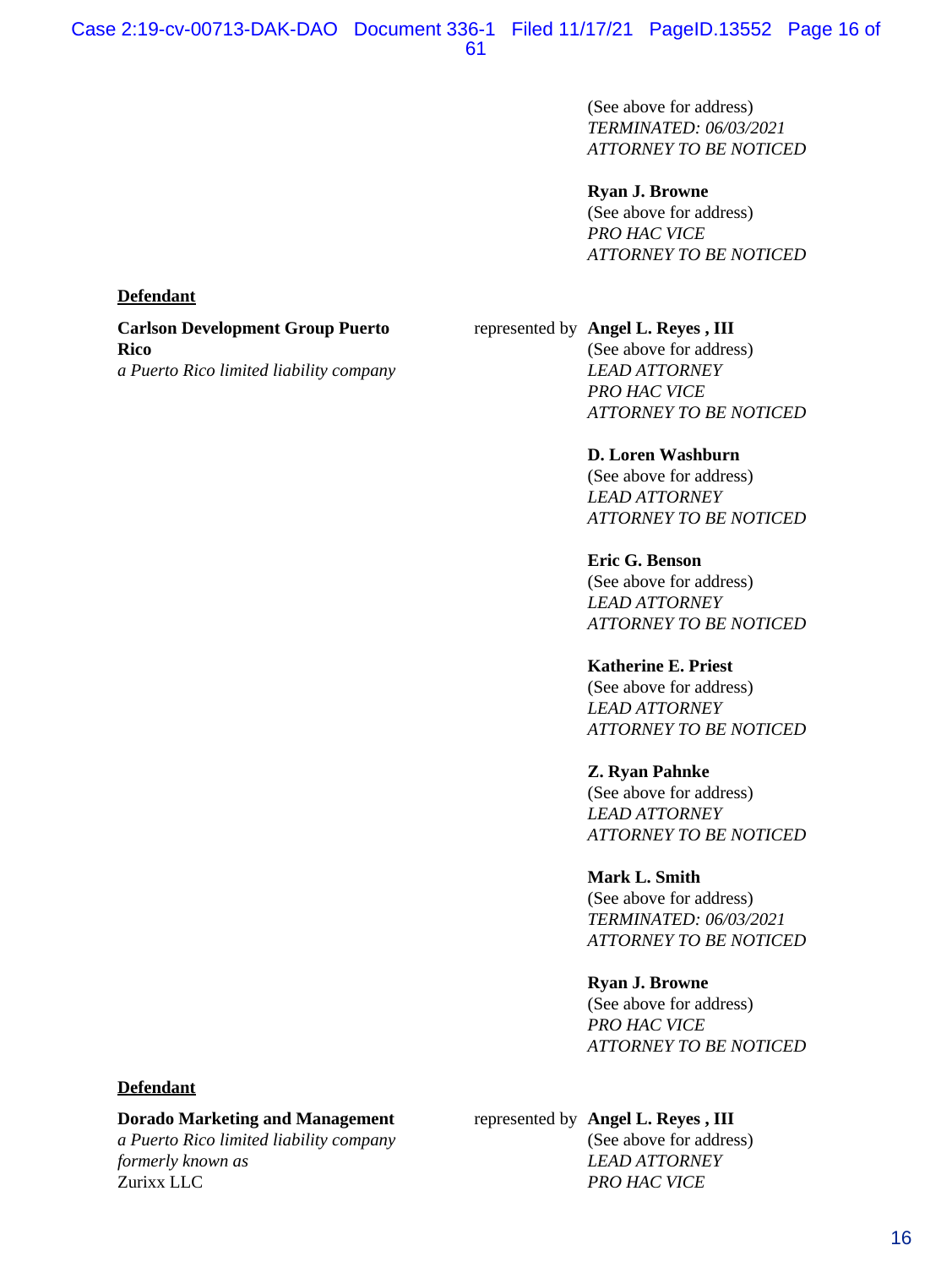## *ATTORNEY TO BE NOTICED*

#### **D. Loren Washburn**

(See above for address) *LEAD ATTORNEY ATTORNEY TO BE NOTICED*

#### **Eric G. Benson**

(See above for address) *LEAD ATTORNEY ATTORNEY TO BE NOTICED*

### **Katherine E. Priest**

(See above for address) *LEAD ATTORNEY ATTORNEY TO BE NOTICED*

## **Z. Ryan Pahnke**

(See above for address) *LEAD ATTORNEY ATTORNEY TO BE NOTICED*

## **Mark L. Smith**

(See above for address) *TERMINATED: 06/03/2021 ATTORNEY TO BE NOTICED*

## **Ryan J. Browne**

(See above for address) *PRO HAC VICE ATTORNEY TO BE NOTICED*

#### **Defendant**

## **JSS Investment Ventures**

*a Utah limited liability company*

#### represented by **Brennan H. Moss**

ARMSTRONG TEASDALE LLP 201 S MAIN ST STE 750 SALT LAKE CITY, UT 84111 801−401−1600 Email: [bmoss@atllp.com](mailto:bmoss@atllp.com) *LEAD ATTORNEY ATTORNEY TO BE NOTICED*

#### **Michael A. Gehret**

ARMSTRONG TEASDALE LLP 201 S MAIN ST STE 750 SALT LAKE CITY, UT 84111 801−638−8945 Fax: 314−621−5065 Email: [mgehret@atllp.com](mailto:mgehret@atllp.com) *LEAD ATTORNEY ATTORNEY TO BE NOTICED*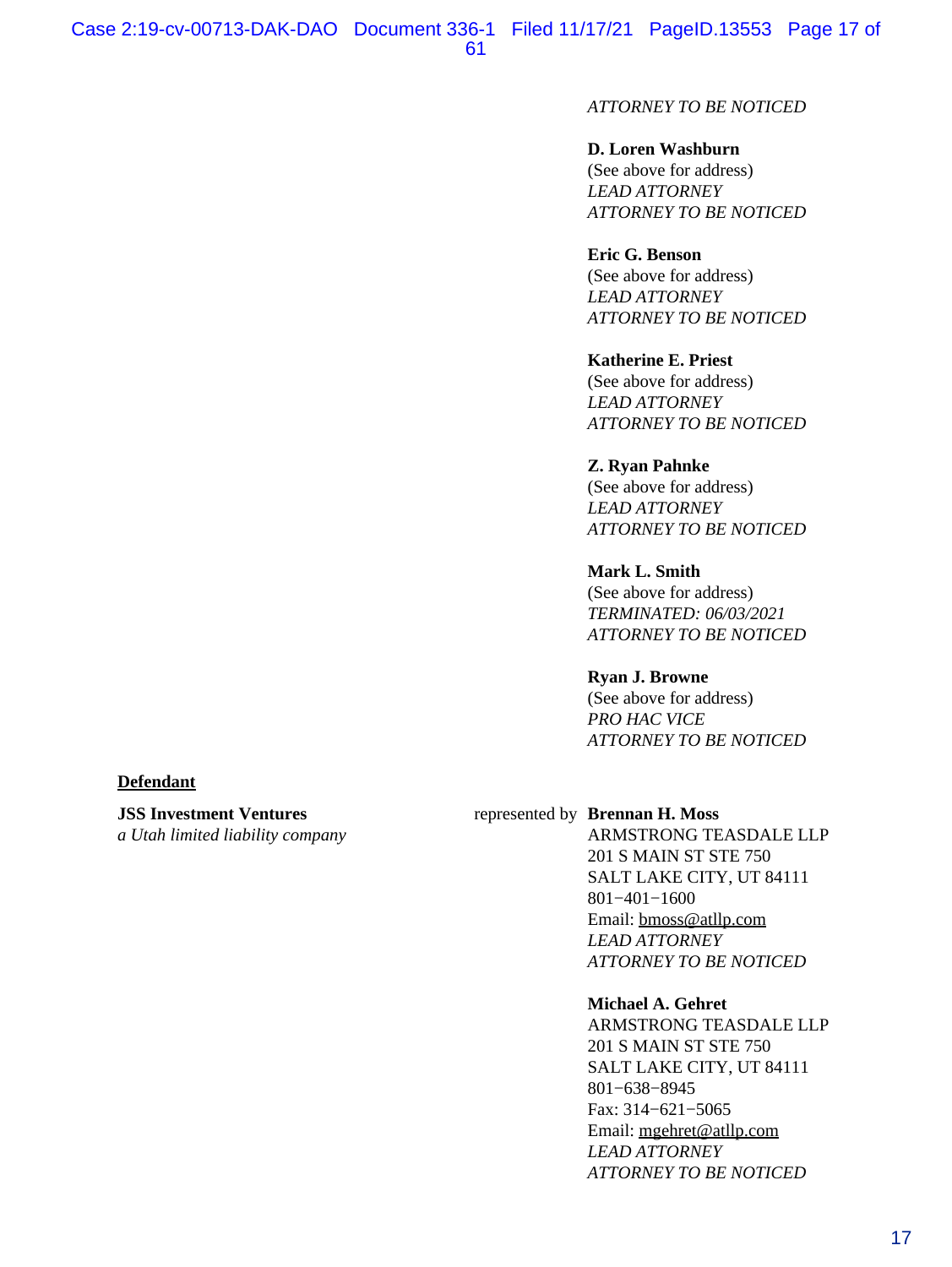#### **Nicolas Castanuela Wilde**

ARMSTRONG TEASDALE LLP 201 S MAIN ST STE 750 SALT LAKE CITY, UT 84111 956−639−7492 Email: [nwilde@atllp.com](mailto:nwilde@atllp.com) *ATTORNEY TO BE NOTICED*

#### **Tanner Brad Camp**

STOEL RIVES 201 S MAIN ST STE 1100 SALT LAKE CITY, UT 84111−4904 801−578−6997 Email: [tanner.camp@stoel.com](mailto:tanner.camp@stoel.com) *TERMINATED: 07/22/2021 ATTORNEY TO BE NOTICED*

#### **Defendant**

**JSS Trust**

*individually and as an owner of JSS Investment Ventures, LLC*

#### represented by **Brennan H. Moss**

(See above for address) *LEAD ATTORNEY ATTORNEY TO BE NOTICED*

#### **Michael A. Gehret**

(See above for address) *LEAD ATTORNEY ATTORNEY TO BE NOTICED*

#### **Nicolas Castanuela Wilde**

(See above for address) *ATTORNEY TO BE NOTICED*

#### **Tanner Brad Camp**

(See above for address) *TERMINATED: 07/22/2021 ATTORNEY TO BE NOTICED*

### **Defendant**

#### **Zurixx Financial Puerto Rico**

*a Puerto Rico limited liability company*

#### represented by **Angel L. Reyes , III**

(See above for address) *LEAD ATTORNEY PRO HAC VICE ATTORNEY TO BE NOTICED*

#### **D. Loren Washburn**

(See above for address) *LEAD ATTORNEY ATTORNEY TO BE NOTICED*

**Eric G. Benson** (See above for address)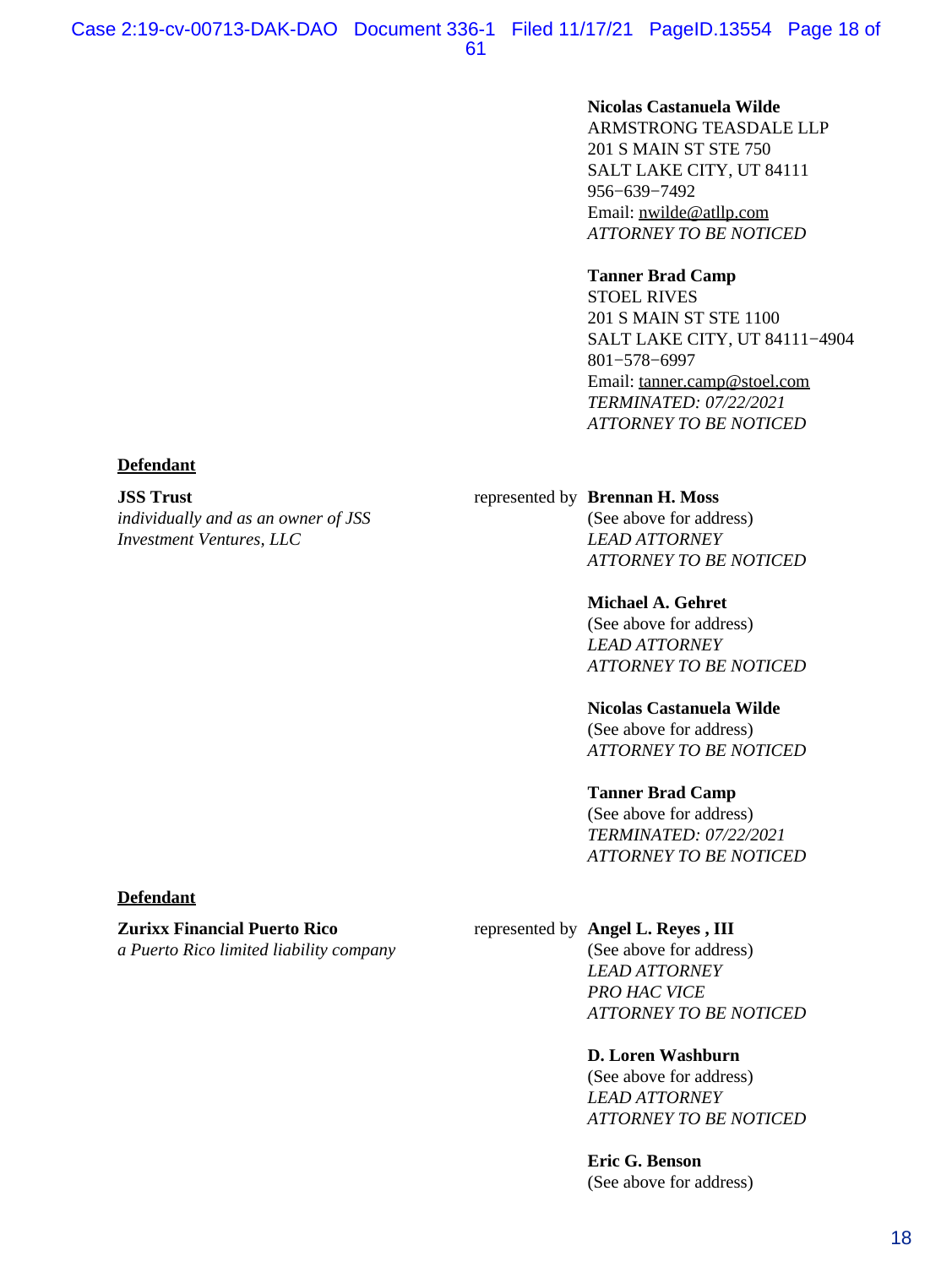*LEAD ATTORNEY ATTORNEY TO BE NOTICED*

**Katherine E. Priest** (See above for address) *LEAD ATTORNEY ATTORNEY TO BE NOTICED*

**Z. Ryan Pahnke** (See above for address) *LEAD ATTORNEY ATTORNEY TO BE NOTICED*

**Mark L. Smith** (See above for address) *TERMINATED: 06/03/2021 ATTORNEY TO BE NOTICED*

**Ryan J. Browne** (See above for address) *PRO HAC VICE ATTORNEY TO BE NOTICED*

#### **Defendant**

**Gerald D. Spangler** *as trustee for the JSS Trust*

#### represented by **Brennan H. Moss**

(See above for address) *LEAD ATTORNEY ATTORNEY TO BE NOTICED*

#### **Michael A. Gehret**

(See above for address) *LEAD ATTORNEY ATTORNEY TO BE NOTICED*

**Nicolas Castanuela Wilde**

(See above for address) *ATTORNEY TO BE NOTICED*

#### **Tanner Brad Camp**

(See above for address) *TERMINATED: 07/22/2021 ATTORNEY TO BE NOTICED*

#### **Defendant**

**Stephanie J. Spangler** *Relief Defendant*

#### represented by **Brennan H. Moss**

(See above for address) *LEAD ATTORNEY ATTORNEY TO BE NOTICED*

**Nicolas Castanuela Wilde** (See above for address)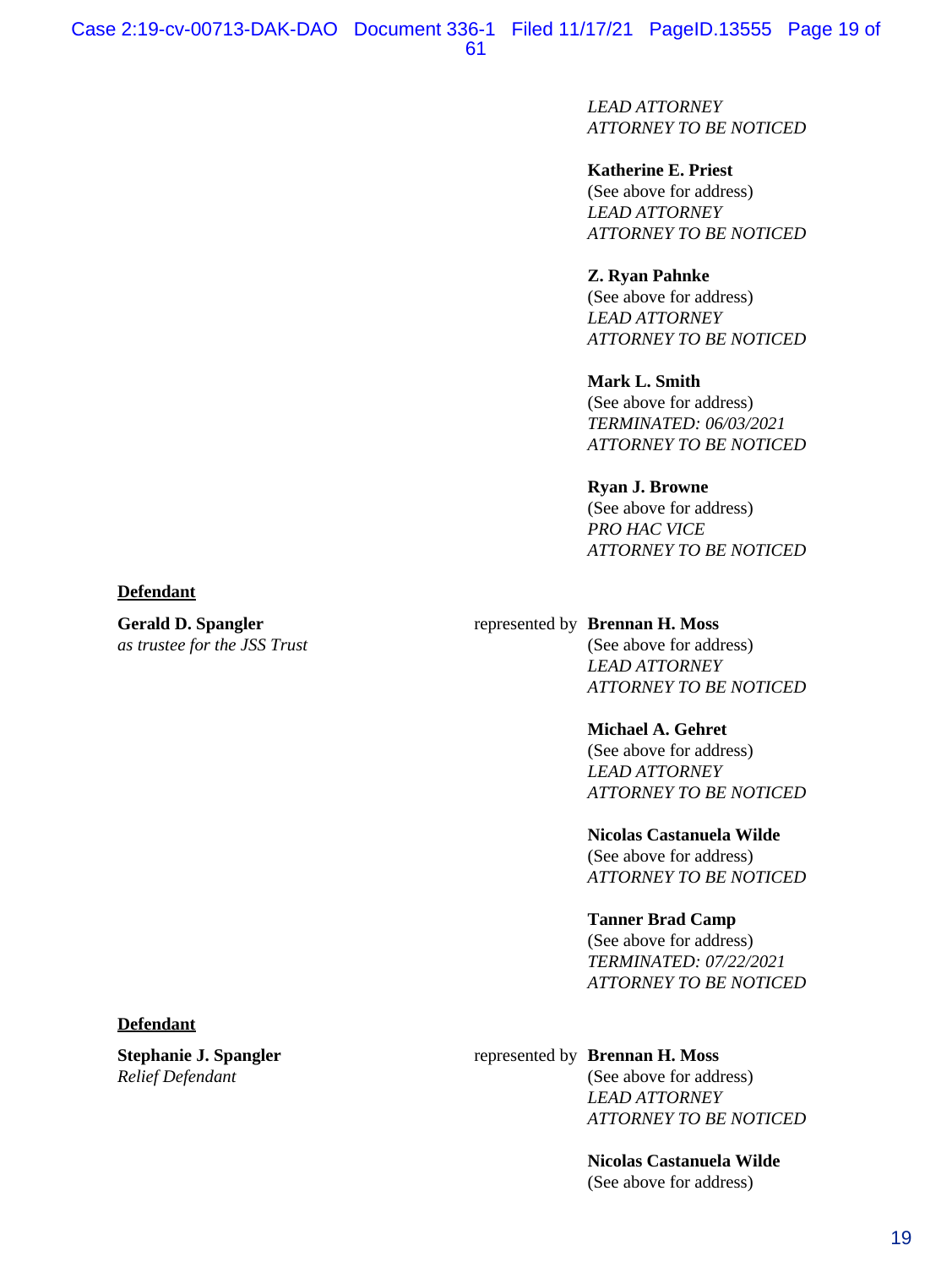## *ATTORNEY TO BE NOTICED*

## **Tanner Brad Camp**

(See above for address) *TERMINATED: 07/22/2021 ATTORNEY TO BE NOTICED*

#### **Defendant**

# **CAC Investment Ventures Utah**

*a Utah limited liability company*

#### represented by **Angel L. Reyes , III**

(See above for address) *LEAD ATTORNEY PRO HAC VICE ATTORNEY TO BE NOTICED*

#### **Katherine E. Priest**

(See above for address) *LEAD ATTORNEY ATTORNEY TO BE NOTICED*

#### **Z. Ryan Pahnke**

(See above for address) *LEAD ATTORNEY ATTORNEY TO BE NOTICED*

#### **Ryan J. Browne**

(See above for address) *PRO HAC VICE ATTORNEY TO BE NOTICED*

## **David Efron** represented by **David Efron**

EFRON DORADO SE PO BOX 29314 SAN JUAN, PR 00929−0314 (787)765−1535 Email: [efron@davidefronlaw.com](mailto:efron@davidefronlaw.com) PRO SE

**Matt Davis** represented by **Eric K. Schnibbe** MCNEILL VON MAACK 175 S MAIN ST STE 1050 SALT LAKE CITY, UT 84111 801−823−6464 Email: [schnibbe@mvmlegal.com](mailto:schnibbe@mvmlegal.com) *LEAD ATTORNEY ATTORNEY TO BE NOTICED*

> **Jason A. McNeill** MCNEILL VON MAACK 175 S MAIN ST STE 1050

# **Movant**

# **Movant**

## 20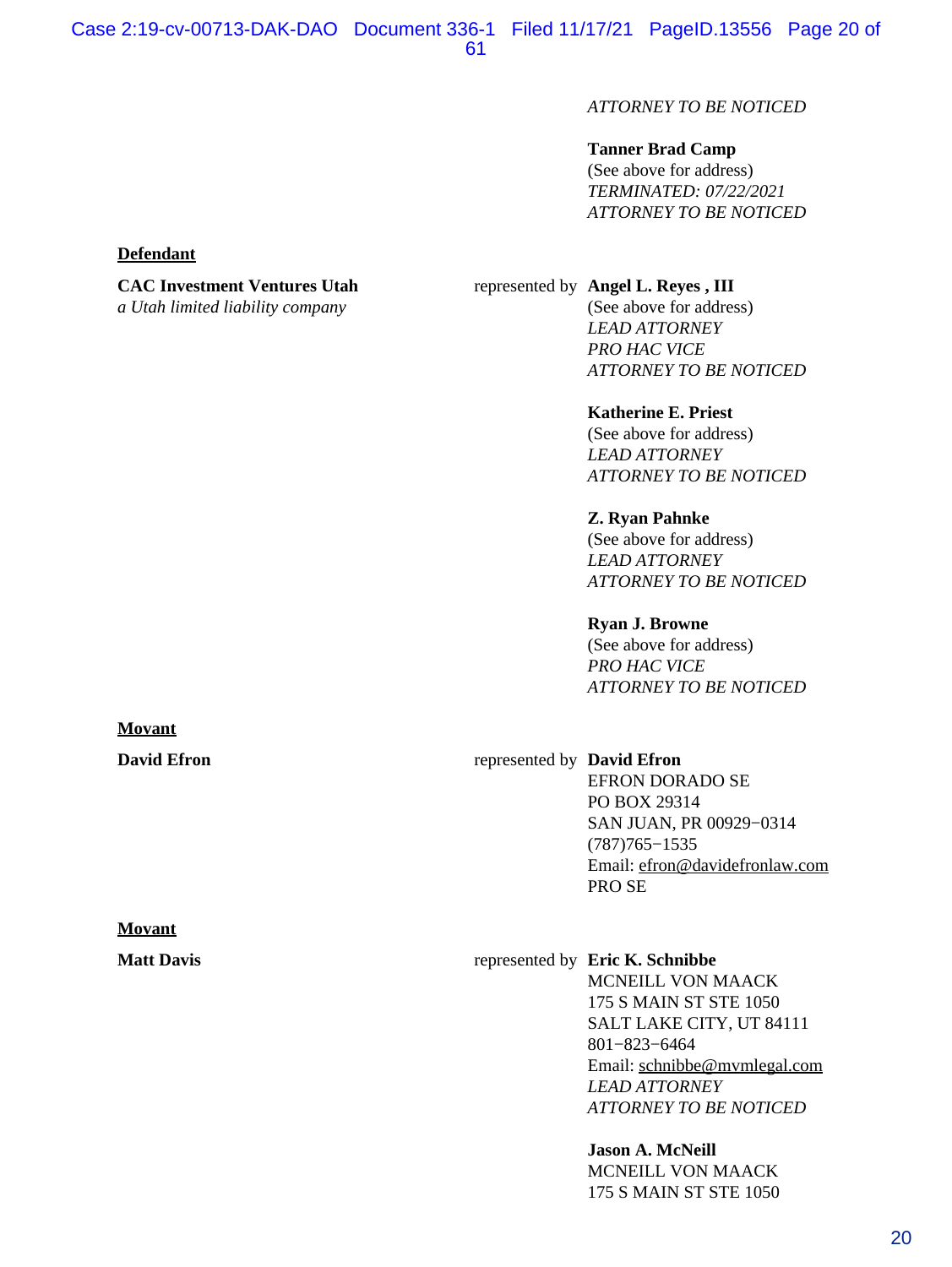SALT LAKE CITY, UT 84111 (801)823−6464 Email: [mcneill@mvmlegal.com](mailto:mcneill@mvmlegal.com) *LEAD ATTORNEY ATTORNEY TO BE NOTICED*

represented by **Sam Meziani** GOEBEL ANDERSON PC 405 S MAIN ST STE 200 SALT LAKE CITY, UT 84111 801−441−9393 Email: [smeziani@gapclaw.com](mailto:smeziani@gapclaw.com) *LEAD ATTORNEY ATTORNEY TO BE NOTICED*

represented by **Sam Meziani** (See above for address) *LEAD ATTORNEY ATTORNEY TO BE NOTICED*

represented by **Sam Meziani** (See above for address) *LEAD ATTORNEY ATTORNEY TO BE NOTICED*

represented by **Sam Meziani** (See above for address) *LEAD ATTORNEY ATTORNEY TO BE NOTICED*

represented by **Sam Meziani** (See above for address) *LEAD ATTORNEY ATTORNEY TO BE NOTICED*

represented by **Sam Meziani** (See above for address) *LEAD ATTORNEY ATTORNEY TO BE NOTICED*

**Robert Shemin** represented by **Eric K. Schnibbe** (See above for address)

#### **Movant**

#### **Brian Banks**

*an individual TERMINATED: 08/10/2021*

#### **Movant**

**Byron W. Aldrink** *an individual TERMINATED: 08/10/2021*

## **Movant**

**Polar Prutaseranee** *an individual TERMINATED: 08/10/2021*

## **Movant**

**Joshua Jackson** *an individual TERMINATED: 08/10/2021*

## **Movant**

**Annelise Agee** *an individual TERMINATED: 08/10/2021*

## **Movant**

**Jeanne Rietzke** *an individual TERMINATED: 08/10/2021*

## **Movant**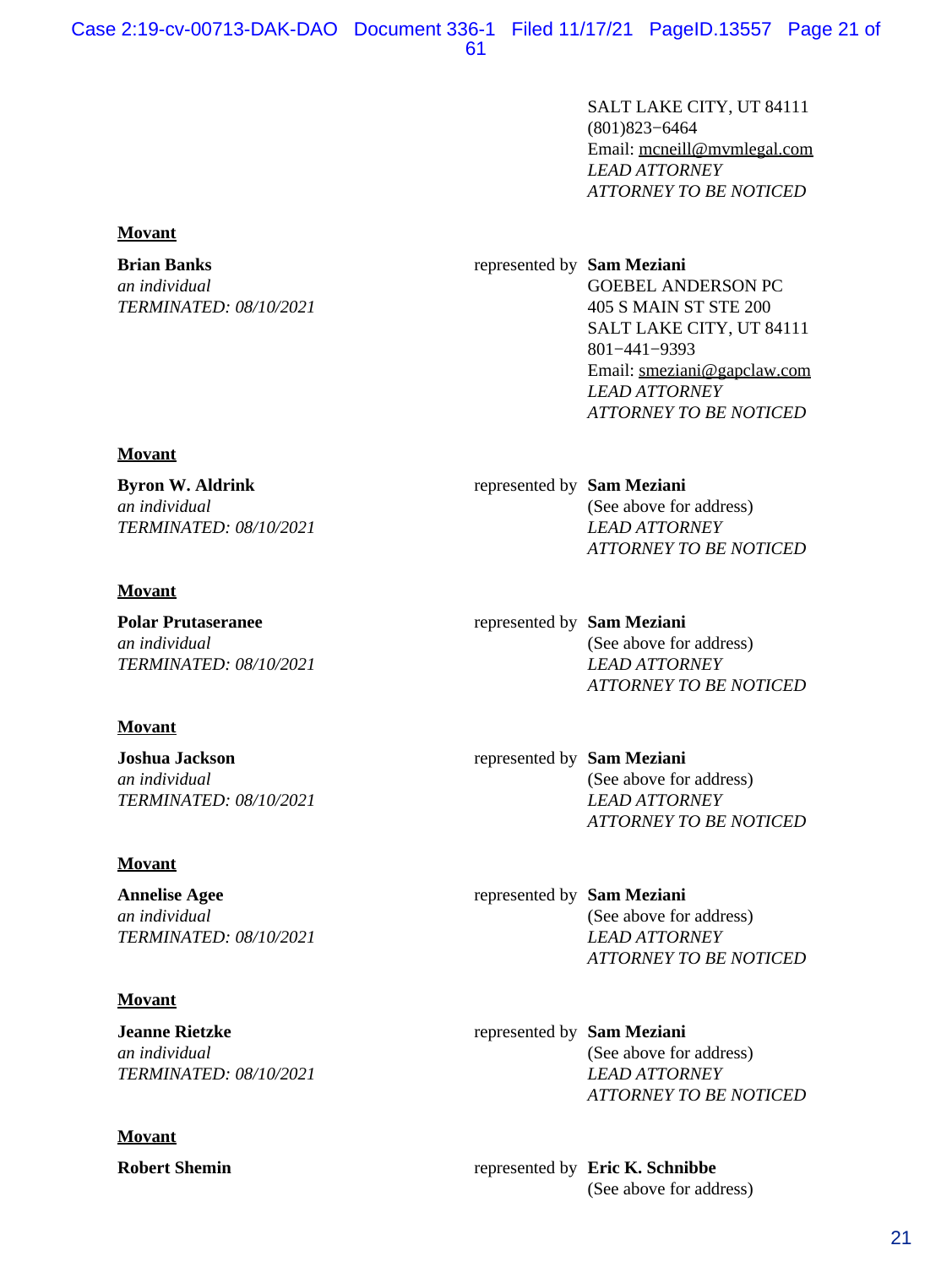*LEAD ATTORNEY ATTORNEY TO BE NOTICED*

V.

#### **Notice Party**

# **Real Estate Elevated**

*Receivership Entity*

## **Notice Party**

**Advanced Education (Ca)** *Receivership Entity doing business as* Will to Win Entrepreneur

V.

**Receiver**

### **David K. Broadbent** represented by **Cory A. Talbot**

HOLLAND & HART LLP 222 S MAIN ST STE 2200 SALT LAKE CITY, UT 84101 (801)799−5800 Email: [catalbot@hollandhart.com](mailto:catalbot@hollandhart.com) *LEAD ATTORNEY ATTORNEY TO BE NOTICED*

#### **Doyle S. Byers**

HOLLAND & HART LLP 222 S MAIN ST STE 2200 SALT LAKE CITY, UT 84101 (801)799−5917 Email: [dsbyers@hollandhart.com](mailto:dsbyers@hollandhart.com) *LEAD ATTORNEY ATTORNEY TO BE NOTICED*

#### **Engels Tejeda**

HOLLAND & HART LLP 222 S MAIN ST STE 2200 SALT LAKE CITY, UT 84101 (801)799−5851 Email: [ejtejeda@hollandhart.com](mailto:ejtejeda@hollandhart.com) *LEAD ATTORNEY ATTORNEY TO BE NOTICED*

## **Michelle Quist**

HOLLAND & HART LLP 222 S MAIN ST STE 2200 SALT LAKE CITY, UT 84101 801−799−5735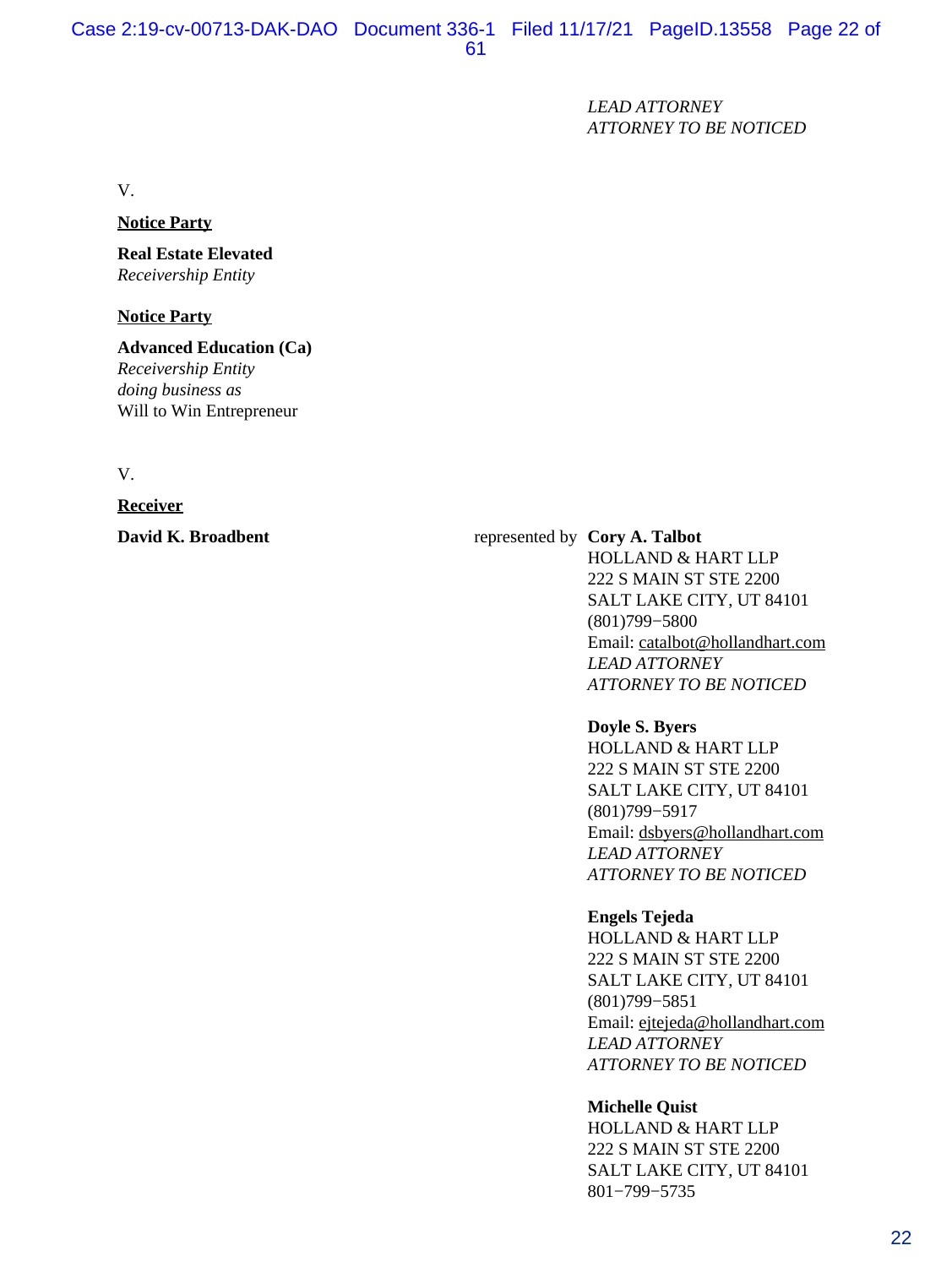Email: [mlquist@hollandhart.com](mailto:mlquist@hollandhart.com) *LEAD ATTORNEY ATTORNEY TO BE NOTICED*

#### **Chelsea J. Davis**

23416 128TH PL SE KENT, WA 84101 801−903−7536 Email: [davis.chelsea@outlook.com](mailto:davis.chelsea@outlook.com) *TERMINATED: 03/30/2021*

#### **David K. Broadbent**

HOLLAND & HART LLP 222 S MAIN ST STE 2200 SALT LAKE CITY, UT 84101 (801)799−5800 Email: [dbroadbent@hollandhart.com](mailto:dbroadbent@hollandhart.com) *ATTORNEY TO BE NOTICED*

| Date Filed | $\#$            | Page | Docket Text                                                                                                                                                                                                                                                                                                                                                                                                      |
|------------|-----------------|------|------------------------------------------------------------------------------------------------------------------------------------------------------------------------------------------------------------------------------------------------------------------------------------------------------------------------------------------------------------------------------------------------------------------|
| 09/30/2019 | $\mathbf 1$     |      | COMPLAINT against CJ Seminar Holdings, Christopher A. Cannon, James M. Carlson, Carlson<br>Development Group, Jeffrey D. Spangler, Zurixx, Zurixx Financial (Fee Status: Waived)<br>(Electronic document provided on disc.) filed by Utah Division of Consumer Protection, Federal<br>Trade Commission. (Attachments: #1 Civil Cover Sheet 1) Assigned to Judge Dale A. Kimball<br>$(rks)$ (Entered: 09/30/2019) |
| 09/30/2019 | $\overline{2}$  |      | MOTION to Seal Case filed by Plaintiffs Federal Trade Commission, Utah Division of Consumer<br>Protection. (Attachments: #1 Text of Proposed Order)(rks) (Entered: 09/30/2019)                                                                                                                                                                                                                                   |
| 09/30/2019 | $\overline{3}$  |      | MOTION for Leave to File Excess Pages filed by Plaintiffs Federal Trade Commission, Utah<br>Division of Consumer Protection. (Attachments: $\#$ 1 Text of Proposed Order)(rks) (Entered:<br>09/30/2019)                                                                                                                                                                                                          |
| 09/30/2019 | $\overline{4}$  |      | MOTION for Temporary Restraining Order and Memorandum in Support, MOTION for Order to<br>Show Cause and Memorandum in Support filed by Plaintiffs Federal Trade Commission, Utah<br>Division of Consumer Protection. (Attachments: $\#$ 1 Text of Proposed Order)(rks) (Entered:<br>09/30/2019)                                                                                                                  |
| 09/30/2019 | $\overline{2}$  |      | Certification of Collot Guerard in Support re 4 MOTION for Temporary Restraining Order and<br>Memorandum in Support MOTION for Order to Show Cause and Memorandum in Support, 3<br>MOTION for Leave to File Excess Pages filed by Plaintiffs Federal Trade Commission, Utah<br>Division of Consumer Protection. (rks) (Entered: 09/30/2019)                                                                      |
| 09/30/2019 | $6\overline{6}$ |      | NOTICE OF FILING of Plaintiff's Recommendation for a Monitor filed by Plaintiffs Federal<br>Trade Commission, Utah Division of Consumer Protection. (rks) (Entered: 09/30/2019)                                                                                                                                                                                                                                  |
| 09/30/2019 | $\mathcal{I}$   |      | NOTICE of Appearance by Collot Guerard on behalf of Federal Trade Commission (rks)<br>(Entered: 09/30/2019)                                                                                                                                                                                                                                                                                                      |
| 09/30/2019 | 8               |      | NOTICE of Appearance by Joshua Doan on behalf of Federal Trade Commission (rks) (Entered:<br>09/30/2019)                                                                                                                                                                                                                                                                                                         |
| 09/30/2019 | $\overline{2}$  |      |                                                                                                                                                                                                                                                                                                                                                                                                                  |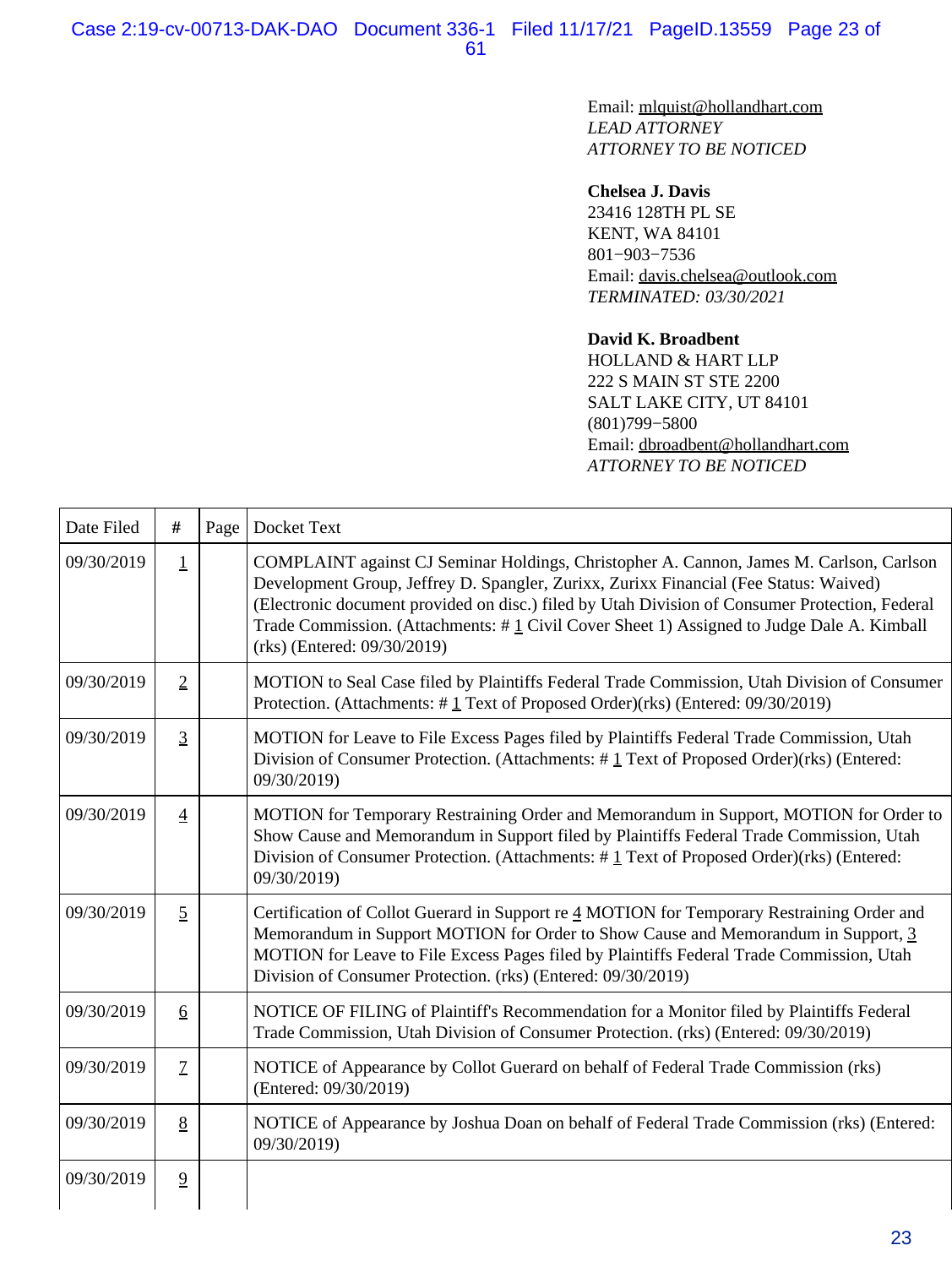## Case 2:19-cv-00713-DAK-DAO Document 336-1 Filed 11/17/21 PageID.13560 Page 24 of 61

|            |           | NOTICE of Appearance by Miry Kim on behalf of Federal Trade Commission (rks) (Entered:<br>09/30/2019)                                                                                                                                                                                                                                                                                                                                                                                                                                                                                                                                                                                                                                                                                                                                                                                                                                                                                                                                                                                                                                                                                                                                                                                                                                                                                                                                                                                                                                                                                                                                                                                                                                                                                                                                                                                                                                                                                                                                                                                                           |
|------------|-----------|-----------------------------------------------------------------------------------------------------------------------------------------------------------------------------------------------------------------------------------------------------------------------------------------------------------------------------------------------------------------------------------------------------------------------------------------------------------------------------------------------------------------------------------------------------------------------------------------------------------------------------------------------------------------------------------------------------------------------------------------------------------------------------------------------------------------------------------------------------------------------------------------------------------------------------------------------------------------------------------------------------------------------------------------------------------------------------------------------------------------------------------------------------------------------------------------------------------------------------------------------------------------------------------------------------------------------------------------------------------------------------------------------------------------------------------------------------------------------------------------------------------------------------------------------------------------------------------------------------------------------------------------------------------------------------------------------------------------------------------------------------------------------------------------------------------------------------------------------------------------------------------------------------------------------------------------------------------------------------------------------------------------------------------------------------------------------------------------------------------------|
| 09/30/2019 | 10        | ORDER RE: PROCEDURES FOR EMERGENCY MOTION. Signed by Judge Dale A. Kimball<br>on $9/30/2019$ . (Attachments: #1 Mailing Certificate) (eat) (Entered: 09/30/2019)                                                                                                                                                                                                                                                                                                                                                                                                                                                                                                                                                                                                                                                                                                                                                                                                                                                                                                                                                                                                                                                                                                                                                                                                                                                                                                                                                                                                                                                                                                                                                                                                                                                                                                                                                                                                                                                                                                                                                |
| 09/30/2019 | 11        | **SEALED** NOTICE OF HEARING ON MOTION re: 4 MOTION for Temporary<br>Restraining Order and MOTION for Order to Show Cause (Notice generated by DAK<br>Chambers): Motion Hearing is set for 10/1/2019 at 02:00 PM in Rm 3.400 before Judge Dale A.<br>Kimball. (eat) (Entered: 09/30/2019)                                                                                                                                                                                                                                                                                                                                                                                                                                                                                                                                                                                                                                                                                                                                                                                                                                                                                                                                                                                                                                                                                                                                                                                                                                                                                                                                                                                                                                                                                                                                                                                                                                                                                                                                                                                                                       |
| 09/30/2019 | 12        | APPENDIX to 4 MOTION for Temporary Restraining Order, MOTION for Order to Show<br>Cause filed by Plaintiffs Federal Trade Commission, and Utah Division of Consumer Protection.<br>(Attachments: # $1$ Exhibit 2, # $2$ Exhibit 3, # $3$ Exhibit 4, # $4$ Exhibit 5, # $5$ Exhibit 6, # $6$ Exhibit<br>7, # 7 Exhibit 8, # 8 Exhibit 9, # 9 Exhibit 10, # 10 Exhibit 11, # 11 Exhibit 12, # 12 Exhibit 13, #<br>13 Exhibit 14, # 14 Exhibit 15, # 15 Exhibit 16, # 16 Exhibit 17, # 17 Exhibit 18, # 18 Exhibit 20,<br># 19 Exhibit 21, # 20 Exhibit 22, # 21 Exhibit 23, # 22 Exhibit 24, # 23 Exhibit 25, # 24 Exhibit<br>26, # 25 Exhibit 27, # 26 Exhibit 28, # 27 Exhibit 29, # 28 Exhibit 30, # 29 Exhibit 31, # 30<br>Exhibit 32, # $31$ Exhibit 33, # $32$ Exhibit 34, # $33$ Exhibit 35, # $34$ Exhibit 36, # $35$ Exhibit 37, #<br>36 Exhibit 38, # 37 Exhibit 39, # 38 Exhibit 40, # 39 Exhibit 41, # 40 Exhibit 42, # 41 Exhibit 43,<br># 42 Exhibit 44, # 43 Exhibit 45, # 44 Exhibit 46, # 45 Exhibit 47, # 46 Exhibit 48, # 47 Exhibit<br>50, # $48$ Exhibit 51: Part 1 (Pages 1–100), # $49$ Exhibit 51: Part 2 (Pages 101–200), # $50$ Exhibit<br>51: Part 3 (Pages 201–300), # 51 Exhibit 51: Part 4 (Pages 301–350), # 52 Exhibit 51: Part 5<br>(Pages 351-400), # 53 Exhibit 51: Part 6 (Pages 401-417), # 54 Exhibit 52, # 55 Exhibit 53, # 56<br>Exhibit 54, # $57$ Exhibit 55, # $58$ Exhibit 56, # $59$ Exhibit 57, # $60$ Exhibit 58, # $61$ Exhibit 60, #<br>62 Exhibit 61, # 63 Exhibit 62, # 64 Exhibit 63, # 65 Exhibit 64, # 66 Exhibit 65, # 67 Exhibit 66,<br># 68 Exhibit 67, # 69 Exhibit 68, # 70 Exhibit 69, # 71 Exhibit 70, # 72 Exhibit 71, # 73 Exhibit<br>72, # 74 Exhibit 73, # 75 Exhibit 74, # 76 Exhibit 75, # 77 Exhibit 76, # 78 Exhibit 77, # 79<br>Exhibit 78, # 80 Exhibit 79, # 81 Exhibit 80, # 82 Exhibit 81, # 83 Exhibit 82, # 84 Exhibit 83, #<br>85 Exhibit 84, # 86 Exhibit 85, # 87 Exhibit 86, # 88 Exhibit 87, # 89 Exhibit 90, # 90 Exhibit 91,<br># 91 Exhibit 92, # 92 Exhibit 93, # 93 Exhibit 94, # 94 Exhibit 95)(eat) (Entered: 09/30/2019) |
| 09/30/2019 | 13        | ORDER granting 2 Motion to Seal Case. Signed by Judge Dale A. Kimball on 9/30/2019.<br>(Attachments: #1 Mailing Certificate) (eat) (Entered: 09/30/2019)                                                                                                                                                                                                                                                                                                                                                                                                                                                                                                                                                                                                                                                                                                                                                                                                                                                                                                                                                                                                                                                                                                                                                                                                                                                                                                                                                                                                                                                                                                                                                                                                                                                                                                                                                                                                                                                                                                                                                        |
| 09/30/2019 | <u>14</u> | ORDER granting 3 Motion for Leave to File Excess Pages. Signed by Judge Dale A. Kimball on<br>9/30/2019. (Attachments: #1 Mailing Certificate) (eat) (Entered: 09/30/2019)                                                                                                                                                                                                                                                                                                                                                                                                                                                                                                                                                                                                                                                                                                                                                                                                                                                                                                                                                                                                                                                                                                                                                                                                                                                                                                                                                                                                                                                                                                                                                                                                                                                                                                                                                                                                                                                                                                                                      |
| 09/30/2019 | 15        | **RESTRICTED DOCUMENT**Summons Issued as to Zurixx. (nl) (Entered: 10/01/2019)                                                                                                                                                                                                                                                                                                                                                                                                                                                                                                                                                                                                                                                                                                                                                                                                                                                                                                                                                                                                                                                                                                                                                                                                                                                                                                                                                                                                                                                                                                                                                                                                                                                                                                                                                                                                                                                                                                                                                                                                                                  |
| 09/30/2019 | <u>16</u> | <b>**RESTRICTED DOCUMENT**Summons Issued as to Zurixx Financial. (nl) (Entered:</b><br>10/01/2019)                                                                                                                                                                                                                                                                                                                                                                                                                                                                                                                                                                                                                                                                                                                                                                                                                                                                                                                                                                                                                                                                                                                                                                                                                                                                                                                                                                                                                                                                                                                                                                                                                                                                                                                                                                                                                                                                                                                                                                                                              |
| 09/30/2019 | <u>17</u> | **RESTRICTED DOCUMENT**Summons Issued as to Jeffrey D. Spangler. (nl) (Entered:<br>10/01/2019)                                                                                                                                                                                                                                                                                                                                                                                                                                                                                                                                                                                                                                                                                                                                                                                                                                                                                                                                                                                                                                                                                                                                                                                                                                                                                                                                                                                                                                                                                                                                                                                                                                                                                                                                                                                                                                                                                                                                                                                                                  |
| 09/30/2019 | <u>18</u> | **RESTRICTED DOCUMENT**Summons Issued as to James M. Carlson. (nl) (Entered:<br>10/01/2019)                                                                                                                                                                                                                                                                                                                                                                                                                                                                                                                                                                                                                                                                                                                                                                                                                                                                                                                                                                                                                                                                                                                                                                                                                                                                                                                                                                                                                                                                                                                                                                                                                                                                                                                                                                                                                                                                                                                                                                                                                     |
| 09/30/2019 | <u>19</u> | <b>**RESTRICTED DOCUMENT**Summons Issued as to Christopher A. Cannon. (nl) (Entered:</b><br>10/01/2019)                                                                                                                                                                                                                                                                                                                                                                                                                                                                                                                                                                                                                                                                                                                                                                                                                                                                                                                                                                                                                                                                                                                                                                                                                                                                                                                                                                                                                                                                                                                                                                                                                                                                                                                                                                                                                                                                                                                                                                                                         |
| 09/30/2019 | 20        | <b>**RESTRICTED DOCUMENT**Summons Issued as to Carlson Development Group. (nl)</b><br>(Entered: 10/01/2019)                                                                                                                                                                                                                                                                                                                                                                                                                                                                                                                                                                                                                                                                                                                                                                                                                                                                                                                                                                                                                                                                                                                                                                                                                                                                                                                                                                                                                                                                                                                                                                                                                                                                                                                                                                                                                                                                                                                                                                                                     |
| 09/30/2019 | 21        |                                                                                                                                                                                                                                                                                                                                                                                                                                                                                                                                                                                                                                                                                                                                                                                                                                                                                                                                                                                                                                                                                                                                                                                                                                                                                                                                                                                                                                                                                                                                                                                                                                                                                                                                                                                                                                                                                                                                                                                                                                                                                                                 |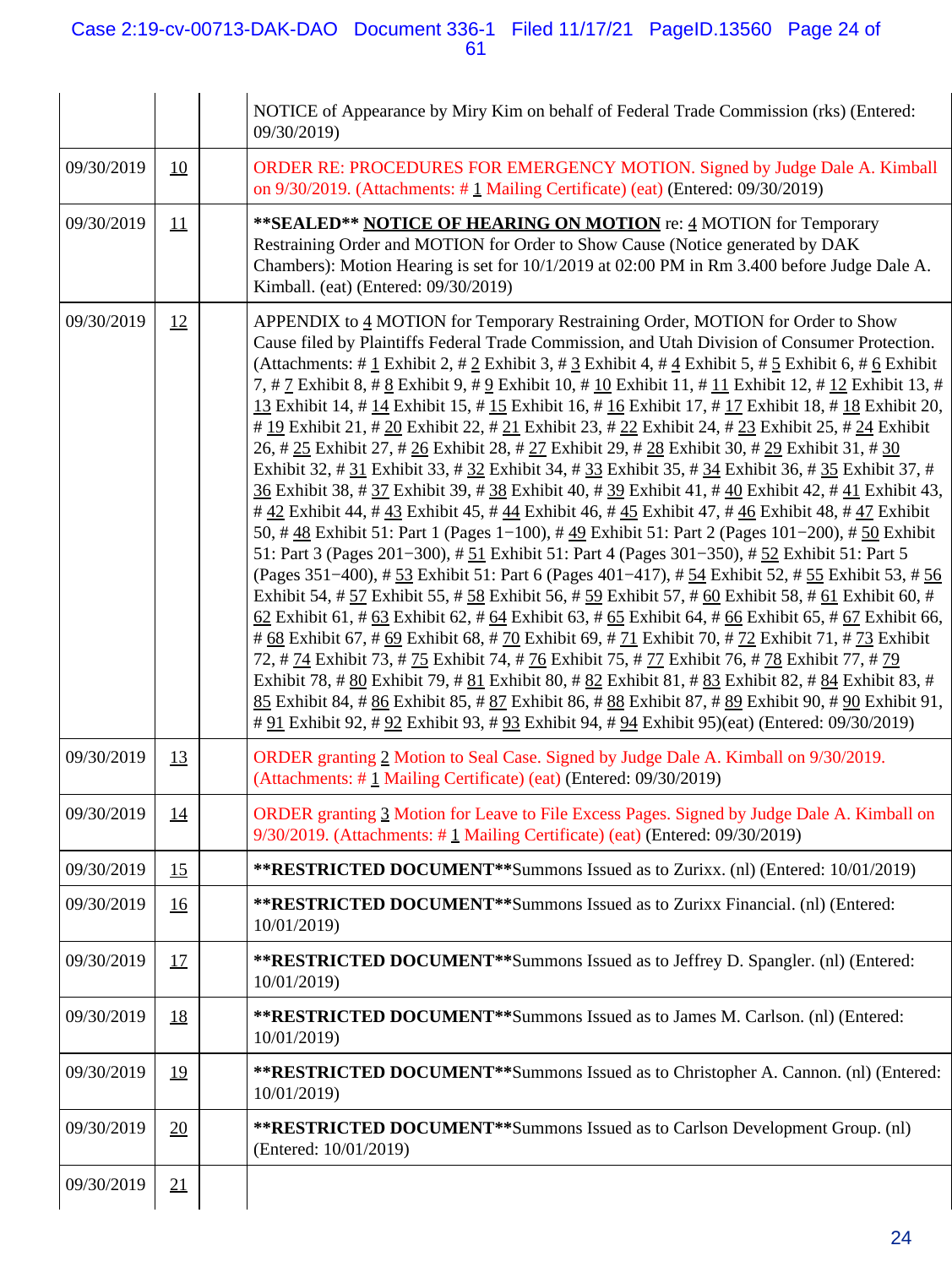|            |    | **RESTRICTED DOCUMENT**Summons Issued as to CJ Seminar Holdings. (nl) (Entered:<br>10/01/2019)                                                                                                                                                                                                                                                                                                                                                                                                                                                                                                                                                                                                                                                                                                                                                                                                                                                   |
|------------|----|--------------------------------------------------------------------------------------------------------------------------------------------------------------------------------------------------------------------------------------------------------------------------------------------------------------------------------------------------------------------------------------------------------------------------------------------------------------------------------------------------------------------------------------------------------------------------------------------------------------------------------------------------------------------------------------------------------------------------------------------------------------------------------------------------------------------------------------------------------------------------------------------------------------------------------------------------|
| 10/01/2019 | 22 | ORDER REFERRING CASE to Magistrate Judge Cecilia M. Romero under $28:636(b)(1)(A)$ ,<br>Magistrate to hear and determine all nondispositive pretrial matters. No attached document.<br>Signed by Judge Dale A. Kimball on 10/1/2019. (eat) (Entered: 10/01/2019)                                                                                                                                                                                                                                                                                                                                                                                                                                                                                                                                                                                                                                                                                 |
| 10/01/2019 | 23 | Minute Entry for proceedings held before Judge Dale A. Kimball: Motion Hearing held on<br>10/1/2019 re Plaintiffs' 4 Ex Parte MOTION for Temporary Restraining Order filed by Utah<br>Division of Consumer Protection, and the Federal Trade Commission. After hearing statements<br>from counsel, the court finds that Plaintiffs have demonstrated a pressing need for a temporary<br>restraining order and the court grants the motion. The Ex Parte Temporary Restraining Order is<br>executed and filed in open court. The Order to Show Cause Hearing is set for 10/15/2019 at 10:00<br>AM in Rm 3.400 before Judge Dale A. Kimball. Attorneys for Plaintiffs: Collot Guerard, Joshua<br>Doan, and Miry Kim for the FTC; Thomas Melton, Robert Wing, and Kevin McLean for the<br>Utah Division of Consumer Protection. Court Reporter: Rebecca Janke. (eat) (Entered:<br>10/01/2019)                                                       |
| 10/01/2019 | 24 | TEMPORARY RESTRAINING ORDER granting 4 MOTION for Temporary Restraining Order<br>filed by Utah Division of Consumer Protection, and the Federal Trade Commission. Signed by<br>Judge Dale A. Kimball on 10/1/2019. (Attachments: #1 Mailing Certificate) (eat) (Entered:<br>10/01/2019)                                                                                                                                                                                                                                                                                                                                                                                                                                                                                                                                                                                                                                                          |
| 10/04/2019 | 25 | ORDER TO UNSEAL CASE. Signed by Judge Dale A. Kimball on 10/4/2019. (jwt) (Additional<br>attachment(s) added on $10/4/2019$ : # 1 Plaintiff Division's Notice Regarding Service and Lift of<br>Temporary Seal (received unsigned by email)) (jwt). (Entered: 10/04/2019)                                                                                                                                                                                                                                                                                                                                                                                                                                                                                                                                                                                                                                                                         |
| 10/04/2019 | 26 | NOTICE OF Unsealing Civil Case (jwt) (Entered: 10/04/2019)                                                                                                                                                                                                                                                                                                                                                                                                                                                                                                                                                                                                                                                                                                                                                                                                                                                                                       |
| 10/04/2019 | 27 | NOTICE of Appearance by Amanda R. Grier on behalf of Federal Trade Commission (Grier,<br>Amanda) (Entered: 10/04/2019)                                                                                                                                                                                                                                                                                                                                                                                                                                                                                                                                                                                                                                                                                                                                                                                                                           |
| 10/04/2019 | 28 | Stipulated MOTION for Extension of Time Temporary Restraining Order filed by Defendants CJ<br>Seminar Holdings, Christopher A. Cannon, James M. Carlson, Carlson Development Group,<br>Jeffrey D. Spangler, Zurixx, Zurixx Financial. (Attachments: #1 Text of Proposed Order<br>Proposed Order) Motions referred to Cecilia M. Romero. Attorney Benson L. Hathaway, Jr added<br>to party CJ Seminar Holdings(pty:dft), Attorney Benson L. Hathaway, Jr added to party<br>Christopher A. Cannon(pty:dft), Attorney Benson L. Hathaway, Jr added to party James M.<br>Carlson(pty:dft), Attorney Benson L. Hathaway, Jr added to party Carlson Development<br>Group(pty:dft), Attorney Benson L. Hathaway, Jr added to party Jeffrey D. Spangler(pty:dft),<br>Attorney Benson L. Hathaway, Jr added to party Zurixx(pty:dft), Attorney Benson L. Hathaway,<br>Jr added to party Zurixx Financial(pty:dft)(Hathaway, Benson) (Entered: 10/04/2019) |
| 10/07/2019 | 29 | NOTICE of Appearance by Ryan R. Beckstrom on behalf of CJ Seminar Holdings, Christopher<br>A. Cannon, James M. Carlson, Carlson Development Group, Jeffrey D. Spangler, Zurixx, Zurixx<br>Financial (Beckstrom, Ryan) (Entered: 10/07/2019)                                                                                                                                                                                                                                                                                                                                                                                                                                                                                                                                                                                                                                                                                                      |
| 10/07/2019 | 30 | NOTICE of Appearance by Benson L. Hathaway, Jr on behalf of CJ Seminar Holdings,<br>Christopher A. Cannon, James M. Carlson, Carlson Development Group, Jeffrey D. Spangler,<br>Zurixx, Zurixx Financial (Hathaway, Benson) (Entered: 10/07/2019)                                                                                                                                                                                                                                                                                                                                                                                                                                                                                                                                                                                                                                                                                                |
| 10/07/2019 | 31 | ORDER granting 28 Stipulated MOTION to Extend the Temporary Restraining Order. The<br>financial and asset disclosures required by Sections VI and VII of the TRO are required to be<br>produced on or before Monday, 10/14/2019. The Order to Show Cause Hearing is continued to<br>11/5/2019 at 10:30 AM in Rm 3.400 before Judge Dale A. Kimball. Signed by Judge Dale A.                                                                                                                                                                                                                                                                                                                                                                                                                                                                                                                                                                      |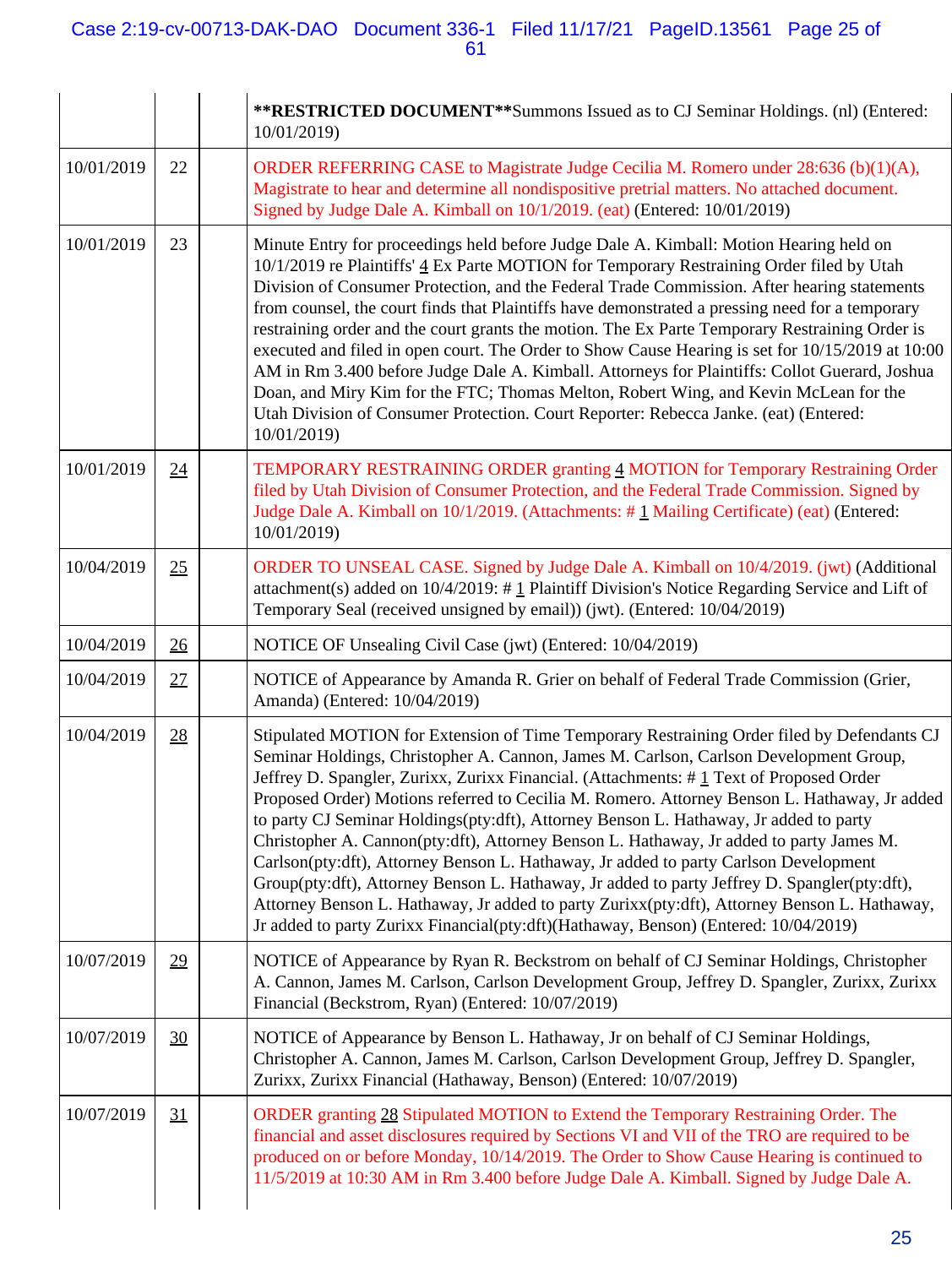## Case 2:19-cv-00713-DAK-DAO Document 336-1 Filed 11/17/21 PageID.13562 Page 26 of 61

|            |                 | Kimball on 10/7/2019. (eat) (Entered: 10/07/2019)                                                                                                                                                                                                                                                                                                                                                                                                            |
|------------|-----------------|--------------------------------------------------------------------------------------------------------------------------------------------------------------------------------------------------------------------------------------------------------------------------------------------------------------------------------------------------------------------------------------------------------------------------------------------------------------|
| 10/07/2019 | 32              | NOTICE OF FILING of Response to TRO by KeyBank. (Attachments: $\#$ 1 Envelope) (eat)<br>(Entered: 10/07/2019)                                                                                                                                                                                                                                                                                                                                                |
| 10/11/2019 | 33              | NOTICE of Appearance by Doyle S. Byers on behalf of David K. Broadbent (Byers, Doyle)<br>(Entered: 10/11/2019)                                                                                                                                                                                                                                                                                                                                               |
| 10/11/2019 | 34              | NOTICE of Appearance by Cory A. Talbot on behalf of David K. Broadbent (Talbot, Cory)<br>(Entered: 10/11/2019)                                                                                                                                                                                                                                                                                                                                               |
| 10/11/2019 | 35              | NOTICE of Appearance by Engels Tejeda on behalf of David K. Broadbent (Tejeda, Engels)<br>(Entered: 10/11/2019)                                                                                                                                                                                                                                                                                                                                              |
| 10/11/2019 | $\frac{36}{5}$  | NOTICE of Appearance by Chelsea J. Davis on behalf of David K. Broadbent (Davis, Chelsea)<br>(Entered: 10/11/2019)                                                                                                                                                                                                                                                                                                                                           |
| 10/14/2019 | 37              | Defendant's MOTION for Admission Pro Hac Vice of Stephen R. Freeland, Registration fee \$<br>250, receipt number 1088–3394203, filed by Defendants CJ Seminar Holdings, Christopher A.<br>Cannon, James M. Carlson, Carlson Development Group, Jeffrey D. Spangler, Zurixx, Zurixx<br>Financial. (Attachments: $\#$ 1 Exhibit Exhibit, $\#$ 2 Exhibit Exhibit, $\#$ 3 Text of Proposed Order<br>Proposed Order)(Beckstrom, Ryan) (Entered: 10/14/2019)       |
| 10/14/2019 | 38              | Defendant's MOTION for Admission Pro Hac Vice of Mary M. Gardner, Registration fee \$250,<br>receipt number 1088-3394255, filed by Defendants CJ Seminar Holdings, Christopher A.<br>Cannon, James M. Carlson, Carlson Development Group, Jeffrey D. Spangler, Zurixx, Zurixx<br>Financial. (Attachments: #1 Exhibit Exhibit, #2 Exhibit Exhibit, #3 Text of Proposed Order<br>Proposed Order)(Beckstrom, Ryan) (Entered: 10/14/2019)                        |
| 10/14/2019 | 39              | Defendant's MOTION for Admission Pro Hac Vice of Elliot Kelly, Registration fee \$250,<br>receipt number 1088-3394266, filed by Defendants CJ Seminar Holdings, Christopher A.<br>Cannon, James M. Carlson, Carlson Development Group, Jeffrey D. Spangler, Zurixx, Zurixx<br>Financial. (Attachments: # $1$ Exhibit Exhibit, # $2$ Exhibit Exhibit, # $3$ Text of Proposed Order<br>Proposed Order)(Beckstrom, Ryan) (Entered: 10/14/2019)                  |
| 10/14/2019 | 40              | Defendant's MOTION for Admission Pro Hac Vice of Michael A. Munoz, Registration fee \$<br>250, receipt number 1088-3394269, filed by Defendants CJ Seminar Holdings, Christopher A.<br>Cannon, James M. Carlson, Carlson Development Group, Jeffrey D. Spangler, Zurixx, Zurixx<br>Financial. (Attachments: $\#\perp$ Exhibit Exhibit, $\#\perp$ Exhibit Exhibit, $\#\perp$ Text of Proposed Order<br>Proposed Order)(Beckstrom, Ryan) (Entered: 10/14/2019) |
| 10/14/2019 | 41              | Defendant's MOTION for Admission Pro Hac Vice of Leonard L. Gordon, Registration fee \$<br>250, receipt number 1088–3394272, filed by Defendants CJ Seminar Holdings, Christopher A.<br>Cannon, James M. Carlson, Carlson Development Group, Jeffrey D. Spangler, Zurixx, Zurixx<br>Financial. (Attachments: # $1$ Exhibit Exhibit, # $2$ Exhibit Exhibit, # $3$ Text of Proposed Order<br>Proposed Order)(Beckstrom, Ryan) (Entered: 10/14/2019)            |
| 10/15/2019 | 42              | ORDER granting 37 Motion for Admission Pro Hac Vice of Stephen R. Freeland for Defendants.<br>Attorneys admitted Pro Hac Vice may download a copy of the District of Utah's local rules from<br>the court's web site at http://www.utd.uscourts.gov.<br>Signed by Judge Dale A. Kimball on 10/15/2019. (eat) (Entered: 10/15/2019)                                                                                                                           |
| 10/15/2019 | $\overline{43}$ | ORDER granting 38 Motion for Admission Pro Hac Vice of Mary M. Gardner for Defendants.<br>Attorneys admitted Pro Hac Vice may download a copy of the District of Utah's local rules from<br>the court's web site at http://www.utd.uscourts.gov.<br>Signed by Judge Dale A. Kimball on 10/15/2019. (eat) (Entered: 10/15/2019)                                                                                                                               |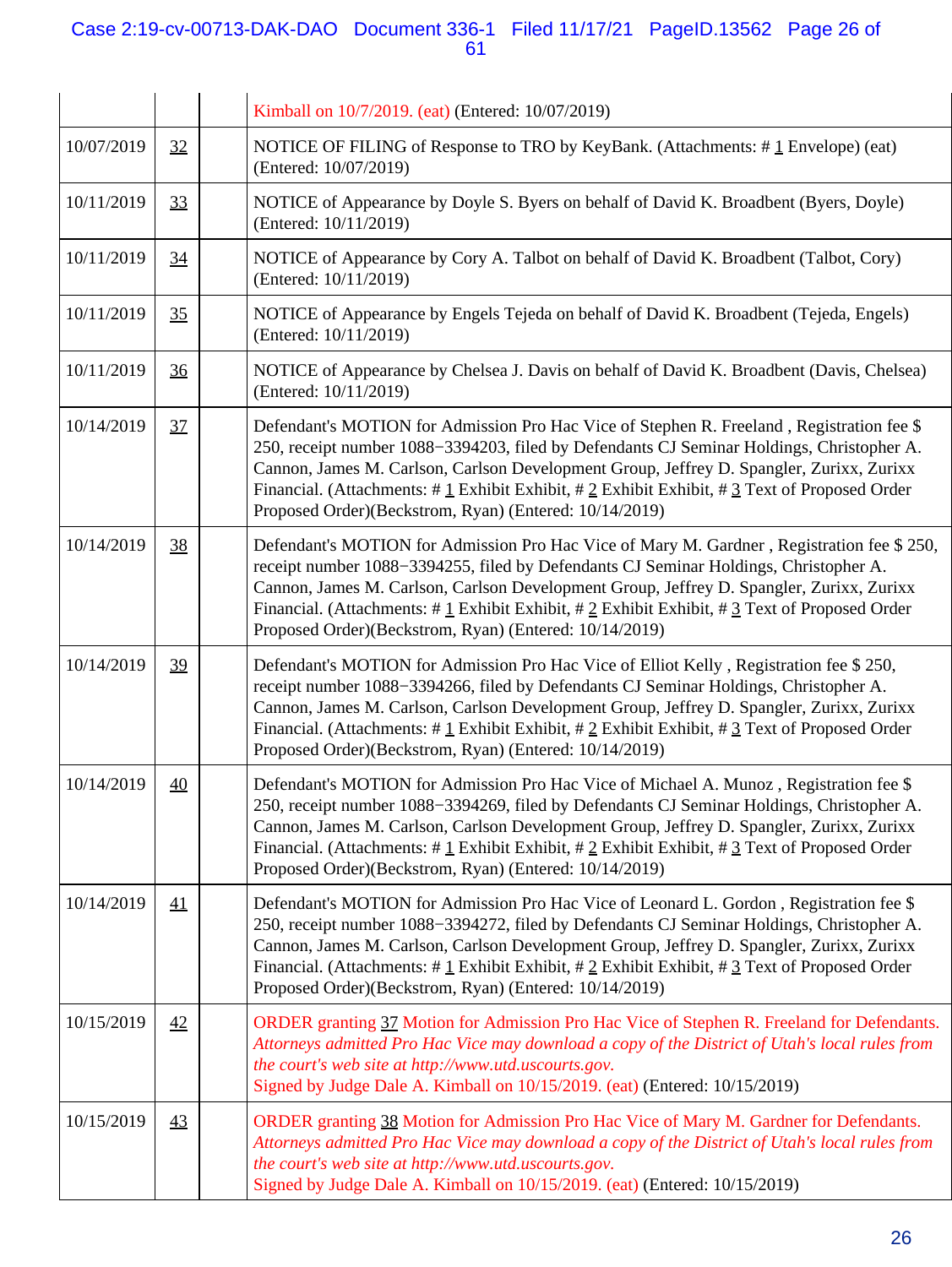## Case 2:19-cv-00713-DAK-DAO Document 336-1 Filed 11/17/21 PageID.13563 Page 27 of 61

| 10/15/2019 | $\overline{44}$ | ORDER granting 39 Motion for Admission Pro Hac Vice of Elliot Kelly for Defendants.<br>Attorneys admitted Pro Hac Vice may download a copy of the District of Utah's local rules from<br>the court's web site at http://www.utd.uscourts.gov.<br>Signed by Judge Dale A. Kimball on 10/15/2019. (eat) (Entered: 10/15/2019)                                                                                                                                                                                                                                                                                                             |
|------------|-----------------|-----------------------------------------------------------------------------------------------------------------------------------------------------------------------------------------------------------------------------------------------------------------------------------------------------------------------------------------------------------------------------------------------------------------------------------------------------------------------------------------------------------------------------------------------------------------------------------------------------------------------------------------|
| 10/15/2019 | 45              | ORDER granting 40 Motion for Admission Pro Hac Vice of Michael A. Munoz for Defendants.<br>Attorneys admitted Pro Hac Vice may download a copy of the District of Utah's local rules from<br>the court's web site at http://www.utd.uscourts.gov.<br>Signed by Judge Dale A. Kimball on 10/15/2019. (eat) (Entered: 10/15/2019)                                                                                                                                                                                                                                                                                                         |
| 10/15/2019 | $\overline{46}$ | ORDER granting 41 Motion for Admission Pro Hac Vice of Leonard L. Gordon for Defendants.<br>Attorneys admitted Pro Hac Vice may download a copy of the District of Utah's local rules from<br>the court's web site at http://www.utd.uscourts.gov.<br>Signed by Judge Dale A. Kimball on 10/15/2019. (eat) (Entered: 10/15/2019)                                                                                                                                                                                                                                                                                                        |
| 10/15/2019 | 47              | ORDER OF RECUSAL – Magistrate Judge Cecilia M. Romero recused. Signed by Magistrate<br>Judge Cecilia M. Romero on 10/15/2019. (eat) (Entered: 10/15/2019)                                                                                                                                                                                                                                                                                                                                                                                                                                                                               |
| 10/15/2019 | 48              | ORDER REFERRING CASE to Magistrate Evelyn J. Furse under $28:636$ (b) $(1)(A)$ , Magistrate<br>to hear and determine all nondispositive pretrial matters. No attached document. Signed by Judge<br>Dale A. Kimball on 10/15/2019. (eat) (Entered: 10/15/2019)                                                                                                                                                                                                                                                                                                                                                                           |
| 10/28/2019 | 49              | NOTICE OF FILING OF OFFICIAL TRANSCRIPT of Motion for Temporary Restraining Order<br>Hearing held on October 1, 2019, before Judge Dale A. Kimball. Court Reporter/Transcriber:<br>Rebecca Janke, CSR, RMR, Telephone number (801)521-7238.                                                                                                                                                                                                                                                                                                                                                                                             |
|            |                 | NOTICE RE REDACTION OF TRANSCRIPTS: Within 7 business days of this filing, each<br>party shall inform the Court, by filing a Notice of Intent to Redact, of the parties intent to<br>redact personal data identifiers from the electronic transcript of the court proceeding. To<br>redact additional information a Motion to Redact must be filed. The policy and forms are<br>located on the court's website at www.utd.uscourts.gov. Please read this policy carefully. If<br>no Notice of Intent to Redact is filed within the allotted time, this transcript will be made<br>electronically available on the date set forth below. |
|            |                 | Transcript may be viewed at the court public terminal or purchased through the Court<br>Reporter/Transcriber before the deadline for Release of Transcript Restriction. After that date it<br>may be obtained through PACER. Redaction Request due 11/18/2019. Redacted Transcript<br>Deadline set for 11/29/2019. Release of Transcript Restriction set for 1/27/2020. (eat) Modified<br>by removing restricted text on $1/27/2020$ (rgj). (Entered: $10/28/2019$ )                                                                                                                                                                    |
| 10/31/2019 | <u>51</u>       | Consent MOTION for Preliminary Injunction and Memorandum in Support filed by Plaintiff<br>Federal Trade Commission. (Attachments: #1 Text of Proposed Order Proposed Stipulated<br>Preliminary Injunciton)(Grier, Amanda) (Entered: 10/31/2019)                                                                                                                                                                                                                                                                                                                                                                                         |
| 11/01/2019 | 52              | ERRATA to 51 Consent MOTION for Preliminary Injunction and Memorandum in Support filed<br>by Plaintiff Federal Trade Commission . (Attachments: $\#$ 1 Text of Proposed Order Stipulated<br>Preliminary Injunction Attachments)(Grier, Amanda) (Entered: 11/01/2019)                                                                                                                                                                                                                                                                                                                                                                    |
| 11/01/2019 | 53              | <b>NOTICE VACATING ORDER TO SHOW CAUSE HEARING</b> set for 11/5/2019 at 10:30<br>AM before Judge Dale A. Kimball (Notice generated by DAK Chambers). (eat) (Entered:<br>11/01/2019)                                                                                                                                                                                                                                                                                                                                                                                                                                                     |
| 11/01/2019 | 54              | STIPULATED PRELIMINARY INJUNCTION ORDER granting 51 Stipulated Motion for<br>Preliminary Injunction. Signed by Judge Dale A. Kimball on $11/1/2019$ . (Attachments: # 1<br>Attachment A, #2 Attachment B, #3 Attachment C) (eat) (Entered: 11/01/2019)                                                                                                                                                                                                                                                                                                                                                                                  |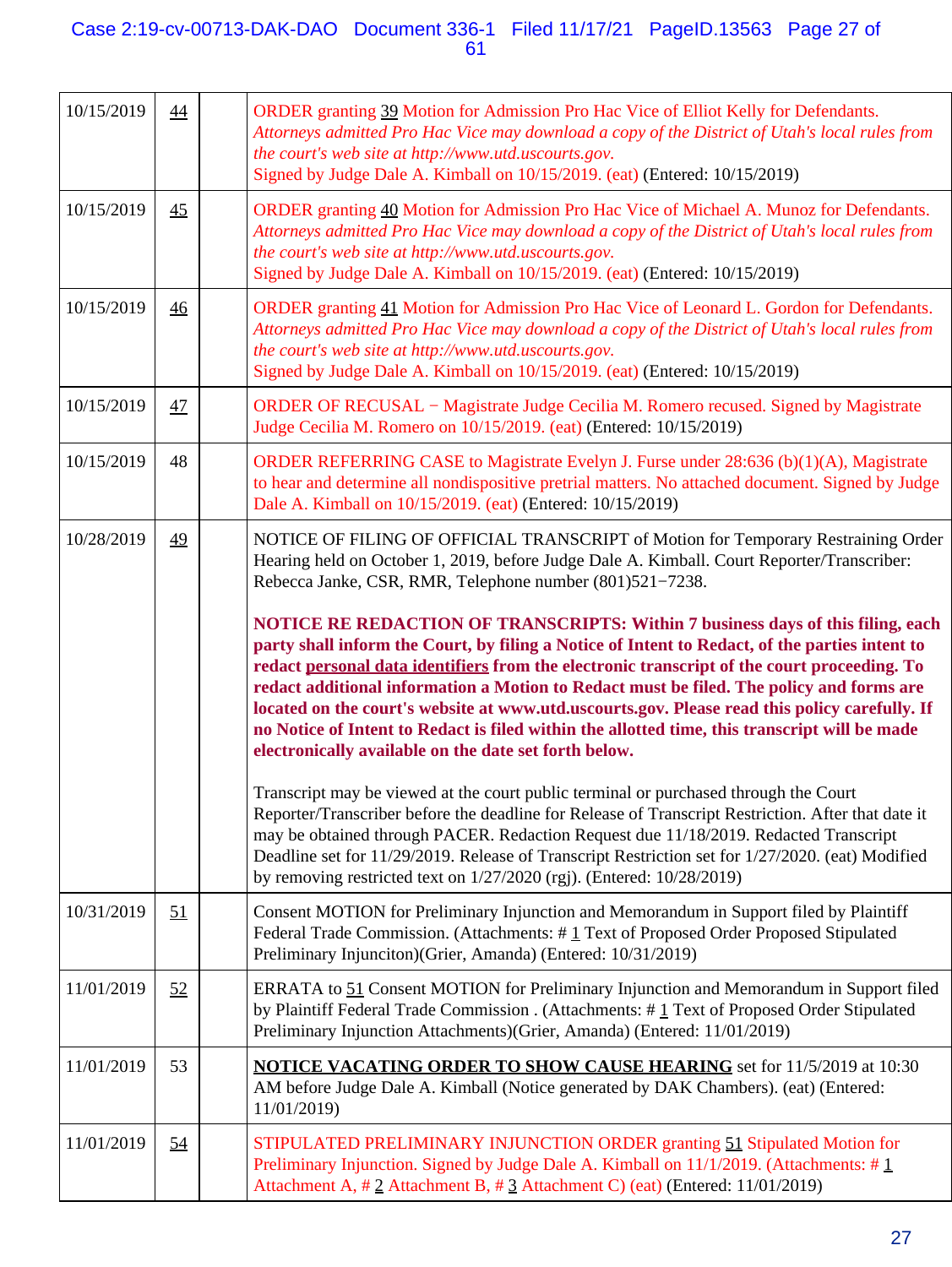## Case 2:19-cv-00713-DAK-DAO Document 336-1 Filed 11/17/21 PageID.13564 Page 28 of 61

| 11/06/2019 | 55 | Correspondence from Graydon Campbell re seminar hosted by Zurixx in Ottawa, Canada. (eat)<br>(Entered: 11/06/2019)                                                                                                                                                                                                                                                                                                 |
|------------|----|--------------------------------------------------------------------------------------------------------------------------------------------------------------------------------------------------------------------------------------------------------------------------------------------------------------------------------------------------------------------------------------------------------------------|
| 11/11/2019 | 56 | MOTION to approve reimbursement of expenses, reissuance of payroll checks, and payment of<br>health insurance premiums filed by Receiver David K. Broadbent. (Attachments: $\# \mathbf{1}$ Exhibit A, $\#$<br>2 Exhibit B, # 3 Exhibit C) Motions referred to Evelyn J. Furse. (Byers, Doyle) (Entered:<br>11/11/2019)                                                                                             |
| 11/12/2019 | 57 | Motions No Longer Referred: 56 MOTION to approve reimbursement of expenses, reissuance of<br>payroll checks, and payment of health insurance premiums (nas) (Entered: 11/12/2019)                                                                                                                                                                                                                                  |
| 11/12/2019 | 58 | ORDER granting Receiver's 56 Motion to Approve Reimbursement of Expenses, Reissuance of<br>Payroll Checks, and Payment of Health Insurance Premiums. Signed by Judge Dale A. Kimball<br>on 11/12/2019. (eat) (Entered: 11/12/2019)                                                                                                                                                                                 |
| 11/14/2019 | 59 | ORDER TO PROPOSE SCHEDULE – Plaintiffs must propose a schedule to Defendants in the<br>form of a draft Attorney Planning Meeting Report within seven (7) days. See order for additional<br>instructions. Signed by Magistrate Judge Evelyn J. Furse on 11/14/2019. (eat) (Entered:<br>11/14/2019)                                                                                                                  |
| 11/18/2019 | 60 | Ex Parte (Not Sealed) MOTION for Leave to File For leave to file overlength partial motion to<br>dismiss filed by Defendants CJ Seminar Holdings, Christopher A. Cannon, James M. Carlson,<br>Carlson Development Group, Jeffrey D. Spangler, Zurixx, Zurixx Financial. (Attachments: #1<br>Text of Proposed Order Proposed Order) Motions referred to Evelyn J. Furse.(Hathaway,<br>Benson) (Entered: 11/18/2019) |
| 11/18/2019 | 61 | ORDER granting Defendants' 60 Ex Parte Motion for Leave to File Overlength Partial Motion to<br>Dismiss. Defendants are authorized to file an overlength Partial Motion to Dismiss not to exceed<br>30 substantive pages. Signed by Judge Dale A. Kimball on 11/18/2019. (eat) (Entered:<br>11/18/2019)                                                                                                            |
| 11/19/2019 | 62 | Defendant's MOTION to Dismiss and Memorandum in Support filed by Defendants CJ Seminar<br>Holdings, Christopher A. Cannon, James M. Carlson, Carlson Development Group, Jeffrey D.<br>Spangler, Zurixx, Zurixx Financial. (Hathaway, Benson) (Entered: 11/19/2019)                                                                                                                                                 |
| 11/27/2019 | 63 | MOTION to Approve the Sale of Certain Personal Property, and to Approve Sale Free and Clear<br>of Liens with Valid Liens to Attach to Proceeds and Memorandum in Support filed by Receiver<br>David K. Broadbent. Motions referred to Evelyn J. Furse.(Byers, Doyle) (Entered: 11/27/2019)                                                                                                                         |
| 12/02/2019 | 64 | Motions No Longer Referred: 63 MOTION to Approve the Sale of Certain Personal Property,<br>and to Approve Sale Free and Clear of Liens with Valid Liens to Attach to Proceeds and<br>Memorandum in Support (nas) (Entered: 12/02/2019)                                                                                                                                                                             |
| 12/03/2019 | 65 | <b>MOTION</b> to Amend/Correct AMENDMENT to 63 MOTION to Approve the Sale of Certain<br>Personal Property, and to Approve Sale Free and Clear of Liens with Valid Liens to Attach to<br>Proceeds and Memorandum in Support filed by Receiver David K. Broadbent. Motions referred<br>to Evelyn J. Furse.(Byers, Doyle) Modified by correcting docket text on 12/3/2019 (eat).<br>(Entered: 12/03/2019)             |
| 12/05/2019 | 66 | REPORT OF ATTORNEY PLANNING MEETING. (Guerard, Collot) (Entered: 12/05/2019)                                                                                                                                                                                                                                                                                                                                       |
| 12/05/2019 | 67 | Stipulated MOTION for Initial Scheduling Conference and Memorandum in Support filed by<br>Plaintiff Federal Trade Commission. (Attachments: #1 Text of Proposed Order) Motions referred<br>to Evelyn J. Furse.(Guerard, Collot) (Entered: 12/05/2019)                                                                                                                                                              |
| 12/05/2019 | 68 |                                                                                                                                                                                                                                                                                                                                                                                                                    |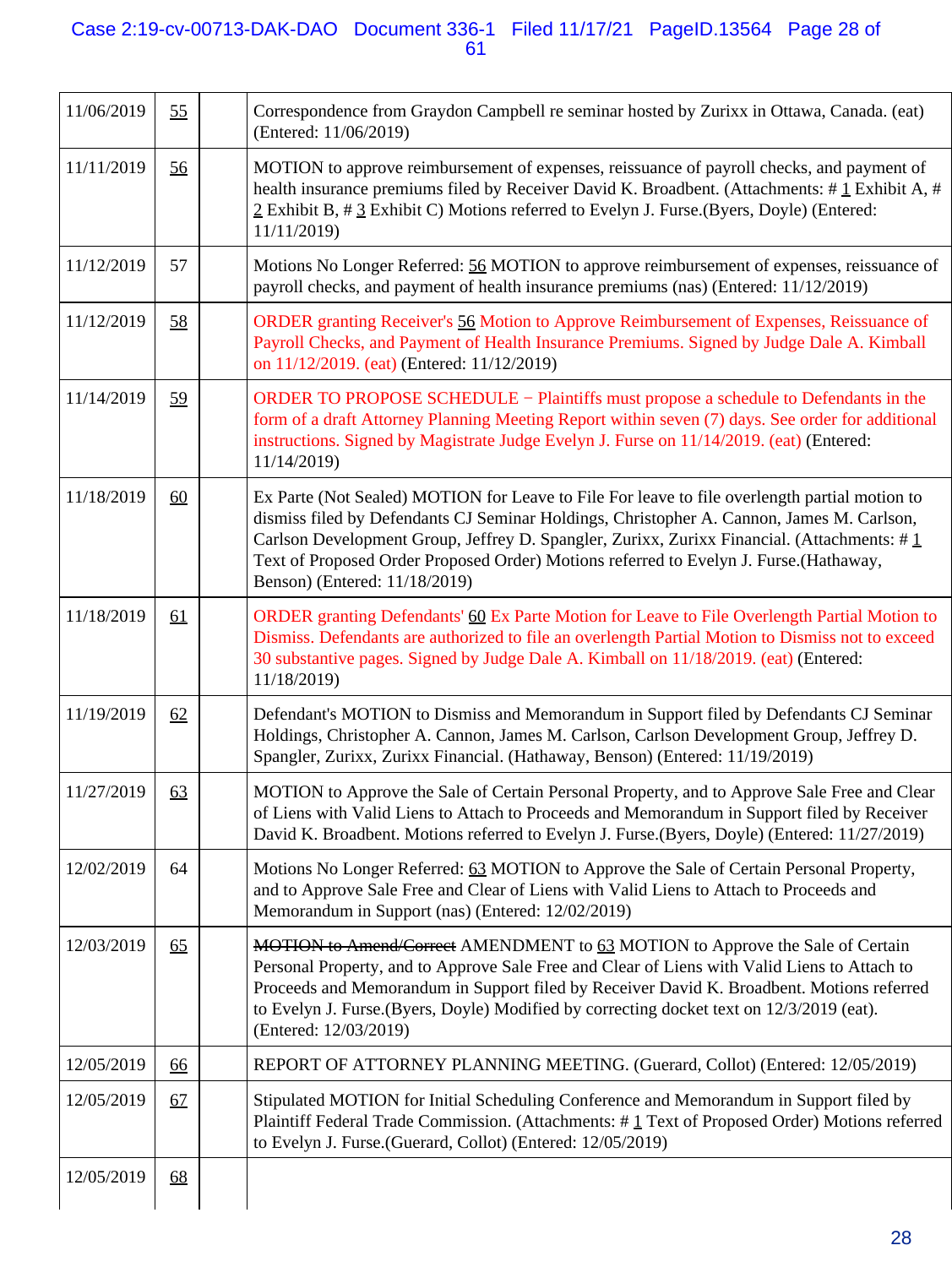## Case 2:19-cv-00713-DAK-DAO Document 336-1 Filed 11/17/21 PageID.13565 Page 29 of 61

|            |                 | Stipulated MOTION to Add Real Estate Elevated, LLC as a Receivership Entity filed by<br>Receiver David K. Broadbent. (Attachments: #1 Text of Proposed Order) Motions referred to<br>Evelyn J. Furse. (Talbot, Cory) (Entered: 12/05/2019)                                                                                                                                                                                                                                                                                                                                                                                                                                                                                                                                                                                                                                                                                                                                                                                                                                                                                                                                                                                                                                     |
|------------|-----------------|--------------------------------------------------------------------------------------------------------------------------------------------------------------------------------------------------------------------------------------------------------------------------------------------------------------------------------------------------------------------------------------------------------------------------------------------------------------------------------------------------------------------------------------------------------------------------------------------------------------------------------------------------------------------------------------------------------------------------------------------------------------------------------------------------------------------------------------------------------------------------------------------------------------------------------------------------------------------------------------------------------------------------------------------------------------------------------------------------------------------------------------------------------------------------------------------------------------------------------------------------------------------------------|
| 12/06/2019 | 69              | ORDER granting 68 Stipulated Motion to Add Real Estate Elevated, LLC as a Receivership<br>Entity. Signed by Judge Dale A. Kimball on 12/6/2019. (eat) (Entered: 12/06/2019)                                                                                                                                                                                                                                                                                                                                                                                                                                                                                                                                                                                                                                                                                                                                                                                                                                                                                                                                                                                                                                                                                                    |
| 12/09/2019 | $\overline{20}$ | Defendant's MOTION to Stay Discovery Pending Outcome of Motion to Dismiss filed by<br>Defendants CJ Seminar Holdings, Christopher A. Cannon, James M. Carlson, Carlson<br>Development Group, Jeffrey D. Spangler, Zurixx, Zurixx Financial. (Attachments: #1 Text of<br>Proposed Order) Motions referred to Evelyn J. Furse.(Hathaway, Benson) (Entered: 12/09/2019)                                                                                                                                                                                                                                                                                                                                                                                                                                                                                                                                                                                                                                                                                                                                                                                                                                                                                                           |
| 12/13/2019 | 71              | STATUS REPORT <i>Monitor's Report</i> by David K. Broadbent. (Attachments: # $\frac{1}{1}$ Exhibit 1 –<br>Transfer Pricing Study, etc., # $2$ Exhibit 2 – Accounting Report, # $3$ Exhibit 2A1 – Bank Account<br>and Merchant Summary, # $\underline{4}$ Exhibit 2A2 – Org. Chart Zurixx, # $\underline{5}$ Exhibit 2A3 – Owner<br>Distributions, # 6 Exhibit 2A4 – Zurixx UT Office Payroll $10-25-19$ , # 7 Exhibit 2A5 – Zurixx<br>Weekly AP to Pay 10–18–19 JC Final, # $8$ Exhibit 2A6 – Daily Financial Monitoring, # 9<br>Exhibit 2A7 – AMEXCC, #10 Exhibit 2A8 – 2019 Staff Payroll – Layoffs, #11 Exhibit 2A9 –<br>Pro Forma showing new pricing model, $\#$ 12 Exhibit 2A10 – Zurixx Employee and Vendor<br>Payment Summary, #13 Exhibit 2A11 - Summary of Financial Statements, #14 Exhibit 2A12 -<br>2018–2017 Zurixx Audit, #15 Exhibit 2A13 - Carlson Signed Financial Declaration - Redacted,<br>$\#$ 16 Exhibit 2A14 – Cannon Signed Financial Disclosure – Redacted, $\#$ 17 Exhibit 2A15 –<br>Spangler Signed Financial Disclosure - Redacted, #18 Exhibit 2A16 - Zurixx Signed Financial<br>Disclosure – Redacted, #19 Exhibit 2A17 – Transfer Pricing Study, etc., #20 Exhibit 3 –<br>Declaration of James M. Carlson)(Talbot, Cory) (Entered: 12/13/2019) |
| 12/17/2019 | 72              | Plaintiff's MEMORANDUM in Opposition re 62 Defendant's MOTION to Dismiss and<br>Memorandum in Support filed by Plaintiff Federal Trade Commission. (Grier, Amanda)<br>(Entered: 12/17/2019)                                                                                                                                                                                                                                                                                                                                                                                                                                                                                                                                                                                                                                                                                                                                                                                                                                                                                                                                                                                                                                                                                    |
| 12/17/2019 | 73              | Plaintiff's MOTION for Leave to File Plaintiff's Motion for Leave to File an Overlength<br>Memorandum in Opposition to Defendants' Partial Motion to Dismiss and Memorandum in<br>Support filed by Plaintiff Utah Division of Consumer Protection. (Attachments: $\# \underline{1}$ Text of<br>Proposed Order Proposed Order Granting Plaintiff's Motion for Leave to File an Overlength<br>Memorandum in Opposition to Defendants' Partial Motion to Dismiss) Motions referred to<br>Evelyn J. Furse. (Wing, Robert) (Entered: 12/17/2019)                                                                                                                                                                                                                                                                                                                                                                                                                                                                                                                                                                                                                                                                                                                                    |
| 12/17/2019 | <u>74</u>       | ORDER granting Plaintiff Utah Division of Consumer Protection's 73 Motion for Leave to File<br>an Overlength Memorandum in Opposition to Defendants' Partial Motion to Dismiss. Signed by<br>Judge Dale A. Kimball on 12/17/2019. (eat) (Entered: 12/17/2019)                                                                                                                                                                                                                                                                                                                                                                                                                                                                                                                                                                                                                                                                                                                                                                                                                                                                                                                                                                                                                  |
| 12/17/2019 | 75              | CORPORATE DISCLOSURE STATEMENT under FRCP 7.1 filed by Defendants CJ Seminar<br>Holdings, Christopher A. Cannon, James M. Carlson, Carlson Development Group, Jeffrey D.<br>Spangler, Zurixx, Zurixx Financial. (Hathaway, Benson) (Entered: 12/17/2019)                                                                                                                                                                                                                                                                                                                                                                                                                                                                                                                                                                                                                                                                                                                                                                                                                                                                                                                                                                                                                       |
| 12/17/2019 | <u>76</u>       | Plaintiff's RESPONSE to Motion re 62 Defendant's MOTION to Dismiss and Memorandum in<br>Support filed by Plaintiff Utah Division of Consumer Protection. (Attachments: $\#\bot$ Exhibit<br>Exerpts from Spangler Depo, $\#\, 2$ Exhibit Note from Bill File SB82 1994 Redacted, $\#\, 3$ Exhibit<br>iMergent Inc. v Giani, $\#\underline{4}$ Exhibit USightcom Order, $\#\underline{5}$ Exhibit Utah DCP v Stevens)(Wing,<br>Robert) (Entered: 12/17/2019)                                                                                                                                                                                                                                                                                                                                                                                                                                                                                                                                                                                                                                                                                                                                                                                                                     |
| 12/18/2019 | 77              | <b>NOTICE OF HEARING ON MOTIONS</b> re: 67 Stipulated MOTION for Initial Scheduling<br>Conference and Memorandum in Support, 70 Defendant's MOTION to Stay Discovery Pending<br>Outcome of Motion to Dismiss: (Notice generated by EJF Chambers) Motion Hearing set for<br>1/9/2020 at 10:00 AM in Rm 7.400 before Magistrate Judge Evelyn J. Furse. (lnp) (Entered:                                                                                                                                                                                                                                                                                                                                                                                                                                                                                                                                                                                                                                                                                                                                                                                                                                                                                                           |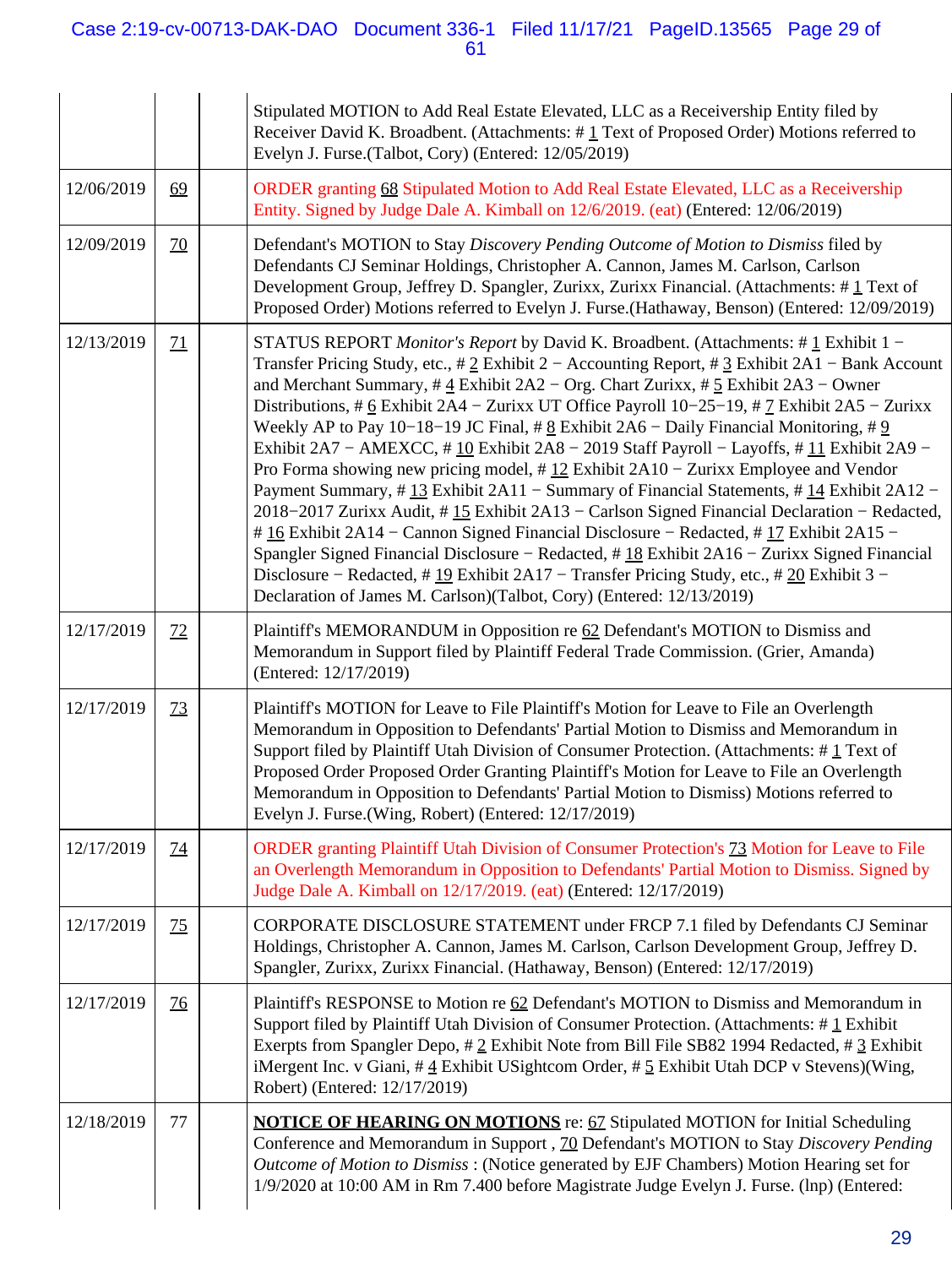## Case 2:19-cv-00713-DAK-DAO Document 336-1 Filed 11/17/21 PageID.13566 Page 30 of 61

|            |           | 12/18/2019)                                                                                                                                                                                                                                                                                                                                                                                                                                                                                                                                                                         |
|------------|-----------|-------------------------------------------------------------------------------------------------------------------------------------------------------------------------------------------------------------------------------------------------------------------------------------------------------------------------------------------------------------------------------------------------------------------------------------------------------------------------------------------------------------------------------------------------------------------------------------|
| 12/19/2019 | <u>78</u> | REQUEST to Submit for Decision re 63 MOTION to Approve the Sale of Certain Personal<br>Property, and to Approve Sale Free and Clear of Liens with Valid Liens to Attach to Proceeds<br>and Memorandum in Support filed by Receiver David K. Broadbent. (Byers, Doyle) (Entered:<br>12/19/2019)                                                                                                                                                                                                                                                                                      |
| 12/19/2019 | <u>79</u> | MOTION to Approve Settlement with Landlord and Memorandum in Support filed by Receiver<br>David K. Broadbent. (Attachments: #1 Exhibit A (Part 1 of 2) – 10–12–2015 Lease Agreement)<br>Motions referred to Evelyn J. Furse. (Byers, Doyle) (Entered: 12/19/2019)                                                                                                                                                                                                                                                                                                                   |
| 12/19/2019 | 80        | EXHIBITS filed by David K. Broadbent re 79 MOTION to Approve Settlement with Landlord<br>and Memorandum in Support. (Attachments: # $\frac{1}{2}$ Exhibit A (Part 2 of 2) – 10–12–2015 Lease<br>Agreement, # $2$ Exhibit B - 11-25-2019 Settlement Agreement and Release, # $3$ Exhibit C -<br>Proposed Order)(Byers, Doyle) (Entered: 12/19/2019)                                                                                                                                                                                                                                  |
| 12/19/2019 | 81        | ORDER granting Receiver's 63 Amended Motion to Approve the Sale of Certain Personal<br>Property, and to Approve Sale Free and Clear of Liens with Valid Liens to Attach to Proceeds.<br>Signed by Judge Dale A. Kimball on 12/19/2019. (eat) (Entered: 12/19/2019)                                                                                                                                                                                                                                                                                                                  |
| 12/19/2019 | 82        | NOTICE of Receiver's First Application for Compensation and Reimbursement of Expenses for<br>(1) the Monitor and Retained Professionals, and (2) the Receiver and Retained Professionals by<br>David K. Broadbent (Attachments: # $\underline{1}$ Exhibit A – Monitor 10–2019, # $\underline{2}$ Exhibit B – H&H<br>10–2019, # $3$ Exhibit C – RMA 10–2019, # $4$ Exhibit D – Receiver 11–2019, # $5$ Exhibit E –<br>H&H 11-2019, # $6$ Exhibit F – RMA 11-2019) (Byers, Doyle) Modified by changing event type<br>to motion for payment on 12/19/2019 (eat). (Entered: 12/19/2019) |
| 12/20/2019 | 83        | Motions No Longer Referred: 79 MOTION to Approve Settlement with Landlord and<br>Memorandum in Support (nas) (Entered: 12/20/2019)                                                                                                                                                                                                                                                                                                                                                                                                                                                  |
| 12/23/2019 | 84        | Plaintiff's MEMORANDUM in Opposition re 70 Defendant's MOTION to Stay Discovery<br>Pending Outcome of Motion to Dismiss filed by Plaintiff Federal Trade Commission. (Guerard,<br>Collot) (Entered: 12/23/2019)                                                                                                                                                                                                                                                                                                                                                                     |
| 12/31/2019 | 85        | Defendant's MOTION for Leave to File Excess Pages filed by Defendants CJ Seminar Holdings,<br>Christopher A. Cannon, James M. Carlson, Carlson Development Group, Jeffrey D. Spangler,<br>Zurixx, Zurixx Financial. (Attachments: #1 Text of Proposed Order Proposed Order) Motions<br>referred to Evelyn J. Furse.(Hathaway, Benson) (Entered: 12/31/2019)                                                                                                                                                                                                                         |
| 12/31/2019 | 86        | Defendant's REPLY to Response to Motion re 62 Defendant's MOTION to Dismiss and<br>Memorandum in Support of Their Partial Motion to Dismiss filed by Defendants CJ Seminar<br>Holdings, Christopher A. Cannon, James M. Carlson, Carlson Development Group, Jeffrey D.<br>Spangler, Zurixx, Zurixx Financial. (Attachments: $\# \underline{1}$ Exhibit Declaration of Elliot A. Kelly, $\# \underline{2}$<br>Exhibit Exhibit A to Declaration of Elliot A. Kelly)(Hathaway, Benson) (Entered: 12/31/2019)                                                                           |
| 01/02/2020 | 87        | ORDER granting Defendants' 85 Motion for Leave to File Excess Pages. Defendants are<br>authorized to file an overlength Reply Motion in Further Support of the Partial Motion to Dismiss<br>not to exceed 31 substantive pages. Signed by Judge Dale A. Kimball on 1/2/2020. (eat) (Entered:<br>01/02/2020)                                                                                                                                                                                                                                                                         |
| 01/02/2020 | 88        | <b>NOTICE OF HEARING ON MOTION</b> re 62 Defendant's MOTION to Dismiss (Notice<br>generated by DAK Chambers): Motion Hearing is set for 2/12/2020 at 02:00 PM in Rm 3.400<br>before Judge Dale A. Kimball. (eat) (Entered: 01/02/2020)                                                                                                                                                                                                                                                                                                                                              |
| 01/03/2020 | 89        | NOTICE of SUPPLEMENTAL AUTHORITY by Federal Trade Commission re 72<br>Memorandum in Opposition to Motion, $\frac{76}{6}$ Response to Motion, (Attachments: #1 Order in FTC                                                                                                                                                                                                                                                                                                                                                                                                          |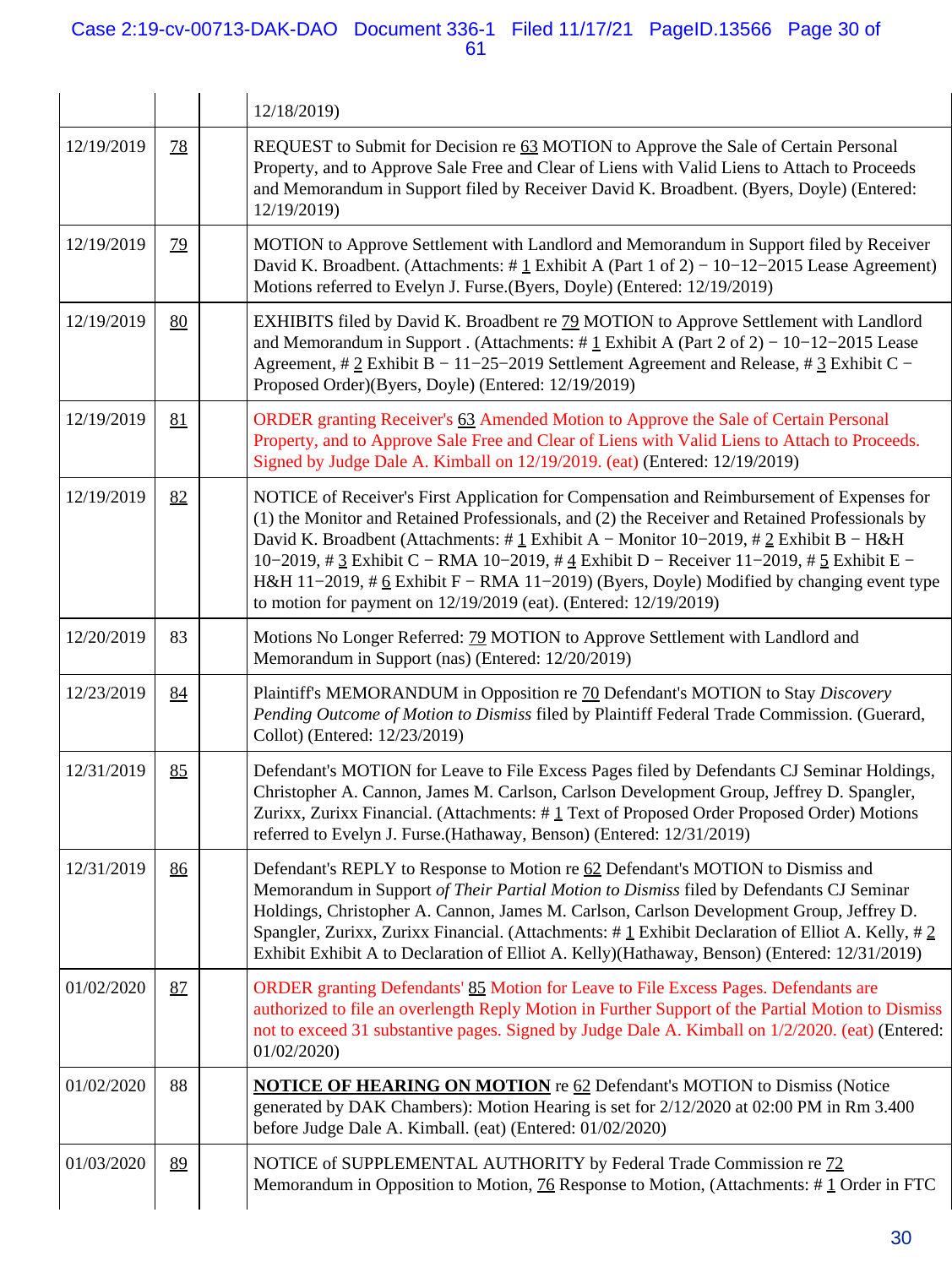## Case 2:19-cv-00713-DAK-DAO Document 336-1 Filed 11/17/21 PageID.13567 Page 31 of 61

|            |    | and Division v. Nudge, LLC, et al.) (Doan, Joshua) (Entered: 01/03/2020)                                                                                                                                                                                                                                                                                                                                                                                                                                                                                                                                                                                                                                                                                                                                                                                                                                                                                                                                                   |
|------------|----|----------------------------------------------------------------------------------------------------------------------------------------------------------------------------------------------------------------------------------------------------------------------------------------------------------------------------------------------------------------------------------------------------------------------------------------------------------------------------------------------------------------------------------------------------------------------------------------------------------------------------------------------------------------------------------------------------------------------------------------------------------------------------------------------------------------------------------------------------------------------------------------------------------------------------------------------------------------------------------------------------------------------------|
| 01/06/2020 | 90 | Defendant's REPLY to Response to Motion re 70 Defendant's MOTION to Stay Discovery<br>Pending Outcome of Motion to Dismiss filed by Defendants CJ Seminar Holdings, Christopher A.<br>Cannon, James M. Carlson, Carlson Development Group, Jeffrey D. Spangler, Zurixx, Zurixx<br>Financial. (Attachments: $\#$ 1 Exhibit Exhibit, $\#$ 2 Exhibit Exhibit)(Hathaway, Benson) (Entered:<br>01/06/2020                                                                                                                                                                                                                                                                                                                                                                                                                                                                                                                                                                                                                       |
| 01/07/2020 | 91 | REQUEST to Submit for Decision re 82 MOTION for Payment filed by Receiver David K.<br>Broadbent. (Attachments: #1 Text of Proposed Order)(Byers, Doyle) (Entered: 01/07/2020)                                                                                                                                                                                                                                                                                                                                                                                                                                                                                                                                                                                                                                                                                                                                                                                                                                              |
| 01/07/2020 | 92 | ORDER granting Receiver's 82 Motion for Compensation and Reimbursement of Expenses for<br>(1) the Monitor and Retained Professionals, and (2) the Receiver and Retained Professionals. The<br>Receiver is authorized to pay the amounts incurred as outlined in the Motion from the assets in<br>his possession or control as Receiver of the Receivership Entities. Signed by Judge Dale A.<br>Kimball on 1/7/2020. (eat) (Entered: 01/07/2020)                                                                                                                                                                                                                                                                                                                                                                                                                                                                                                                                                                           |
| 01/07/2020 | 93 | REQUEST to Submit for Decision re 80 Exhibits, 79 MOTION to Approve Settlement with<br>Landlord and Memorandum in Support filed by Receiver David K. Broadbent. (Attachments: #1<br>Text of Proposed Order)(Byers, Doyle) (Entered: 01/07/2020)                                                                                                                                                                                                                                                                                                                                                                                                                                                                                                                                                                                                                                                                                                                                                                            |
| 01/08/2020 | 94 | ORDER granting Receiver's 79 Motion to Approve Settlement with Landlord. Signed by Judge<br>Dale A. Kimball on 1/8/2020. (eat) (Entered: 01/08/2020)                                                                                                                                                                                                                                                                                                                                                                                                                                                                                                                                                                                                                                                                                                                                                                                                                                                                       |
| 01/09/2020 | 95 | Minute Entry for proceedings held before Magistrate Judge Evelyn J. Furse: Motion Hearing held<br>on 1/9/2020 re 70 Defendant's MOTION to Stay Discovery Pending Outcome of Motion to<br>Dismiss filed by CJ Seminar Holdings, Carlson Development Group, Jeffrey D. Spangler, James<br>M. Carlson, Zurixx Financial, Zurixx, Christopher A. Cannon, 67 Stipulated MOTION for Initial<br>Scheduling Conference and Memorandum in Support filed by Federal Trade Commission. The<br>Court hears argument on the pending Motion to Stay. The court is not ready to make a ruling on<br>the motion at this time. The court asks for more briefing on the issue. Counsel has until January<br>23, 2020 to file a response and a reply brief, if any, is due February 3, 2020. Attorney for<br>Plaintiff: Collot Guerard, Joshua Doan, Robert Wing, Attorney for Defendant: Leonard Gordon,<br>Benson Hathaway. Court Reporter: Electronic.(Time Start: 9:55:36, Time End: 10:24:26, Room<br>7.400.)(las) (Entered: 01/09/2020) |
| 01/16/2020 | 96 | MOTION for Discovery and Memorandum in Support of Motion for Clarification filed by<br>Plaintiff Federal Trade Commission. (Attachments: #1 Text of Proposed Order) Motions referred<br>to Evelyn J. Furse.(Guerard, Collot) (Entered: 01/16/2020)                                                                                                                                                                                                                                                                                                                                                                                                                                                                                                                                                                                                                                                                                                                                                                         |
| 01/23/2020 | 97 | Supplemental RESPONSE to Motion re 70 Defendant's MOTION to Stay Discovery Pending<br>Outcome of Motion to Dismiss filed by Plaintiff Federal Trade Commission. (Guerard, Collot)<br>(Entered: 01/23/2020)                                                                                                                                                                                                                                                                                                                                                                                                                                                                                                                                                                                                                                                                                                                                                                                                                 |
| 01/23/2020 | 98 | NOTICE OF FILING OF OFFICIAL TRANSCRIPT of Motion Hearing held on 01/09/2020<br>before Judge Evelyn J. Furse. Court Reporter/Transcriber Patti Walker, Telephone number<br>$(801)364 - 5440.$<br><b>NOTICE RE REDACTION OF TRANSCRIPTS: Within 7 business days of this filing, each</b><br>party shall inform the Court, by filing a Notice of Intent to Redact, of the parties intent to<br>redact personal data identifiers from the electronic transcript of the court proceeding. To<br>redact additional information a Motion to Redact must be filed. The policy and forms are<br>located on the court's website at www.utd.uscourts.gov. Please read this policy carefully. If<br>no Notice of Intent to Redact is filed within the allotted time, this transcript will be made<br>electronically available on the date set forth below.                                                                                                                                                                            |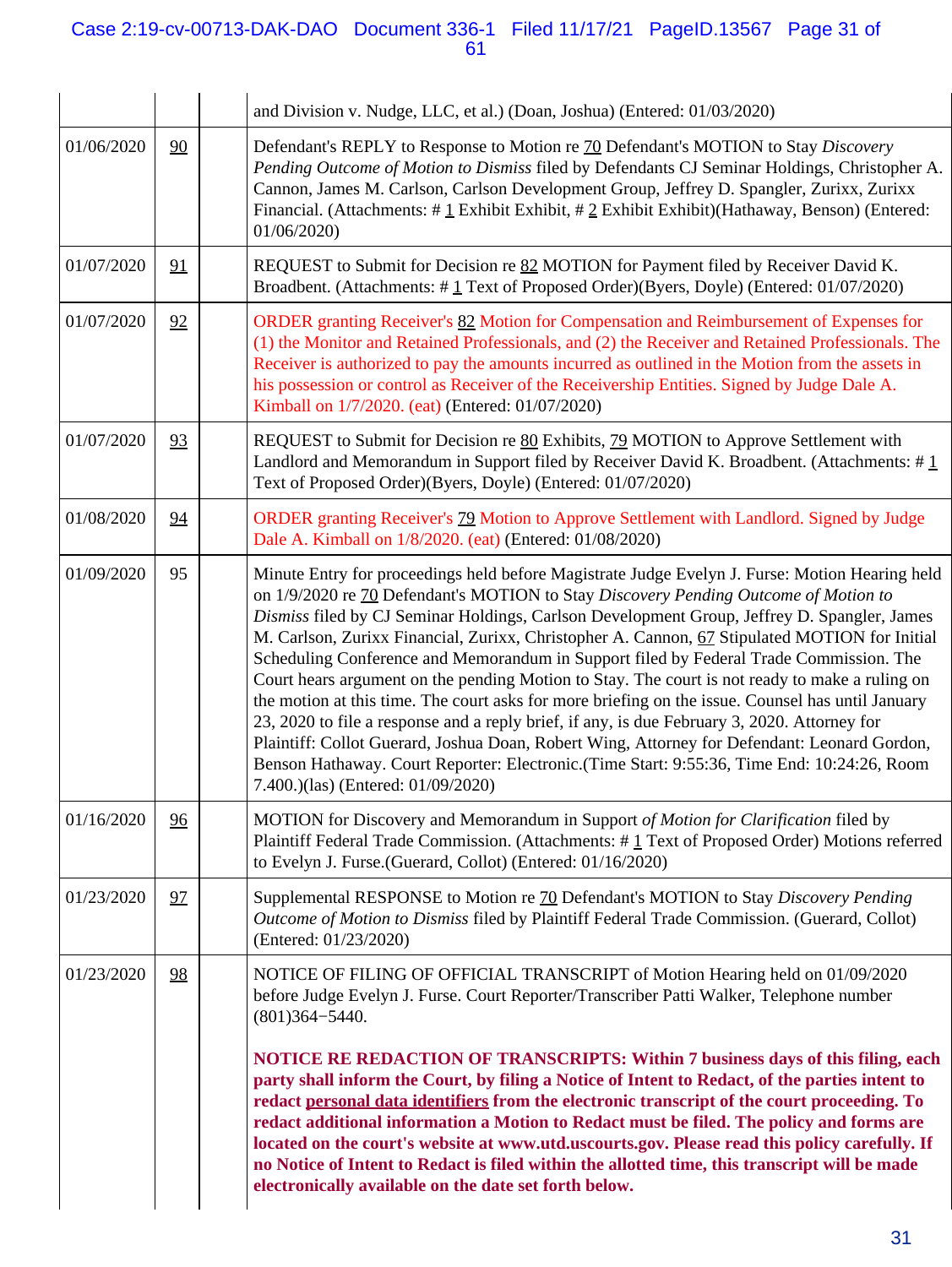## Case 2:19-cv-00713-DAK-DAO Document 336-1 Filed 11/17/21 PageID.13568 Page 32 of 61

|            |            | Transcript may be viewed at the court public terminal or purchased through the Court<br>Reporter/Transcriber before the deadline for Release of Transcript Restriction. After that date it<br>may be obtained through PACER. Redaction Request due 2/13/2020. Redacted Transcript<br>Deadline set for 2/24/2020. Release of Transcript Restriction set for 4/22/2020. (nl) Modified by<br>removing restricted text on 4/22/2020 (rks). (Entered: 01/23/2020)                                                                                                                                                                                                        |
|------------|------------|---------------------------------------------------------------------------------------------------------------------------------------------------------------------------------------------------------------------------------------------------------------------------------------------------------------------------------------------------------------------------------------------------------------------------------------------------------------------------------------------------------------------------------------------------------------------------------------------------------------------------------------------------------------------|
| 01/24/2020 | <u>100</u> | MOTION to Approve Dismissal of State Court Litigation and Memorandum in Support filed by<br>Receiver David K. Broadbent. (Attachments: #1 Text of Proposed Order)(Talbot, Cory)<br>Modified by changing event type to motion for miscellaneous relief and by correcting docket text<br>on 1/24/2020 (eat). (Entered: 01/24/2020)                                                                                                                                                                                                                                                                                                                                    |
| 01/24/2020 | <u>101</u> | SUBSTITUTION OF COUNSEL Eric G. Benson replacing Ryan R. Beckstrom and Benson L.<br>Hathaway, Jr as counsel on behalf of CJ Seminar Holdings, Christopher A. Cannon, James M.<br>Carlson, Carlson Development Group, Jeffrey D. Spangler, Zurixx, Zurixx Financial. (Benson,<br>Eric) (Entered: 01/24/2020)                                                                                                                                                                                                                                                                                                                                                         |
| 01/27/2020 | <u>102</u> | NOTICE of Appearance by Z. Ryan Pahnke on behalf of CJ Seminar Holdings, Christopher A.<br>Cannon, James M. Carlson, Carlson Development Group, Jeffrey D. Spangler, Zurixx, Zurixx<br>Financial (Pahnke, Z.) (Entered: 01/27/2020)                                                                                                                                                                                                                                                                                                                                                                                                                                 |
| 01/27/2020 | <u>103</u> | ORDER granting 100 Motion to Approve Dismissal of State Court Litigation. Signed by Judge<br>Dale A. Kimball on 1/27/2020. (eat) (Entered: 01/27/2020)                                                                                                                                                                                                                                                                                                                                                                                                                                                                                                              |
| 01/30/2020 | <u>104</u> | MEMORANDUM in Opposition re 96 MOTION for Discovery and Memorandum in Support of<br>Motion for Clarification filed by Defendants CJ Seminar Holdings, Christopher A. Cannon,<br>James M. Carlson, Carlson Development Group, Jeffrey D. Spangler, Zurixx, Zurixx Financial.<br>(Benson, Eric) (Entered: 01/30/2020)                                                                                                                                                                                                                                                                                                                                                 |
| 01/30/2020 | 105        | EXHIBITS filed by CJ Seminar Holdings, Christopher A. Cannon, James M. Carlson, Carlson<br>Development Group, Jeffrey D. Spangler, Zurixx, Zurixx Financial re 104 Memorandum in<br>Opposition to Motion,. (Benson, Eric) (Entered: 01/30/2020)                                                                                                                                                                                                                                                                                                                                                                                                                     |
| 01/31/2020 | 106        | <b>AMENDED NOTICE OF HEARING ON MOTION</b> re 62 Defendant's MOTION to Dismiss<br>(Notice generated by DAK Chambers): Motion Hearing is RESET for 2/12/2020 at 02:00 PM in<br>Rm 7.200 before Judge Dale A. Kimball. PLEASE NOTE THE CHANGE IN COURTROOM<br>ONLY. (eat) (Entered: 01/31/2020)                                                                                                                                                                                                                                                                                                                                                                       |
| 02/03/2020 | <u>107</u> | Supplemental MEMORANDUM in Support re 70 Defendant's MOTION to Stay Discovery<br>Pending Outcome of Motion to Dismiss filed by Defendants CJ Seminar Holdings, Christopher A.<br>Cannon, James M. Carlson, Carlson Development Group, Jeffrey D. Spangler, Zurixx, Zurixx<br>Financial. (Pahnke, Z.) (Entered: 02/03/2020)                                                                                                                                                                                                                                                                                                                                          |
| 02/12/2020 | <u>108</u> | VACATED pursuant to 127 Memorandum Decision and Order ORDER granting in part 67<br>Stipulated Motion for Initial Scheduling Conference; granting in part 70 Motion to Stay<br>Discovery; and denying as moot 96 Motion for Clarification of Magistrate Judge's Oral Ruling on<br>Third Party Discovery. Signed by Magistrate Judge Evelyn J. Furse on 2/12/2020. (eat) Modified<br>by adding docket text and striking entry on $4/28/2020$ (eat). (Entered: $02/12/2020$ )                                                                                                                                                                                          |
| 02/12/2020 | 109        | Minute Entry for proceedings held before Judge Dale A. Kimball: Motion Hearing held on<br>2/12/2020 re 62 Defendants' MOTION to Dismiss filed by CJ Seminar Holdings, Carlson<br>Development Group, Jeffrey D. Spangler, James M. Carlson, Zurixx Financial, Zurixx, and<br>Christopher A. Cannon. After hearing statements and arguments from counsel, the court takes the<br>motion under advisement and will issue a ruling in due course. Attorneys for Plaintiffs: Amanda<br>R. Grier, Joshua A. Doan, Thomas M. Melton, Robert G. Wing, and Kevin M. McLean.<br>Attorneys for Defendants: Leonard L. Gordon, Stephen R. Freeland, Eric G. Benson, and Z. Ryan |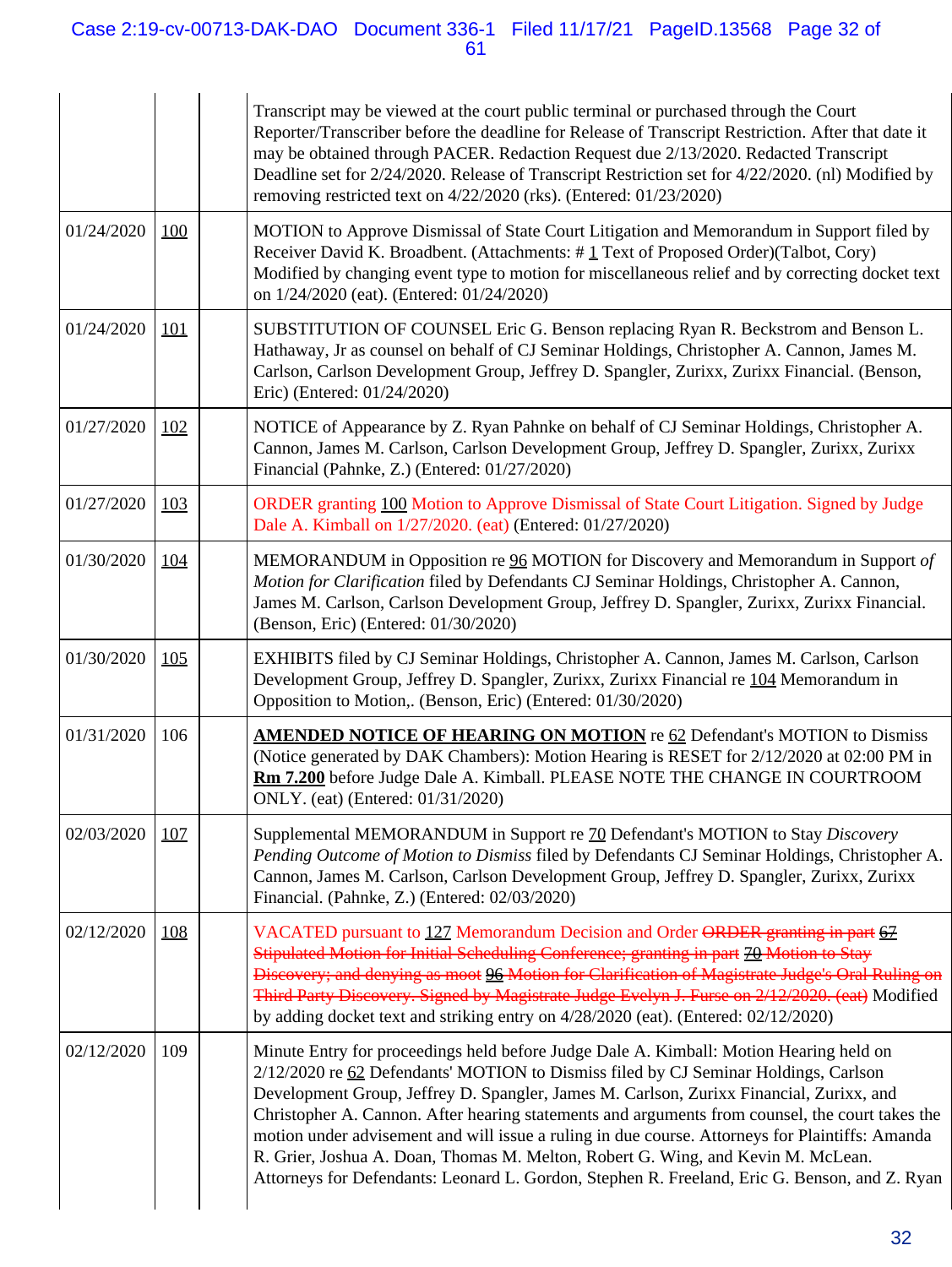## Case 2:19-cv-00713-DAK-DAO Document 336-1 Filed 11/17/21 PageID.13569 Page 33 of 61

|            |             | Pahnke. Court Reporter: Lindsay Payeur. (eat) (Entered: 02/12/2020)                                                                                                                                                                                                                                                                                                                                                                                                                                                                                                                                                                                                                                           |
|------------|-------------|---------------------------------------------------------------------------------------------------------------------------------------------------------------------------------------------------------------------------------------------------------------------------------------------------------------------------------------------------------------------------------------------------------------------------------------------------------------------------------------------------------------------------------------------------------------------------------------------------------------------------------------------------------------------------------------------------------------|
| 02/26/2020 | <b>110</b>  | OBJECTION TO 108 MAGISTRATE JUDGE DECISION to District Court by Federal Trade<br>Commission (Attachments: #1 Appendix Attachment A)(Grier, Amanda) Modified by adding<br>docket entry relationship to magistrate order on 2/26/2020 (eat). (Entered: 02/26/2020)                                                                                                                                                                                                                                                                                                                                                                                                                                              |
| 02/26/2020 | <u> 111</u> | OBJECTION TO 108 MAGISTRATE JUDGE DECISION to District Court by Utah Division of<br>Consumer Protection (Faerber, Paula) Modified by adding docket entry relationship to magistrate<br>order on 2/26/2020 (eat). (Entered: 02/26/2020)                                                                                                                                                                                                                                                                                                                                                                                                                                                                        |
| 02/26/2020 | <u>112</u>  | MEMORANDUM DECISION AND ORDER denying Defendants' 62 Motion to Dismiss. Signed<br>by Judge Dale A. Kimball on 2/26/2020. (eat) (Entered: 02/26/2020)                                                                                                                                                                                                                                                                                                                                                                                                                                                                                                                                                          |
| 02/28/2020 | <u>113</u>  | ORDER TO RESPOND re 111 Objection to Magistrate Judge Decision to District Court filed by<br>Utah Division of Consumer Protection, and 110 Objection to Magistrate Judge Decision to<br>District Court filed by Federal Trade Commission. Defendants shall file a response to the<br>Objections within 14 days of the date of this Order. Plaintiffs may file a reply in support of their<br>Objections within 10 days of the date of the response. The court will then take the Objections<br>under advisement and issue a ruling as soon as practicable. The court does not anticipate holding<br>a hearing on the Objections. Signed by Judge Dale A. Kimball on 2/28/2020. (eat) (Entered:<br>02/28/2020) |
| 03/11/2020 | <u>114</u>  | Defendant's MOTION to Certify for Appeal, Under 28 U.S.C. Section 1292(B), Memorandum<br>Decision and Order on Defendants' Partial Motion to Dismiss re 112 Order on Motion to Dismiss,<br>Memorandum Decision and Memorandum in Support filed by Defendants CJ Seminar Holdings,<br>Christopher A. Cannon, James M. Carlson, Carlson Development Group, Jeffrey D. Spangler,<br>Zurixx, Zurixx Financial. (Attachments: #1 Exhibit 1) Motions referred to Evelyn J.<br>Furse.(Pahnke, Z.) (Entered: 03/11/2020)                                                                                                                                                                                              |
| 03/11/2020 | 115         | MOTION for order holding Efron Dorado, S.E. and David Efron in Contempt of Court and<br>Memorandum in Support filed by Receiver David K. Broadbent. (Attachments: #1 Exhibit 1 -<br>11-5-19 Email with attachment) Motions referred to Evelyn J. Furse. (Talbot, Cory) (Entered:<br>03/11/2020                                                                                                                                                                                                                                                                                                                                                                                                                |
| 03/11/2020 | <u>116</u>  | ANSWER to 1 Complaint, with Jury Demand filed by CJ Seminar Holdings, Christopher A.<br>Cannon, James M. Carlson, Carlson Development Group, Jeffrey D. Spangler, Zurixx, Zurixx<br>Financial.(Pahnke, Z.) (Entered: 03/11/2020)                                                                                                                                                                                                                                                                                                                                                                                                                                                                              |
| 03/12/2020 | 117         | NOTICE OF ADR e-mailed to Defendants CJ Seminar Holdings, Christopher A. Cannon, James<br>M. Carlson, Carlson Development Group, Jeffrey D. Spangler, Zurixx, and Zurixx Financial; and<br>emailed to Plaintiffs Federal Trade Commission, and Utah Division of Consumer Protection. (eat)<br>(Entered: 03/12/2020)                                                                                                                                                                                                                                                                                                                                                                                           |
| 03/12/2020 | 118         | Motions No Longer Referred: 115 MOTION for order holding Efron Dorado, S.E. and David<br>Efron in Contempt of Court and Memorandum in Support, 114 Defendant's MOTION to Certify<br>for Appeal, Under 28 U.S.C. Section 1292(B), Memorandum Decision and Order on Defendants'<br>Partial Motion to Dismiss re 112 Order on Motion to Dismiss, Memorandum Decision and<br>Memorandum in Support (nas) (Entered: 03/12/2020)                                                                                                                                                                                                                                                                                    |
| 03/13/2020 | <u>119</u>  | RESPONSE re 111 Objection to Magistrate Judge Decision to District Court, 110 Objection to<br>Magistrate Judge Decision to District Court, filed by CJ Seminar Holdings, Christopher A.<br>Cannon, James M. Carlson, Carlson Development Group, Jeffrey D. Spangler, Zurixx, Zurixx<br>Financial. (Pahnke, Z.) (Entered: 03/13/2020)                                                                                                                                                                                                                                                                                                                                                                          |
| 03/23/2020 | <u>120</u>  | RESPONSE re 119 Response (NOT to motion), <i>Plaintiffs' Reply in Support of Rule 72(a)</i><br>Objections to Magistrate Judge's Stay Order [ECF No. 108]] filed by Federal Trade                                                                                                                                                                                                                                                                                                                                                                                                                                                                                                                              |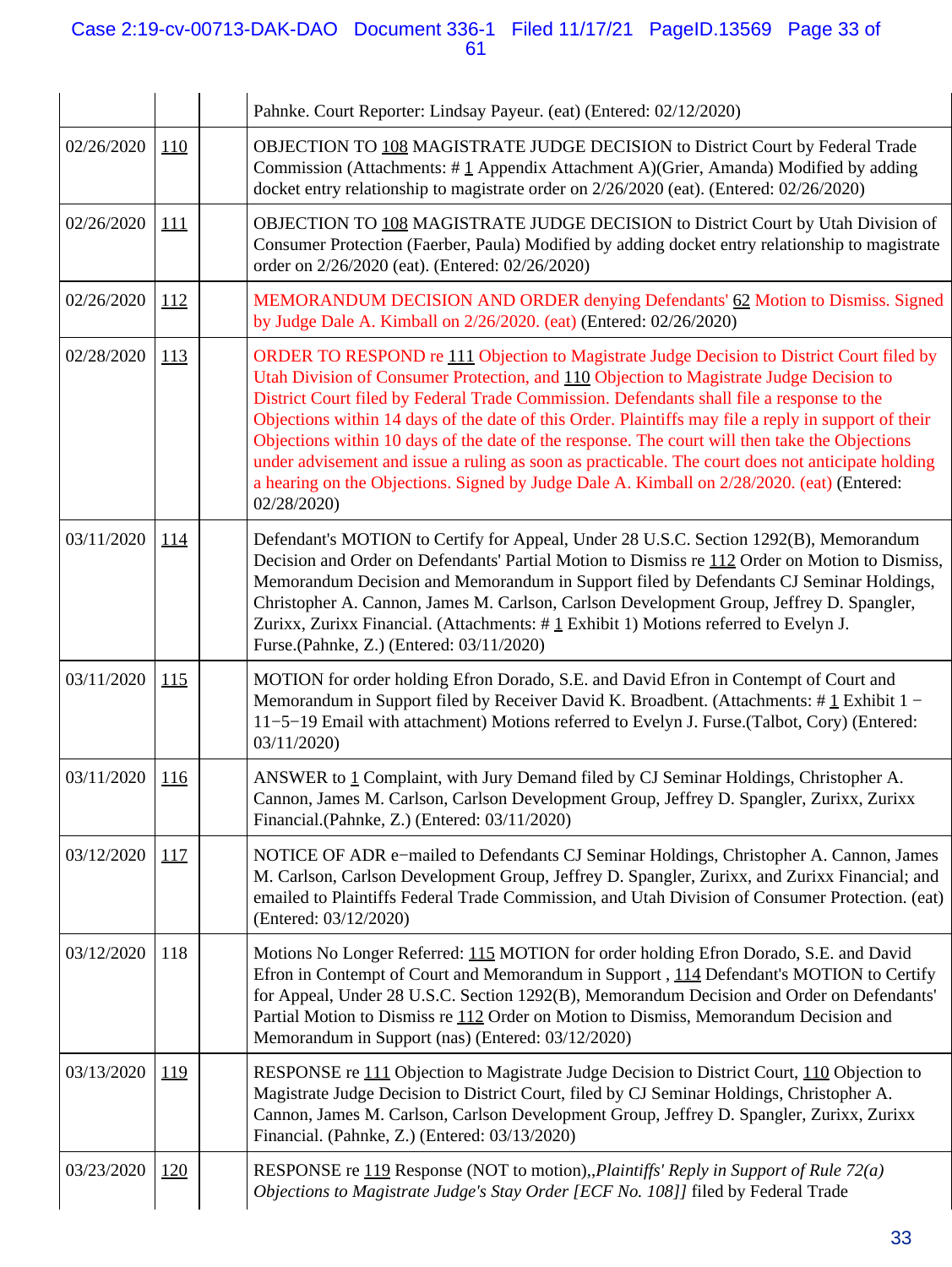## Case 2:19-cv-00713-DAK-DAO Document 336-1 Filed 11/17/21 PageID.13570 Page 34 of 61

|            |            | Commission. (Doan, Joshua) (Entered: 03/23/2020)                                                                                                                                                                                                                                                                                                                                                                                                                                                                              |
|------------|------------|-------------------------------------------------------------------------------------------------------------------------------------------------------------------------------------------------------------------------------------------------------------------------------------------------------------------------------------------------------------------------------------------------------------------------------------------------------------------------------------------------------------------------------|
| 03/25/2020 | <u>121</u> | MEMORANDUM in Opposition re 114 Defendant's MOTION to Certify for Appeal, Under 28<br>U.S.C. Section 1292(B), Memorandum Decision and Order on Defendants' Partial Motion to<br>Dismiss re 112 Order on Motion to Dismiss, Memorandum Decision and Memorandum in<br>Support filed by Plaintiff Federal Trade Commission. (Grier, Amanda) (Entered: 03/25/2020)                                                                                                                                                                |
| 04/07/2020 | <u>122</u> | MOTION for Receiver's Second Application for Compensation and Reimbursement of Expenses<br>for the Receiver and Retained Professionals Payment filed by Receiver David K. Broadbent.<br>(Attachments: # 1 Exhibit A – Receiver Invoices, # 2 Exhibit B – H&H Invoices, # 3 Exhibit C –<br>RMA Invoices) Motions referred to Evelyn J. Furse. (Byers, Doyle) (Entered: 04/07/2020)                                                                                                                                             |
| 04/08/2020 | 123        | REPLY to Response to Motion re 114 Defendant's MOTION to Certify for Appeal, Under 28<br>U.S.C. Section 1292(B), Memorandum Decision and Order on Defendants' Partial Motion to<br>Dismiss re 112 Order on Motion to Dismiss, Memorandum Decision and Memorandum in<br>Support filed by Defendants CJ Seminar Holdings, Christopher A. Cannon, James M. Carlson,<br>Carlson Development Group, Jeffrey D. Spangler, Zurixx, Zurixx Financial. (Attachments: #1<br>Exhibit 1, # 2 Exhibit 2)(Pahnke, Z.) (Entered: 04/08/2020) |
| 04/10/2020 | <u>124</u> | NOTICE of SUPPLEMENTAL AUTHORITY by Federal Trade Commission re 121<br>Memorandum in Opposition to Motion, (Attachments: $\# \underline{1}$ Nudge Order, $\# \underline{2}$ Nudge Transcript)<br>(Grier, Amanda) (Entered: 04/10/2020)                                                                                                                                                                                                                                                                                        |
| 04/22/2020 | 125        | REQUEST to Submit for Decision re 122 MOTION for Receiver's Second Application for<br>Compensation and Reimbursement of Expenses for the Receiver and Retained Professionals<br>Payment filed by Receiver David K. Broadbent. (Attachments: #1 Text of Proposed Order<br>Approving Receiver's Second, etc.)(Byers, Doyle) (Entered: 04/22/2020)                                                                                                                                                                               |
| 04/23/2020 | <u>126</u> | ORDER granting Receiver's 122 Second Application for Compensation and Reimbursement of<br>Expenses for the Receiver and Retained Professionals. Signed by Magistrate Judge Evelyn J.<br>Furse on 4/23/2020. (eat) (Entered: 04/23/2020)                                                                                                                                                                                                                                                                                       |
| 04/28/2020 | <u>127</u> | MEMORANDUM DECISION AND ORDER GRANTING Plaintiffs' Rule 72(a) Objections to<br>the Magistrate Judge's Stay Order (Docket Entries 110 and 111). The Magistrate Judge's Stay<br>Order (Docket Entry 108) is VACATED. Defendants' 114 Motion to Certify for Appeal<br>Memorandum Decision and Order on Defendants' Partial Motion to Dismiss is DENIED. Signed<br>by Judge Dale A. Kimball on 4/28/2020. (eat) (Entered: 04/28/2020)                                                                                             |
| 04/28/2020 | 128        | Stipulated MOTION Request for Order Regarding Qualified Turnover of Reserve Funds filed by<br>Receiver David K. Broadbent. (Attachments: #1 Text of Proposed Order for Qualified Turnover<br>of Reserve Funds) Motions referred to Evelyn J. Furse.(Byers, Doyle) (Entered: 04/28/2020)                                                                                                                                                                                                                                       |
| 04/28/2020 | <u>129</u> | Stipulated MOTION Request for Order Regarding Qualified Turnover of Reserve Funds<br>(Paysafe) filed by Receiver David K. Broadbent. (Attachments: #1 Text of Proposed Order for<br>Qualified Turnover of Reserve Funds (Paysafe)) Motions referred to Evelyn J. Furse.(Byers,<br>Doyle) (Entered: 04/28/2020)                                                                                                                                                                                                                |
| 04/28/2020 | <u>130</u> | ORDER granting 128 Stipulated Motion for Qualified Turnover of \$45,000 in Reserve Funds.<br>Signed by Judge Dale A. Kimball on 4/28/2020. (eat) (Entered: 04/28/2020)                                                                                                                                                                                                                                                                                                                                                        |
| 04/28/2020 | <u>131</u> | ORDER granting 129 Stipulated Motion for Qualified Turnover of \$1,055,220.44 in Reserve<br>Funds. Signed by Judge Dale A. Kimball on 4/28/2020. (eat) (Entered: 04/28/2020)                                                                                                                                                                                                                                                                                                                                                  |
| 05/08/2020 | 132        | Consent MOTION for Leave to File First Amended Complaint and Memorandum in Support<br>filed by Plaintiff Federal Trade Commission. (Attachments: $\#$ 1 Appendix First Amended<br>Complaint, #2 Appendix Redline Comparison, #3 Text of Proposed Order) Motions referred to                                                                                                                                                                                                                                                   |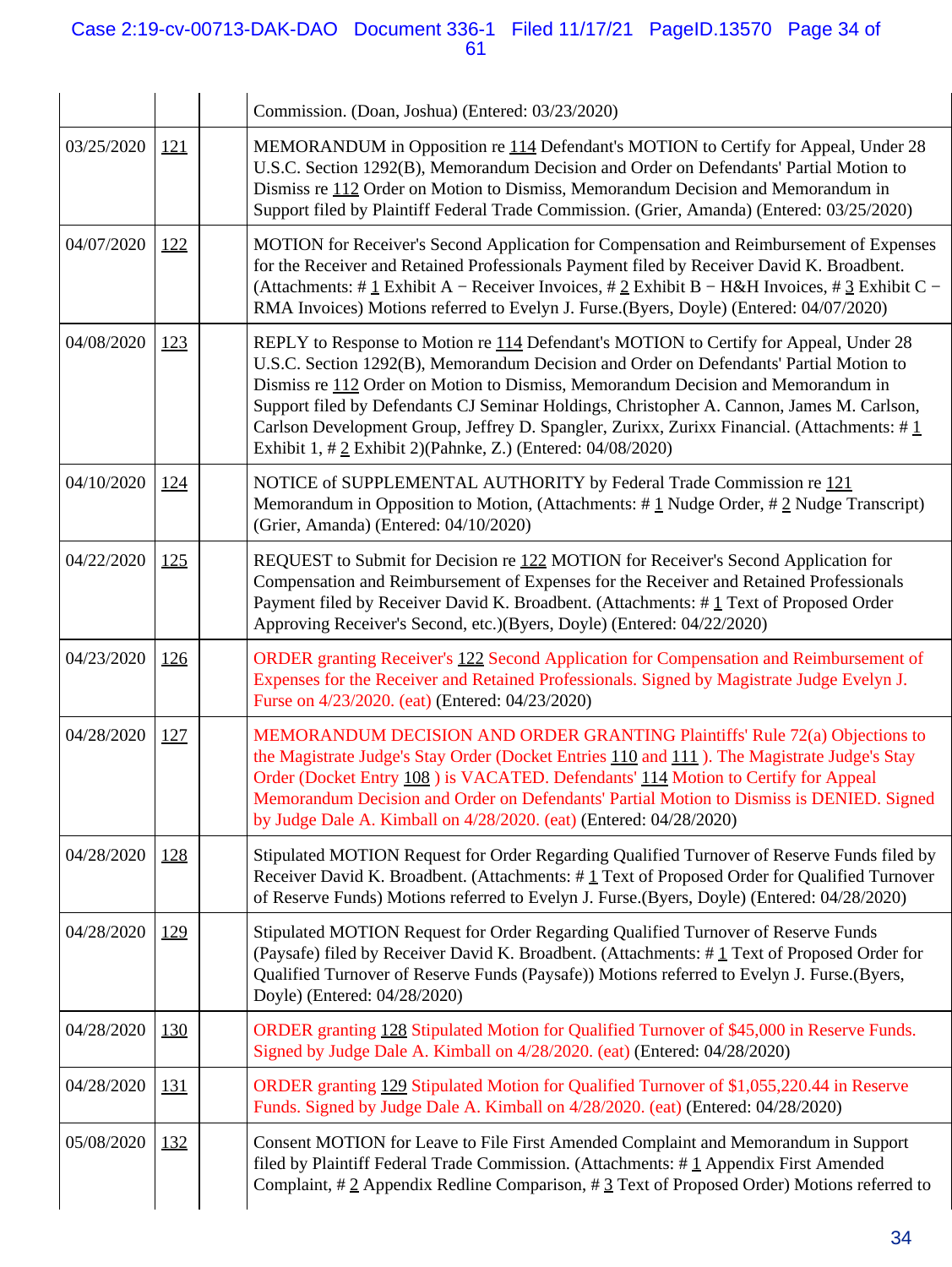## Case 2:19-cv-00713-DAK-DAO Document 336-1 Filed 11/17/21 PageID.13571 Page 35 of 61

|                |            | Evelyn J. Furse.(Grier, Amanda) (Entered: 05/08/2020)                                                                                                                                                                                                                                                                                                                                                                                                                                                                                                        |
|----------------|------------|--------------------------------------------------------------------------------------------------------------------------------------------------------------------------------------------------------------------------------------------------------------------------------------------------------------------------------------------------------------------------------------------------------------------------------------------------------------------------------------------------------------------------------------------------------------|
| 05/11/2020     | 133        | ORDER granting Plaintiffs' 132 Unopposed Motion for Leave to File Amended Complaint.<br>Signed by Judge Dale A. Kimball on 5/11/2020. (eat) (Entered: 05/11/2020)                                                                                                                                                                                                                                                                                                                                                                                            |
| 05/12/2020     | 134        | AMENDED COMPLAINT FOR PERMANENT INJUNCTION AND OTHER EQUITABLE<br>RELIEF against CJ Seminar Holdings, Christopher A. Cannon, James M. Carlson, Carlson<br>Development Group, Jeffrey D. Spangler, Zurixx, Zurixx Financial. New Defendants: Brand<br>Management Holdings, LLC, CAC Investment Ventures, LLC, Carlson Development Group, LLC,<br>Dorado Marketing and Management, LLC, JSS Investment Ventures, LLC, JSS Trust, Zurixx<br>Financial, LLC, and Gerald D. Spangler. filed by Federal Trade Commission. (Grier, Amanda)<br>(Entered: 05/12/2020) |
| 05/13/2020     |            | NAME CORRECTION of Carlson Development Group, Zurixx Financial – Because there are 2<br>parties with the same name but appear in the amended complaint as different parties, the names<br>needed to be modified in order to be identified for docketing purposes. Corrected Name: Carlson<br>Development Group Utah and Carlson Development Group Puerto Rico, Zurixx Financial Utah<br>and Zurixx Financial Puerto Rico. Refer to document number: 134 Amended Complaint. (rks)<br>(Entered: 05/13/2020)                                                    |
| 05/14/2020     | 135        | Stipulated MOTION Stipulated Request for Order Regarding Qualified Turnover of Reserve<br>Funds (Priority Payment Systems) filed by Receiver David K. Broadbent. (Attachments: $\#$ 1<br>Exhibit A – Proposed Stipulated Order for Qualified Turnover of Reserve Funds, $\# 2$ Exhibit B –<br>Excerpt from Deposition of James Carlson, dated 10-29-2019) Motions referred to Evelyn J.<br>Furse.(Byers, Doyle) (Entered: 05/14/2020)                                                                                                                        |
| 05/14/2020     | <u>136</u> | ORDER granting 135 Stipulated Motion for Qualified Turnover of Reserve Funds (Priority<br>Payment Systems). Signed by Judge Dale A. Kimball on 5/14/2020. (eat) (Entered: 05/14/2020)                                                                                                                                                                                                                                                                                                                                                                        |
| 05/18/2020     | 137        | REASSIGNMENT to Newly Appointed Magistrate Judge. Case Reassigned to Magistrate Judge<br>Daphne A. Oberg. Magistrate Judge Evelyn J. Furse no longer assigned to the case. Case number<br>will now read<br>2:19–cv–00713–DAK–DAO. Please make changes to document captions accordingly. Motions<br>referred to Daphne A. Oberg.(rks) (Entered: 05/18/2020)                                                                                                                                                                                                   |
| 05/18/2020 138 |            | Motions No Longer Referred: 115 MOTION for order holding Efron Dorado, S.E. and David<br>Efron in Contempt of Court and Memorandum in Support (nas) (Entered: 05/18/2020)                                                                                                                                                                                                                                                                                                                                                                                    |
| 05/29/2020     | 139        | DOCKET TEXT ORDER: Given the recent 112 Order denying the Motion to Dismiss, 127 Order<br>vacating the stay, and filing of the 134 Amended Complaint, the parties are ORDERED to file a<br>revised Attorney Planning Meeting Report and comply with Paragraph 2 of the 59 Order to<br>Propose Schedule by June 19, 2020. No attached document. Signed by Magistrate Judge Daphne<br>A. Oberg on 5/29/2020. (nas) (Entered: 05/29/2020)                                                                                                                       |
| 06/01/2020     | <u>140</u> | NOTICE OF WITHDRAWAL OF COUNSEL of Leonard L. Gordon, Stephen R. Freeland, Mary<br>M. Gardner, Elliot Kelly, Michael A. Munoz filed by Michael A. Munoz on behalf of CJ Seminar<br>Holdings, Christopher A. Cannon, James M. Carlson, Carlson Development Group Utah, Jeffrey<br>D. Spangler, Zurixx, Zurixx Financial Utah (Munoz, Michael) (Entered: 06/01/2020)                                                                                                                                                                                           |
| 06/04/2020     | <u>141</u> | WAIVER OF SERVICE Returned Executed filed by Federal Trade Commission as to Brand<br>Management Holdings Waiver sent on 5/18/2020, answer due 7/17/2020. (Grier, Amanda)<br>(Entered: 06/04/2020)                                                                                                                                                                                                                                                                                                                                                            |
| 06/04/2020     | 142        | WAIVER OF SERVICE Returned Executed filed by Federal Trade Commission as to CAC<br>Investment Ventures Waiver sent on 5/18/2020, answer due 7/17/2020. (Grier, Amanda)<br>(Entered: 06/04/2020)                                                                                                                                                                                                                                                                                                                                                              |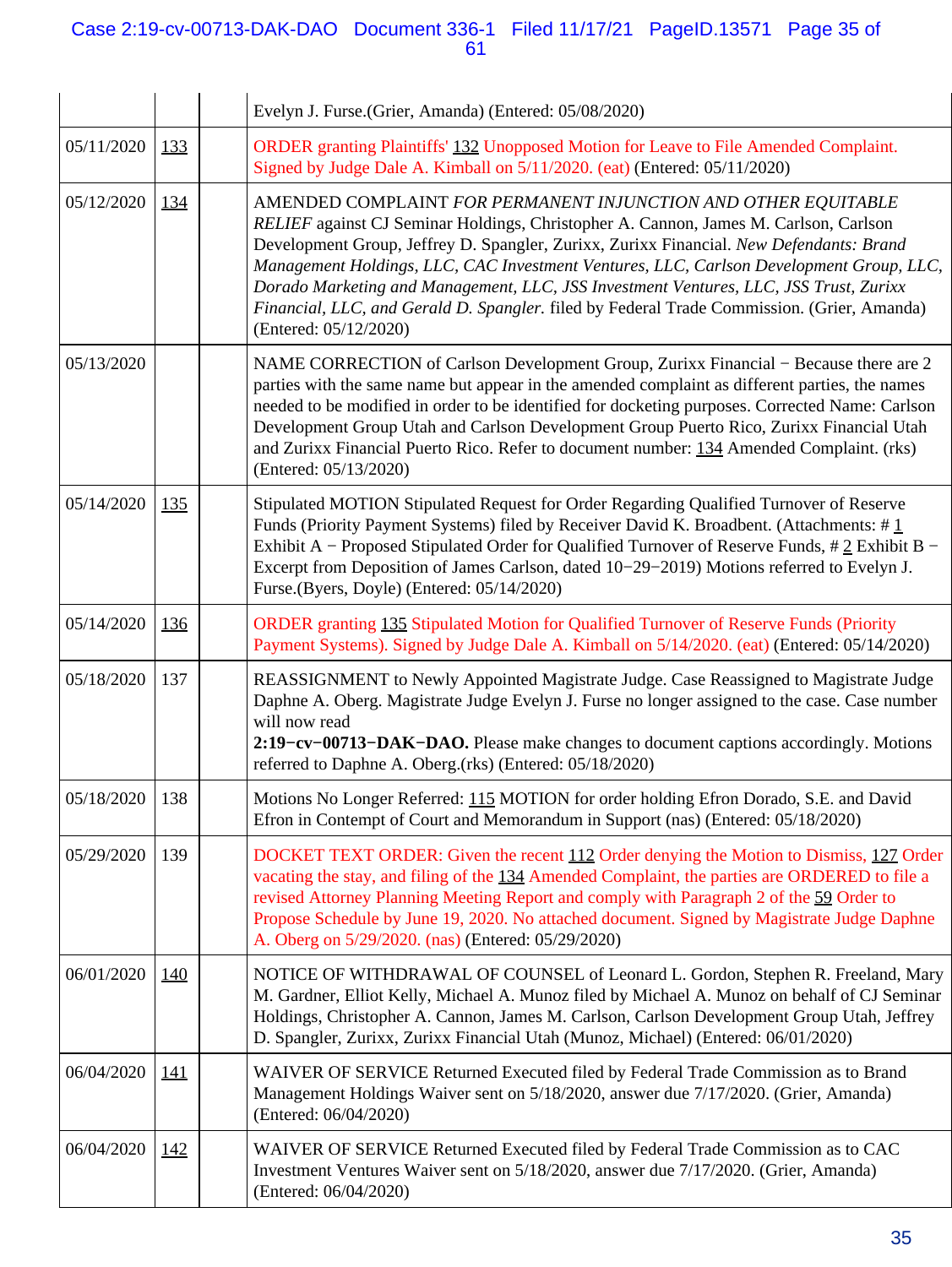## Case 2:19-cv-00713-DAK-DAO Document 336-1 Filed 11/17/21 PageID.13572 Page 36 of 61

| 06/04/2020 | 143         | WAIVER OF SERVICE Returned Executed filed by Federal Trade Commission as to Carlson<br>Development Group Puerto Rico Waiver sent on 5/18/2020, answer due 7/17/2020. (Grier,<br>Amanda) (Entered: 06/04/2020)                                                                                                                                                                                                                                                                                                                                                                                   |
|------------|-------------|-------------------------------------------------------------------------------------------------------------------------------------------------------------------------------------------------------------------------------------------------------------------------------------------------------------------------------------------------------------------------------------------------------------------------------------------------------------------------------------------------------------------------------------------------------------------------------------------------|
| 06/04/2020 | <u> 144</u> | WAIVER OF SERVICE Returned Executed filed by Federal Trade Commission as to Dorado<br>Marketing and Management Waiver sent on 5/18/2020, answer due 7/17/2020. (Grier, Amanda)<br>(Entered: 06/04/2020)                                                                                                                                                                                                                                                                                                                                                                                         |
| 06/04/2020 | 145         | WAIVER OF SERVICE Returned Executed filed by Federal Trade Commission as to Zurixx<br>Financial Puerto Rico Waiver sent on 5/18/2020, answer due 7/17/2020. (Grier, Amanda)<br>(Entered: 06/04/2020)                                                                                                                                                                                                                                                                                                                                                                                            |
| 06/05/2020 | <u>146</u>  | NOTICE of Appearance by Z. Ryan Pahnke on behalf of Brand Management Holdings, CAC<br>Investment Ventures, Carlson Development Group Puerto Rico, Dorado Marketing and<br>Management, Zurixx Financial Puerto Rico (Pahnke, Z.) (Entered: 06/05/2020)                                                                                                                                                                                                                                                                                                                                           |
| 06/05/2020 | <u>147</u>  | NOTICE of Appearance by Eric G. Benson on behalf of Brand Management Holdings, CAC<br>Investment Ventures, Carlson Development Group Puerto Rico, Dorado Marketing and<br>Management, Zurixx Financial Puerto Rico (Benson, Eric) (Entered: 06/05/2020)                                                                                                                                                                                                                                                                                                                                         |
| 06/17/2020 | 148         | NOTICE of Appearance by Brennan H. Moss on behalf of JSS Investment Ventures, JSS Trust,<br>Gerald D. Spangler (Moss, Brennan) (Entered: 06/17/2020)                                                                                                                                                                                                                                                                                                                                                                                                                                            |
| 06/17/2020 | <u>149</u>  | WAIVER OF SERVICE Returned Executed filed by Gerald D. Spangler, JSS Investment<br>Ventures, JSS Trust as to Gerald D. Spangler Waiver sent on 6/17/2020, answer due 8/17/2020;<br>JSS Investment Ventures Waiver sent on 6/17/2020, answer due 8/17/2020; JSS Trust Waiver<br>sent on 6/17/2020, answer due 8/17/2020. (Moss, Brennan) (Entered: 06/17/2020)                                                                                                                                                                                                                                   |
| 06/19/2020 | 150         | REPORT OF ATTORNEY PLANNING MEETING. (Guerard, Collot) (Entered: 06/19/2020)                                                                                                                                                                                                                                                                                                                                                                                                                                                                                                                    |
| 06/22/2020 | <u>151</u>  | SCHEDULING ORDER: Amended Pleadings due by 1/21/2021. Joinder of Parties due by<br>1/21/2021. Expert Discovery due by 12/3/2021. Dispositive Motions due by 1/15/2022. 10-day<br>Trial is set for 8/15/2022 at 08:30 AM in Rm 3.400 before Judge Dale A. Kimball. Signed by<br>Magistrate Judge Daphne A. Oberg on 6/22/2020. (eat) (Entered: 06/22/2020)                                                                                                                                                                                                                                       |
| 06/23/2020 | 152         | Ex Parte (Not Sealed) MOTION for Service of Pleading(s) to be served: Motion for Order<br>Holding Efron Dorado, S.E. and David Efron in Contempt of Court Ex Parte Motion for<br>Alternative Service filed by Receiver David K. Broadbent. (Attachments: #1 Exhibit 1 -<br>Declaration of Michael Rodriguez Ocasio, # 2 Exhibit 2 – Declaration of Hector Emilio<br>Piovanetti Tirado, # $3$ Exhibit 3 – Certified Mail Receipts, # $4$ Text of Proposed Order Granting<br>Ex Parte Motion for Alternative Service) Motions referred to Daphne A. Oberg.(Talbot, Cory)<br>(Entered: 06/23/2020) |
| 06/23/2020 | <u>153</u>  | REQUEST to Submit for Decision re 152 Ex Parte (Not Sealed) MOTION for Service of<br>Pleading(s) to be served: Motion for Order Holding Efron Dorado, S.E. and David Efron in<br>Contempt of Court Ex Parte Motion for Alternative Service filed by Receiver David K.<br>Broadbent. (Talbot, Cory) (Entered: 06/23/2020)                                                                                                                                                                                                                                                                        |
| 06/23/2020 | <u>154</u>  | NOTICE of Appearance by Michael A. Gehret on behalf of JSS Investment Ventures, JSS Trust,<br>Gerald D. Spangler (Gehret, Michael) (Entered: 06/23/2020)                                                                                                                                                                                                                                                                                                                                                                                                                                        |
| 06/25/2020 | <u>155</u>  | ORDER granting 152 Ex Parte Motion for Alternative Service. Signed by Judge Dale A. Kimball<br>on 6/25/2020. (eat) (Entered: 06/25/2020)                                                                                                                                                                                                                                                                                                                                                                                                                                                        |
| 06/26/2020 | <u>156</u>  | MEMORANDUM in Opposition and Request for Sanctions Against Receiver's Attorneys re 115<br>MOTION for order holding Efron Dorado, S.E. and David Efron in Contempt of Court filed by                                                                                                                                                                                                                                                                                                                                                                                                             |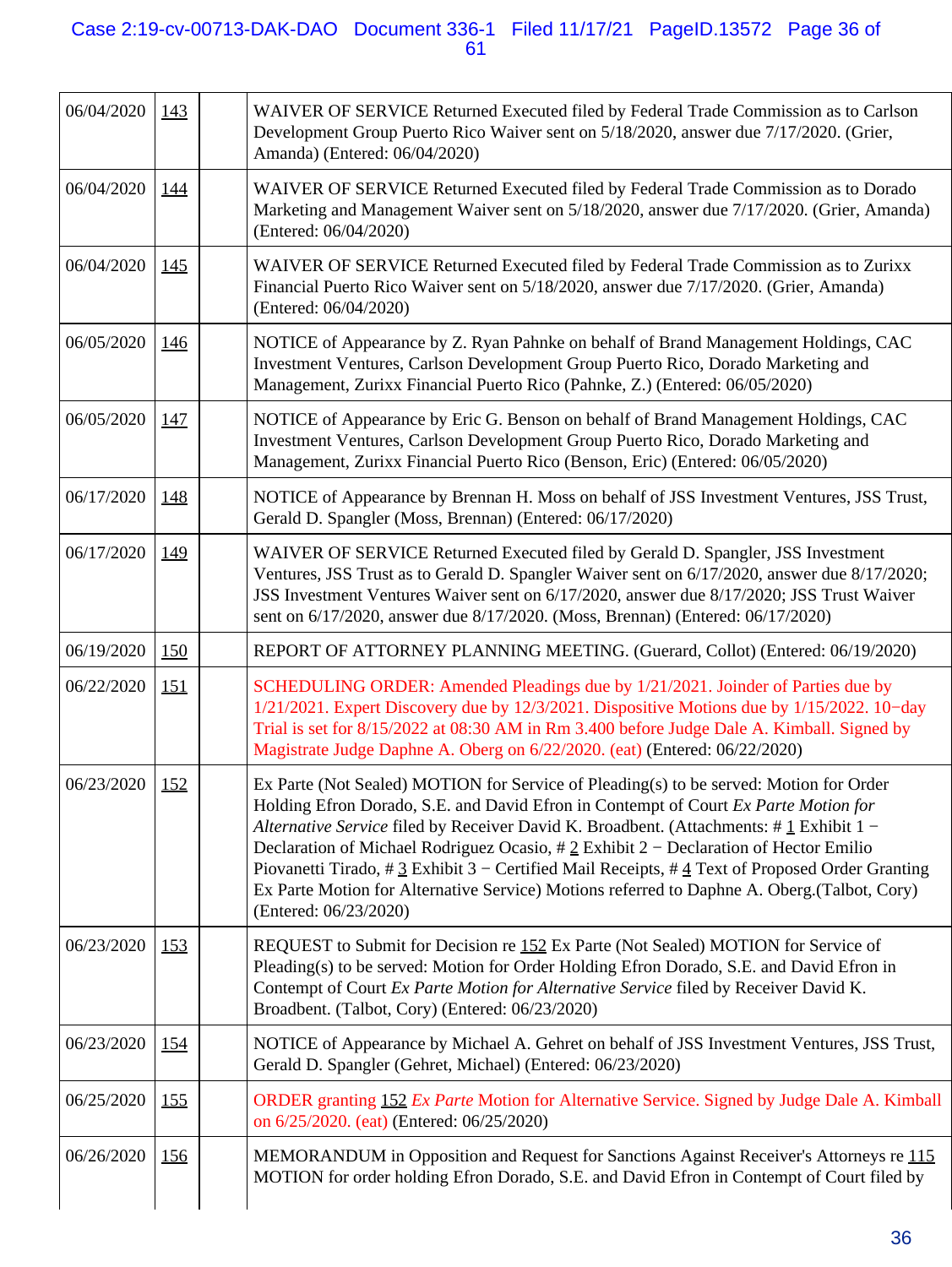## Case 2:19-cv-00713-DAK-DAO Document 336-1 Filed 11/17/21 PageID.13573 Page 37 of 61

|            |             | David Efron, Efron Dorado, S.E. (eat) (Entered: 06/26/2020)                                                                                                                                                                                                                                                                                                                                                                          |
|------------|-------------|--------------------------------------------------------------------------------------------------------------------------------------------------------------------------------------------------------------------------------------------------------------------------------------------------------------------------------------------------------------------------------------------------------------------------------------|
| 06/30/2020 | <u>157</u>  | NOTICE of Appearance by D. Loren Washburn on behalf of Brand Management Holdings, CAC<br>Investment Ventures, CJ Seminar Holdings, Christopher A. Cannon, James M. Carlson, Carlson<br>Development Group Puerto Rico, Carlson Development Group Utah, Dorado Marketing and<br>Management, Jeffrey D. Spangler, Zurixx, Zurixx Financial Puerto Rico, Zurixx Financial Utah<br>(Washburn, D.) (Entered: 06/30/2020)                   |
| 06/30/2020 | 158         | NOTICE of Appearance by Mark L. Smith on behalf of Brand Management Holdings, CAC<br>Investment Ventures, CJ Seminar Holdings, Christopher A. Cannon, James M. Carlson, Carlson<br>Development Group Puerto Rico, Carlson Development Group Utah, Dorado Marketing and<br>Management, Jeffrey D. Spangler, Zurixx, Zurixx Financial Puerto Rico, Zurixx Financial Utah<br>(Smith, Mark) (Entered: 06/30/2020)                        |
| 07/06/2020 | 159         | MOTION for Extension of Time Claim Deadline Under the Stipulated Order for Qualified<br>Turnover of Reserve Funds (Priority Payment Systems) filed by Receiver David K. Broadbent.<br>(Attachments: #1 Text of Proposed Order Extending Claim Deadline Under the Stipulated Order<br>for Qualified Turnover of Reserve Funds (Priority Payment Systems)) Motions referred to<br>Daphne A. Oberg.(Byers, Doyle) (Entered: 07/06/2020) |
| 07/07/2020 | <u>160</u>  | ORDER granting 159 Motion for Extension of Claim Deadline Under the Stipulated Order for<br>Qualified Turnover of Reserve Funds (Priority Payment Systems). Signed by Judge Dale A.<br>Kimball on 7/7/2020. (eat) (Entered: 07/07/2020)                                                                                                                                                                                              |
| 07/10/2020 | <u> 161</u> | REPLY to Response to Motion re 115 MOTION for order holding Efron Dorado, S.E. and David<br>Efron in Contempt of Court and Memorandum in Support filed by Receiver David K. Broadbent.<br>(Talbot, Cory) (Entered: 07/10/2020)                                                                                                                                                                                                       |
| 07/17/2020 | <u>162</u>  | ANSWER to 134 Amended Complaint,, with Jury Demand filed by Brand Management<br>Holdings, CAC Investment Ventures, CJ Seminar Holdings, Christopher A. Cannon, James M.<br>Carlson, Carlson Development Group Puerto Rico, Carlson Development Group Utah, Dorado<br>Marketing and Management, Jeffrey D. Spangler, Zurixx, Zurixx Financial Puerto Rico, Zurixx<br>Financial Utah.(Pahnke, Z.) (Entered: 07/17/2020)                |
| 07/21/2020 | <u>163</u>  | Stipulated MOTION to Add Advanced Education (CA) LLC dba Will to Win Entrepreneur as a<br>Receivership Party and Memorandum in Support filed by Receiver David K. Broadbent.<br>(Attachments: #1 Text of Proposed Order) Motions referred to Daphne A. Oberg. (Tejeda,<br>Engels) (Entered: 07/21/2020)                                                                                                                              |
| 07/22/2020 | <u>164</u>  | ORDER granting 163 Stipulated MOTION to Add Advanced Education (CA) LLC dba Will to<br>Win Entrepreneur as a Receivership Party filed by David K. Broadbent. Advanced Education<br>(Ca) added. Signed by Judge Dale A. Kimball on 7/22/2020. (eat) (Entered: 07/22/2020)                                                                                                                                                             |
| 07/24/2020 | <u>165</u>  | NOTICE OF FILING of Surreply re 115 MOTION for order holding Efron Dorado, S.E. and<br>David Efron in Contempt of Court filed by Movant David Efron. (eat) (Entered: 07/27/2020)                                                                                                                                                                                                                                                     |
| 07/27/2020 | <u>166</u>  | MEMORANDUM DECISION AND ORDER granting the Receiver's 115 Motion for Order<br>Holding Efron Dorado, S.E. and David Efron in Contempt of Court, and denying Efron Dorado<br>and Efron's request for sanctions against the Receiver's counsel. Signed by Judge Dale A.<br>Kimball on 7/27/2020. (eat) (Entered: 07/27/2020)                                                                                                            |
| 08/06/2020 | <u>167</u>  | MOTION Receiver's Third Application for Compensation and Reimbursement of Expenses for<br>the Receiver and Retained Professionals filed by Receiver David K. Broadbent. (Attachments: #<br>1 Exhibit A – Receiver Invoice, # 2 Exhibit B – H&H Invoice, # 3 Exhibit C – RMA Invoice)<br>Motions referred to Daphne A. Oberg.(Byers, Doyle) (Entered: 08/06/2020)                                                                     |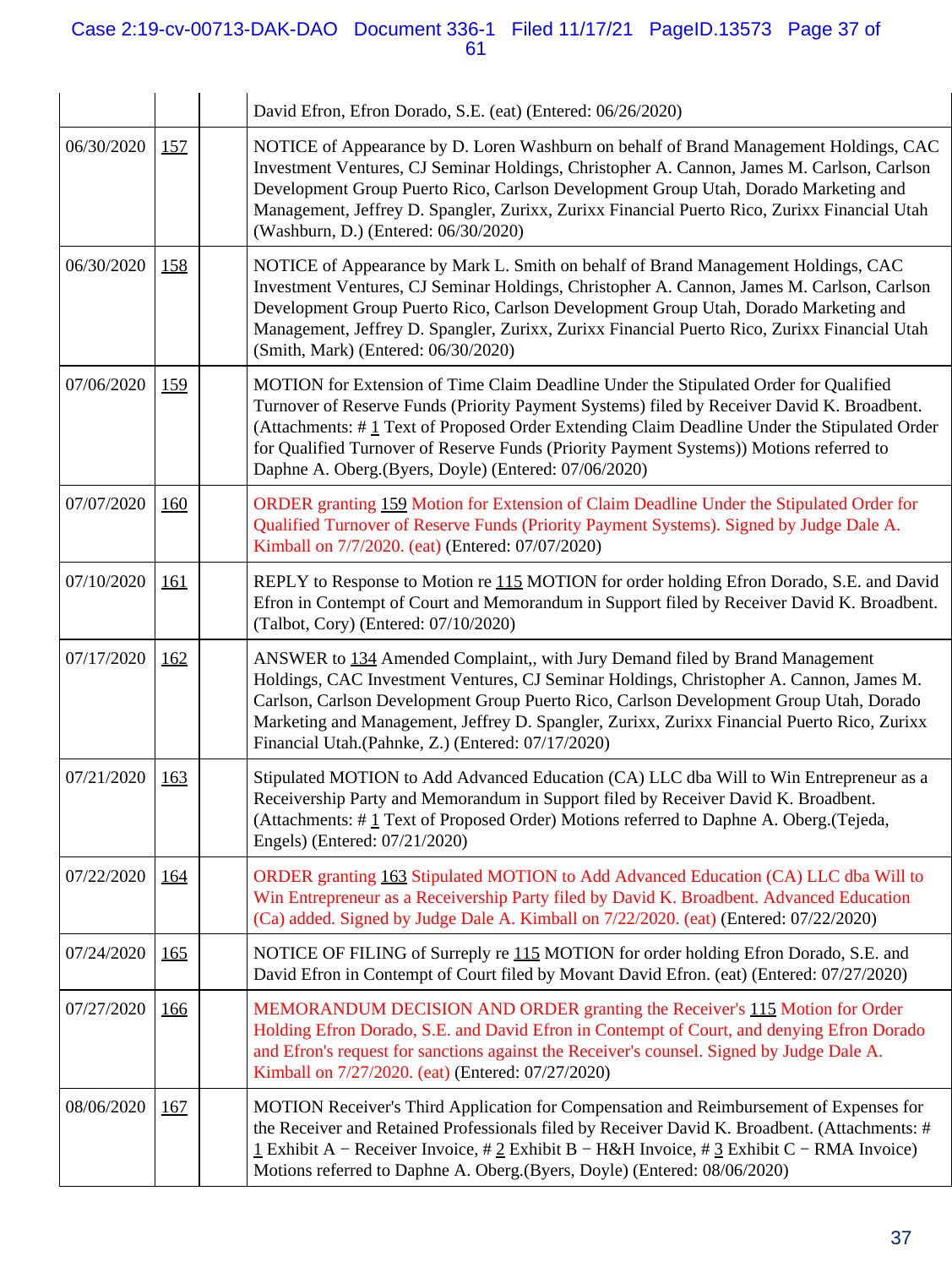## Case 2:19-cv-00713-DAK-DAO Document 336-1 Filed 11/17/21 PageID.13574 Page 38 of 61

| 08/17/2020<br>MOTION TO DISMISS FOR FAILURE TO STATE A CLAIM filed by Defendants JSS<br>168<br>Investment Ventures, JSS Trust, Gerald D. Spangler. (Attachments: #1 Exhibit A: The JSS<br>Trust)(Moss, Brennan) (Entered: 08/17/2020)<br>08/18/2020<br>MOTION to Stay Proceedings Pending Supreme Court Cases filed by Defendants Brand<br>169<br>Management Holdings, CAC Investment Ventures, CJ Seminar Holdings, Christopher A.<br>Cannon, James M. Carlson, Carlson Development Group Puerto Rico, Carlson Development<br>Group Utah, Dorado Marketing and Management, Jeffrey D. Spangler, Zurixx, Zurixx Financial<br>Puerto Rico, Zurixx Financial Utah. (Attachments: #1 Exhibit 1 Plaintiff's Motion for Leave to<br>File Notice of Recently Decided Authority and Brief in Support, #2 Exhibit 2 2020.06.24 letter<br>from FTC) Motions referred to Daphne A. Oberg.(Pahnke, Z.) (Entered: 08/18/2020)<br>08/21/2020<br>NOTICE OF FILING of Order Approving Receiver's Third Application for Compensation and<br><u>170</u><br>Reimbursement of Expenses for the Receiver and Retained Professionals re 167 MOTION<br>Receiver's Third Application for Compensation and Reimbursement of Expenses for the Receiver<br>and Retained Professionals filed by Receiver David K. Broadbent. (Byers, Doyle) (Entered:<br>08/21/2020)<br>REQUEST to Submit for Decision re 167 MOTION Receiver's Third Application for<br>08/21/2020<br><u>171</u><br>Compensation and Reimbursement of Expenses for the Receiver and Retained Professionals filed<br>by Receiver David K. Broadbent. (Byers, Doyle) (Entered: 08/21/2020)<br>Motions No Longer Referred: 169 MOTION to Stay Proceedings Pending Supreme Court Cases<br>08/21/2020<br>172<br>(med) (Entered: 08/21/2020)<br>MOTION for Reconsideration and in Compliance with the Court's 166 MEMORANDUM<br>08/21/2020<br><u>173</u><br>DECISION AND ORDER granting the Receiver's 115 Motion for Order Holding Efron Dorado,<br>S.E. and David Efron in Contempt of Court, filed by Movant David Efron. (Attachments: #1<br>Exhibit A and B) Motions referred to Daphne A. Oberg. (eat) (Entered: 08/24/2020)<br>ORDER granting Receiver's 167 Third Motion for Compensation and Reimbursement of<br>08/24/2020<br><u>174</u><br>Expenses for the Receiver and Retained Professionals. Signed by Magistrate Judge Daphne A.<br>Oberg on 8/24/2020. (eat) (Entered: 08/24/2020)<br>Motions No Longer Referred: 173 MOTION for Reconsideration re 166 Order on Motion for<br>08/24/2020<br>175<br>Miscellaneous Relief. (med) (Entered: 08/24/2020)<br>STATUS REPORT by David K. Broadbent. (Attachments: $\#$ 1 Exhibit 1 – Cash Receipts and<br>08/26/2020<br><u>176</u><br>Disbursements Summary)(Talbot, Cory) (Entered: 08/26/2020)<br>08/26/2020<br>NOTICE OF APPEAL as to 166 MEMORANDUM DECISION AND ORDER granting the<br><u>177</u><br>Receiver's Motion for Order Holding Efron Dorado, S.E. and David Efron in Contempt of Court,<br>and denying Efron Dorado and Efron's request for sanctions against the Receiver's counsel, filed<br>by David Efron. Appeals to the USCA for the 10th Circuit. Fee Status: Paid. Filing fee \$505,<br>receipt number 4681091477. (eat) (Entered: 08/26/2020) |  |
|-----------------------------------------------------------------------------------------------------------------------------------------------------------------------------------------------------------------------------------------------------------------------------------------------------------------------------------------------------------------------------------------------------------------------------------------------------------------------------------------------------------------------------------------------------------------------------------------------------------------------------------------------------------------------------------------------------------------------------------------------------------------------------------------------------------------------------------------------------------------------------------------------------------------------------------------------------------------------------------------------------------------------------------------------------------------------------------------------------------------------------------------------------------------------------------------------------------------------------------------------------------------------------------------------------------------------------------------------------------------------------------------------------------------------------------------------------------------------------------------------------------------------------------------------------------------------------------------------------------------------------------------------------------------------------------------------------------------------------------------------------------------------------------------------------------------------------------------------------------------------------------------------------------------------------------------------------------------------------------------------------------------------------------------------------------------------------------------------------------------------------------------------------------------------------------------------------------------------------------------------------------------------------------------------------------------------------------------------------------------------------------------------------------------------------------------------------------------------------------------------------------------------------------------------------------------------------------------------------------------------------------------------------------------------------------------------------------------------------------------------------------------------------------------------------------------------------------------------------------------------------------------------------------------------------------------------------------------------------------------------------------------------------------------------------------------------------------------------------------------------------------------------------------------------------------------------------------------------------------------------------------------|--|
|                                                                                                                                                                                                                                                                                                                                                                                                                                                                                                                                                                                                                                                                                                                                                                                                                                                                                                                                                                                                                                                                                                                                                                                                                                                                                                                                                                                                                                                                                                                                                                                                                                                                                                                                                                                                                                                                                                                                                                                                                                                                                                                                                                                                                                                                                                                                                                                                                                                                                                                                                                                                                                                                                                                                                                                                                                                                                                                                                                                                                                                                                                                                                                                                                                                                 |  |
|                                                                                                                                                                                                                                                                                                                                                                                                                                                                                                                                                                                                                                                                                                                                                                                                                                                                                                                                                                                                                                                                                                                                                                                                                                                                                                                                                                                                                                                                                                                                                                                                                                                                                                                                                                                                                                                                                                                                                                                                                                                                                                                                                                                                                                                                                                                                                                                                                                                                                                                                                                                                                                                                                                                                                                                                                                                                                                                                                                                                                                                                                                                                                                                                                                                                 |  |
|                                                                                                                                                                                                                                                                                                                                                                                                                                                                                                                                                                                                                                                                                                                                                                                                                                                                                                                                                                                                                                                                                                                                                                                                                                                                                                                                                                                                                                                                                                                                                                                                                                                                                                                                                                                                                                                                                                                                                                                                                                                                                                                                                                                                                                                                                                                                                                                                                                                                                                                                                                                                                                                                                                                                                                                                                                                                                                                                                                                                                                                                                                                                                                                                                                                                 |  |
|                                                                                                                                                                                                                                                                                                                                                                                                                                                                                                                                                                                                                                                                                                                                                                                                                                                                                                                                                                                                                                                                                                                                                                                                                                                                                                                                                                                                                                                                                                                                                                                                                                                                                                                                                                                                                                                                                                                                                                                                                                                                                                                                                                                                                                                                                                                                                                                                                                                                                                                                                                                                                                                                                                                                                                                                                                                                                                                                                                                                                                                                                                                                                                                                                                                                 |  |
|                                                                                                                                                                                                                                                                                                                                                                                                                                                                                                                                                                                                                                                                                                                                                                                                                                                                                                                                                                                                                                                                                                                                                                                                                                                                                                                                                                                                                                                                                                                                                                                                                                                                                                                                                                                                                                                                                                                                                                                                                                                                                                                                                                                                                                                                                                                                                                                                                                                                                                                                                                                                                                                                                                                                                                                                                                                                                                                                                                                                                                                                                                                                                                                                                                                                 |  |
|                                                                                                                                                                                                                                                                                                                                                                                                                                                                                                                                                                                                                                                                                                                                                                                                                                                                                                                                                                                                                                                                                                                                                                                                                                                                                                                                                                                                                                                                                                                                                                                                                                                                                                                                                                                                                                                                                                                                                                                                                                                                                                                                                                                                                                                                                                                                                                                                                                                                                                                                                                                                                                                                                                                                                                                                                                                                                                                                                                                                                                                                                                                                                                                                                                                                 |  |
|                                                                                                                                                                                                                                                                                                                                                                                                                                                                                                                                                                                                                                                                                                                                                                                                                                                                                                                                                                                                                                                                                                                                                                                                                                                                                                                                                                                                                                                                                                                                                                                                                                                                                                                                                                                                                                                                                                                                                                                                                                                                                                                                                                                                                                                                                                                                                                                                                                                                                                                                                                                                                                                                                                                                                                                                                                                                                                                                                                                                                                                                                                                                                                                                                                                                 |  |
|                                                                                                                                                                                                                                                                                                                                                                                                                                                                                                                                                                                                                                                                                                                                                                                                                                                                                                                                                                                                                                                                                                                                                                                                                                                                                                                                                                                                                                                                                                                                                                                                                                                                                                                                                                                                                                                                                                                                                                                                                                                                                                                                                                                                                                                                                                                                                                                                                                                                                                                                                                                                                                                                                                                                                                                                                                                                                                                                                                                                                                                                                                                                                                                                                                                                 |  |
|                                                                                                                                                                                                                                                                                                                                                                                                                                                                                                                                                                                                                                                                                                                                                                                                                                                                                                                                                                                                                                                                                                                                                                                                                                                                                                                                                                                                                                                                                                                                                                                                                                                                                                                                                                                                                                                                                                                                                                                                                                                                                                                                                                                                                                                                                                                                                                                                                                                                                                                                                                                                                                                                                                                                                                                                                                                                                                                                                                                                                                                                                                                                                                                                                                                                 |  |
|                                                                                                                                                                                                                                                                                                                                                                                                                                                                                                                                                                                                                                                                                                                                                                                                                                                                                                                                                                                                                                                                                                                                                                                                                                                                                                                                                                                                                                                                                                                                                                                                                                                                                                                                                                                                                                                                                                                                                                                                                                                                                                                                                                                                                                                                                                                                                                                                                                                                                                                                                                                                                                                                                                                                                                                                                                                                                                                                                                                                                                                                                                                                                                                                                                                                 |  |
| 08/26/2020<br>178<br>Transmission of Preliminary Record to the USCA for the Tenth Circuit re 177 Notice of Appeal.<br>(Attachments: $\#$ 1 Appendix) (eat) (Entered: 08/26/2020)                                                                                                                                                                                                                                                                                                                                                                                                                                                                                                                                                                                                                                                                                                                                                                                                                                                                                                                                                                                                                                                                                                                                                                                                                                                                                                                                                                                                                                                                                                                                                                                                                                                                                                                                                                                                                                                                                                                                                                                                                                                                                                                                                                                                                                                                                                                                                                                                                                                                                                                                                                                                                                                                                                                                                                                                                                                                                                                                                                                                                                                                                |  |
| 08/27/2020<br>179<br>USCA Case Number Case Appealed to Tenth Circuit Case Number 20–4090 for 177 Notice of<br>Appeal, filed by David Efron. (jrj) (Entered: 08/27/2020)                                                                                                                                                                                                                                                                                                                                                                                                                                                                                                                                                                                                                                                                                                                                                                                                                                                                                                                                                                                                                                                                                                                                                                                                                                                                                                                                                                                                                                                                                                                                                                                                                                                                                                                                                                                                                                                                                                                                                                                                                                                                                                                                                                                                                                                                                                                                                                                                                                                                                                                                                                                                                                                                                                                                                                                                                                                                                                                                                                                                                                                                                         |  |
| 08/27/2020<br>ORDER of the USCA for the Tenth Circuit as to 177 Notice of Appeal, filed by David Efron. The<br><u>180</u><br>appeal is abated pending the district court's decision on the pending motion to reconsider. See<br>Fed. R. App. P. 4(a)(4)(B)(i). Status report due 09/28/2020 by David Efron and Efron Dorado SE.<br>Appellant Efron Dorado, S.E., appears to be a corporate entity and consequently must be                                                                                                                                                                                                                                                                                                                                                                                                                                                                                                                                                                                                                                                                                                                                                                                                                                                                                                                                                                                                                                                                                                                                                                                                                                                                                                                                                                                                                                                                                                                                                                                                                                                                                                                                                                                                                                                                                                                                                                                                                                                                                                                                                                                                                                                                                                                                                                                                                                                                                                                                                                                                                                                                                                                                                                                                                                      |  |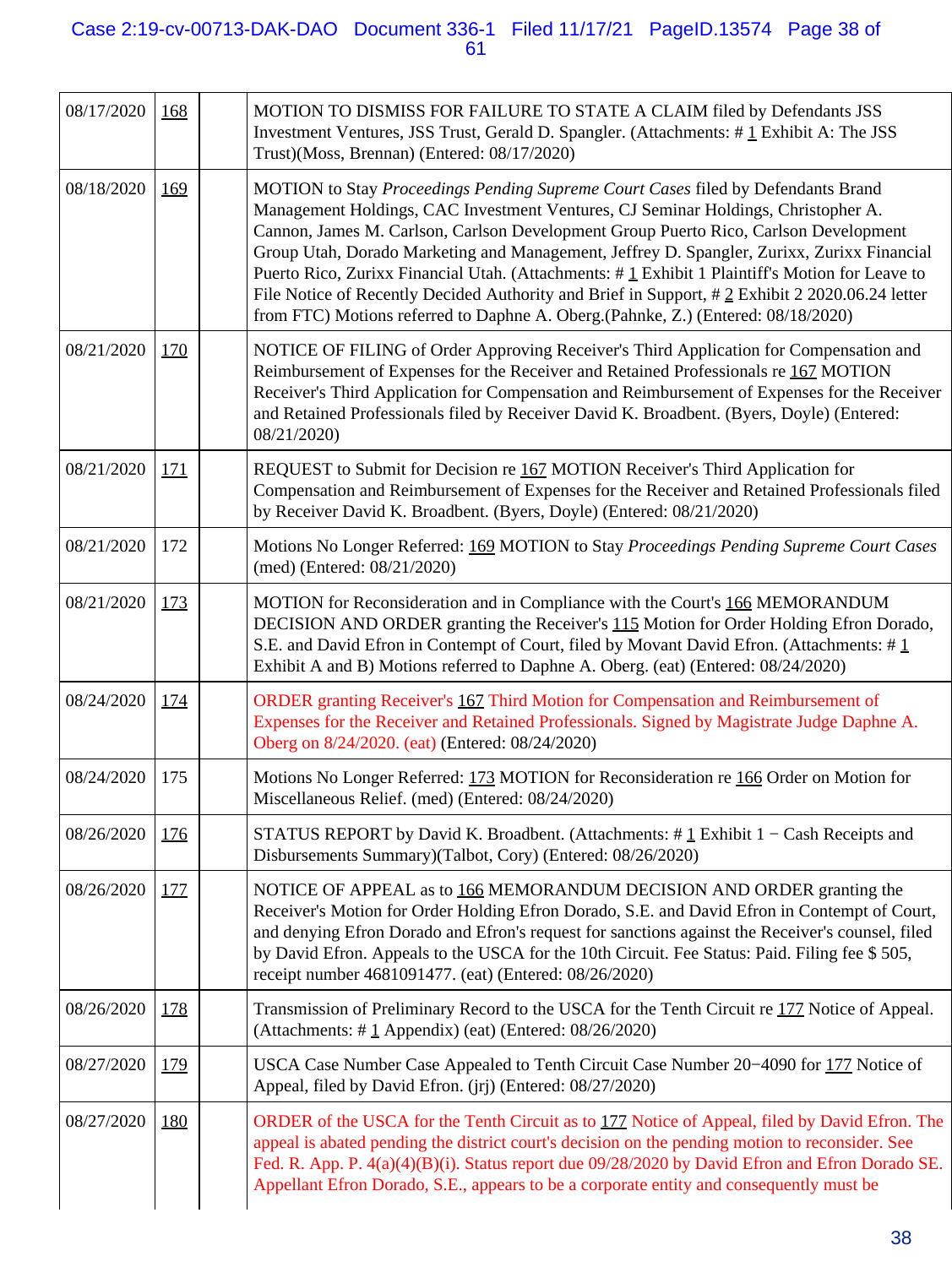## Case 2:19-cv-00713-DAK-DAO Document 336-1 Filed 11/17/21 PageID.13575 Page 39 of 61

|            |            | represented by counsel licensed to practice here. David Efron, the other appellant in this case,<br>may not represent Efron Dorado, S.E., because he is not an attorney licensed to practice in this<br>court. For these reasons, on or before September 28, 2020, Appellant Efron Dorado, S.E., shall<br>cause an attorney licensed to practice in the U.S. Tenth Circuit Court of Appeals to enter an<br>appearance in this appeal on its behalf. (eat) (Entered: 08/27/2020)                                                                                                |
|------------|------------|--------------------------------------------------------------------------------------------------------------------------------------------------------------------------------------------------------------------------------------------------------------------------------------------------------------------------------------------------------------------------------------------------------------------------------------------------------------------------------------------------------------------------------------------------------------------------------|
| 08/31/2020 | 181        | NOTICE of Appearance by Joni Ostler on behalf of Utah Division of Consumer Protection<br>(Ostler, Joni) (Entered: 08/31/2020)                                                                                                                                                                                                                                                                                                                                                                                                                                                  |
| 09/01/2020 | 182        | Plaintiff's MEMORANDUM in Opposition re 169 MOTION to Stay Proceedings Pending<br>Supreme Court Cases filed by Plaintiff Federal Trade Commission. (Attachments: #1 Exhibit<br>Declaration of Gil Miller, Receiver's Accountant, # 2 Exhibit Paperless Order in Simple Health, #<br>3 Exhibit Paperless Order in Kutzner, #4 Exhibit July 24, 2020 Letter to Clerk,, 3rd<br>Cir.)(Guerard, Collot) (Entered: 09/01/2020)                                                                                                                                                       |
| 09/03/2020 | 183        | RESPONSE to Motion re 173 MOTION re 166 Order on Motion for Miscellaneous Relief,<br>Memorandum Decision, filed by Receiver David K. Broadbent. (Talbot, Cory) (Entered:<br>09/03/2020)                                                                                                                                                                                                                                                                                                                                                                                        |
| 09/14/2020 | <u>184</u> | MEMORANDUM in Opposition re 168 MOTION TO DISMISS FOR FAILURE TO STATE A<br>CLAIM filed by Plaintiff Federal Trade Commission. (Doan, Joshua) (Entered: 09/14/2020)                                                                                                                                                                                                                                                                                                                                                                                                            |
| 09/18/2020 | 185        | MOTION to Stay filed by Movant David Efron. Motions referred to Daphne A. Oberg. (eat)<br>(Entered: 09/18/2020)                                                                                                                                                                                                                                                                                                                                                                                                                                                                |
| 09/18/2020 | 186        | REPLY to Response to Motion re 169 MOTION to Stay Proceedings Pending Supreme Court<br>Cases filed by Defendants Brand Management Holdings, CAC Investment Ventures, CJ Seminar<br>Holdings, Christopher A. Cannon, James M. Carlson, Carlson Development Group Puerto Rico,<br>Carlson Development Group Utah, Dorado Marketing and Management, Jeffrey D. Spangler,<br>Zurixx, Zurixx Financial Puerto Rico, Zurixx Financial Utah. (Pahnke, Z.) (Entered: 09/18/2020)                                                                                                       |
| 09/21/2020 | 187        | Motions No Longer Referred: 185 MOTION to Stay filed by Movant David Efron. (med)<br>(Entered: 09/21/2020)                                                                                                                                                                                                                                                                                                                                                                                                                                                                     |
| 09/22/2020 | 188        | NOTICE of SUPPLEMENTAL AUTHORITY by Federal Trade Commission re 182<br>Memorandum in Opposition to Motion, First (Guerard, Collot) (Entered: 09/22/2020)                                                                                                                                                                                                                                                                                                                                                                                                                       |
| 09/28/2020 | 189        | REPLY to Response to Motion re 168 MOTION TO DISMISS FOR FAILURE TO STATE A<br>CLAIM filed by Defendants JSS Investment Ventures, JSS Trust, Gerald D. Spangler. (Gehret,<br>Michael) (Entered: 09/28/2020)                                                                                                                                                                                                                                                                                                                                                                    |
| 10/01/2020 | 190        | <b>NOTICE OF ZOOM HEARING ON MOTIONS</b> re: 169 MOTION to Stay Proceedings<br>Pending Supreme Court Cases, and 168 MOTION TO DISMISS FOR FAILURE TO STATE A<br>CLAIM (Notice generated by DAK Chambers): Motion Hearing is set for 10/27/2020 at 03:00<br>PM before Judge Dale A. Kimball. The hearing will be conducted via Zoom video conference.<br>The parties should not appear in person at the courthouse. The Zoom participation information is<br>as follows:<br>Join ZoomGov Meeting:<br>https://www.zoomgov.com/j/16133447407?pwd=RWtlVFM2c2tmWXZKYUp5NVhTbkZ5UT09 |
|            |            | Meeting ID: 161 3344 7407<br>Password: 584299<br>One tap mobile                                                                                                                                                                                                                                                                                                                                                                                                                                                                                                                |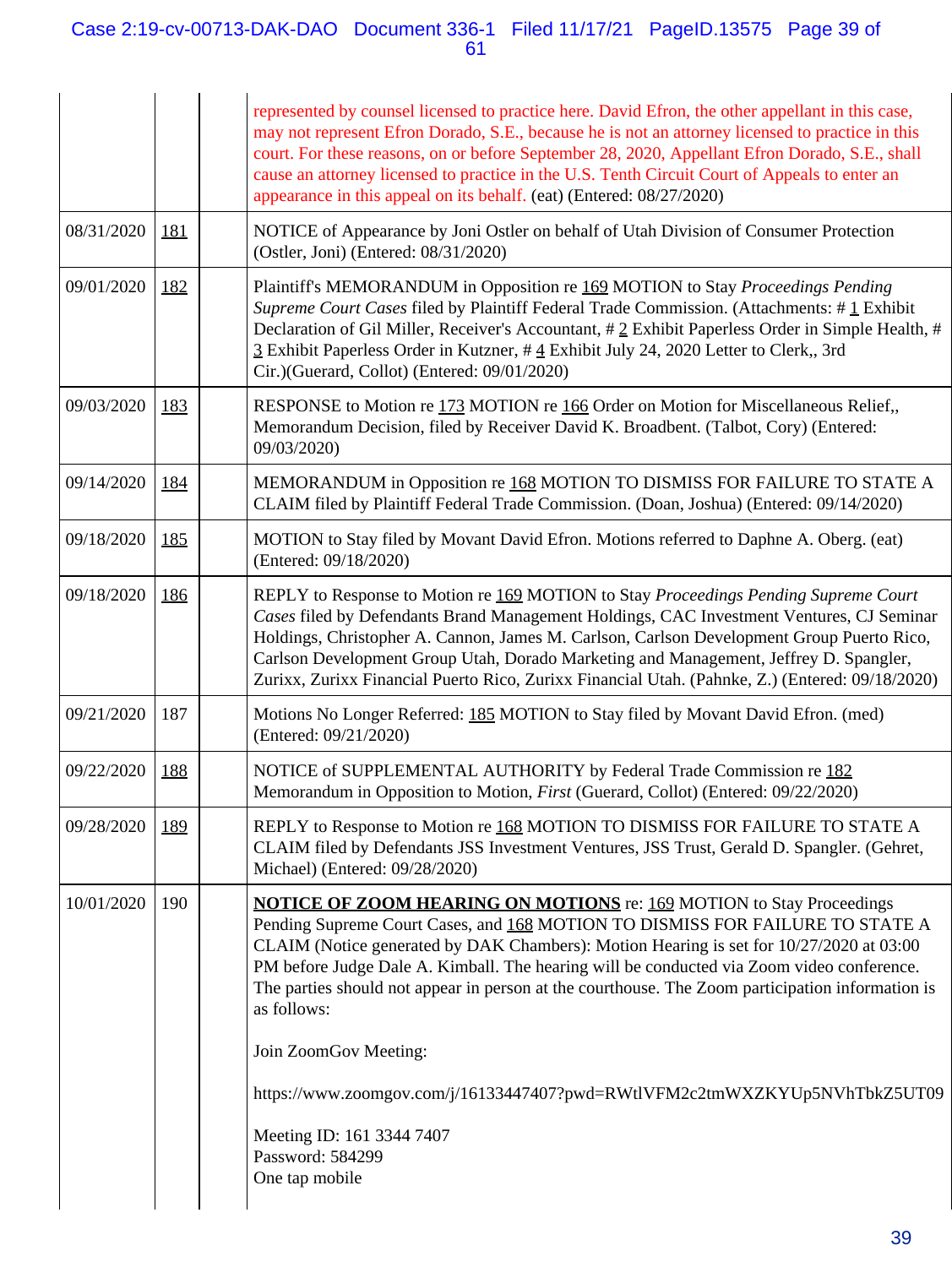## Case 2:19-cv-00713-DAK-DAO Document 336-1 Filed 11/17/21 PageID.13576 Page 40 of 61

|                |            | +16692545252,,16133447407#,,,,0#,,584299# US (San Jose)<br>+16468287666,,16133447407#,,,,0#,,584299# US (New York)<br>Dial by your location<br>$+16692545252$ US (San Jose)<br>$+1$ 646 828 7666 US (New York)<br>Meeting ID: 161 3344 7407<br>Password: 584299                                                                                                                                                                                                                                                                                                                                                                                                                                                                                                                                                                                                                                                                                                                                                                                  |
|----------------|------------|--------------------------------------------------------------------------------------------------------------------------------------------------------------------------------------------------------------------------------------------------------------------------------------------------------------------------------------------------------------------------------------------------------------------------------------------------------------------------------------------------------------------------------------------------------------------------------------------------------------------------------------------------------------------------------------------------------------------------------------------------------------------------------------------------------------------------------------------------------------------------------------------------------------------------------------------------------------------------------------------------------------------------------------------------|
|                |            | Find your local number: https://www.zoomgov.com/u/abPYf89LJa (eat) (Entered: 10/01/2020)                                                                                                                                                                                                                                                                                                                                                                                                                                                                                                                                                                                                                                                                                                                                                                                                                                                                                                                                                         |
| 10/02/2020     | <u>191</u> | RESPONSE to Motion re 185 MOTION to Stay filed by Receiver David K. Broadbent. (Talbot,<br>Cory) (Entered: 10/02/2020)                                                                                                                                                                                                                                                                                                                                                                                                                                                                                                                                                                                                                                                                                                                                                                                                                                                                                                                           |
| 10/14/2020     | 192        | NOTICE of SUPPLEMENTAL AUTHORITY by Brand Management Holdings, CAC<br>Investment Ventures, CJ Seminar Holdings, Christopher A. Cannon, James M. Carlson, Carlson<br>Development Group Puerto Rico, Carlson Development Group Utah, Dorado Marketing and<br>Management, Jeffrey D. Spangler, Zurixx, Zurixx Financial Puerto Rico, Zurixx Financial Utah<br>re 169 MOTION to Stay Proceedings Pending Supreme Court Cases (Attachments: #1<br>Supplement FTC v. Abbvie) (Pahnke, Z.) (Entered: 10/14/2020)                                                                                                                                                                                                                                                                                                                                                                                                                                                                                                                                        |
| 10/20/2020     | 193        | MEMORANDUM DECISION AND ORDER denying Efron's 173 Motion for Reconsideration<br>and In Compliance With the Court's Order; and denying Efron's 185 Urgent Motion to Stay.<br>Signed by Judge Dale A. Kimball on 10/20/2020. (eat) (Entered: 10/20/2020)                                                                                                                                                                                                                                                                                                                                                                                                                                                                                                                                                                                                                                                                                                                                                                                           |
| 10/20/2020     | <u>194</u> | Transmission of Supplemental Preliminary Record to the USCA for the Tenth Circuit re 177<br>Notice of Appeal. (Attachments: #1 Appendix Containing Updated Docket and Order Denying<br>Motion for Reconsideration) (eat) (Entered: 10/20/2020)                                                                                                                                                                                                                                                                                                                                                                                                                                                                                                                                                                                                                                                                                                                                                                                                   |
| 10/21/2020     | <u>195</u> | ORDER of the USCA for the Tenth Circuit as to 177 Notice of Appeal, filed by David Efron.<br>Order filed by Clerk of the Court lifting the abatement and vacating appellants' obligation to<br>notify this court of the entry of district court's order. The parties should address appellate<br>jurisdiction in detail in the merits briefs. Transcript order form due by 10/30/2020 for David<br>Efron and Efron Dorado SE. (eat) (Entered: 10/21/2020)                                                                                                                                                                                                                                                                                                                                                                                                                                                                                                                                                                                        |
| 10/27/2020 196 |            | Minute Entry for proceedings held before Judge Dale A. Kimball: Motion Hearing held on<br>10/27/2020 re 168 MOTION TO DISMISS FOR FAILURE TO STATE A CLAIM filed by<br>Gerald D. Spangler, JSS Investment Ventures, and JSS Trust; 169 MOTION to Stay Proceedings<br>Pending Supreme Court Cases filed by Brand Management Holdings, CJ Seminar Holdings,<br>Carlson Development Group Utah, Dorado Marketing and Management, Jeffrey D. Spangler,<br>Zurixx Financial Utah, Carlson Development Group Puerto Rico, Zurixx Financial Puerto Rico,<br>CAC Investment Ventures, Zurixx, James M. Carlson, and Christopher A. Cannon. After hearing<br>statements and arguments from counsel, the court takes the motions under advisement and will<br>issue a ruling in due course. Attorneys for Plaintiffs: Joshua A. Doan, Collot Guerard, and Robert<br>G. Wing. Attorneys for Defendants: Brennan H. Moss, D. Loren Washburn, and Z. Ryan Pahnke.<br>Receiver: David K. Broadbent. Court Reporter: Rebecca Janke. (eat) (Entered: 10/27/2020) |
| 10/28/2020     | <u>197</u> | TRANSCRIPT REQUEST FORM filed by David Efron re 177 Notice of Appeal (No Transcript<br>Needed).<br>(eat) (Entered: 10/28/2020)                                                                                                                                                                                                                                                                                                                                                                                                                                                                                                                                                                                                                                                                                                                                                                                                                                                                                                                   |
| 10/30/2020     | <u>198</u> | MOTION for Relief from Stipulated Preliminary Injunction Order and Motion to Stay Briefing<br>and Memorandum in Support filed by Defendants Brand Management Holdings, CAC<br>Investment Ventures, CJ Seminar Holdings, Christopher A. Cannon, James M. Carlson, Carlson<br>Development Group Puerto Rico, Carlson Development Group Utah, Dorado Marketing and                                                                                                                                                                                                                                                                                                                                                                                                                                                                                                                                                                                                                                                                                  |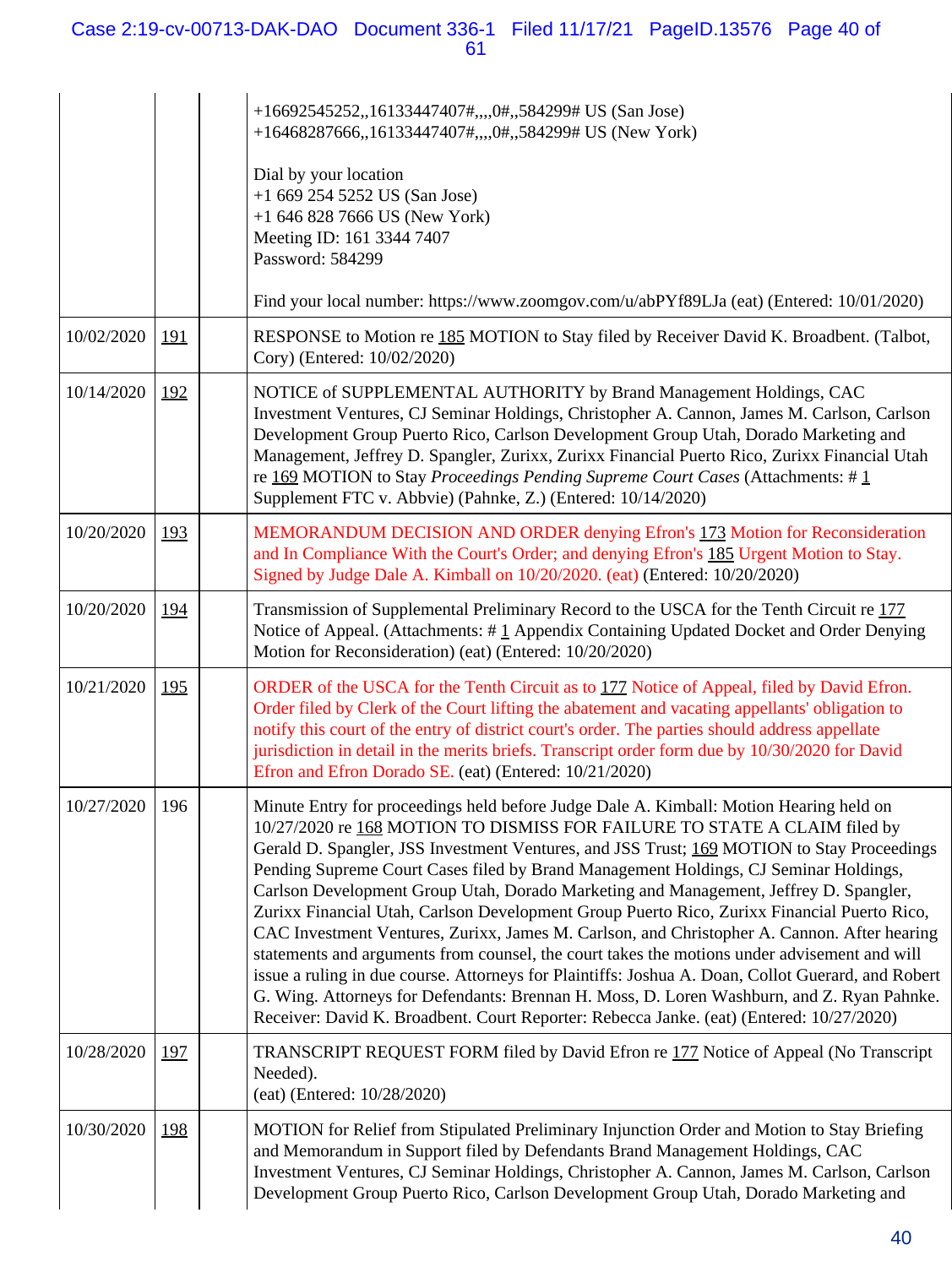## Case 2:19-cv-00713-DAK-DAO Document 336-1 Filed 11/17/21 PageID.13577 Page 41 of 61

|            |     | Management, Jeffrey D. Spangler, Zurixx, Zurixx Financial Puerto Rico, Zurixx Financial Utah.<br>Motions referred to Daphne A. Oberg.(Pahnke, Z.) (Entered: 10/30/2020)                                                                                                                                                                                                                                                                                                                                                                   |
|------------|-----|-------------------------------------------------------------------------------------------------------------------------------------------------------------------------------------------------------------------------------------------------------------------------------------------------------------------------------------------------------------------------------------------------------------------------------------------------------------------------------------------------------------------------------------------|
| 11/02/2020 | 199 | Motions No Longer Referred: 198 MOTION for Relief from Stipulated Preliminary Injunction<br>Order and Motion to Stay Briefing and Memorandum in Support (med) (Entered: 11/02/2020)                                                                                                                                                                                                                                                                                                                                                       |
| 11/04/2020 | 200 | Please be advised the Record is complete for purposes of appeal for USCA case number<br>20-04090 re 177 Notice of Appeal. (eat) (Entered: 11/04/2020)                                                                                                                                                                                                                                                                                                                                                                                     |
| 11/04/2020 | 201 | NOTICE of Appearance by Thomas Harris on behalf of Federal Trade Commission (Harris,<br>Thomas) (Entered: 11/04/2020)                                                                                                                                                                                                                                                                                                                                                                                                                     |
| 11/06/2020 | 202 | Plaintiff's MEMORANDUM in Opposition re 198 MOTION for Relief from Stipulated<br>Preliminary Injunction Order and Motion to Stay Briefing and Memorandum in Support filed by<br>Plaintiff Federal Trade Commission. (Harris, Thomas) (Entered: 11/06/2020)                                                                                                                                                                                                                                                                                |
| 11/06/2020 | 203 | MEMORANDUM in Opposition re 198 MOTION for Relief from Stipulated Preliminary<br>Injunction Order and Motion to Stay Briefing and Memorandum in Support filed by Plaintiff<br>Utah Division of Consumer Protection. (Ostler, Joni) (Entered: 11/06/2020)                                                                                                                                                                                                                                                                                  |
| 11/20/2020 | 204 | REPLY to Response to Motion re 198 MOTION for Relief from Stipulated Preliminary<br>Injunction Order and Motion to Stay Briefing and Memorandum in Support filed by Defendants<br>Brand Management Holdings, CAC Investment Ventures, CJ Seminar Holdings, Christopher A.<br>Cannon, James M. Carlson, Carlson Development Group Puerto Rico, Carlson Development<br>Group Utah, Dorado Marketing and Management, Jeffrey D. Spangler, Zurixx, Zurixx Financial<br>Puerto Rico, Zurixx Financial Utah. (Pahnke, Z.) (Entered: 11/20/2020) |
| 11/24/2020 | 205 | MEMORANDUM DECISION AND ORDER denying the Spangler Defendants' 168 Motion to<br>Dismiss for Failure to State a Claim; denying the Zurixx Defendants' 169 Motion to Stay<br>Proceedings Pending Supreme Court Cases; and denying the Zurixx Defendants' 198 Motion for<br>Relief from Stipulated Preliminary Injunction Order and Motion to Stay Briefing. Signed by<br>Judge Dale A. Kimball on 11/24/2020. (eat) (Entered: 11/24/2020)                                                                                                   |
| 12/09/2020 | 206 | ANSWER to 134 Amended Complaint,, filed by JSS Investment Ventures, JSS Trust, Gerald D.<br>Spangler.(Moss, Brennan) (Entered: 12/09/2020)                                                                                                                                                                                                                                                                                                                                                                                                |
| 12/14/2020 | 207 | MOTION Alternative Service of Rule 45 Document Subpoena on Bret Ehlers and Memorandum<br>in Support filed by Plaintiff Federal Trade Commission. (Attachments: $\#\underline{1}$ Email thread, $\#\underline{2}$ 2nd<br>Shiller Decl., # 3 Cover letter and subpoena, # 4 Affidavit of non-service, # 5 Affidavit of<br>non-service, #6 Correspondence with USPS, #7 Text message thread) Motions referred to<br>Daphne A. Oberg.(Doan, Joshua) (Entered: 12/14/2020)                                                                     |
| 12/18/2020 | 208 | MOTION for Attorney Fees Receiver's Fourth Application for Compensation and<br>Reimbursement of Expenses for the Receiver and Retained Professionals filed by Receiver David<br>K. Broadbent. (Attachments: #1 Exhibit A – Receiver Invoice, #2 Exhibit B – H&H Invoices, #<br>3 Exhibit C - RMA Invoice) Motions referred to Daphne A. Oberg.(Byers, Doyle) (Entered:<br>12/18/2020)                                                                                                                                                     |
| 12/21/2020 | 209 | ORDER granting Plaintiffs' 207 Motion for Alternative Service of Rule 45 Document Subpoena<br>on Bret Ehlers. Signed by Magistrate Judge Daphne A. Oberg on 12/21/2020. (eat) (Entered:<br>12/21/2020)                                                                                                                                                                                                                                                                                                                                    |
| 01/06/2021 | 210 | REQUEST to Submit for Decision re 208 MOTION for Attorney Fees Receiver's Fourth<br>Application for Compensation and Reimbursement of Expenses for the Receiver and Retained<br>Professionals filed by Receiver David K. Broadbent. (Attachments: #1 Text of Proposed Order<br>Approving Receiver's Fourth Application for Compensation and Reimbursement of Expenses for                                                                                                                                                                 |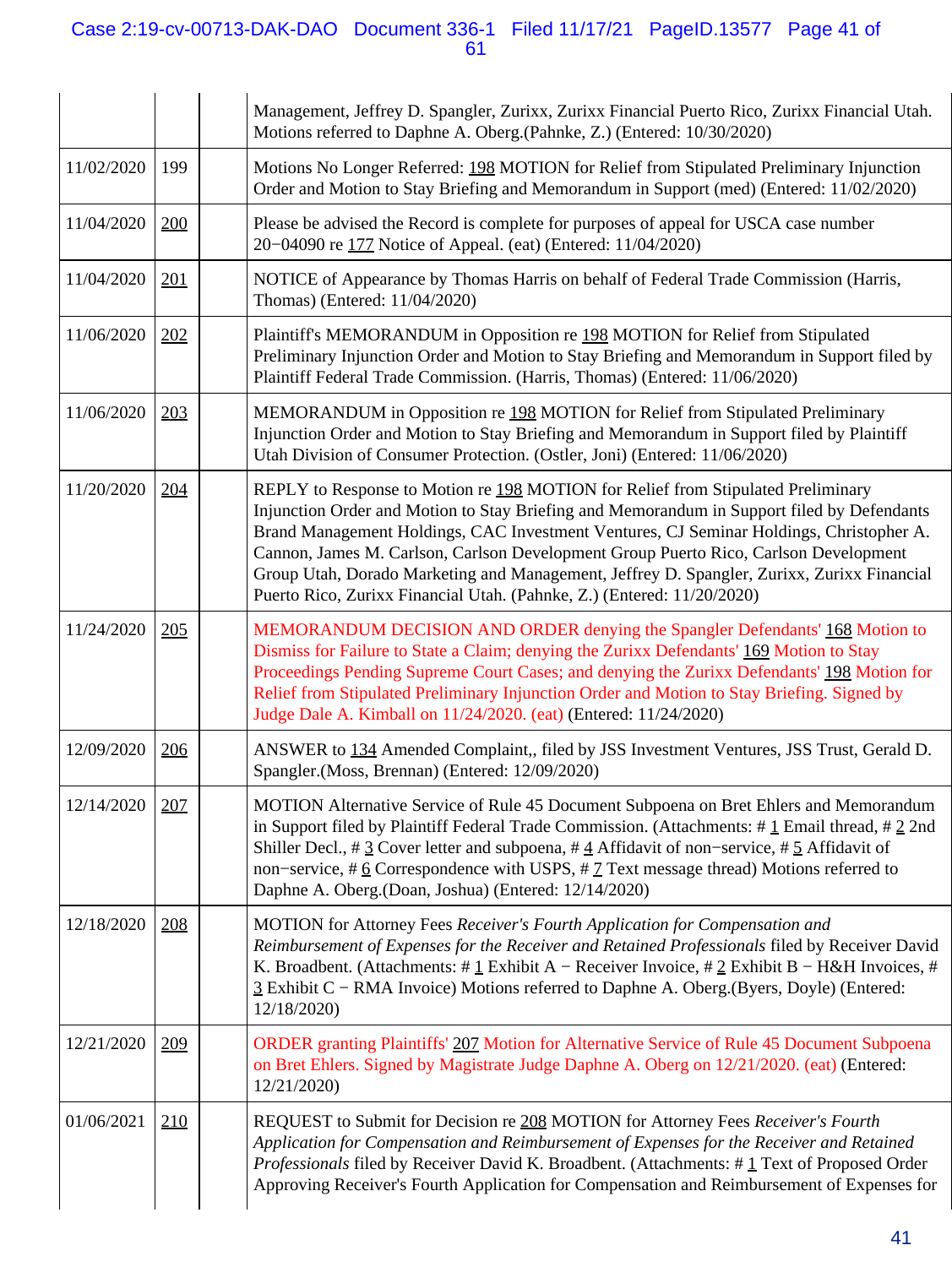## Case 2:19-cv-00713-DAK-DAO Document 336-1 Filed 11/17/21 PageID.13578 Page 42 of 61

|            |     | the Receiver and Retained Professionals)(Byers, Doyle) (Entered: 01/06/2021)                                                                                                                                                                                                                                                                                                                                                                                                                                                                                                                                                                                                                                                                                                                        |
|------------|-----|-----------------------------------------------------------------------------------------------------------------------------------------------------------------------------------------------------------------------------------------------------------------------------------------------------------------------------------------------------------------------------------------------------------------------------------------------------------------------------------------------------------------------------------------------------------------------------------------------------------------------------------------------------------------------------------------------------------------------------------------------------------------------------------------------------|
| 01/07/2021 | 211 | ORDER granting Receiver's 208 Fourth Application for Compensation and Reimbursement of<br>Expenses for the Receiver and Retained Professionals. Signed by Magistrate Judge Daphne A.<br>Oberg on 1/7/2021. (eat) (Entered: 01/07/2021)                                                                                                                                                                                                                                                                                                                                                                                                                                                                                                                                                              |
| 01/21/2021 | 212 | MOTION for Leave to File Proposed Second Amended Complaint and Memorandum in Support<br>filed by Plaintiff Federal Trade Commission. (Attachments: #1 Proposed Second Amended<br>Complaint, #2 Comparison between FAC and Proposed SAC) Motions referred to Daphne A.<br>Oberg.(Doan, Joshua) (Entered: 01/21/2021)                                                                                                                                                                                                                                                                                                                                                                                                                                                                                 |
| 01/26/2021 | 213 | Second MOTION Contempt of Court and Civil Sanctions re 166 Order on Motion for<br>Miscellaneous Relief,, Memorandum Decision, 54 Order on Motion for Preliminary Injunction,<br>and Memorandum in Support filed by Receiver David K. Broadbent. (Attachments: #1 Exhibit 1<br>- Efron email, # 2 Exhibit 2 - Tejeda email, # 3 Exhibit 3 - Van Derdys email, # 4 Exhibit 4 -<br>Decl of Tejeda) Motions referred to Daphne A. Oberg.(Davis, Chelsea) (Entered: 01/26/2021)                                                                                                                                                                                                                                                                                                                          |
| 01/27/2021 | 214 | Motions No Longer Referred: 213 Second MOTION Contempt of Court and Civil Sanctions re<br>166 Order on Motion for Miscellaneous Relief, Memorandum Decision, 54 Order on Motion for<br>Preliminary Injunction, and Memorandum in Support. (med) (Entered: 01/27/2021)                                                                                                                                                                                                                                                                                                                                                                                                                                                                                                                               |
| 02/04/2021 | 215 | NOTICE of Non-Opposition by Brand Management Holdings, CAC Investment Ventures, CJ<br>Seminar Holdings, Christopher A. Cannon, James M. Carlson, Carlson Development Group<br>Puerto Rico, Carlson Development Group Utah, Dorado Marketing and Management, Jeffrey D.<br>Spangler, Zurixx, Zurixx Financial Puerto Rico, Zurixx Financial Utah re 212 MOTION for<br>Leave to File Proposed Second Amended Complaint and Memorandum in Support (Pahnke, Z.)<br>(Entered: 02/04/2021)                                                                                                                                                                                                                                                                                                                |
| 02/04/2021 | 216 | NOTICE of Non-Opposition to Plaintiffs' Motion for Leave to File a Second Amended<br>Complaint by JSS Investment Ventures, JSS Trust, Gerald D. Spangler re 212 MOTION for<br>Leave to File Proposed Second Amended Complaint and Memorandum in Support (Gehret,<br>Michael) (Entered: 02/04/2021)                                                                                                                                                                                                                                                                                                                                                                                                                                                                                                  |
| 02/05/2021 | 217 | ORDER granting 212 Motion for Leave to File a Second Amended Complaint. Plaintiffs shall<br>file the Second Amended Complaint in the form found at Doc. No. 212–1 by February 19, 2021.<br>Once filed on the docket, the Second Amended Complaint will be the operative pleading in this<br>case. Signed by Magistrate Judge Daphne A. Oberg on 2/5/2021. (eat) (Entered: 02/05/2021)                                                                                                                                                                                                                                                                                                                                                                                                               |
| 02/10/2021 | 218 | Plaintiff's MOTION to Compel Nonparty Matt Davis to Comply With Document Subpoena and<br>Memorandum in Support of Motion to Compwl, MOTION to Expedite Motion to Compel and<br>Memorandum in Support filed by Plaintiff Federal Trade Commission. (Attachments: $\#\perp$<br>Affidavit Certification of Counsel re Reasonable Efforts to Resolve Discovery Dispute, #2<br>Exhibit 1 Cover Letter, # 3 Exhibit 2 Document Subpoena, # 4 Exhibit 3 Email Correpondence, #<br>5 Exhibit 4 Email Correpondence, # 6 Exhibit 5 December 2 Letter, # 7 Exhibit 6 December 3<br>Letter, # 8 Exhibit 7 December 8 Letter, # 9 Exhibit 8 December 16 Letter, # 10 Exhibit 9<br>January 6 Letter, #11 Text of Proposed Order) Motions referred to Daphne A. Oberg. (Guerard,<br>Collot) (Entered: 02/10/2021) |
| 02/12/2021 | 219 | AMENDED COMPLAINT (Second) against All Defendants. New Defendants: CAC Investment<br>Ventures LLC (Utah); Stephenie J. Spangler (Relief Defendant). filed by Federal Trade<br>Commission. (Doan, Joshua) (Entered: 02/12/2021)                                                                                                                                                                                                                                                                                                                                                                                                                                                                                                                                                                      |
| 02/16/2021 | 220 | **RESTRICTED DOCUMENT**Summons Issued Electronically as to Stephanie J. Spangler.<br><b>Instructions to Counsel:</b><br>1. Click on the document number.                                                                                                                                                                                                                                                                                                                                                                                                                                                                                                                                                                                                                                            |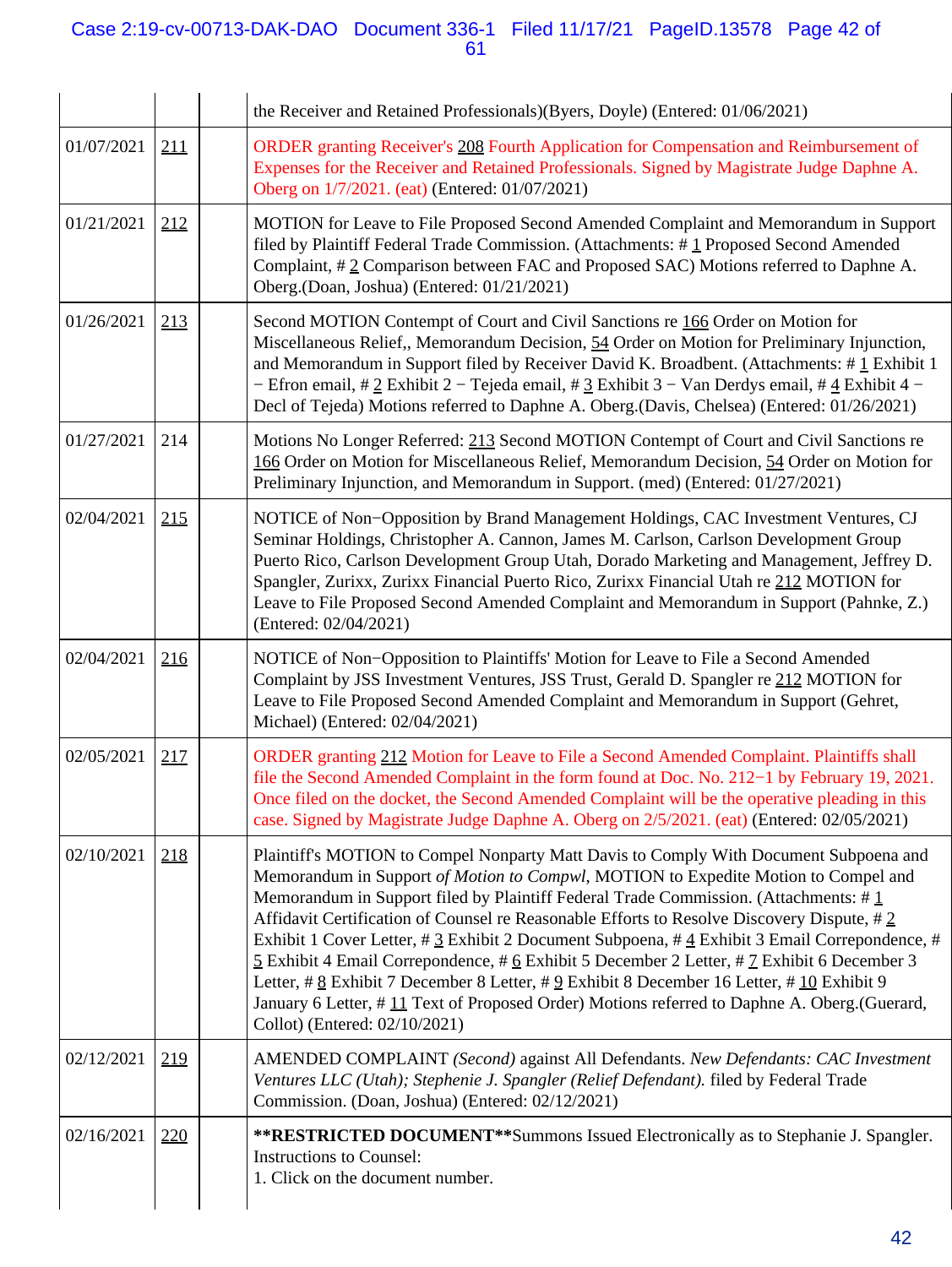## Case 2:19-cv-00713-DAK-DAO Document 336-1 Filed 11/17/21 PageID.13579 Page 43 of 61

|            |     | 2. If you are prompted for an ECF login, enter your 'Attorney' login to CM/ECF.<br>3. Print the issued summons for service. (nmt) (Entered: 02/16/2021)                                                                                                                                                                                                                                                                                                                                                                                                                                                                                                                                                                                                                                                                                                                                                                                                                                                                                                                                                                                                                                                                                                                                                                                                                                                                                                                                                                                               |
|------------|-----|-------------------------------------------------------------------------------------------------------------------------------------------------------------------------------------------------------------------------------------------------------------------------------------------------------------------------------------------------------------------------------------------------------------------------------------------------------------------------------------------------------------------------------------------------------------------------------------------------------------------------------------------------------------------------------------------------------------------------------------------------------------------------------------------------------------------------------------------------------------------------------------------------------------------------------------------------------------------------------------------------------------------------------------------------------------------------------------------------------------------------------------------------------------------------------------------------------------------------------------------------------------------------------------------------------------------------------------------------------------------------------------------------------------------------------------------------------------------------------------------------------------------------------------------------------|
| 02/18/2021 | 221 | NOTICE of Appearance by Eric K. Schnibbe on behalf of Matt Davis (Schnibbe, Eric) (Entered:<br>02/18/2021                                                                                                                                                                                                                                                                                                                                                                                                                                                                                                                                                                                                                                                                                                                                                                                                                                                                                                                                                                                                                                                                                                                                                                                                                                                                                                                                                                                                                                             |
| 02/18/2021 | 222 | NOTICE of Appearance by Jason A. McNeill on behalf of Matt Davis (McNeill, Jason) (Entered:<br>02/18/2021                                                                                                                                                                                                                                                                                                                                                                                                                                                                                                                                                                                                                                                                                                                                                                                                                                                                                                                                                                                                                                                                                                                                                                                                                                                                                                                                                                                                                                             |
| 02/18/2021 | 223 | MEMORANDUM in Opposition re 218 Plaintiff's MOTION to Compel Nonparty Matt Davis to<br>Comply With Document Subpoena and Memorandum in Support of Motion to Compwl MOTION<br>to Expedite Motion to Compel and Memorandum in Support filed by Movant Matt Davis.<br>(Attachments: #1 Text of Proposed Order Order on FTC's Short Form Motion to<br>Compel)(Schnibbe, Eric) (Entered: 02/18/2021)                                                                                                                                                                                                                                                                                                                                                                                                                                                                                                                                                                                                                                                                                                                                                                                                                                                                                                                                                                                                                                                                                                                                                       |
| 02/19/2021 | 224 | **RESTRICTED DOCUMENT**Summons Issued Electronically as to CAC Investment<br>Ventures Utah.<br><b>Instructions to Counsel:</b><br>1. Click on the document number.<br>2. If you are prompted for an ECF login, enter your 'Attorney' login to CM/ECF.<br>3. Print the issued summons for service. (nmt) (Entered: 02/19/2021)                                                                                                                                                                                                                                                                                                                                                                                                                                                                                                                                                                                                                                                                                                                                                                                                                                                                                                                                                                                                                                                                                                                                                                                                                         |
| 02/19/2021 | 225 | ORDER Setting Zoom Hearing on Motion 218 Plaintiff's MOTION to Compel Nonparty Matt<br>Davis to Comply With Document Subpoena and Memorandum in Support of Motion to Compwl<br>MOTION to Expedite Motion to Compel and Memorandum in Support : Motion Hearing set for<br>2/24/2021 at 09:00 AM in Judges Chambers before Magistrate Judge Daphne A. Oberg. Zoom<br>information will be emailed to counsel and available on Judge Oberg's calendar the day before<br>the hearing. Signed by Magistrate Judge Daphne A. Oberg on 2/19/2021. (las) (Entered:<br>02/19/2021                                                                                                                                                                                                                                                                                                                                                                                                                                                                                                                                                                                                                                                                                                                                                                                                                                                                                                                                                                               |
| 02/19/2021 | 226 | Amended ORDER Setting Zoom Hearing on Motion 218 Plaintiff's MOTION to Compel<br>Nonparty Matt Davis to Comply With Document Subpoena and Memorandum in Support of<br>Motion to Compwl MOTION to Expedite Motion to Compel and Memorandum in Support:<br>Motion Hearing set for 2/24/2021 at 01:00 PM in Judges Chambers before Magistrate Judge<br>Daphne A. Oberg. Time changed due to conflict in the courts calendar. Zoom instructions will be<br>emailed to counsel and available on Judge Oberg's calendar the day before the hearing. Signed by<br>Magistrate Judge Daphne A. Oberg on 2/19/2021. (las) (Entered: 02/19/2021)                                                                                                                                                                                                                                                                                                                                                                                                                                                                                                                                                                                                                                                                                                                                                                                                                                                                                                                 |
| 02/24/2021 | 227 | Minute Entry for proceedings held before Magistrate Judge Daphne A. Oberg: Motion Hearing<br>held on 2/24/2021 re 218 Plaintiff's MOTION to Compel Nonparty Matt Davis to Comply With<br>Document Subpoena and Memorandum in Support of Motion to Compwl MOTION to Expedite<br>Motion to Compel and Memorandum in Support filed by Federal Trade Commission. All parties<br>are appearing via zoom. After hearing argument from the parties, the court takes under<br>advisement the issue of which party should bear the costs of compliance with the subpoena.<br>Supplemental cross-briefing of no more than five pages, excluding exhibits, shall be filed by<br>March 1, 2021, addressing (1) the amount of costs and Mr. Davis' ability to pay, and (2) Tenth<br>Circuit case law regarding the factors to be considered in determining what constitutes a<br>significant expense under Rule 45. Responses of no more than five pages shall be filed by March<br>5, 2021. the court rules on Mr. Davis's objections to specific document requests. Plaintiffs shall<br>submit a proposed order reflecting the court's ruling and the parties' agreements regarding the<br>specific requests by February 26, 2021, after first circulating the proposed of Mr. Davis' counsel.<br>Attorney for Plaintiff: Collot Guerard, Thomas Harris, Robert Wing, Attorney for Defendant:<br>Ryan Pahnke. Eric Schnibbe for Matt Davis. Court Reporter: Electronic-via Zoom.(Time Start:<br>1:01, Time End: 2:23, Room Chambers.)(las) (Entered: 02/24/2021) |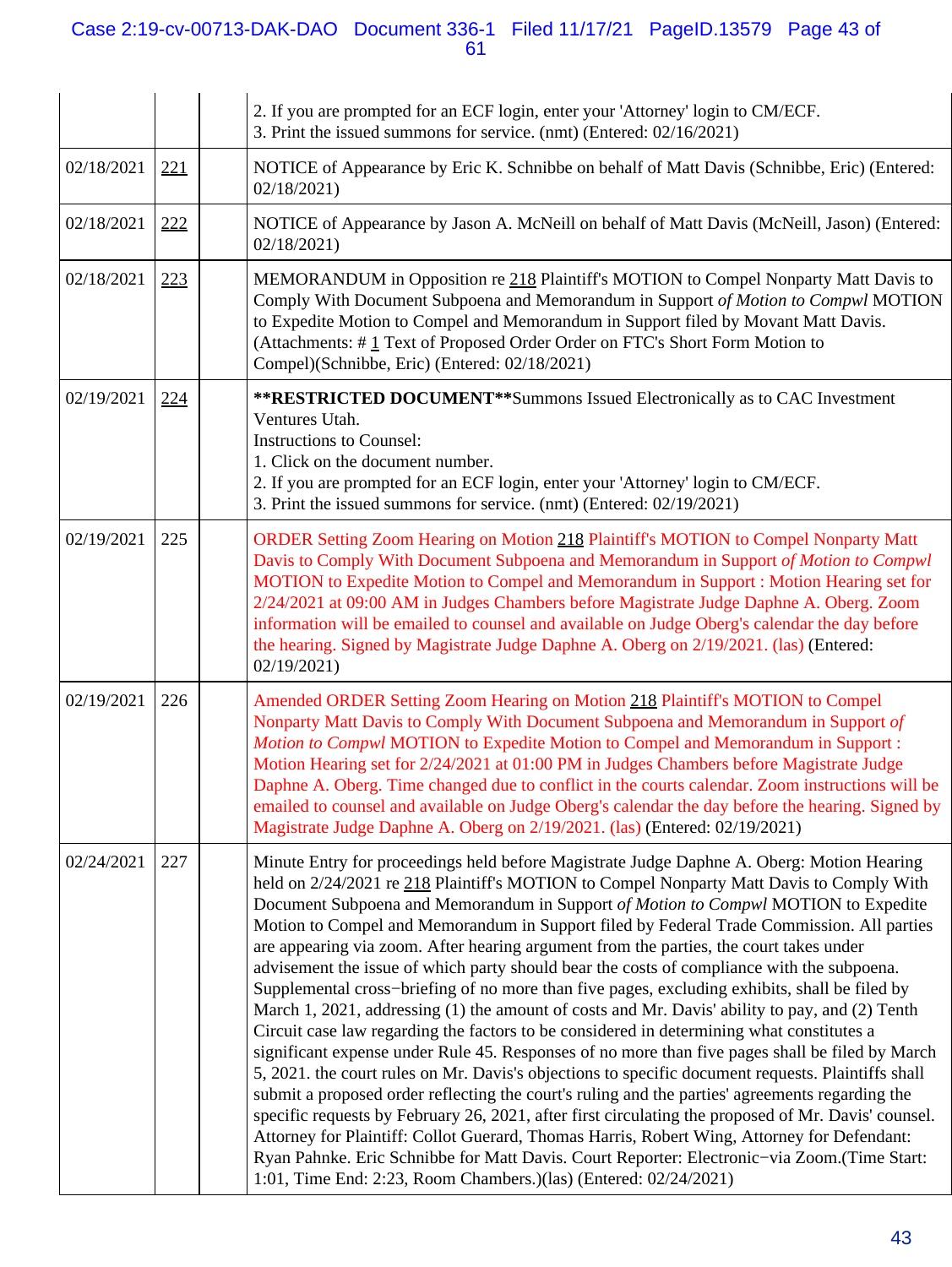## Case 2:19-cv-00713-DAK-DAO Document 336-1 Filed 11/17/21 PageID.13580 Page 44 of 61

| 02/26/2021 | 228 | ORDER granting in part Plaintiffs' 218 Motion to Compel Nonparty Matt Davis to Produce<br>Documents in Compliance with Rule 45 Subpoena. Signed by Magistrate Judge Daphne A.<br>Oberg on 2/26/2021. (eat) (Entered: 02/26/2021)                                                                                                                                                                                                                                                                                                  |
|------------|-----|-----------------------------------------------------------------------------------------------------------------------------------------------------------------------------------------------------------------------------------------------------------------------------------------------------------------------------------------------------------------------------------------------------------------------------------------------------------------------------------------------------------------------------------|
| 03/01/2021 | 229 | Plaintiffs' Supplemental BRIEF re 218 Plaintiff's MOTION to Compel Nonparty Matt Davis to<br>Comply With Document Subpoena and Memorandum in Support of Motion to Compwl MOTION<br>to Expedite Motion to Compel and Memorandum in Support, 227 Motion Hearing,,,,, filed by<br>Plaintiff Federal Trade Commission. (Harris, Thomas) (Entered: 03/01/2021)                                                                                                                                                                         |
| 03/01/2021 | 230 | Supplemental MEMORANDUM in Opposition re 218 Plaintiff's MOTION to Compel Nonparty<br>Matt Davis to Comply With Document Subpoena and Memorandum in Support of Motion to<br>Compwl MOTION to Expedite Motion to Compel and Memorandum in Support filed by Movant<br>Matt Davis. (Attachments: # $1$ Exhibit Declaration of Matthew Davis, # 2 Exhibit Declaration of<br>Jason A. McNeill, # 3 Exhibit Salt Lake Legal)(Schnibbe, Eric) (Entered: 03/01/2021)                                                                      |
| 03/03/2021 | 231 | NOTICE of Appearance by Michelle Quist on behalf of David K. Broadbent (Quist, Michelle)<br>(Entered: 03/03/2021)                                                                                                                                                                                                                                                                                                                                                                                                                 |
| 03/03/2021 | 232 | Ex Parte (Not Sealed) MOTION for Extension of Time to File Answer re 219 Amended<br>Complaint filed by Defendants JSS Investment Ventures, JSS Trust, Gerald D. Spangler.<br>(Attachments: #1 Text of Proposed Order) Motions referred to Daphne A. Oberg. (Moss,<br>Brennan) (Entered: 03/03/2021)                                                                                                                                                                                                                               |
| 03/04/2021 | 233 | DOCKET TEXT ORDER granting 232 Motion for Extension of Time to Answer. The deadline<br>for Defendants JSS Investment Ventures, LLC, JSS Trust, and Gerald D. Spangler to answer or<br>otherwise respond to the Second Amended Complaint is extended to 3/10/2021. Signed by<br>Magistrate Judge Daphne A. Oberg on 3/4/2021. No attached document. (med) (Entered:<br>03/04/2021)                                                                                                                                                 |
| 03/04/2021 | 234 | REQUEST to Submit for Decision re 213 Second MOTION Contempt of Court and Civil<br>Sanctions re 166 Order on Motion for Miscellaneous Relief,, Memorandum Decision, 54 Order<br>on Motion for Preliminary Injunction, and Memorandum in Support filed by Receiver David K.<br>Broadbent. (Davis, Chelsea) (Entered: 03/04/2021)                                                                                                                                                                                                   |
| 03/05/2021 | 235 | REPLY to Response to Motion re 218 Plaintiff's MOTION to Compel Nonparty Matt Davis to<br>Comply With Document Subpoena and Memorandum in Support of Motion to Compwl MOTION<br>to Expedite Motion to Compel and Memorandum in Support filed by Movant Matt Davis.<br>(Schnibbe, Eric) (Entered: 03/05/2021)                                                                                                                                                                                                                      |
| 03/05/2021 | 236 | REPLY BRIEF re 229 Brief, Response to Matt Davis' Supplemental Brief filed by Plaintiff<br>Federal Trade Commission. (Attachments: #1 Exhibit Declaration of FTC Investigator, #2<br>Exhibit Transcript Excerpt)(Guerard, Collot) (Entered: 03/05/2021)                                                                                                                                                                                                                                                                           |
| 03/10/2021 | 237 | ANSWER to 219 Amended Complaint filed by JSS Investment Ventures, JSS Trust, Gerald D.<br>Spangler, Stephanie J. Spangler. Attorney Brennan H. Moss added to party Stephanie J.<br>Spangler(pty:dft)(Moss, Brennan) (Entered: 03/10/2021)                                                                                                                                                                                                                                                                                         |
| 03/11/2021 | 238 | MEMORANDUM in Opposition re 213 Second MOTION for Contempt of Court and Civil<br>Sanctions filed by Movant David Efron. (eat) (Entered: 03/11/2021)                                                                                                                                                                                                                                                                                                                                                                               |
| 03/12/2021 | 239 | ANSWER to 219 Amended Complaint with Jury Demand filed by Brand Management Holdings,<br>CAC Investment Ventures, CAC Investment Ventures Utah, CJ Seminar Holdings, Christopher<br>A. Cannon, James M. Carlson, Carlson Development Group Puerto Rico, Carlson Development<br>Group Utah, Dorado Marketing and Management, Jeffrey D. Spangler, Zurixx, Zurixx Financial<br>Puerto Rico, Zurixx Financial Utah. Attorney Z. Ryan Pahnke added to party CAC Investment<br>Ventures Utah(pty:dft)(Pahnke, Z.) (Entered: 03/12/2021) |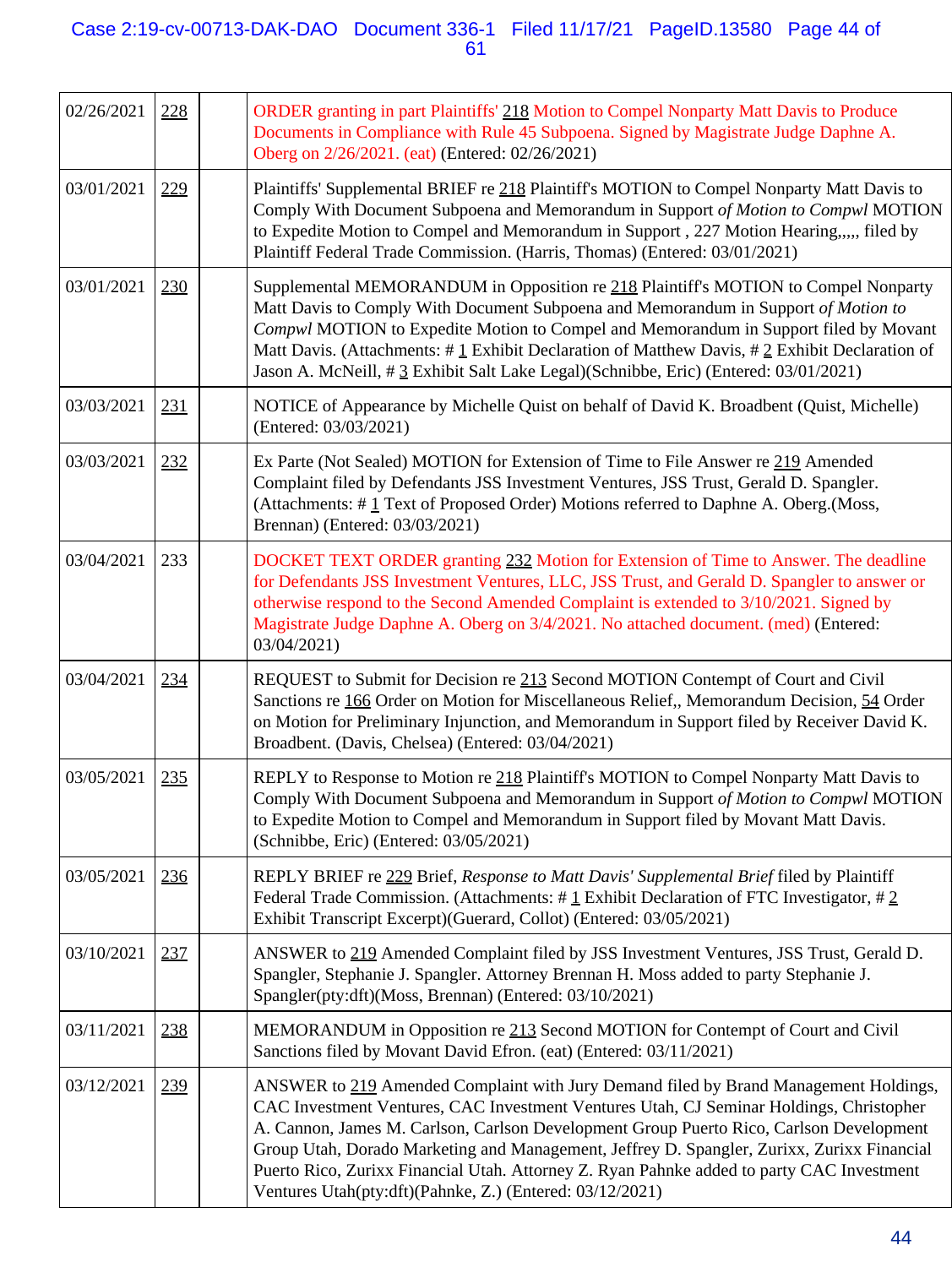## Case 2:19-cv-00713-DAK-DAO Document 336-1 Filed 11/17/21 PageID.13581 Page 45 of 61

| 03/30/2021 | <u>240</u> | NOTICE OF WITHDRAWAL OF COUNSEL of Chelsea J. Davis filed by Chelsea J. Davis on<br>behalf of David K. Broadbent (Davis, Chelsea) (Entered: 03/30/2021)                                                                                                                                                                                                                                                                                                                                                                                                                                                                                                                                                                                                                                                                                                                                                                                                                                                      |
|------------|------------|--------------------------------------------------------------------------------------------------------------------------------------------------------------------------------------------------------------------------------------------------------------------------------------------------------------------------------------------------------------------------------------------------------------------------------------------------------------------------------------------------------------------------------------------------------------------------------------------------------------------------------------------------------------------------------------------------------------------------------------------------------------------------------------------------------------------------------------------------------------------------------------------------------------------------------------------------------------------------------------------------------------|
| 05/06/2021 | 241        | ORDER: The court requests the parties to submit briefing by May 28, 2021, discussing how the<br>AMG Capital Management, LLC, et al. v. Federal Trade Commission, 141 S. Ct. 1341 (2021),<br>ruling impacts and applies to their case. Signed by Judge Dale A. Kimball on 5/6/2021. (eat)<br>(Entered: 05/06/2021)                                                                                                                                                                                                                                                                                                                                                                                                                                                                                                                                                                                                                                                                                            |
| 05/11/2021 | 242        | MOTION to Intervene filed by Movants Annelise Agee, Byron Aldrink, Brian Banks, Matt<br><b>Davis, David Efron</b> , Joshua Jackson, Polar Prutaseranee, Jeanne Rietzke. (Attachments: # $\perp$<br>Exhibit A – Proposed Complaint, #2 Text of Proposed Order Order Granting Proposed<br>Intervenors' Rule 24 Motion to Intervene) Motions referred to Daphne A. Oberg. Attorney Sam<br>Meziani added to party Annelise Agee(pty:mov), Attorney Sam Meziani added to party Byron<br>Aldrink(pty:mov), Attorney Sam Meziani added to party Brian Banks(pty:mov), Attorney Sam<br>Meziani added to party Matt Davis(pty:mov), Attorney Sam Meziani added to party David<br>Efron(pty:mov), Attorney Sam Meziani added to party Joshua Jackson(pty:mov), Attorney Sam<br>Meziani added to party Polar Prutaseranee(pty:mov), Attorney Sam Meziani added to party<br>Jeanne Rietzke(pty:mov)(Meziani, Sam) Modified by striking Matt Davis and David Efron as<br>filers on 5/11/2021 (eat). (Entered: 05/11/2021) |
| 05/11/2021 | 243        | Modification of Docket: re 242 MOTION to Intervene. Counsel filed the motion on behalf of<br>Movants Matt Davis and David Efron by mistake. The docket text has been corrected and the<br>attorney association to these parties for Sam Meziani has been removed. (eat) (Entered:<br>05/11/2021)                                                                                                                                                                                                                                                                                                                                                                                                                                                                                                                                                                                                                                                                                                             |
| 05/12/2021 | 244        | MOTION to Modify Preliminary Injunction Order re 54 Order on Motion for Preliminary<br>Injunction, and Memorandum in Support filed by Defendants CJ Seminar Holdings, Christopher<br>A. Cannon, James M. Carlson, Carlson Development Group Utah, Jeffrey D. Spangler, Zurixx,<br>Zurixx Financial Utah. (Attachments: #1 Exhibit A-9th Circuit Order) Motions referred to<br>Daphne A. Oberg.(Pahnke, Z.) (Entered: 05/12/2021)                                                                                                                                                                                                                                                                                                                                                                                                                                                                                                                                                                             |
| 05/12/2021 | 245        | MOTION for Partial Summary Judgment and Memorandum in Support as to Relief Under<br>Section 13(b) and BODA filed by Defendants Brand Management Holdings, CAC Investment<br>Ventures, CAC Investment Ventures Utah, CJ Seminar Holdings, Christopher A. Cannon, James<br>M. Carlson, Carlson Development Group Puerto Rico, Carlson Development Group Utah,<br>Dorado Marketing and Management, Jeffrey D. Spangler, Zurixx, Zurixx Financial Puerto Rico,<br>Zurixx Financial Utah. (Attachments: #1 Appendix Appendix of Supporting Evidence, #2<br>Exhibit A-Plaintiffs Supplemental Initial Disclosures, $\#$ 3 Exhibit B-Divisions Responses to<br>Zurixx Defendants Requests for Admission)(Pahnke, Z.) (Entered: 05/12/2021)                                                                                                                                                                                                                                                                          |
| 05/13/2021 | 246        | Motions No Longer Referred: 244 MOTION to Modify Preliminary Injunction Order re 54 Order<br>on Motion for Preliminary Injunction. The district judge will handle the motion. (eat) (Entered:<br>05/13/2021)                                                                                                                                                                                                                                                                                                                                                                                                                                                                                                                                                                                                                                                                                                                                                                                                 |
| 05/18/2021 | 247        | Stipulated MOTION for Extension of Time to File Response/Reply re 244 MOTION to Modify<br>Preliminary Injunction Order re 54 Order on Motion for Preliminary Injunction, and<br>Memorandum in Support by Utah Division of Consumer Protection. (Attachments: #1 Text of<br>Proposed Order Proposed Order Granting Stipulated Motion for Extension of Time for Plaintiffs<br>to Respond to Defendants' Motion to Modify Preliminary Injunctive Order)(Ostler, Joni)<br>Modified by changing event type to motion for extension of time to file response/reply and<br>correcting docket text on 5/19/2021 (eat). (Entered: 05/18/2021)                                                                                                                                                                                                                                                                                                                                                                         |
| 05/19/2021 | 248        | *Docket Entry Made in Error* See Docket Entry 249 for clarification. Modification of Docket:<br>re 244 MOTION to Modify Preliminary Injunction Order. Exhibit A to the document should have<br>been filed under seal. The clerk has sealed the document and counsel is directed to file a redacted                                                                                                                                                                                                                                                                                                                                                                                                                                                                                                                                                                                                                                                                                                           |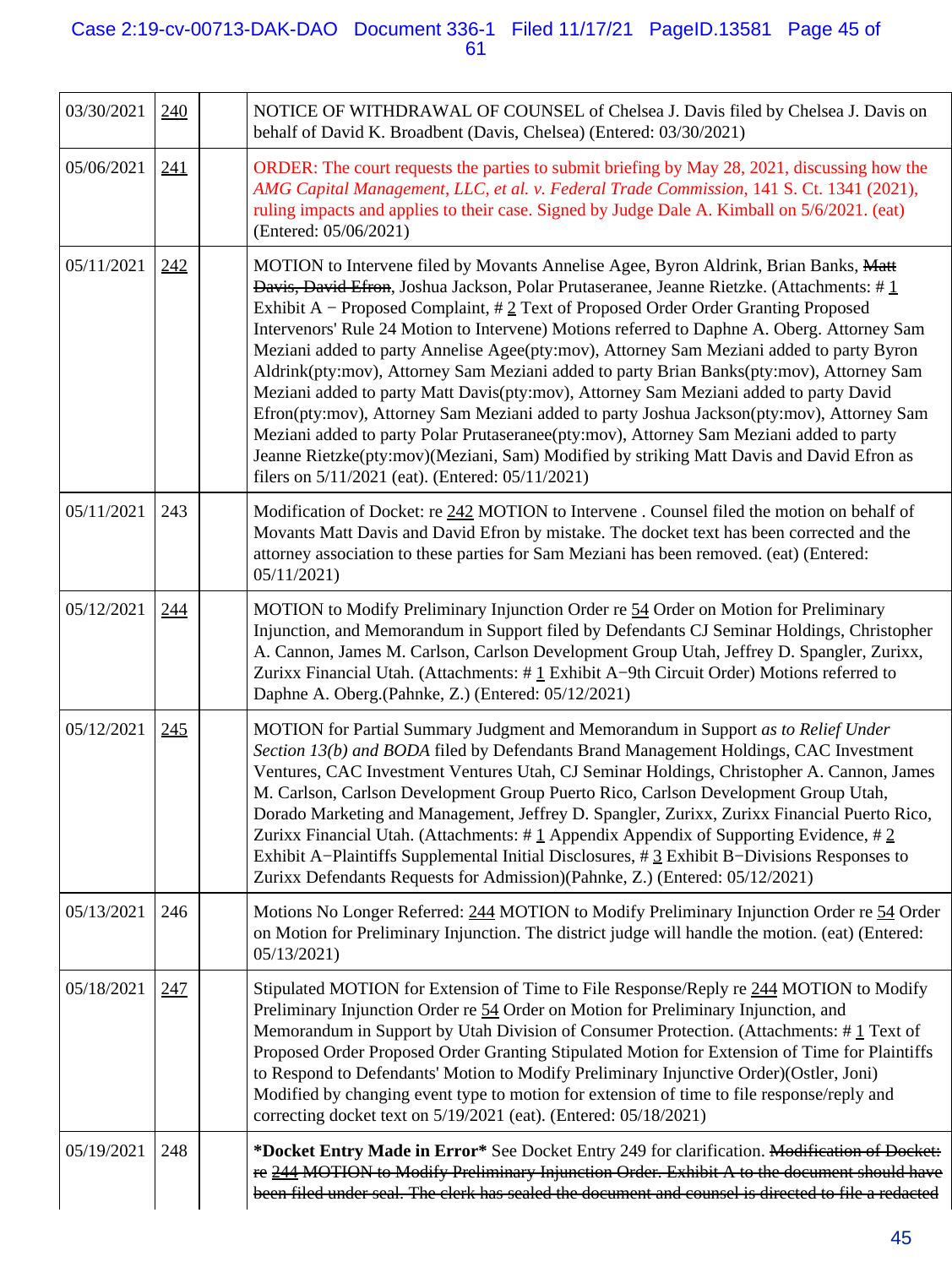## Case 2:19-cv-00713-DAK-DAO Document 336-1 Filed 11/17/21 PageID.13582 Page 46 of 61

|            |            | version of Exhibit A. (eat) Modified by striking entry and adding error text on 5/19/2021 (eat).<br>(Entered: 05/19/2021)                                                                                                                                                                                                                                                                                                                                                                                                                                                                                                                                                                                                                                    |
|------------|------------|--------------------------------------------------------------------------------------------------------------------------------------------------------------------------------------------------------------------------------------------------------------------------------------------------------------------------------------------------------------------------------------------------------------------------------------------------------------------------------------------------------------------------------------------------------------------------------------------------------------------------------------------------------------------------------------------------------------------------------------------------------------|
| 05/19/2021 | 249        | Modification of Docket: re 245 MOTION for Partial Summary Judgment as to Relief Under<br>Section 13(b) and BODA. Exhibit A to the document should have been filed under seal. The clerk<br>has sealed the document and counsel is directed to file a redacted version of Exhibit A to<br>document 245. Exhibit A to the 244 MOTION to Modify Preliminary Injunction Order has been<br>unsealed. Counsel clarified that Exhibit A to document 244 does not contain private information<br>and so it has been unsealed. (eat) (Entered: 05/19/2021)                                                                                                                                                                                                            |
| 05/19/2021 | 250        | DOCKET TEXT ORDER granting 247 Stipulated Motion for Extension of Time for Plaintiffs to<br>Respond to Defendants' 244 Motion to Modify Preliminary Injunction. Plaintiffs' response is due<br>by 6/4/2021. Signed by Magistrate Judge Daphne A. Oberg on 5/19/2021. No attached document.<br>$(med)$ (Entered: 05/19/2021)                                                                                                                                                                                                                                                                                                                                                                                                                                  |
| 05/19/2021 | 251        | NOTICE of Filing Redacted Version of Exhibit A to Defendants' Motion for Partial Summary<br>Judgment as to Relief Under Section 13(b) and BODA by Brand Management Holdings, CAC<br>Investment Ventures, CAC Investment Ventures Utah, CJ Seminar Holdings, Christopher A.<br>Cannon, James M. Carlson, Carlson Development Group Puerto Rico, Carlson Development<br>Group Utah, Dorado Marketing and Management, Jeffrey D. Spangler, Zurixx, Zurixx Financial<br>Puerto Rico, Zurixx Financial Utah re 245 MOTION for Partial Summary Judgment and<br>Memorandum in Support as to Relief Under Section 13(b) and BODA (Attachments: #1 Exhibit<br>A-Redacted Version of Plaintiffs Supplemental Initial Disclosures) (Pahnke, Z.) (Entered:<br>05/19/2021 |
| 05/21/2021 | 252        | MOTION for Leave to File Overlength Memorandum and Memorandum in Support filed by<br>Movants Annelise Agee, Byron W. Aldrink, Joshua Jackson, Polar Prutaseranee, Jeanne Rietzke.<br>Motions referred to Daphne A. Oberg.(Meziani, Sam) (Entered: 05/21/2021)                                                                                                                                                                                                                                                                                                                                                                                                                                                                                                |
| 05/24/2021 | 253        | DOCKET TEXT ORDER granting 252 Motion for Leave to File Overlength Memorandum. The<br>proposed intervenors' overlength 242 Motion to Intervene is accepted as filed. Signed by<br>Magistrate Judge Daphne A. Oberg on 5/24/2021. No attached document. (med) (Entered:<br>05/24/2021                                                                                                                                                                                                                                                                                                                                                                                                                                                                         |
| 05/24/2021 | 254        | Stipulated MOTION for Extension of Time to File Response/Reply as to 242 MOTION to<br>Intervene and Memorandum in Support filed by Plaintiff Federal Trade Commission.<br>(Attachments: #1 Text of Proposed Order) Motions referred to Daphne A. Oberg. (Harris,<br>Thomas) (Entered: 05/24/2021)                                                                                                                                                                                                                                                                                                                                                                                                                                                            |
| 05/24/2021 | 255        | DOCKET TEXT ORDER granting 254 Plaintiff's Motion for Extension of Time to File Response<br>re 242 MOTION to Intervene. The deadline to file a response is extended to 6/7/2021. Signed by<br>Magistrate Judge Daphne A. Oberg on 5/24/2021. No attached document. (med) (Entered:<br>05/24/2021                                                                                                                                                                                                                                                                                                                                                                                                                                                             |
| 05/28/2021 | <u>256</u> | Memorandum of Law Regarding AMG Capital BRIEF re 241 Order, filed by Plaintiff Utah<br>Division of Consumer Protection. (Ostler, Joni) (Entered: 05/28/2021)                                                                                                                                                                                                                                                                                                                                                                                                                                                                                                                                                                                                 |
| 05/28/2021 | 257        | MOTION for Partial Summary Judgment Defendants JSS Investment Ventures, JSS Trust, Gerald<br>D. Spangler, & Stephanie Spangler's Motion for Partial Summary Judgment Pursuant to FRCP<br>56 & DU-CIV 7-1(a)(4) filed by Defendants JSS Investment Ventures, JSS Trust, Gerald D.<br>Spangler, Stephanie J. Spangler. (Moss, Brennan) (Entered: 05/28/2021)                                                                                                                                                                                                                                                                                                                                                                                                   |
| 05/28/2021 | 258        | Memorandum of Law on the Recent Supreme Court Ruling on Equitable Monetary Relief Under<br>Section 13(b) of the FTC Act BRIEF re 241 Order, filed by Plaintiff Federal Trade Commission.<br>(Grier, Amanda) (Entered: 05/28/2021)                                                                                                                                                                                                                                                                                                                                                                                                                                                                                                                            |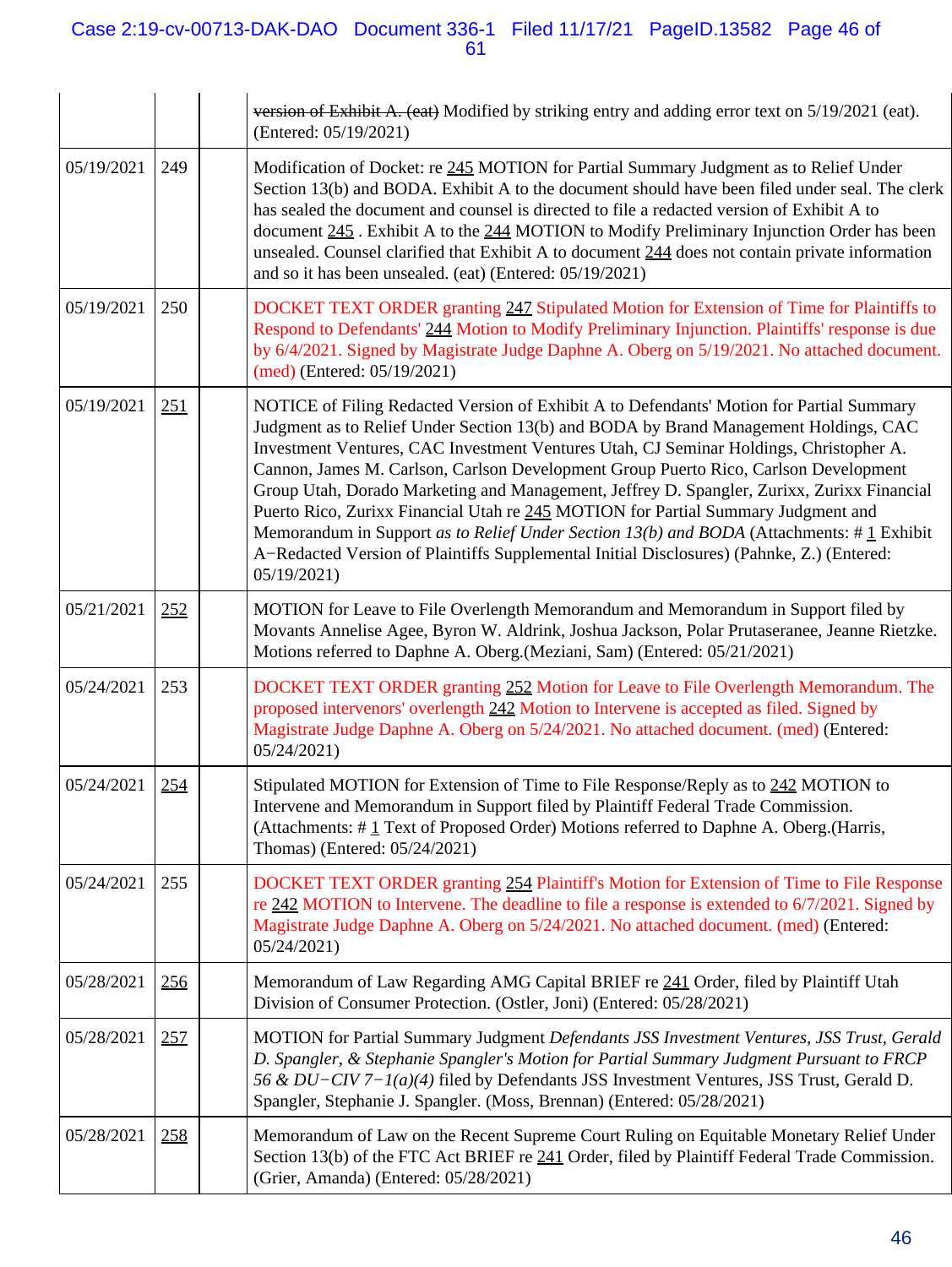## Case 2:19-cv-00713-DAK-DAO Document 336-1 Filed 11/17/21 PageID.13583 Page 47 of 61

| 05/28/2021 | 259        | MOTION for Summary Judgment Relief Defendant Stephanie J. Spangler's Motion for Summary<br>Judgment filed by Defendant Stephanie J. Spangler. (Moss, Brennan) (Entered: 05/28/2021)                                                                                                                                                                                                                                                                                                                                       |
|------------|------------|---------------------------------------------------------------------------------------------------------------------------------------------------------------------------------------------------------------------------------------------------------------------------------------------------------------------------------------------------------------------------------------------------------------------------------------------------------------------------------------------------------------------------|
| 05/28/2021 | 260        | Defendants' Position with Respect to Supreme Court Decision in AMG Capital Management<br>BRIEF re 241 Order, filed by Defendants Brand Management Holdings, CAC Investment<br>Ventures, CAC Investment Ventures Utah, CJ Seminar Holdings, Christopher A. Cannon, James<br>M. Carlson, Carlson Development Group Puerto Rico, Carlson Development Group Utah,<br>Dorado Marketing and Management, Jeffrey D. Spangler, Zurixx, Zurixx Financial Puerto Rico,<br>Zurixx Financial Utah. (Pahnke, Z.) (Entered: 05/28/2021) |
| 05/28/2021 | 261        | NOTICE of Submission of Receiver's Responses to Court's Order by Zurixx (Quist, Michelle)<br>(Entered: 05/28/2021)                                                                                                                                                                                                                                                                                                                                                                                                        |
| 05/28/2021 | 262        | Defendants JSS Investment Ventures, LLC, JSS Trust, Gerald D. Spangler, And Stephenie J.<br>Spangler's Position Regarding AMG Capital Management, LLC BRIEF re 241 Order, filed by<br>Defendants JSS Investment Ventures, JSS Trust, Gerald D. Spangler, Stephanie J. Spangler.<br>(Wilde, Nicolas) (Entered: 05/28/2021)                                                                                                                                                                                                 |
| 05/28/2021 | 263        | Further MEMORANDUM in Opposition re 213 Second MOTION for Contempt of Court and<br>Civil Sanctions filed by Movant David Efron. (eat) (Entered: 06/01/2021)                                                                                                                                                                                                                                                                                                                                                               |
| 06/03/2021 | 264        | NOTICE OF WITHDRAWAL OF COUNSEL of Mark L. Smith filed by Mark L. Smith on<br>behalf of Brand Management Holdings, CAC Investment Ventures, CJ Seminar Holdings,<br>Christopher A. Cannon, James M. Carlson, Carlson Development Group Puerto Rico, Carlson<br>Development Group Utah, Dorado Marketing and Management, Jeffrey D. Spangler, Zurixx,<br>Zurixx Financial Puerto Rico, Zurixx Financial Utah (Smith, Mark) (Entered: 06/03/2021)                                                                           |
| 06/04/2021 | 265        | MEMORANDUM in Opposition re 244 MOTION to Modify Preliminary Injunction Order re 54<br>Order on Motion for Preliminary Injunction, and Memorandum in Support filed by Plaintiff Utah<br>Division of Consumer Protection. (Ostler, Joni) (Entered: 06/04/2021)                                                                                                                                                                                                                                                             |
| 06/04/2021 | 266        | MEMORANDUM in Opposition re 244 MOTION to Modify Preliminary Injunction Order re 54<br>Order on Motion for Preliminary Injunction, and Memorandum in Support filed by Plaintiff<br>Federal Trade Commission. (Attachments: #1 Appendix Attachment A (Part 1), #2 Appendix<br>Attachment A (Part 2))(Grier, Amanda) (Entered: 06/04/2021)                                                                                                                                                                                  |
| 06/07/2021 | 267        | Plaintiff's MEMORANDUM in Opposition re 242 MOTION to Intervene filed by Plaintiff<br>Federal Trade Commission. (Harris, Thomas) (Entered: 06/07/2021)                                                                                                                                                                                                                                                                                                                                                                    |
| 06/08/2021 | 268        | MOTION for Attorney Fees Receiver's Fifth Application for Compensation and Reimbursement<br>of Expenses for the Receiver and Retained Professionals filed by Receiver David K. Broadbent.<br>(Attachments: # $\pm$ Exhibit A – Schedule of Recovered Funds, # $\pm$ Exhibit B – Receiver Invoice, #<br>$\frac{3}{2}$ Exhibit C – H&H Invoices, # $\frac{4}{2}$ Exhibit D – RMA Invoice) Motions referred to Daphne A.<br>Oberg.(Byers, Doyle) (Entered: 06/08/2021)                                                       |
| 06/09/2021 | 269        | MEMORANDUM in Opposition re 245 MOTION for Partial Summary Judgment and<br>Memorandum in Support as to Relief Under Section 13(b) and BODA filed by Plaintiff Utah<br>Division of Consumer Protection. (Ostler, Joni) (Entered: 06/09/2021)                                                                                                                                                                                                                                                                               |
| 06/09/2021 | 270        | Plaintiff's RESPONSE to Motion re 245 MOTION for Partial Summary Judgment and<br>Memorandum in Support as to Relief Under Section 13(b) and BODA, 257 MOTION for Partial<br>Summary Judgment Defendants JSS Investment Ventures, JSS Trust, Gerald D. Spangler, &<br>Stephanie Spangler's Motion for Partial Summary Judgment Pursuant to FRCP 56 & DU-CIV<br>$7-I(a)(4)$ filed by Plaintiff Federal Trade Commission. (Guerard, Collot) (Entered: 06/09/2021)                                                            |
| 06/11/2021 | <u>271</u> |                                                                                                                                                                                                                                                                                                                                                                                                                                                                                                                           |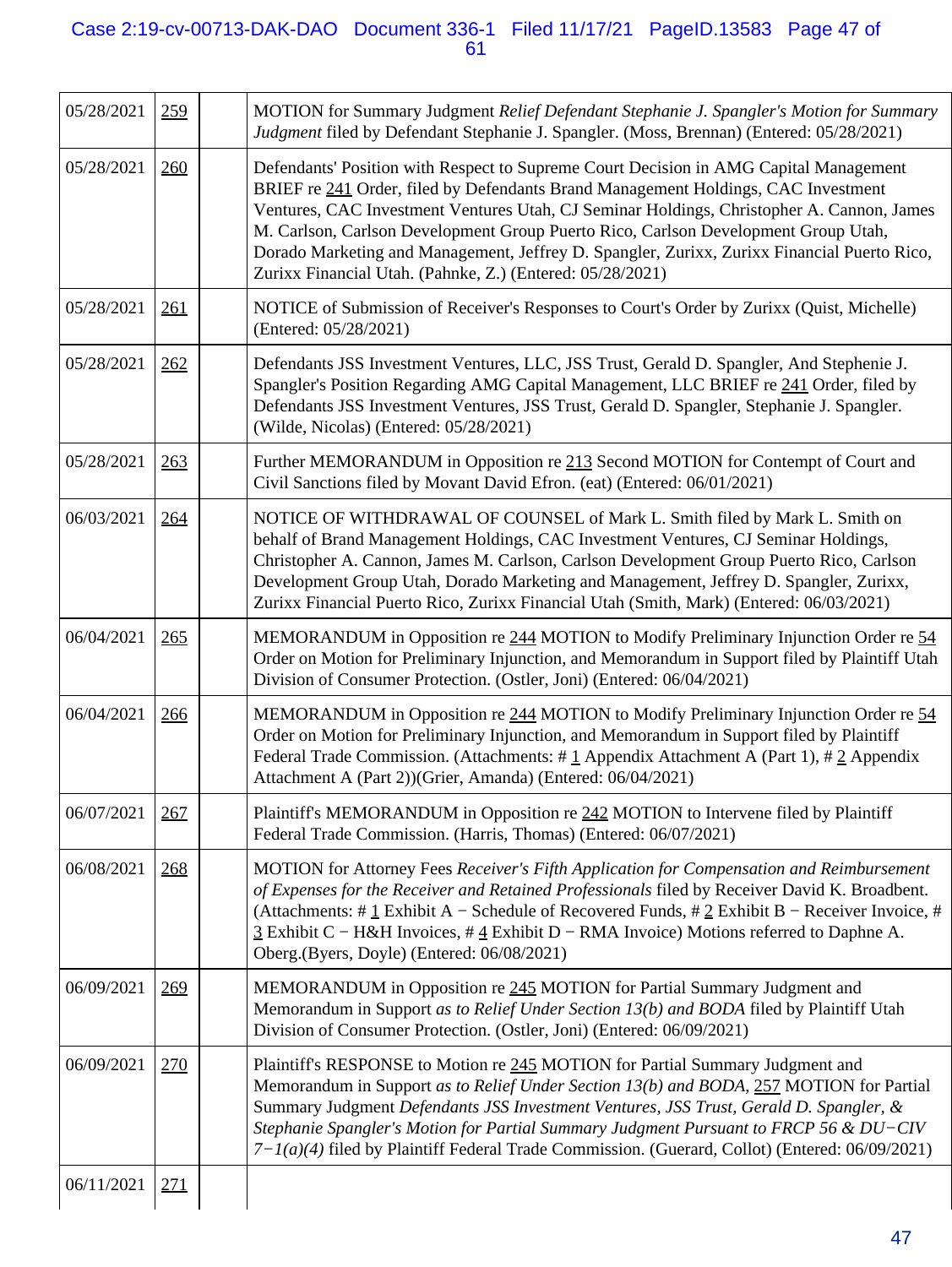## Case 2:19-cv-00713-DAK-DAO Document 336-1 Filed 11/17/21 PageID.13584 Page 48 of 61

|            |            | REPLY to Response to Motion re 213 Second MOTION Contempt of Court and Civil Sanctions<br>re 166 Order on Motion for Miscellaneous Relief,, Memorandum Decision, 54 Order on Motion<br>for Preliminary Injunction, and Memorandum in Support filed by Receiver David K. Broadbent.<br>(Quist, Michelle) (Entered: 06/11/2021)                                                                                                                          |
|------------|------------|--------------------------------------------------------------------------------------------------------------------------------------------------------------------------------------------------------------------------------------------------------------------------------------------------------------------------------------------------------------------------------------------------------------------------------------------------------|
| 06/15/2021 | 272        | NOTICE of Appearance by Roberto Anguizola on behalf of Federal Trade Commission<br>(Anguizola, Roberto) (Entered: 06/15/2021)                                                                                                                                                                                                                                                                                                                          |
| 06/15/2021 | 273        | MEMORANDUM in Opposition re 257 MOTION for Partial Summary Judgment Defendants<br>JSS Investment Ventures, JSS Trust, Gerald D. Spangler, & Stephanie Spangler's Motion for<br>Partial Summary Judgment Pursuant to FRCP 56 & DU-CIV 7-1(a)(4) filed by Plaintiff Utah<br>Division of Consumer Protection. (Ostler, Joni) (Entered: 06/15/2021)                                                                                                        |
| 06/16/2021 | 274        | REQUEST to Submit for Decision re 213 Second MOTION Contempt of Court and Civil<br>Sanctions re 166 Order on Motion for Miscellaneous Relief,, Memorandum Decision, 54 Order<br>on Motion for Preliminary Injunction, and Memorandum in Support filed by Receiver David K.<br>Broadbent. (Quist, Michelle) (Entered: 06/16/2021)                                                                                                                       |
| 06/17/2021 | <u>275</u> | Consent MOTION for Discovery and Memorandum in Support Stipulated Motion re Depositions<br>by Remote Means filed by Plaintiff Federal Trade Commission. (Attachments: #1 Text of<br>Proposed Order) Motions referred to Daphne A. Oberg.(Guerard, Collot) (Entered: 06/17/2021)                                                                                                                                                                        |
| 06/17/2021 | 276        | MOTION to Amend/Correct and Memorandum in Support Motion to Amend Scheduling Order to<br>Extend Close of Fact Discovery filed by Plaintiff Utah Division of Consumer Protection.<br>(Attachments: #1 Affidavit, #2 Text of Proposed Order) Motions referred to Daphne A.<br>Oberg.(Ostler, Joni) Modified by changing event type to motion for amended scheduling order on<br>6/17/2021 (eat). (Entered: 06/17/2021)                                   |
| 06/17/2021 | 277        | MOTION for Short Form Discovery re: Non-Party Deposition of Matt Davis, MOTION to<br>Expedite Motion to Quash Subpoena and for Protective Order filed by Movant Matt Davis.<br>(Attachments: #1 Exhibit Subpoena upon Matt Davis to Testify at a Deposition in a Civil Action,<br>#2 Text of Proposed Order Order on Motion to Quash Subpoena and for Protective Order)<br>Motions referred to Daphne A. Oberg. (Schnibbe, Eric) (Entered: 06/17/2021) |
| 06/17/2021 | 278        | MOTION to Expedite Consideration of Plaintiffs' Motion to Amend Scheduling Order to Extend<br>Close of Fact Discovery and Memorandum in Support filed by Plaintiff Utah Division of<br>Consumer Protection. (Attachments: $\#$ 1 Text of Proposed Order) Motions referred to Daphne A.<br>Oberg.(Ostler, Joni) (Entered: 06/17/2021)                                                                                                                   |
| 06/17/2021 | 279        | MOTION for Leave to File Overlength Reply Memorandum in Support of Motion to Modify<br>Preliminary Injunction Order filed by Defendants CJ Seminar Holdings, Christopher A. Cannon,<br>James M. Carlson, Carlson Development Group Utah, Jeffrey D. Spangler, Zurixx, Zurixx<br>Financial Utah. (Attachments: #1 Text of Proposed Order Proposed Order) Motions referred to<br>Daphne A. Oberg.(Pahnke, Z.) (Entered: 06/17/2021)                      |
| 06/17/2021 | 280        | DOCKET TEXT ORDER granting 278 Plaintiffs' Motion to Expedite Consideration of Plaintiffs'<br>Motion to Amend Scheduling Order. Any response or opposition to Plaintiffs' 276 Motion to<br>Amend Scheduling Order shall be filed by June 24, 2021. No reply is permitted unless ordered by<br>the court. Signed by Magistrate Judge Daphne A. Oberg on 6/17/2021. No attached document.<br>(med) (Entered: 06/17/2021)                                 |
| 06/18/2021 | 281        | ORDER granting 279 Motion for Leave to File Overlength Reply Memorandum in Support of<br>244 Motion to Modify Preliminary Injunction Order. Defendants are granted leave to file an<br>overlength reply memorandum not to exceed 18 pages, excluding the face sheet, table of<br>contents, concise introduction, signature block, certificate of service, and exhibits. Signed by                                                                      |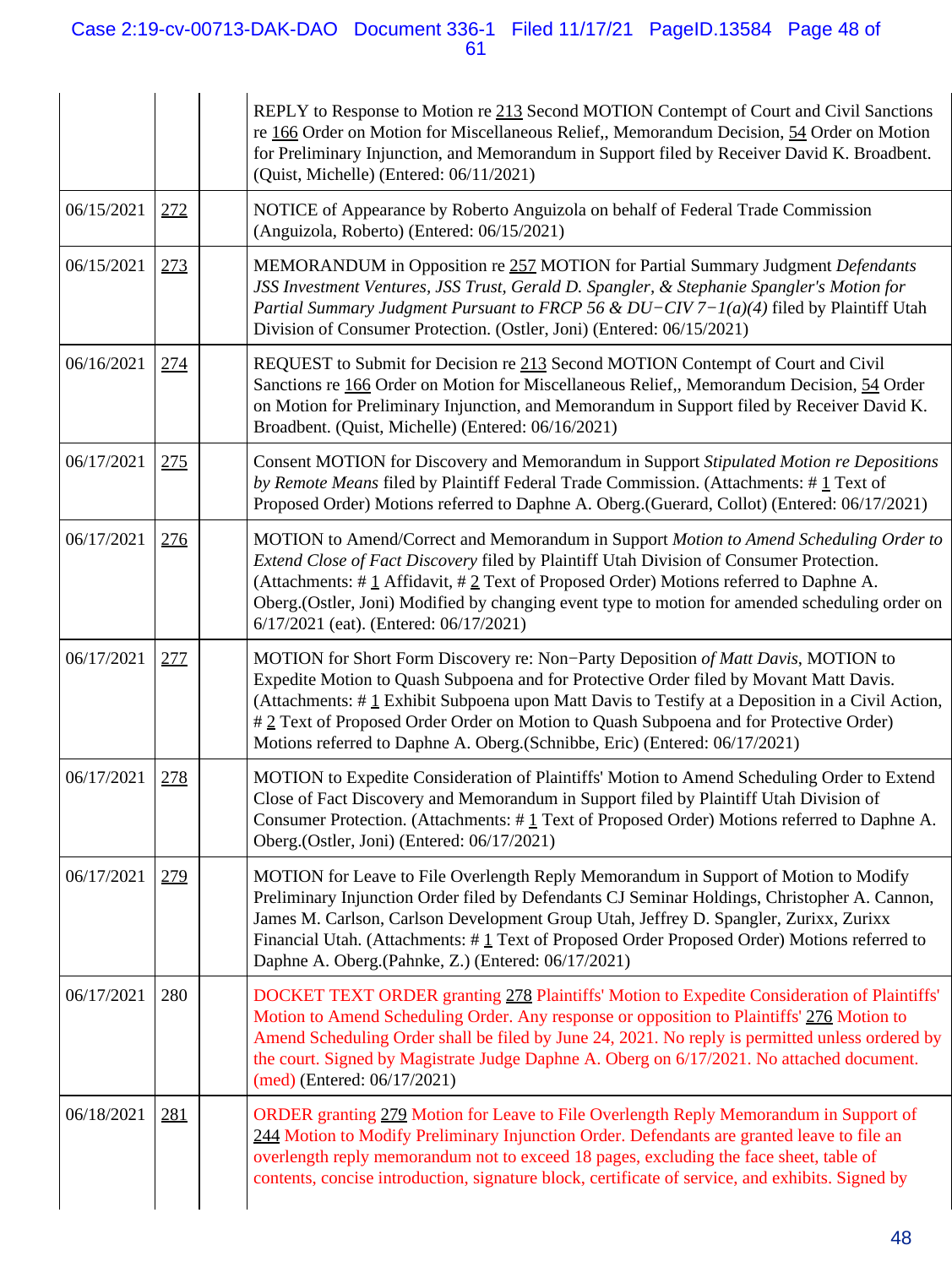## Case 2:19-cv-00713-DAK-DAO Document 336-1 Filed 11/17/21 PageID.13585 Page 49 of 61

|            |     | Judge Dale A. Kimball on 6/18/2021. (eat) (Entered: 06/18/2021)                                                                                                                                                                                                                                                                                                                                                                                                                                                                                                                                                     |
|------------|-----|---------------------------------------------------------------------------------------------------------------------------------------------------------------------------------------------------------------------------------------------------------------------------------------------------------------------------------------------------------------------------------------------------------------------------------------------------------------------------------------------------------------------------------------------------------------------------------------------------------------------|
| 06/18/2021 | 282 | ORDER granting 275 Stipulated Motion to Take Depositions by Remote Means. Signed by<br>Magistrate Judge Daphne A. Oberg on 6/18/2021. (eat) (Entered: 06/18/2021)                                                                                                                                                                                                                                                                                                                                                                                                                                                   |
| 06/18/2021 | 283 | REPLY to Response to Motion re 244 MOTION to Modify Preliminary Injunction Order re 54<br>Order on Motion for Preliminary Injunction, and Memorandum in Support filed by Defendants<br>CJ Seminar Holdings, Christopher A. Cannon, James M. Carlson, Carlson Development Group<br>Utah, Jeffrey D. Spangler, Zurixx, Zurixx Financial Utah. (Attachments: #1 Exhibit<br>A-Agreements, $\# 2$ Exhibit B-Surveys, $\# 2$ Exhibit C-Declarations, $\# 4$ Exhibit D-Declaration,<br># 5 Exhibit E-Declaration, # 6 Exhibit F-Declaration, # 7 Exhibit G-Declaration)(Pahnke, Z.)<br>(Entered: 06/18/2021)               |
| 06/18/2021 | 284 | MOTION for Short Form Discovery re: Non-Party Deposition of Robert Shemin, MOTION to<br>Expedite Motion to Quash Subpoena and for Protective Order filed by Movant Robert Shemin.<br>(Attachments: #1 Exhibit Exhibit 1 – Notice of Deposition of Robert Shemin, #2 Exhibit<br>Exhibit $2$ – Subpoena upon Robert Shemin to Testify at a Deposition in a Civil Action, # $3$ Text<br>of Proposed Order Order on Motion to Quash Subpoena and for Protective Order) Motions<br>referred to Daphne A. Oberg. Attorney Eric K. Schnibbe added to party Robert<br>Shemin(pty:mov)(Schnibbe, Eric) (Entered: 06/18/2021) |
| 06/21/2021 | 285 | MOTION for Extension of Time to File Response/Reply as to 242 MOTION to Intervene and<br>Memorandum in Support filed by Movants Byron W. Aldrink, Joshua Jackson, Polar<br>Prutaseranee, Jeanne Rietzke. (Attachments: #1 Text of Proposed Order Proposed Order)<br>Motions referred to Daphne A. Oberg. (Meziani, Sam) (Entered: 06/21/2021)                                                                                                                                                                                                                                                                       |
| 06/21/2021 | 286 | DOCKET TEXT ORDER granting 285 Proposed Intervenors' Motion for Extension of Time to<br>File Reply re 242 MOTION to Intervene. The deadline to file a reply is extended to 6/28/2021.<br>Signed by Magistrate Judge Daphne A. Oberg on 6/21/2021. No attached document. (med)<br>(Entered: 06/21/2021)                                                                                                                                                                                                                                                                                                              |
| 06/23/2021 | 287 | MOTION for Admission Pro Hac Vice of Angel L. Reyes, III, Registration fee \$250, receipt<br>number AUTDC-4040204,<br>Attorneys awaiting Pro Hac Vice admission should immediately register to efile and receive<br>electronic notification of case activity in the District of Utah at<br>https://www.pacer.uscourts.gov/cmecf/dcbk.html.<br>Registration requests will not be approved until the court has granted the pro hac vice motion.<br>Instructions are available on the court's website at                                                                                                               |
|            |     | https://www.utd.uscourts.gov/cmecf-electronic-case-filing.<br>filed by Defendants Brand Management Holdings, CAC Investment Ventures, CAC Investment<br>Ventures Utah, CJ Seminar Holdings, Christopher A. Cannon, James M. Carlson, Carlson<br>Development Group Puerto Rico, Carlson Development Group Utah, Dorado Marketing and<br>Management, Jeffrey D. Spangler, Zurixx, Zurixx Financial Puerto Rico, Zurixx Financial Utah.<br>(Attachments: #1 Exhibit A-Application, #2 Text of Proposed Order Proposed Order)(Pahnke,<br>Z.) (Entered: 06/23/2021)                                                      |
| 06/23/2021 | 288 | MOTION for Admission Pro Hac Vice of Ryan J. Browne, Registration fee \$ 250, receipt<br>number AUTDC-4040222,<br>Attorneys awaiting Pro Hac Vice admission should immediately register to efile and receive<br>electronic notification of case activity in the District of Utah at<br>https://www.pacer.uscourts.gov/cmecf/dcbk.html.                                                                                                                                                                                                                                                                              |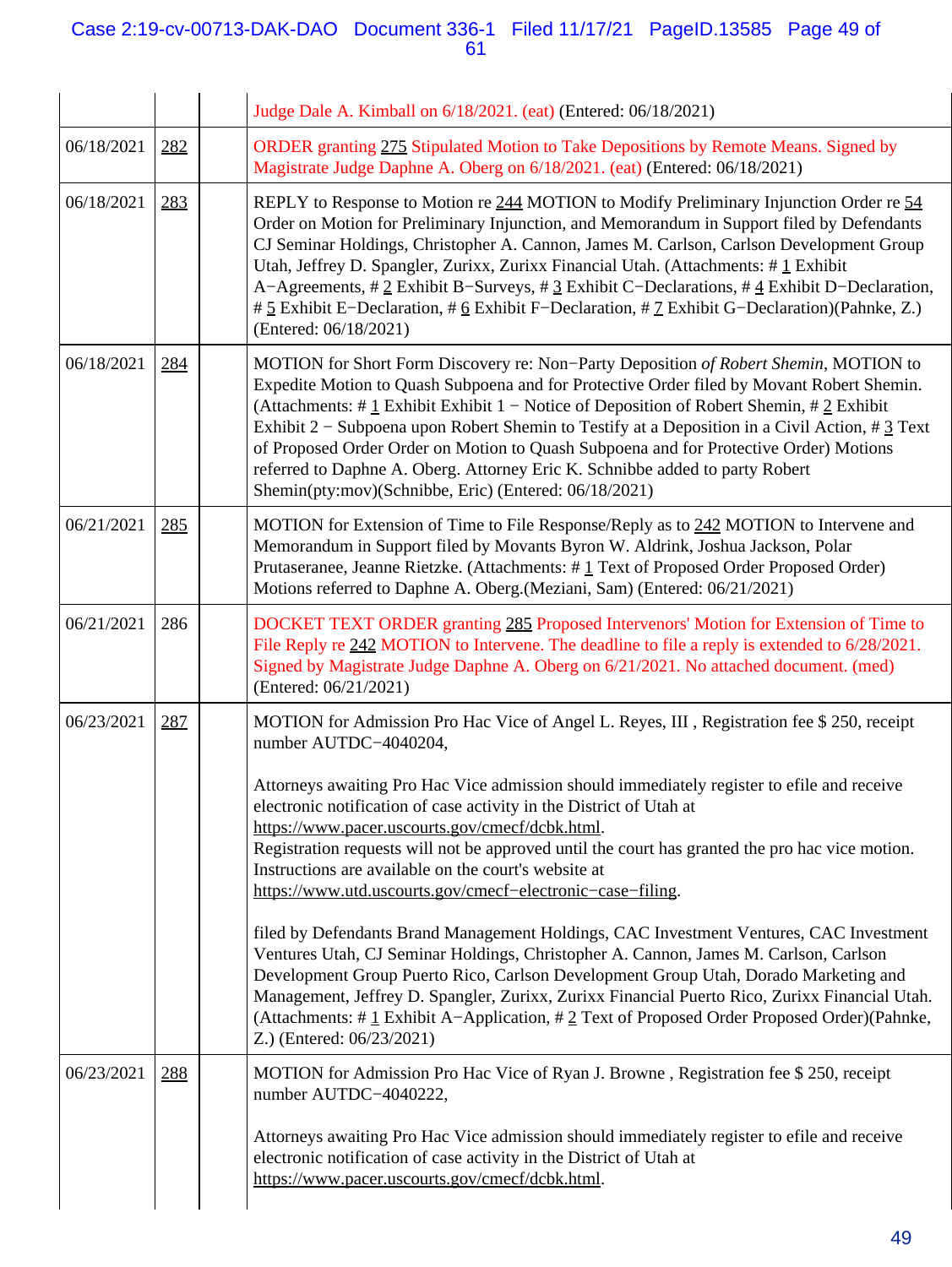## Case 2:19-cv-00713-DAK-DAO Document 336-1 Filed 11/17/21 PageID.13586 Page 50 of 61

|            |     | Registration requests will not be approved until the court has granted the pro hac vice motion.<br>Instructions are available on the court's website at<br>https://www.utd.uscourts.gov/cmecf-electronic-case-filing.                                                                                                                                                                                                                                                                                                                                      |
|------------|-----|------------------------------------------------------------------------------------------------------------------------------------------------------------------------------------------------------------------------------------------------------------------------------------------------------------------------------------------------------------------------------------------------------------------------------------------------------------------------------------------------------------------------------------------------------------|
|            |     | filed by Defendants Brand Management Holdings, CAC Investment Ventures, CAC Investment<br>Ventures Utah, CJ Seminar Holdings, Christopher A. Cannon, James M. Carlson, Carlson<br>Development Group Puerto Rico, Carlson Development Group Utah, Dorado Marketing and<br>Management, Jeffrey D. Spangler, Zurixx, Zurixx Financial Puerto Rico, Zurixx Financial Utah.<br>(Attachments: #1 Exhibit A-Application, #2 Text of Proposed Order Proposed Order)(Pahnke,<br>Z.) (Entered: 06/23/2021)                                                           |
| 06/23/2021 | 289 | ORDER granting 287 Motion for Admission Pro Hac Vice of Attorney Angel L. Reyes, III for<br>Brand Management Holdings, CAC Investment Ventures, CAC Investment Ventures Utah, CJ<br>Seminar Holdings, Christopher A. Cannon, James M. Carlson, Carlson Development Group<br>Puerto Rico, Carlson Development Group Utah, Dorado Marketing and Management, Jeffrey D.<br>Spangler, Zurixx, Zurixx Financial Puerto Rico, and Zurixx Financial Utah.                                                                                                         |
|            |     | Attorneys admitted Pro Hac Vice must register to efile and receive electronic notification of case<br>activity in the District of Utah at https://www.pacer.uscourts.gov/cmecf/dcbk.html. Instructions<br>are available at https://www.utd.uscourts.gov/cmecf-electronic-case-filing.                                                                                                                                                                                                                                                                      |
|            |     | Attorneys admitted Pro Hac Vice may download a copy of the District of Utah's local rules from<br>the court's web site at https://www.utd.uscourts.gov/rules-practice.                                                                                                                                                                                                                                                                                                                                                                                     |
|            |     | Signed by Judge Dale A. Kimball on 6/23/2021. (eat) (Entered: 06/23/2021)                                                                                                                                                                                                                                                                                                                                                                                                                                                                                  |
| 06/23/2021 | 290 | ORDER granting 288 Motion for Admission Pro Hac Vice of Attorney Ryan J. Browne for Brand<br>Management Holdings, CAC Investment Ventures, CAC Investment Ventures Utah, CJ Seminar<br>Holdings, Christopher A. Cannon, James M. Carlson, Carlson Development Group Puerto Rico,<br>Carlson Development Group Utah, Dorado Marketing and Management, Jeffrey D. Spangler,<br>Zurixx, Zurixx Financial Puerto Rico, and Zurixx Financial Utah.                                                                                                              |
|            |     | Attorneys admitted Pro Hac Vice must register to efile and receive electronic notification of case<br>activity in the District of Utah at https://www.pacer.uscourts.gov/cmecf/dcbk.html. Instructions<br>are available at https://www.utd.uscourts.gov/cmecf-electronic-case-filing.                                                                                                                                                                                                                                                                      |
|            |     | Attorneys admitted Pro Hac Vice may download a copy of the District of Utah's local rules from<br>the court's web site at https://www.utd.uscourts.gov/rules-practice.                                                                                                                                                                                                                                                                                                                                                                                     |
|            |     | Signed by Judge Dale A. Kimball on 6/23/2021. (eat) (Entered: 06/23/2021)                                                                                                                                                                                                                                                                                                                                                                                                                                                                                  |
| 06/23/2021 | 291 | ORDER granting Receiver's 268 Fifth Application for Compensation and Reimbursement of<br>Expenses for the Receiver and Retained Professionals. The Receiver is authorized to pay the<br>amounts incurred as outlined in the motion from the assets in his possession or control as<br>Receiver of the Receivership Entities. Signed by Magistrate Judge Daphne A. Oberg on<br>6/23/2021. (eat) (Entered: 06/23/2021)                                                                                                                                       |
| 06/23/2021 | 292 | REPLY to Response to Motion re 245 MOTION for Partial Summary Judgment and<br>Memorandum in Support as to Relief Under Section 13(b) and BODA filed by Defendants Brand<br>Management Holdings, CAC Investment Ventures, CAC Investment Ventures Utah, CJ Seminar<br>Holdings, Christopher A. Cannon, James M. Carlson, Carlson Development Group Puerto Rico,<br>Carlson Development Group Utah, Dorado Marketing and Management, Jeffrey D. Spangler,<br>Zurixx, Zurixx Financial Puerto Rico, Zurixx Financial Utah. (Pahnke, Z.) (Entered: 06/23/2021) |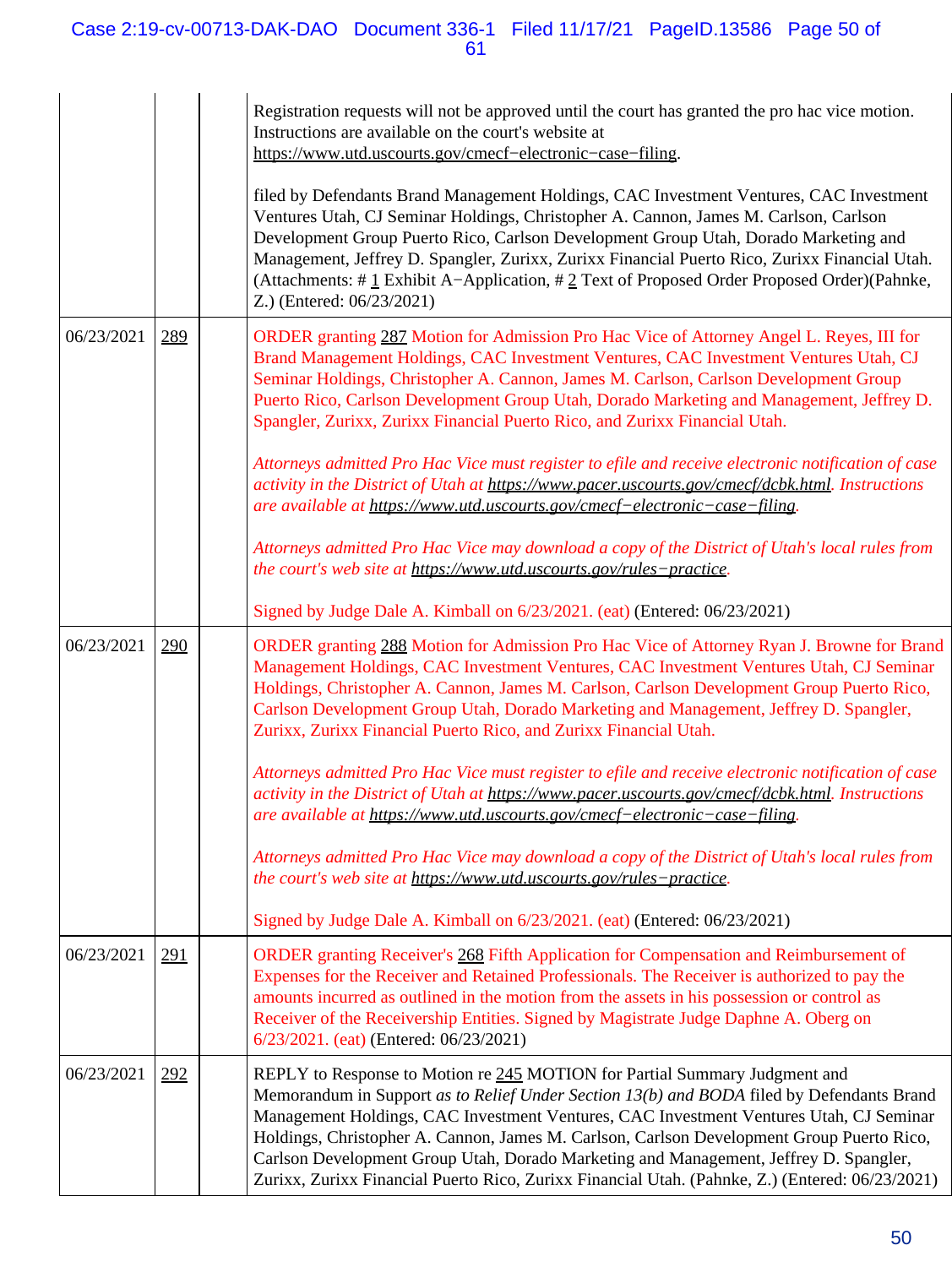## Case 2:19-cv-00713-DAK-DAO Document 336-1 Filed 11/17/21 PageID.13587 Page 51 of 61

| 06/24/2021 | 293 | RESPONSE to Motion re 277 MOTION for Short Form Discovery re: Non-Party Deposition of<br>Matt Davis MOTION to Expedite Motion to Quash Subpoena and for Protective Order filed by<br>Plaintiff Utah Division of Consumer Protection. (Ostler, Joni) (Entered: 06/24/2021)                                                                                                                                                                                                                                                                                                                           |
|------------|-----|-----------------------------------------------------------------------------------------------------------------------------------------------------------------------------------------------------------------------------------------------------------------------------------------------------------------------------------------------------------------------------------------------------------------------------------------------------------------------------------------------------------------------------------------------------------------------------------------------------|
| 06/24/2021 | 294 | RESPONSE to Motion re 284 MOTION for Short Form Discovery re: Non-Party Deposition of<br>Robert Shemin MOTION to Expedite Motion to Quash Subpoena and for Protective Order filed<br>by Plaintiff Utah Division of Consumer Protection. (Ostler, Joni) (Entered: 06/24/2021)                                                                                                                                                                                                                                                                                                                        |
| 06/24/2021 | 295 | MEMORANDUM in Opposition re 276 MOTION for Amended Scheduling Order filed by<br>Defendants Brand Management Holdings, CAC Investment Ventures, CAC Investment Ventures<br>Utah, CJ Seminar Holdings, Christopher A. Cannon, James M. Carlson, Carlson Development<br>Group Puerto Rico, Carlson Development Group Utah, Dorado Marketing and Management, JSS<br>Investment Ventures, JSS Trust, Gerald D. Spangler, Jeffrey D. Spangler, Stephanie J. Spangler,<br>Zurixx, Zurixx Financial Puerto Rico, Zurixx Financial Utah. (Attachments: #1 Exhibit 1)(Moss,<br>Brennan) (Entered: 06/24/2021) |
| 06/25/2021 | 296 | ORDER Setting Zoom Hearing on Motion 277 MOTION for Short Form Discovery re:<br>Non-Party Deposition of Matt Davis MOTION to Expedite Motion to Quash Subpoena and for<br>Protective Order, 276 MOTION for Amended Scheduling Order, 284 MOTION for Short Form<br>Discovery re: Non-Party Deposition of Robert Shemin MOTION to Expedite Motion to Quash<br><b>Subpoena and for Protective Order:</b>                                                                                                                                                                                               |
|            |     | Motion Hearing set for 6/30/2021 at 04:00 PM in Judges Chambers before Magistrate Judge<br>Daphne A. Oberg. Zoom information will be emailed to counsel and available on Judge Oberg's<br>calendar the day before the hearing. If the parties jointly agree to proceed with a hearing in<br>person instead, they must send a joint request at least 48 hours in advance of the hearing to<br>utdecf_oberg@utd.uscourts.gov                                                                                                                                                                          |
|            |     | Signed by Magistrate Judge Daphne A. Oberg on 6/25/2021. (las) (Entered: 06/25/2021)                                                                                                                                                                                                                                                                                                                                                                                                                                                                                                                |
| 06/25/2021 | 297 | DOCKET TEXT ORDER: The depositions of Matt Davis and Robert Shemin are STAYED<br>pending a ruling on 277 Mr. Davis' Motion to Quash Subpoena and 284 Mr. Shemin's Motion to<br>Quash Subpoena. No attached document. Signed by Magistrate Judge Daphne A. Oberg on<br>6/25/2021. (med) (Entered: 06/25/2021)                                                                                                                                                                                                                                                                                        |
| 06/25/2021 | 298 | MEMORANDUM in Opposition re 259 MOTION for Summary Judgment Relief Defendant<br>Stephanie J. Spangler's Motion for Summary Judgment filed by Plaintiff Federal Trade<br>Commission. (Attachments: $\#$ 1 Appendix Plaintiffs' Appendix to their Opposition to Relief<br>Defendant Stephenie J. Spangler's Motion for Summary Judgment)(Doan, Joshua) (Entered:<br>06/25/2021)                                                                                                                                                                                                                       |
| 06/28/2021 | 299 | REPLY to Response to Motion re 242 MOTION to Intervene filed by Movants Annelise Agee,<br>Byron W. Aldrink, Brian Banks, Joshua Jackson, Polar Prutaseranee, Jeanne Rietzke. (Meziani,<br>Sam) (Entered: 06/28/2021)                                                                                                                                                                                                                                                                                                                                                                                |
| 06/29/2021 | 300 | REPLY to Response to Motion re 257 MOTION for Partial Summary Judgment Defendants JSS<br>Investment Ventures, JSS Trust, Gerald D. Spangler, & Stephanie Spangler's Motion for Partial<br>Summary Judgment Pursuant to FRCP 56 & $DU-CIV$ 7-1(a)(4) JSS Defendants' Reply<br>Memorandum in Support of Motion for Partial Summary Judgment Pursuant to FRCP 56 &<br>$DU-CIV$ 7– $I(a)(4)$ filed by Defendants JSS Investment Ventures, JSS Trust, Gerald D.<br>Spangler, Stephanie J. Spangler. (Moss, Brennan) (Entered: 06/29/2021)                                                                |
| 06/30/2021 | 301 | NOTICE of Appearance by Tanner Brad Camp on behalf of JSS Investment Ventures, JSS Trust,<br>Gerald D. Spangler, Stephanie J. Spangler (Camp, Tanner) (Entered: 06/30/2021)                                                                                                                                                                                                                                                                                                                                                                                                                         |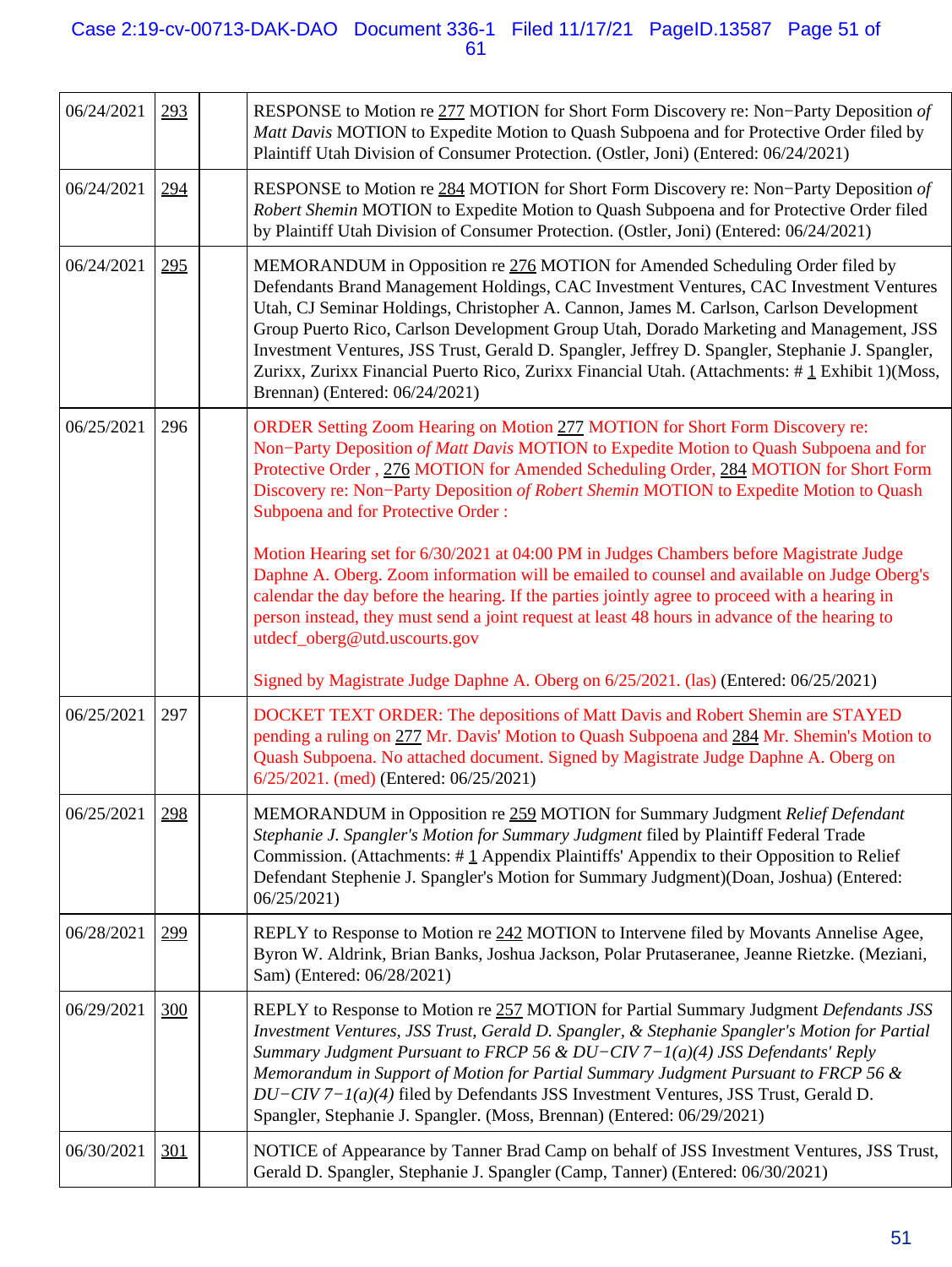## Case 2:19-cv-00713-DAK-DAO Document 336-1 Filed 11/17/21 PageID.13588 Page 52 of 61

| 06/30/2021 | 303 | Minute Entry for proceedings held before Magistrate Judge Daphne A. Oberg: Motion Hearing<br>held on 6/30/2021 re 276 MOTION for Amended Scheduling Order filed by Utah Division of<br>Consumer Protection, 284 MOTION for Short Form Discovery re: Non-Party Deposition of<br>Robert Shemin MOTION to Expedite Motion to Quash Subpoena and for Protective Order filed<br>by Robert Shemin, 277 MOTION for Short Form Discovery re: Non-Party Deposition of Matt<br>Davis MOTION to Expedite Motion to Quash Subpoena and for Protective Order filed by Matt<br>Davis. All parties are appearing via zoom. The court hears argument from counsel. The court<br>grants in part 276 Motion and denies as moot 277 and 284. Written order to follow. Attorney for<br>Plaintiff: Thomas Harris, Collot Guerard, Joni Ostler, Thomas Melton, Robert Wing, Kevin<br>McLean, Attorney for Defendant: D. Loren Washburn, Eric Benson, Tanner Camp. Movant: Eric<br>Schnibbe. Receiver: Cory Talbot. Court Reporter: Electronic-via Zoom.(Time Start: 4:00, Time<br>End: 5:15, Room Chambers.)(las) (Entered: 07/07/2021) |
|------------|-----|-------------------------------------------------------------------------------------------------------------------------------------------------------------------------------------------------------------------------------------------------------------------------------------------------------------------------------------------------------------------------------------------------------------------------------------------------------------------------------------------------------------------------------------------------------------------------------------------------------------------------------------------------------------------------------------------------------------------------------------------------------------------------------------------------------------------------------------------------------------------------------------------------------------------------------------------------------------------------------------------------------------------------------------------------------------------------------------------------------------------|
| 07/02/2021 | 302 | MEMORANDUM DECISION – The court ORDERS that Mr. Davis shall be responsible for the<br>cost of complying with the subpoena. Signed by Magistrate Judge Daphne A. Oberg on 7/2/21.<br>$\text{(alf)}$ (Entered: 07/02/2021)                                                                                                                                                                                                                                                                                                                                                                                                                                                                                                                                                                                                                                                                                                                                                                                                                                                                                          |
| 07/07/2021 | 304 | ORDER granting in part and denying in part Plaintiff's 276 Motion to Amend Scheduling Order;<br>and denying as moot Motions to Quash Subpoenas and for Protective Orders (Docket Numbers<br>277 and 284). Signed by Magistrate Judge Daphne A. Oberg on 7/7/2021. (eat) (Entered:<br>07/07/2021)                                                                                                                                                                                                                                                                                                                                                                                                                                                                                                                                                                                                                                                                                                                                                                                                                  |
| 07/07/2021 | 305 | AMENDED SCHEDULING ORDER: Expert Discovery due by 1/14/2022. Dispositive Motions<br>due by 2/11/2022. 10–Day Jury Trial is RESET for 9/12/2022 at 08:30 AM in Rm 3.400 before<br>Judge Dale A. Kimball. Signed by Magistrate Judge Daphne A. Oberg on 7/7/2021. (eat)<br>(Entered: 07/07/2021)                                                                                                                                                                                                                                                                                                                                                                                                                                                                                                                                                                                                                                                                                                                                                                                                                    |
| 07/08/2021 | 306 | Stipulated MOTION for Referral to Magistrate Judge for Settlement Conference filed by<br>Defendant Zurixx. (Attachments: #1 Text of Proposed Order) Motions referred to Daphne A.<br>Oberg.(Pahnke, Z.) (Entered: 07/08/2021)                                                                                                                                                                                                                                                                                                                                                                                                                                                                                                                                                                                                                                                                                                                                                                                                                                                                                     |
| 07/09/2021 | 307 | ORDER REFERRING CASE to Magistrate Judge Jared C. Bennett under 28:636 (b)(1) for<br>Settlement. Motion granted: 306 Stipulated MOTION for Referral to Magistrate Judge for<br>Settlement Conference filed by Zurixx. The Court directs the parties to promptly contact Judge<br>Bennett's chambers to schedule the settlement conference. Signed by Judge Dale A. Kimball on<br>7/9/2021. (eat) (Entered: 07/09/2021)                                                                                                                                                                                                                                                                                                                                                                                                                                                                                                                                                                                                                                                                                            |
| 07/09/2021 | 308 | MEMORANDUM in Support re 259 MOTION for Summary Judgment Relief Defendant<br>Stephanie J. Spangler's Motion for Summary Judgment Relief Defendant Stephenie J. Spangler's<br>Reply Memorandum in Support of Motion for Summary Judgment filed by Defendants JSS<br>Investment Ventures, JSS Trust, Gerald D. Spangler, Stephanie J. Spangler. (Moss, Brennan)<br>(Entered: 07/09/2021)                                                                                                                                                                                                                                                                                                                                                                                                                                                                                                                                                                                                                                                                                                                            |
| 07/14/2021 | 309 | SETTLEMENT CONFERENCE ORDER - Settlement Conference is set for 7/19/2021 at 09:00<br>AM before Magistrate Judge Jared C. Bennett. The settlement conference will be held at the law<br>offices of Ray Quinney & Nebeker P.C., 36 South State Street, Suite 1400, Salt Lake City, Utah<br>84111. Signed by Magistrate Judge Jared C. Bennett on 7/14/2021. (eat) (Entered: 07/14/2021)                                                                                                                                                                                                                                                                                                                                                                                                                                                                                                                                                                                                                                                                                                                             |
| 07/21/2021 | 310 | SETTLEMENT CONFERENCE REPORT: A Settlement Conference was held on 7/19/2021.<br>Parties and counsel were present. The settlement conference was conducted by Magistrate Judge<br>Jared C. Bennett pursuant to the Order of Reference for Settlement.<br>The parties were unable to reach settlement.<br>As settlement proceedings have been completed, the district judge may now issue an Order to<br>Withdraw the Order of Referral for Settlement. (eat) (Entered: 07/21/2021)                                                                                                                                                                                                                                                                                                                                                                                                                                                                                                                                                                                                                                 |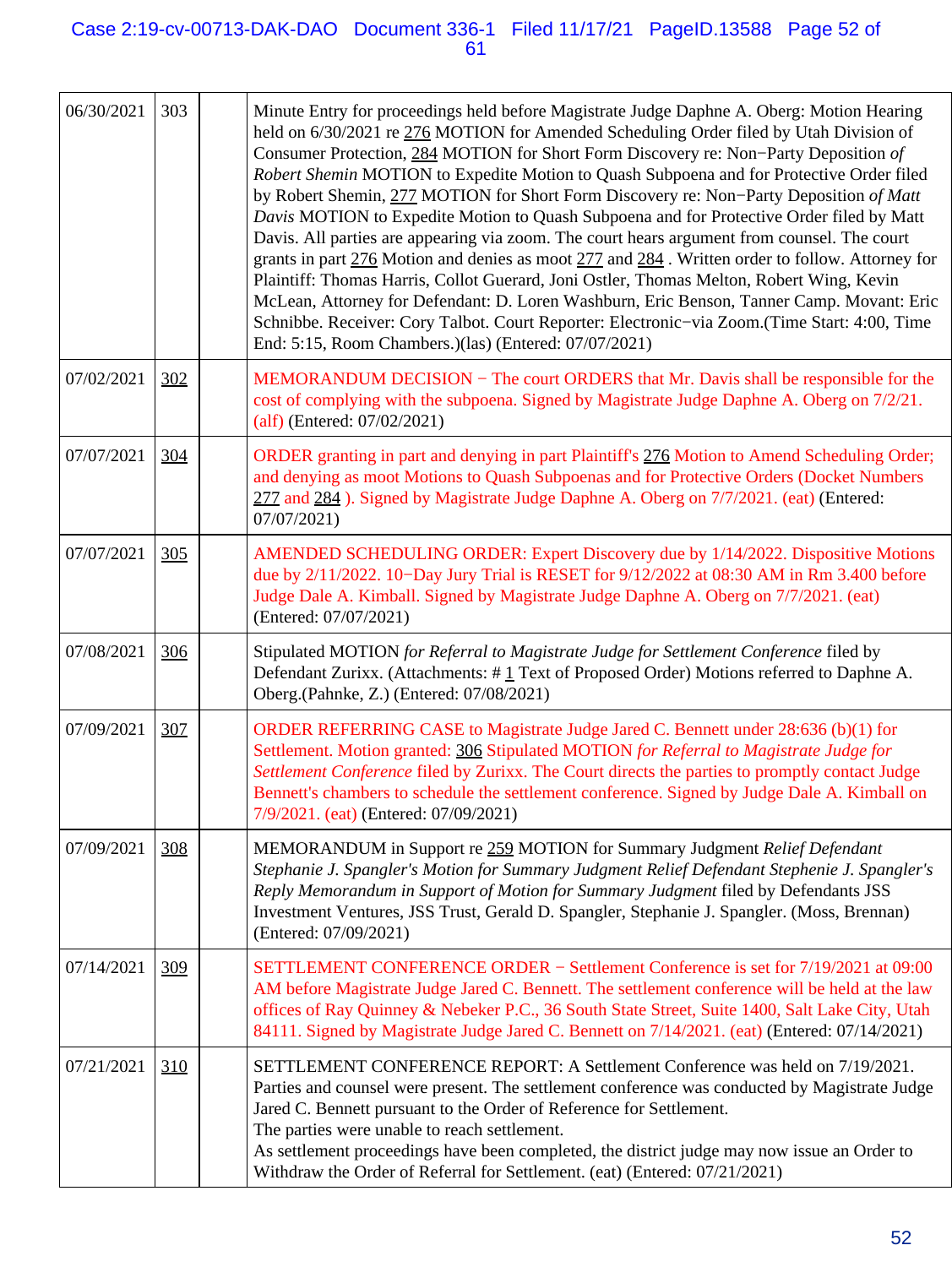## Case 2:19-cv-00713-DAK-DAO Document 336-1 Filed 11/17/21 PageID.13589 Page 53 of 61

| 07/21/2021 | 311 | ORDER WITHDRAWING 307 Order Referring Case to Magistrate Judge Jared C. Bennett for<br>Settlement. No attached document. Signed by Judge Dale A. Kimball on 7/21/2021. (eat)<br>(Entered: 07/21/2021)                                                                                                                                                                                                                                                                                                                                                                                                                                                                                                                                                                                                                                                                                                                                                                                                                                         |
|------------|-----|-----------------------------------------------------------------------------------------------------------------------------------------------------------------------------------------------------------------------------------------------------------------------------------------------------------------------------------------------------------------------------------------------------------------------------------------------------------------------------------------------------------------------------------------------------------------------------------------------------------------------------------------------------------------------------------------------------------------------------------------------------------------------------------------------------------------------------------------------------------------------------------------------------------------------------------------------------------------------------------------------------------------------------------------------|
| 07/22/2021 | 312 | NOTICE OF WITHDRAWAL OF COUNSEL of Tanner Camp filed by Tanner Brad Camp on<br>behalf of JSS Investment Ventures, JSS Trust, Gerald D. Spangler, Stephanie J. Spangler (Camp,<br>Tanner) (Entered: 07/22/2021)                                                                                                                                                                                                                                                                                                                                                                                                                                                                                                                                                                                                                                                                                                                                                                                                                                |
| 07/26/2021 |     | ***Time in court for civil hearing added for Magistrate Judge Jared C. Bennett (ksm) (Entered:<br>07/26/2021                                                                                                                                                                                                                                                                                                                                                                                                                                                                                                                                                                                                                                                                                                                                                                                                                                                                                                                                  |
| 07/31/2021 | 313 | NOTICE OF WITHDRAWAL OF COUNSEL of Collot Guerard filed by Collot Guerard on<br>behalf of Federal Trade Commission (Guerard, Collot) (Entered: 07/31/2021)                                                                                                                                                                                                                                                                                                                                                                                                                                                                                                                                                                                                                                                                                                                                                                                                                                                                                    |
| 08/10/2021 | 314 | MEMORANDUM DECISION AND ORDER denying 242 Motion to Intervene. Signed by<br>Magistrate Judge Daphne A. Oberg on 8/10/2021. (eat) (Entered: 08/10/2021)                                                                                                                                                                                                                                                                                                                                                                                                                                                                                                                                                                                                                                                                                                                                                                                                                                                                                        |
| 08/17/2021 | 315 | <b>NOTICE OF ZOOM HEARING ON MOTIONS</b> re 244 MOTION to Modify Preliminary<br>Injunction Order, 245 MOTION for Partial Summary Judgment, 257 MOTION for Partial<br>Summary Judgment, and 259 MOTION for Summary Judgment (Notice generated by DAK<br>Chambers): Motion Hearing is set for 10/6/2021 at 02:00 PM before Judge Dale A. Kimball. The<br>hearing will be conducted via Zoom. The parties should not appear in person at the courthouse.<br>The Zoom participation information is as follows:<br>Join ZoomGov Meeting:<br>https://www.zoomgov.com/j/16133447407?pwd=RWtlVFM2c2tmWXZKYUp5NVhTbkZ5UT09<br>Meeting ID: 161 3344 7407<br>Password: 584299<br>One tap mobile<br>+16692545252,,16133447407#,,,,*584299# US (San Jose)<br>+16692161590,,16133447407#,,,,*584299# US (San Jose)<br>Dial by your location<br>$+16692545252$ US (San Jose)<br>$+1$ 646 828 7666 US (New York)<br>Meeting ID: 161 3344 7407<br>Password: 584299<br>Find your local number: https://www.zoomgov.com/u/acx9bO8sSS (eat) (Entered: 08/17/2021) |
| 08/21/2021 | 316 | MOTION for Extension of Time to file an objection to the Memorandum Decision and Order<br>Denying Motion to Intervene (Dkt. 314) and Memorandum in Support filed by Movants Annelise<br>Agee, Byron W. Aldrink, Brian Banks, Joshua Jackson, Polar Prutaseranee, Jeanne Rietzke.<br>(Attachments: #1 Text of Proposed Order) Motions referred to Daphne A. Oberg. (Meziani, Sam)<br>(Entered: 08/21/2021)                                                                                                                                                                                                                                                                                                                                                                                                                                                                                                                                                                                                                                     |
| 08/23/2021 | 317 | DOCKET TEXT ORDER granting 316 Motion for Extension of Time. The deadline for Students<br>of Zurixx to object to the Memorandum Decision and Order Denying Motion to Intervene is<br>extended to August 31, 2021. Signed by Magistrate Judge Daphne A. Oberg on 8/23/2021. No<br>attached document. (eh) (Entered: 08/23/2021)                                                                                                                                                                                                                                                                                                                                                                                                                                                                                                                                                                                                                                                                                                                |
| 08/31/2021 | 318 | MOTION for Attorney Fees Receiver's Sixth Application for Compensation and Reimbursement<br>of Expenses for the Receiver and Retained Professionals filed by Receiver David K. Broadbent.                                                                                                                                                                                                                                                                                                                                                                                                                                                                                                                                                                                                                                                                                                                                                                                                                                                     |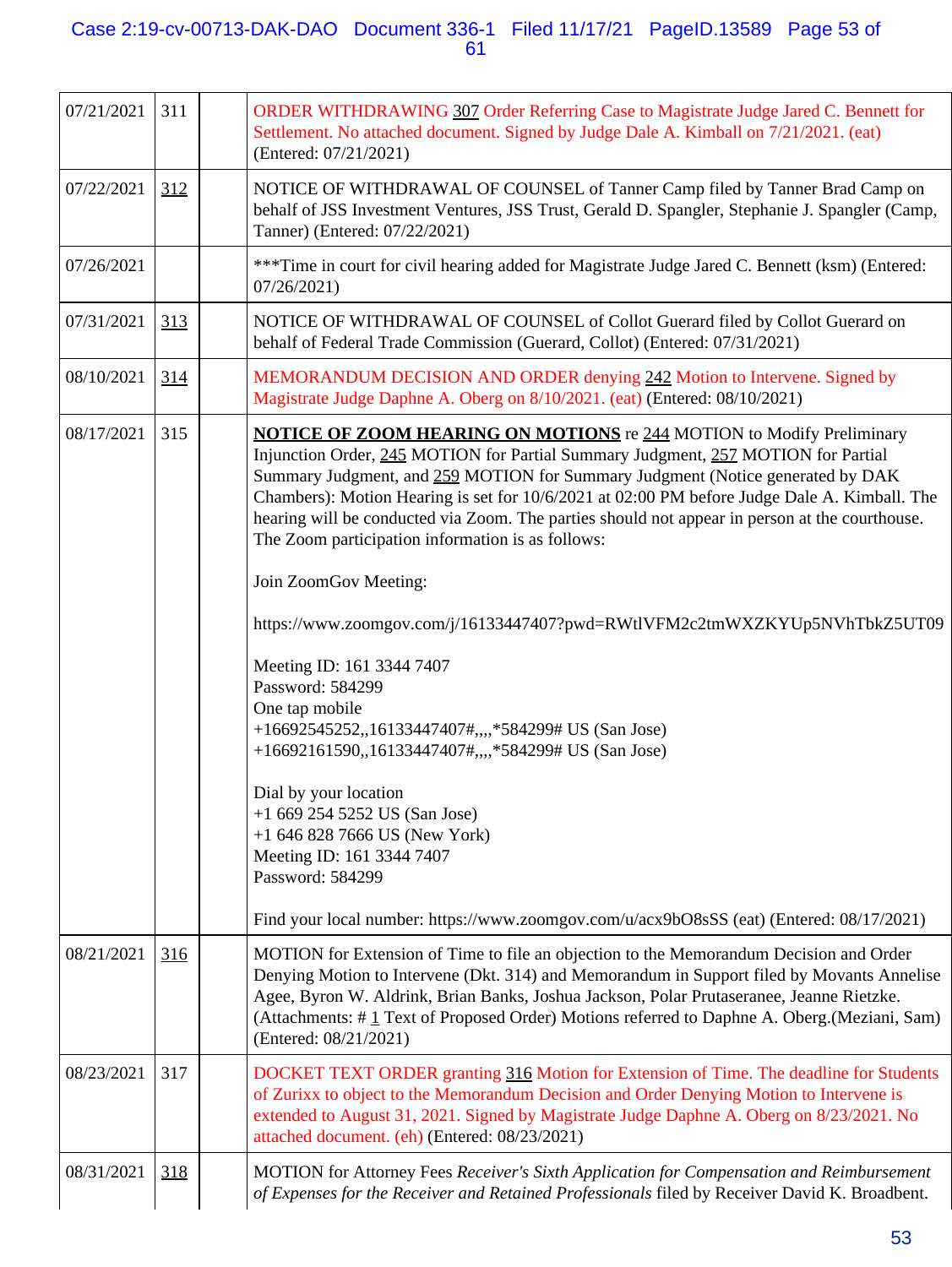## Case 2:19-cv-00713-DAK-DAO Document 336-1 Filed 11/17/21 PageID.13590 Page 54 of 61

|            |     | (Attachments: # $1$ Exhibit A – Receiver Invoice, # 2 Exhibit B – H&H Invoices, # 3 Exhibit C –<br>RMA Invoice) Motions referred to Daphne A. Oberg. (Byers, Doyle) (Entered: 08/31/2021)                                                                                                                                                                                                                                                                                                                                                                                                                                                                                                                                                                                                                                                                                                                                                                          |
|------------|-----|--------------------------------------------------------------------------------------------------------------------------------------------------------------------------------------------------------------------------------------------------------------------------------------------------------------------------------------------------------------------------------------------------------------------------------------------------------------------------------------------------------------------------------------------------------------------------------------------------------------------------------------------------------------------------------------------------------------------------------------------------------------------------------------------------------------------------------------------------------------------------------------------------------------------------------------------------------------------|
| 08/31/2021 | 319 | OBJECTION TO MAGISTRATE JUDGE DECISION to District Court by Annelise Agee,<br>Byron W. Aldrink, Brian Banks, Joshua Jackson, Polar Prutaseranee, Jeanne Rietzke re 314<br>Order on Motion to Intervene, Memorandum Decision (Meziani, Sam) (Entered: 08/31/2021)                                                                                                                                                                                                                                                                                                                                                                                                                                                                                                                                                                                                                                                                                                   |
| 09/14/2021 | 320 | Stipulated MOTION to Take Deposition from Non-Parties After the Fact Discovery Deadline<br>filed by Movants Matt Davis, Robert Shemin. (Attachments: #1 Text of Proposed Order<br>Granting Stipulated Motion to Permit Depositions After the Fact Discovery Deadline) Motions<br>referred to Daphne A. Oberg.(Schnibbe, Eric) (Entered: 09/14/2021)                                                                                                                                                                                                                                                                                                                                                                                                                                                                                                                                                                                                                |
| 09/15/2021 | 321 | REQUEST to Submit for Decision re 318 MOTION for Attorney Fees Receiver's Sixth<br>Application for Compensation and Reimbursement of Expenses for the Receiver and Retained<br>Professionals filed by Receiver David K. Broadbent. (Attachments: $\# \underline{1}$ Text of Proposed<br>Order)(Byers, Doyle) (Entered: 09/15/2021)                                                                                                                                                                                                                                                                                                                                                                                                                                                                                                                                                                                                                                 |
| 09/16/2021 | 322 | NOTICE of Appearance by Nicolas Castanuela Wilde on behalf of JSS Investment Ventures, JSS<br>Trust, Gerald D. Spangler, Stephanie J. Spangler (Wilde, Nicolas) (Entered: 09/16/2021)                                                                                                                                                                                                                                                                                                                                                                                                                                                                                                                                                                                                                                                                                                                                                                              |
| 09/27/2021 | 323 | ORDER granting Receiver's 318 Sixth Application for Compensation and Reimbursement of<br>Expenses for the Receiver and Retained Professionals. Signed by Magistrate Judge Daphne A.<br>Oberg on 9/27/2021. (eat) (Entered: 09/27/2021)                                                                                                                                                                                                                                                                                                                                                                                                                                                                                                                                                                                                                                                                                                                             |
| 09/28/2021 | 324 | ORDER granting in part 320 Stipulated Motion to Permit Depositions After the Fact Discovery<br>Deadline. Signed by Magistrate Judge Daphne A. Oberg on 9/28/2021. (eat) Modified by<br>correcting document type and docket text on 9/28/2021. The order is not a memorandum decision<br>(eat). (Entered: 09/28/2021)                                                                                                                                                                                                                                                                                                                                                                                                                                                                                                                                                                                                                                               |
| 09/28/2021 | 325 | Modification of Docket: re 324 Order on Motion to Take Deposition. The clerk mistakenly filed<br>the order as a memorandum decision. The clerk has corrected the docket text and document type<br>so that it is no longer a memorandum decision. (eat) (Entered: 09/28/2021)                                                                                                                                                                                                                                                                                                                                                                                                                                                                                                                                                                                                                                                                                       |
| 09/28/2021 | 326 | ORDER denying proposed intervenors' 319 Objection to Magistrate Judge Decision to District<br>Court and Order Denying Motion to Intervene. Signed by Judge Dale A. Kimball on 9/28/2021.<br>(eat) (Entered: 09/28/2021)                                                                                                                                                                                                                                                                                                                                                                                                                                                                                                                                                                                                                                                                                                                                            |
| 10/01/2021 | 327 | NOTICE of SUPPLEMENTAL AUTHORITY by Brand Management Holdings, CAC<br>Investment Ventures, CAC Investment Ventures Utah, CJ Seminar Holdings, Christopher A.<br>Cannon, James M. Carlson, Carlson Development Group Puerto Rico, Carlson Development<br>Group Utah, Dorado Marketing and Management, JSS Investment Ventures, JSS Trust, Gerald D.<br>Spangler, Jeffrey D. Spangler, Stephanie J. Spangler, Zurixx, Zurixx Financial Puerto Rico,<br>Zurixx Financial Utah re 245 MOTION for Partial Summary Judgment and Memorandum in<br>Support as to Relief Under Section 13(b) and BODA, 257 MOTION for Partial Summary<br>Judgment Defendants JSS Investment Ventures, JSS Trust, Gerald D. Spangler, & Stephanie<br>Spangler's Motion for Partial Summary Judgment Pursuant to FRCP 56 & $DU-CIV$ 7-1(a)(4)<br>(Attachments: #1 Exhibit A–Memorandum Decision and Order Granting Motion for Partial<br>Summary Judgment) (Pahnke, Z.) (Entered: 10/01/2021) |
| 10/04/2021 | 328 | NOTICE of SUPPLEMENTAL AUTHORITY by Federal Trade Commission re 266<br>Memorandum in Opposition to Motion, (Attachments: #1 Appendix) (Grier, Amanda) (Entered:<br>10/04/2021                                                                                                                                                                                                                                                                                                                                                                                                                                                                                                                                                                                                                                                                                                                                                                                      |
| 10/06/2021 | 329 | Minute Entry for proceedings held before Judge Dale A. Kimball: Motion Hearing held on<br>10/6/2021 re 244 MOTION to Modify Preliminary Injunction Order, 245 MOTION for Partial<br>Summary Judgment, 257 MOTION for Partial Summary Judgment, and 259 MOTION for                                                                                                                                                                                                                                                                                                                                                                                                                                                                                                                                                                                                                                                                                                  |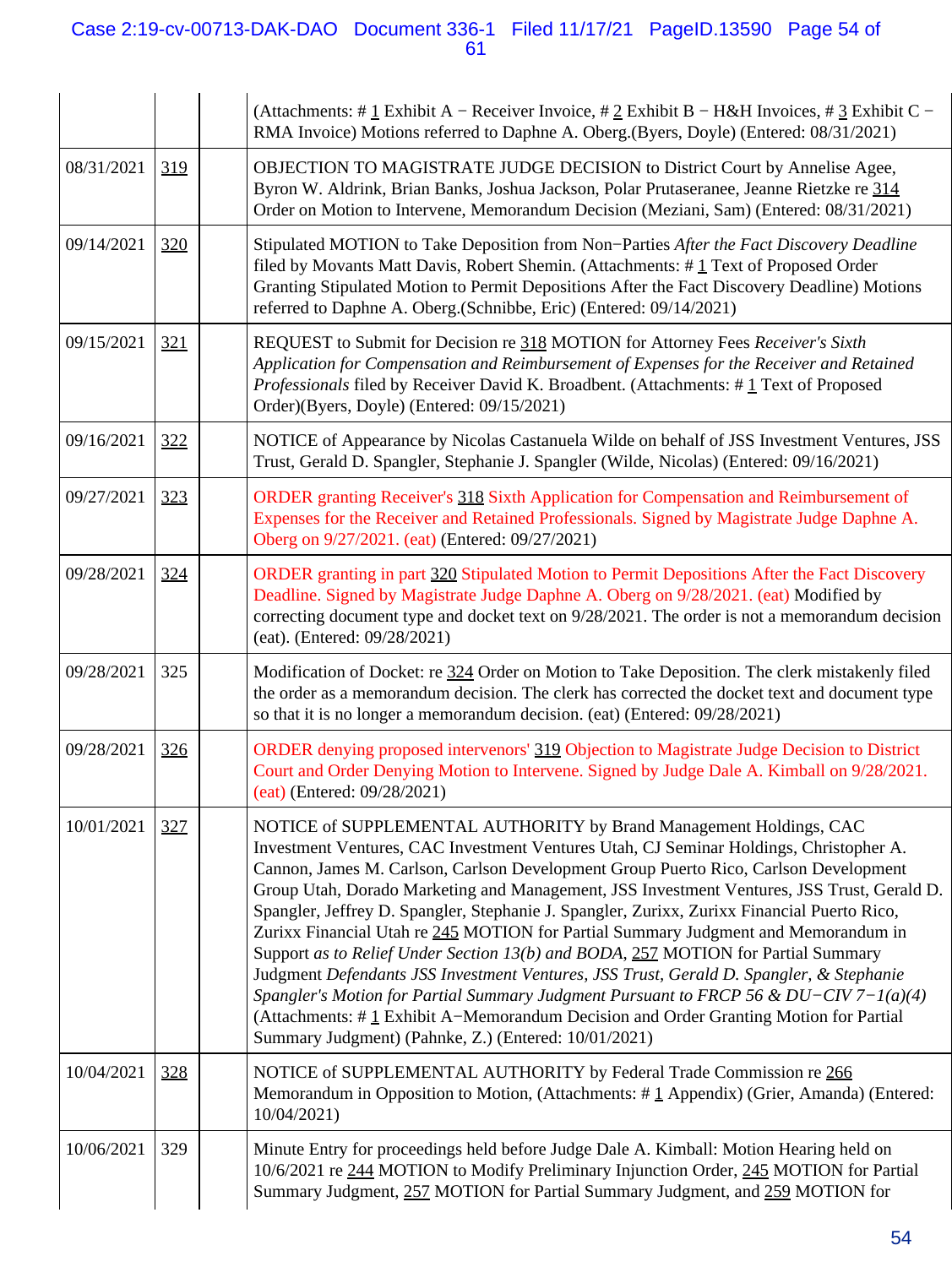## Case 2:19-cv-00713-DAK-DAO Document 336-1 Filed 11/17/21 PageID.13591 Page 55 of 61

|  |            |     | Summary Judgment. All parties appear by Zoom. After hearing statements and arguments from<br>counsel, the court takes the motions under advisement and will issue a ruling in due course.<br>Attorneys for Plaintiffs: Amanda R. Grier, Joshua A. Doan, Roberto Anguizola, Thomas M.<br>Melton, and Robert G. Wing. Attorneys for Defendants: Eric G. Benson, Z. Ryan Pahnke, D.<br>Loren Washburn, and Brennan H. Moss. Attorneys for Receiver: Cory A. Talbot, Michelle Quist,<br>and Doyle S. Byers. Court Reporter: Rebecca Janke. (eat) (Entered: 10/06/2021)                                        |
|--|------------|-----|-----------------------------------------------------------------------------------------------------------------------------------------------------------------------------------------------------------------------------------------------------------------------------------------------------------------------------------------------------------------------------------------------------------------------------------------------------------------------------------------------------------------------------------------------------------------------------------------------------------|
|  | 10/19/2021 | 330 | NOTICE of Appearance by Katherine E. Priest on behalf of Brand Management Holdings, CAC<br>Investment Ventures, CAC Investment Ventures Utah, CJ Seminar Holdings, Christopher A.<br>Cannon, James M. Carlson, Carlson Development Group Puerto Rico, Carlson Development<br>Group Utah, Dorado Marketing and Management, Jeffrey D. Spangler, Zurixx, Zurixx Financial<br>Puerto Rico, Zurixx Financial Utah (Priest, Katherine) (Entered: 10/19/2021)                                                                                                                                                   |
|  | 10/22/2021 | 331 | MOTION to Approve Settlement Agreements with Merchant Account Service Providers filed by<br>Receiver David K. Broadbent. (Attachments: # $\pm$ Lxhibit A – Paysafe Settlement Agreement, # 2<br>Exhibit B - Qualpay Settlement Agreement, # 3 Exhibit C - PPS Settlement Agreement, # 4 Text<br>of Proposed Order Approving Receiver's Settlement Agreements, etc.) Motions referred to<br>Daphne A. Oberg.(Byers, Doyle) (Entered: 10/22/2021)                                                                                                                                                           |
|  | 10/26/2021 | 332 | ORDER granting 331 Motion to Approve Receiver's Settlement Agreement with Merchant<br>Account Service Providers. Signed by Judge Dale A. Kimball on 10/26/2021. (eat) (Entered:<br>10/26/2021                                                                                                                                                                                                                                                                                                                                                                                                             |
|  | 11/08/2021 | 333 | MEMORANDUM DECISION AND ORDER GRANTING IN PART AND DENYING IN<br>PART the Zurixx Defendants' 244 Motion to Modify Preliminary Injunction Order; GRANTING<br>the Zurixx Defendants' 245 Motion for Partial Summary Judgment as to Relief UnderSection<br>13(b) and BODA; GRANTING the Spangler Defendants' 257 Motion for Partial Summary<br>Judgment; and DENYING Relief Defendant Stephanie Spangler's 259 Motion for Summary<br>Judgment. The parties shall meet and confer and submit an Amended Preliminary Injunction<br>consistent with this decision within twenty days of the date of this Order. |
|  |            |     | As explained herein, the following ancillary receivership actions are STAYED and<br>ADMINISTRATIVELY CLOSED and all pending motions in those cases are denied without<br>prejudice: 2:20-CV-544, 2:20-CV-545, 2:20-CV-546, 2:20-CV-548, 2:20-CV-549,<br>2:20-CV-550, 2:20-CV-551, 2:20-CV-552, 2:20-CV-761, 2:20-CV-762, 2:20-CV-763,<br>2:20– $CV-765$ , and 2:21– $CV-331$ . Signed by Judge Dale A. Kimball on $11/8/2021$ . (eat)<br>(Entered: 11/08/2021)                                                                                                                                            |
|  | 11/08/2021 | 334 | MEMORANDUM DECISION AND ORDER GRANTING Receiver's 213 Second Motion for<br>Order Holding Efron Dorado, S.E. and David Efron in Contempt of Court and for Civil<br>Sanctions. Signed by Judge Dale A. Kimball on 11/8/2021. (eat) (Entered: 11/08/2021)                                                                                                                                                                                                                                                                                                                                                    |
|  | 11/17/2021 | 335 | NOTICE OF APPEAL as to 334 Memorandum Decision and Order Granting Receiver's Second<br>Motion for Order Holding Efron Dorado, S.E. and David Efron in Contempt of Court and for<br>Civil Sanctions, filed by David Efron. Appeals to the USCA for the 10th Circuit. Fee Status: Not<br>Paid. Filing fee \$505. (eat) (Entered: 11/17/2021)                                                                                                                                                                                                                                                                |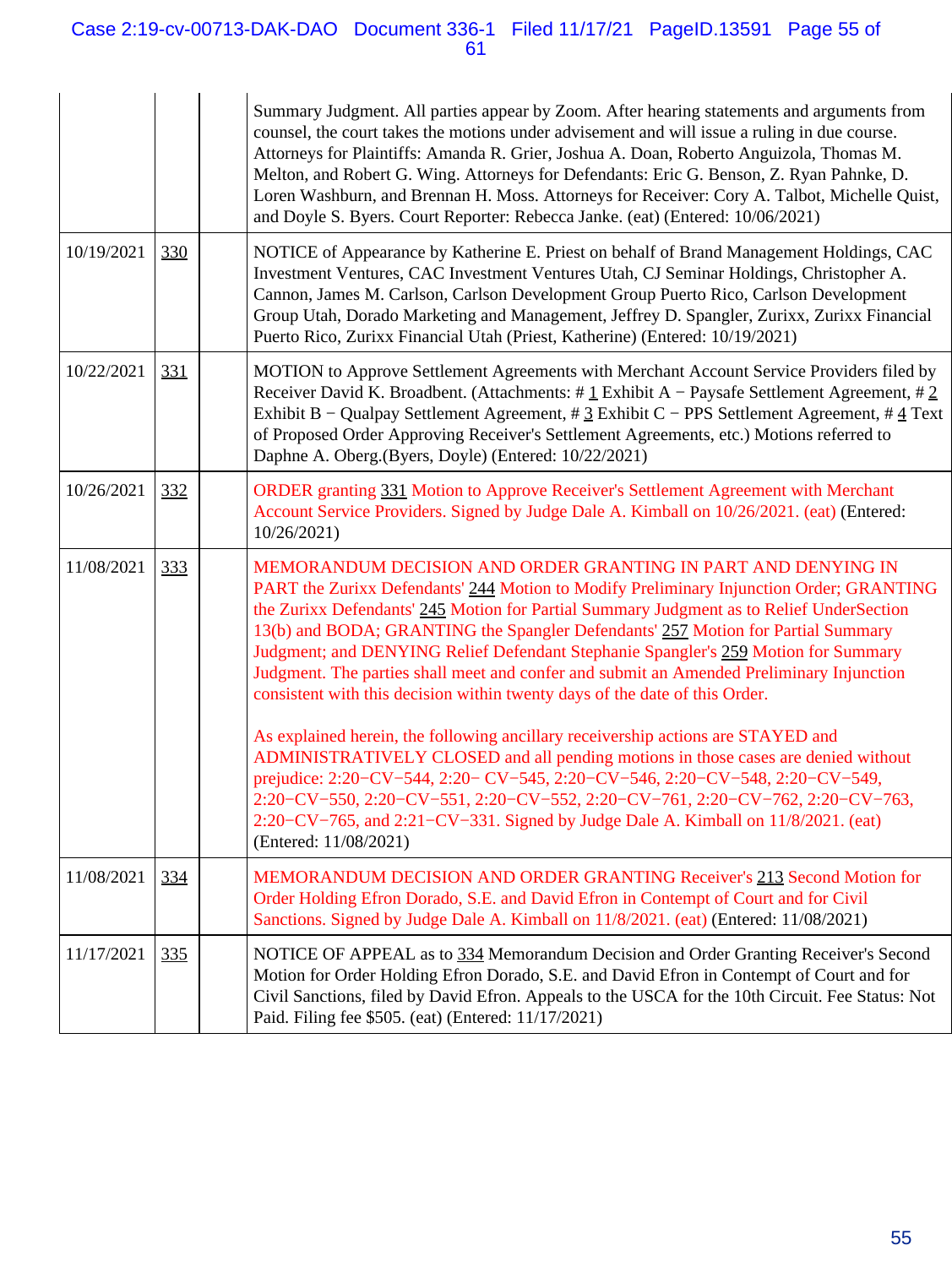## **IN THE UNITED STATES DISTRICT COURT**

 **FOR THE DISTRICT OF UTAH**

## **FEDERAL TRADE COMMISSION and UTAH DIVISION OF CONSUMER PROTECTION,**

**Plaintiffs,**

**vs.**

**ZURIXX, LLC,** *et al.***,** 

**Defendants.** 

#### **MEMORANDUM DECISION AND ORDER**

**Case No. 2:19-CV-713-DAK-DAO**

**Judge Dale A. Kimball Magistrate Judge Daphne A. Oberg** 

This matter is before the court on Receiver David K. Broadbent's Second Motion for Order Holding Efron Dorado, S.E. and David Efron in Contempt of Court and for Civil Sanctions [ECF No. 213]. The court does not believe that oral argument would significantly aid in its determination of the motion. Accordingly, the court issues the following Memorandum Decision and Order based on the parties' written submissions and the law and facts relevant to the pending motions.

As noted above, this is the Receiver's second motion for contempt in relation to office space Zurixx leased from Efron Dorado, a Puerto Rico special partnership. The office was closed shortly after legal proceedings were initiated in this matter, and it contained computer servers, documents, furniture, and other property owned by Zurixx. In accordance with his mandate to take control of receivership assets, the Receiver took actions to remove Zurixx's property from the Puerto Rico office and liquidate it or ship it to Utah. On November 8, 2019,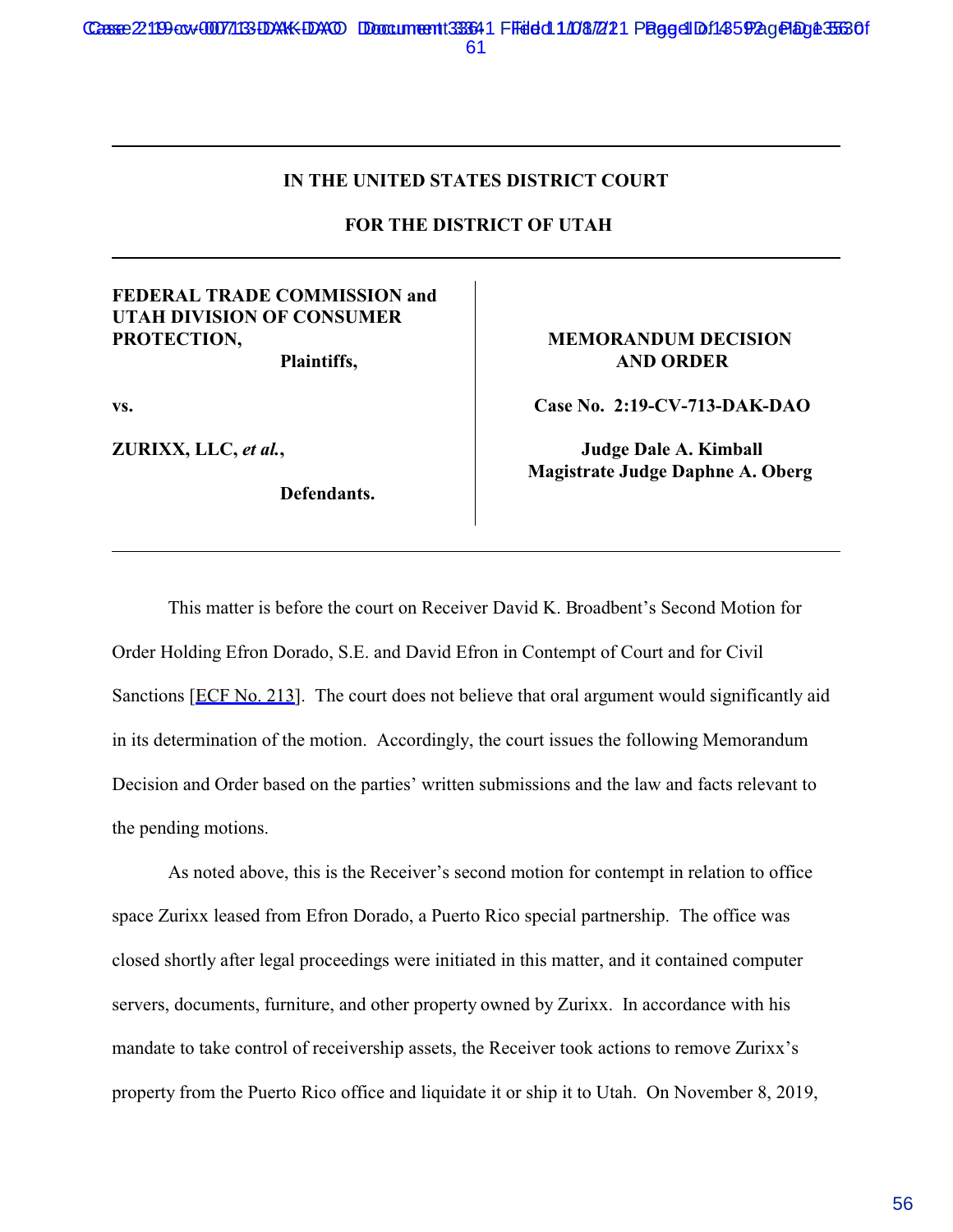#### Casse 22119 av 00071133 DAKK DAO Document 33364 1 FFeleld 1.108.721 Page 2 Df1455 Page 1 Byle 3553 Of 61

the Receiver filed a copy of the Complaint and Injunction with the United States District Court for the District of Puerto Rico, Case No. 3:19-MC-403. Pursuant to 28 U.S.C. § 754, "a receiver appointed in any civil action or proceeding involving property, real, personal, or mixed, situated in different districts shall . . . be vested with complete jurisdiction and control of all such property with the right to take possession thereof."

Efron Dorado and David Efron, a partner with Efron Dorado, engaged is repeated efforts to prevent the Receiver from exercising control over the Zurixx property. Despite eighteen months of obstructive tactics by Efron and Efron Dorado, the Receiver sold the property. However, he seeks contempt sanctions in the amount of added legal fees and other expenses incurred as a result of the contumacious behavior.

The court has issued a ruling in this case modifying the Preliminary Injunction based on the Supreme Court's recent decision in *AMG Capital Management, LLC v. FTC*, 141 S. Ct. 1341 (2021). While the court modified the role of the Receiver, the modification of the Receiver's role going forward does not change the issues in this motion for contempt. The Receiver was charged with, and continues to be charged with, protecting Zurixx's assets and making those assets available for consumer redress. The Receiver's actions with respect to the real property in Puerto Rico have been lawful and appropriate. *AMG* does not impact the Receiver's contempt motion against Efron and Efron Dorado or excuse Efron or Efron Dorado's conduct.

In addition, the fact that Receiver has been able to sell the property does not excuse Efron's and Efron Dorado's repeated violations of this court's orders and their institution of two unnecessary legal actions in Puerto Rican courts. Efron and Efron Dorado have repeatedly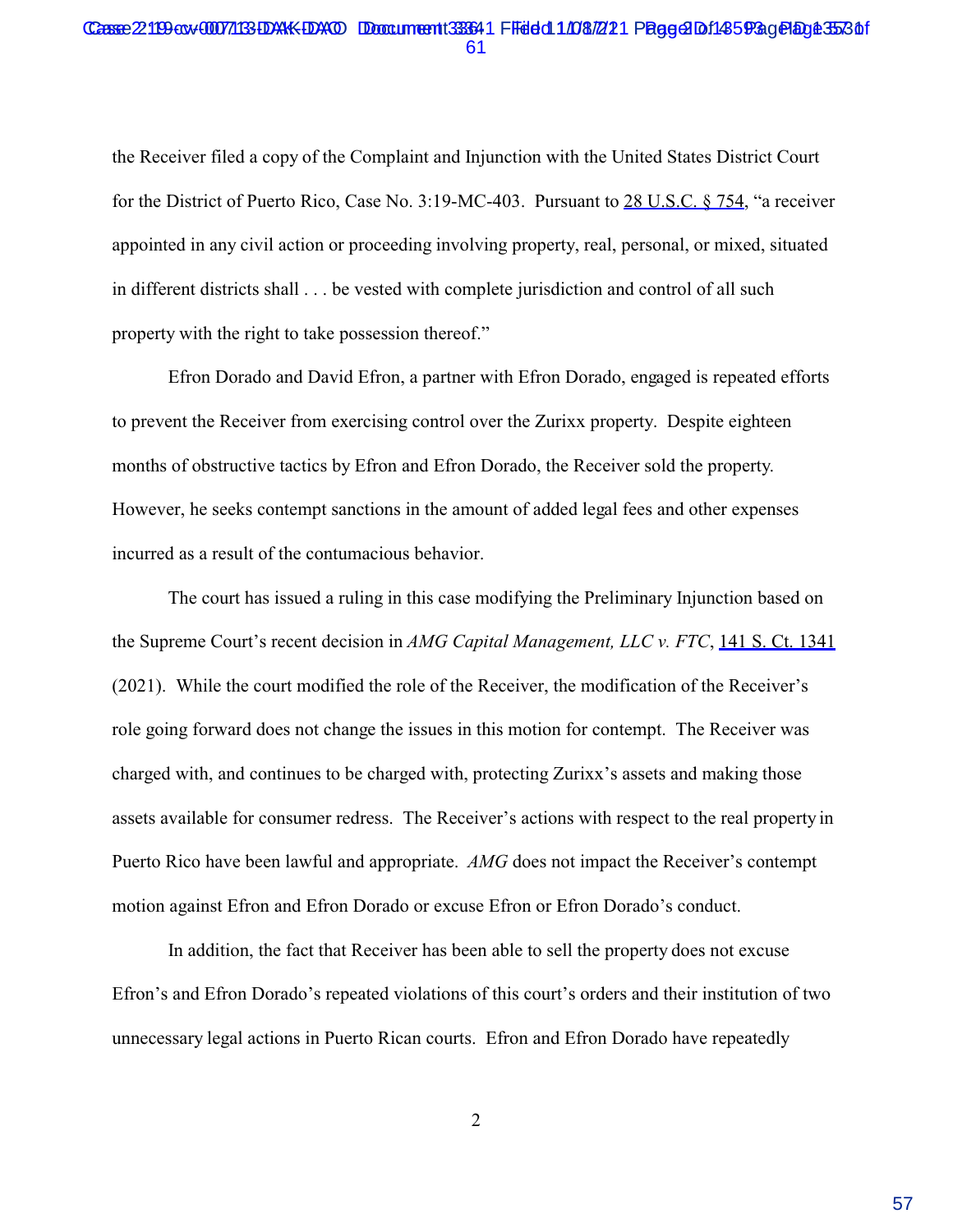#### Casse 22119 av 00071133 DAKK DAO Document 333641 FFeleld 1.108.721 Page 3 Df1455 Page 1 Byle 3563 Df 61

ignored controlling law solely because it is not financially beneficial to their position. Their conduct, which was contrary to the Preliminary Injunction and this court's prior orders, caused considerable delays over the course of eighteen months and tens of thousands of dollars in unwarranted expenses to the receivership. What should have been a straight-forward exercise of obtaining and selling office equipment turned into several lawsuits, motions, and appeals. Meanwhile, the funds used for those expenses should have been available for consumer redress in this enforcement action.

Efron and Efron Dorado's pending appeal of the court's first order of contempt does not impact this court's authority to address and enter a second contempt order. The court did not stay its ruling pending the appeal, and the appeal did not relieve Efron and Efron Dorado from complying with this court's orders. However, they continued to commit new and recurring acts of contempt in violation of the Preliminary Injunction and the court's prior orders.

The court finds Efron and Efron Dorado in contempt of court for their continued defiance of the Preliminary Injunction and this court's prior Contempt Order. The court awards the Receiver reasonable attorney's fees and costs incurred in this contempt litigation and the unnecessary cases in Puerto Rico, including the Receiver's fees. The Receiver may file documents demonstrating those fees and costs within thirty days of the date of this Order. At this time, the court declines to issue sanctions to deter future misconduct because the property has been sold. However, the court will impose individual sanctions against both Efron and Efron Dorado if they engage in any conduct in violation of this court's orders.

For the reasons stated above, the court GRANTS the Receiver's Second Motion for Order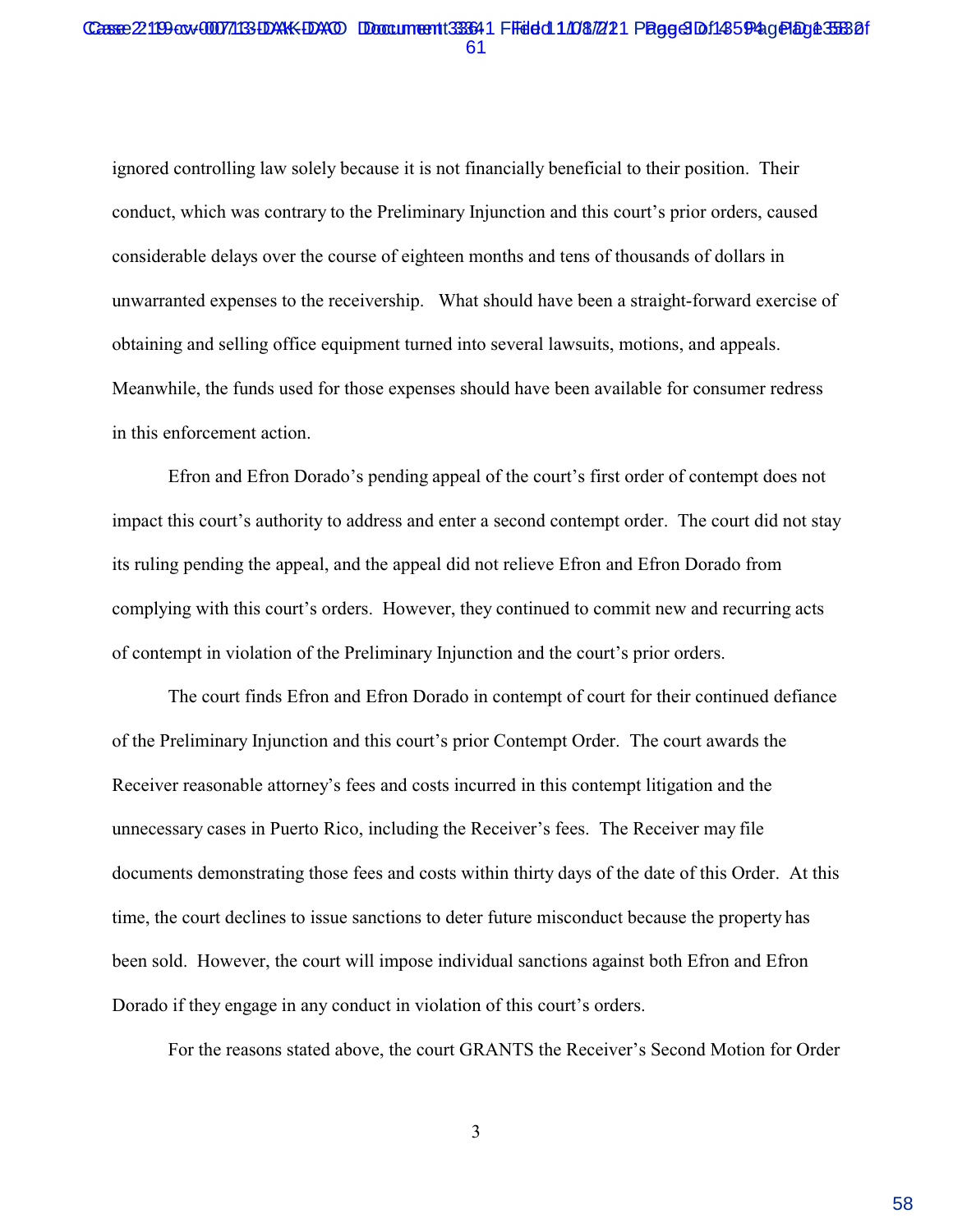Holding Efron Dorado, S.E. and David Efron in Contempt of Court and for Civil Sanctions [ECF

No. 213].

DATED this 8<sup>th</sup> day of November, 2021.

BY THE COURT:

Dalo 9. Kmball alo C  $\overline{1}$ 

United States District Judge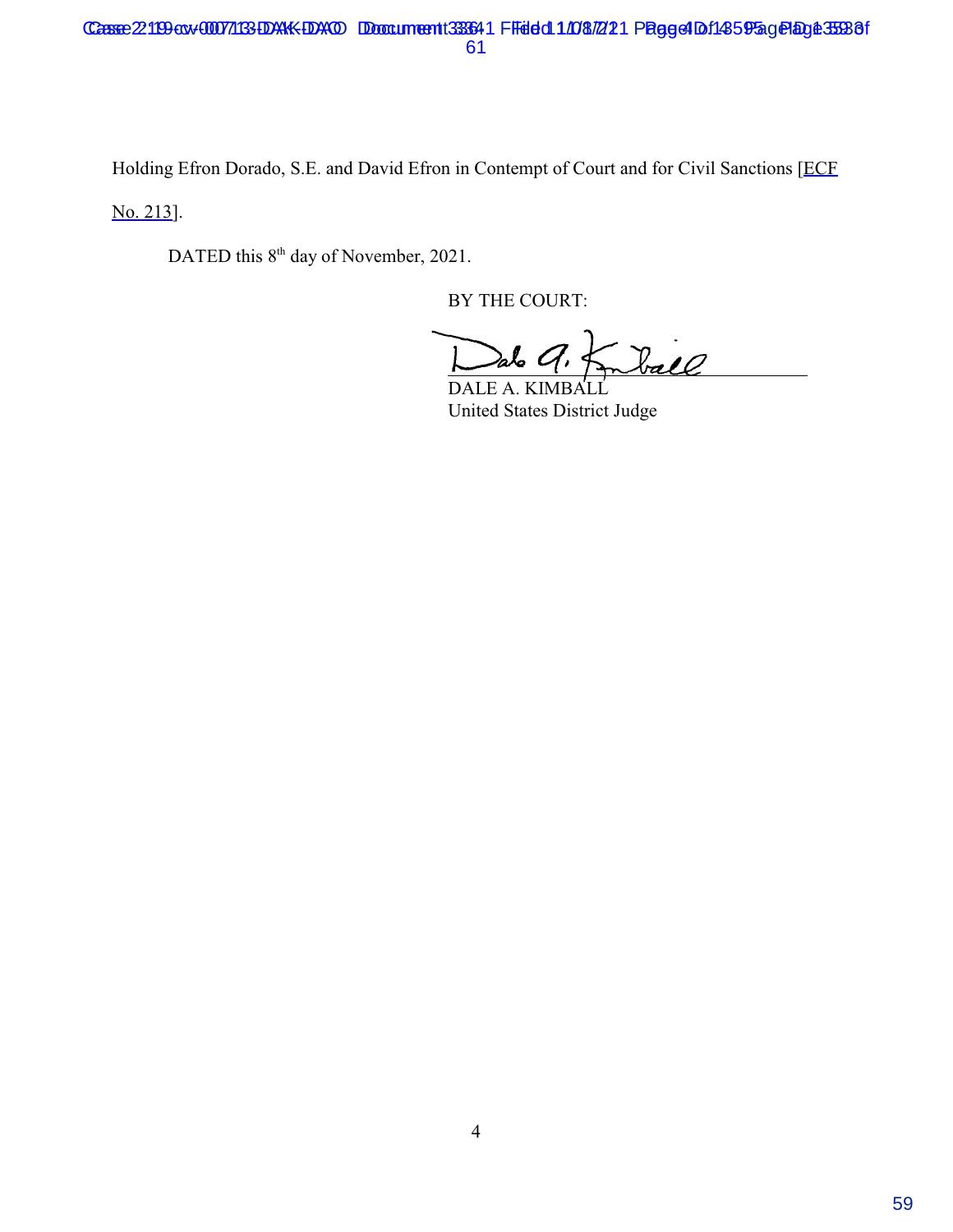## IN THE UNITED STATES DISTRICT COURT FOR THE DISTRICT OF UTAH, CENTRAL DIVISION

FEDERAL TRADE COMMISSION, and UTAH DIVISION OF CONSUMER PROTECTION,

Plaintiffs,

CASE NUMBER 2:19-CV-00713

VS.

JUDGE DALE A. KIMBALL

ZURIXX, LLC, et als.

Defendants.

## **AMENDED NOTICE OF APPEAL**

## TO THE HONORABLE JUDGE DALE A. KIMBALL:

Notice is hereby given that David Efron and Efron Dorado, S.E., notify this Honorable Court that they appeal to the United States Court of Appeals for the Tenth Circuit the Memorandum Decision and Order (Document No. 334) of this Honorable Court entered in the above captioned case on November 8, 2021.

This Amended Notice of Appeal is directly related to the prior Notice of Appeal filed by these same Appellants, which has already been briefed by all affected parties and has not yet been decided, inasmuch as both appeals involve alleged contempts of Court incurred by appearants.

I HEREBY CERTIFY that on this same date, I electronically filed the foregoing with the Clerk of the Court using the CM/ECF System which will send notification of such filing to all attorneys of record.